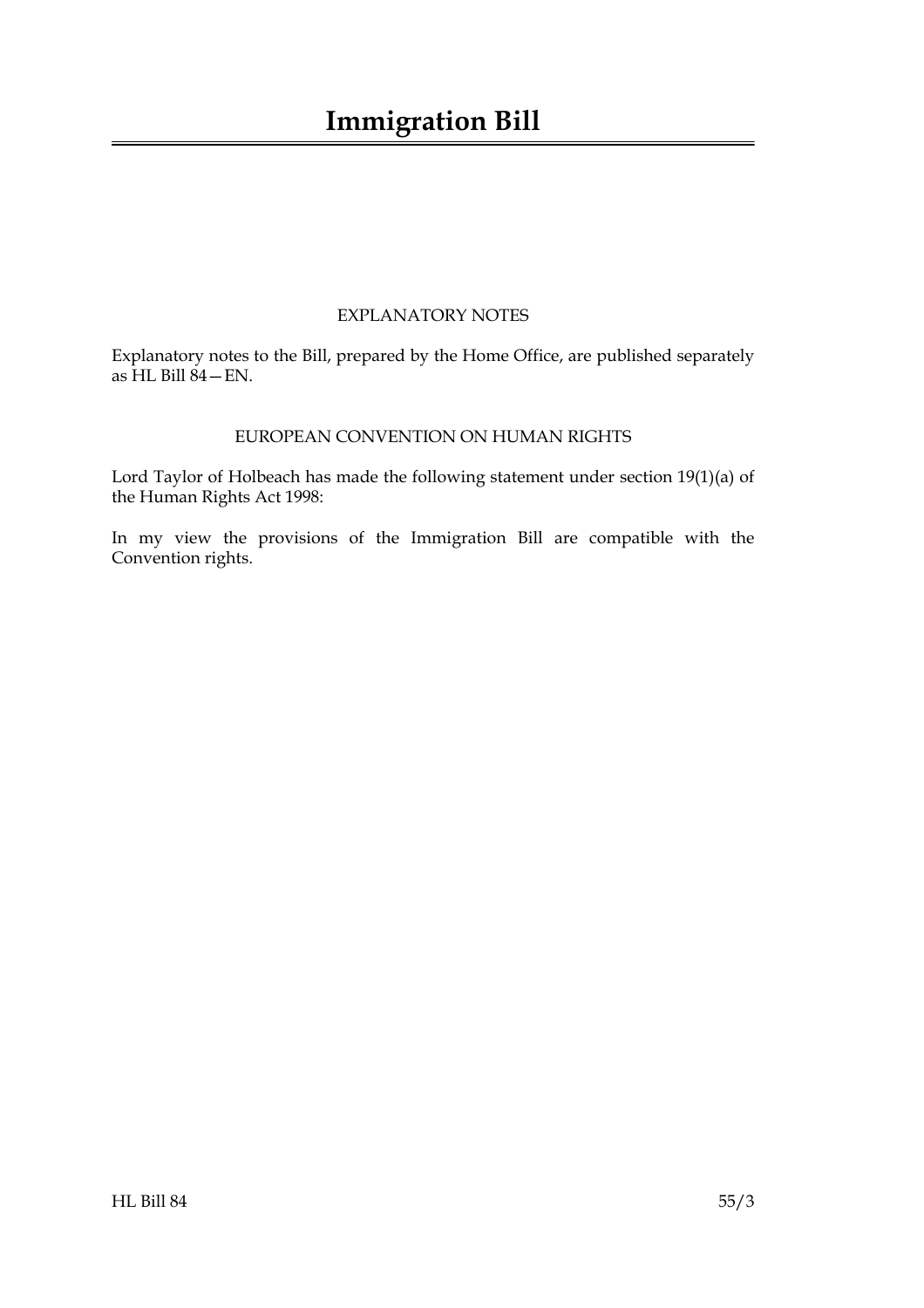## **CONTENTS**

#### **PART 1**

#### REMOVAL AND OTHER POWERS

*Removal directions*

1 Removal of persons unlawfully in the United Kingdom

#### *Powers of immigration officers*

2 Enforcement powers

*Bail*

3 Immigration bail: repeat applications and effect of removal directions

#### *Biometrics*

- 4 Provision of biometric information with immigration applications
- 5 Identifying persons liable to detention
- 6 Provision of biometric information with citizenship applications
- 7 Biometric immigration documents
- 8 Meaning of "biometric information"
- 9 Safeguards for children
- 10 Use and retention of biometric information

#### **PART 2**

#### APPEALS ETC

- 11 Right of appeal to First-tier Tribunal
- 12 Place from which appeal may be brought or continued
- 13 Review of certain deportation decisions by Special Immigration Appeals Commission
- 14 Article 8 of the ECHR: public interest considerations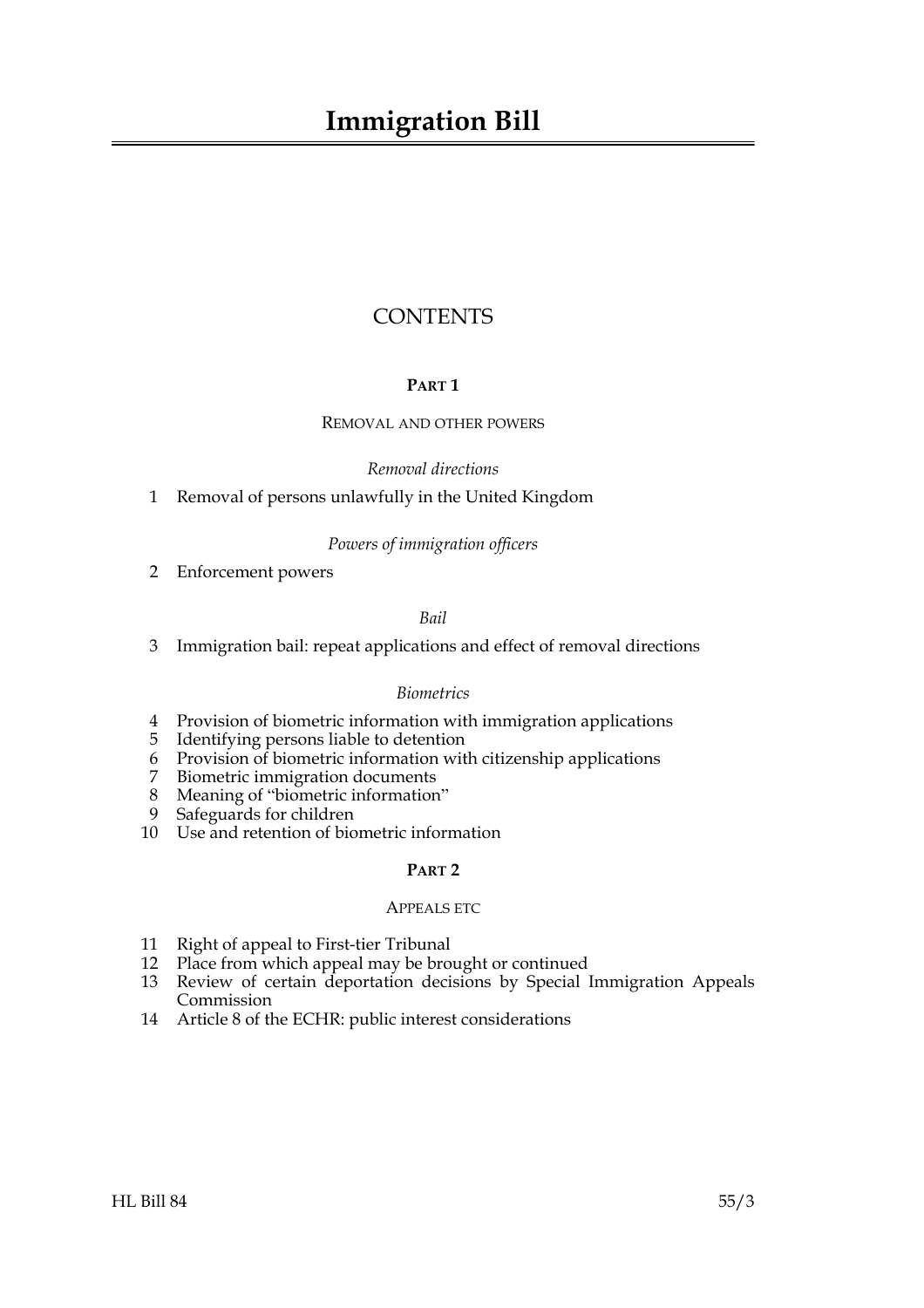#### **PART 3**

#### ACCESS TO SERVICES ETC

#### **CHAPTER 1**

#### RESIDENTIAL TENANCIES

#### *Key interpretation*

- 15 Residential tenancy agreement
- 16 Persons disqualified by immigration status or with limited right to rent

#### *Penalty notices*

- 17 Persons disqualified by immigration status not to be leased premises
- 18 Penalty notices: landlords
- 19 Excuses available to landlords
- 20 Penalty notices: agents<br>21 Excuses available to ag
- Excuses available to agents
- 22 Eligibility period
- 23 Penalty notices: general

#### *Objections, appeals and enforcement*

- 24 Objection<br>25 Appeals
- **Appeals**
- 26 Enforcement

#### *Codes of practice*

- 27 General matters
- 28 Discrimination

#### *General*

- 29 Orders
- 30 Transitional provision
- 31 Crown application
- 32 Interpretation

#### **CHAPTER 2**

#### OTHER SERVICES ETC

#### *National Health Service*

- 33 Immigration health charge
- 34 Related provision: charges for health services

#### *Bank accounts*

- 35 Prohibition on opening current accounts for disqualified persons
- 36 Regulation by Financial Conduct Authority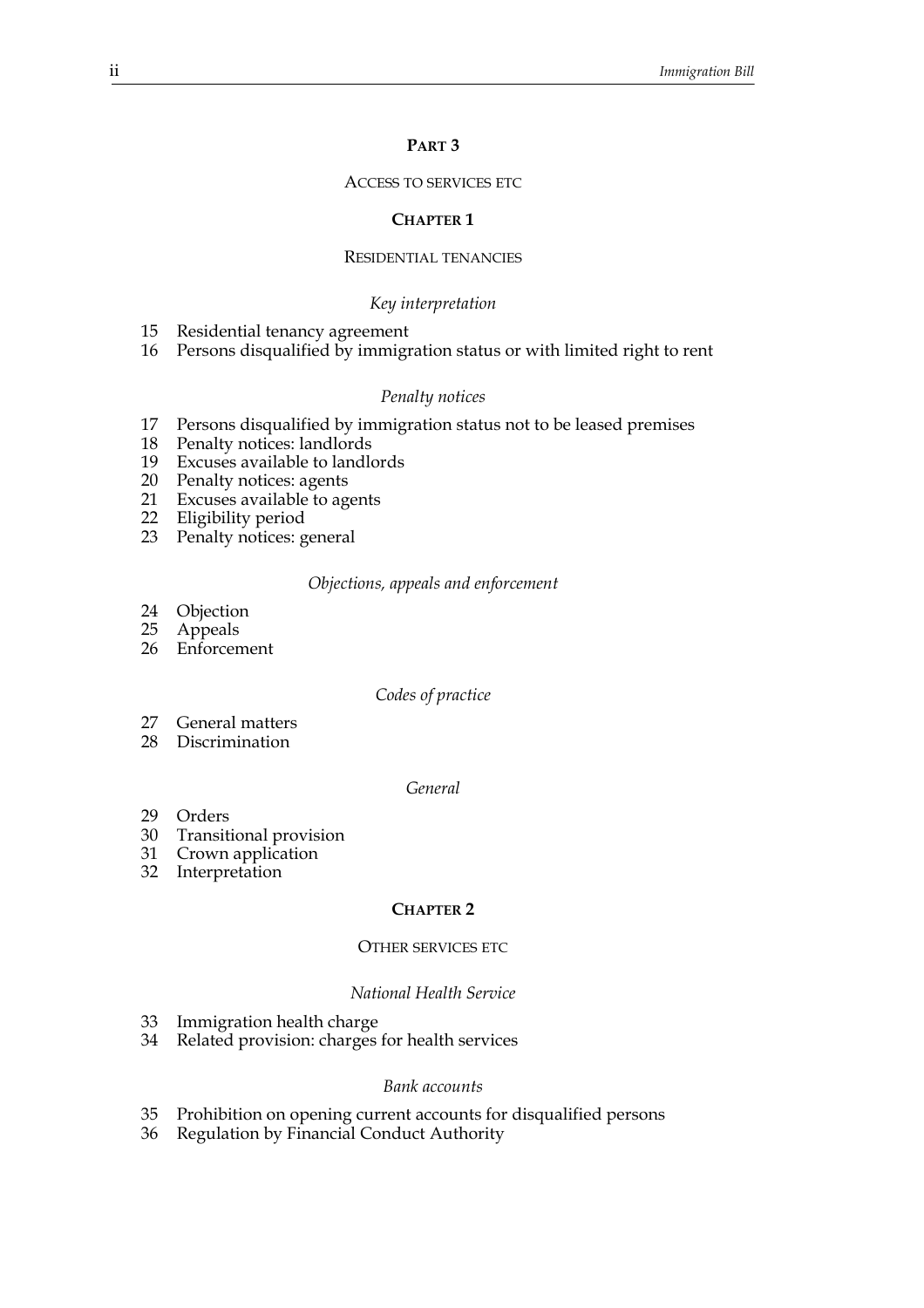- 37 "Bank" and "building society"
- 38 Power to amend

#### *Work*

- 39 Appeals against penalty notices
- 40 Recovery of sums payable under penalty notices

#### *Driving licences*

- 41 Grant of driving licences: residence requirement
- 42 Revocation of driving licences on grounds of immigration status

#### **PART 4**

#### MARRIAGE AND CIVIL PARTNERSHIP

#### **CHAPTER 1**

REFERRAL AND INVESTIGATION OF PROPOSED MARRIAGES AND CIVIL PARTNERSHIPS

#### *Investigation*

- 43 Decision whether to investigate
- 44 Exempt persons
- 45 Conduct of investigation
- 46 Investigations: supplementary

#### *Referral*

47 Referral of proposed marriages and civil partnerships in England and Wales

#### *Scotland and Northern Ireland*

- 48 Extension of scheme to Scotland and Northern Ireland
- 49 Supplementary provision

#### **CHAPTER 2**

#### SHAM MARRIAGE AND CIVIL PARTNERSHIP

- 50 Meaning of "sham marriage" and "sham civil partnership"
- 51 Duty to report suspicious marriages and civil partnerships

#### **CHAPTER 3**

#### OTHER PROVISIONS

*Persons not relevant nationals etc: marriage on superintendent registrar's certificates*

- 52 Solemnization of marriage according to rites of Church of England
- 53 Requirement as to giving of notice of marriage or civil partnership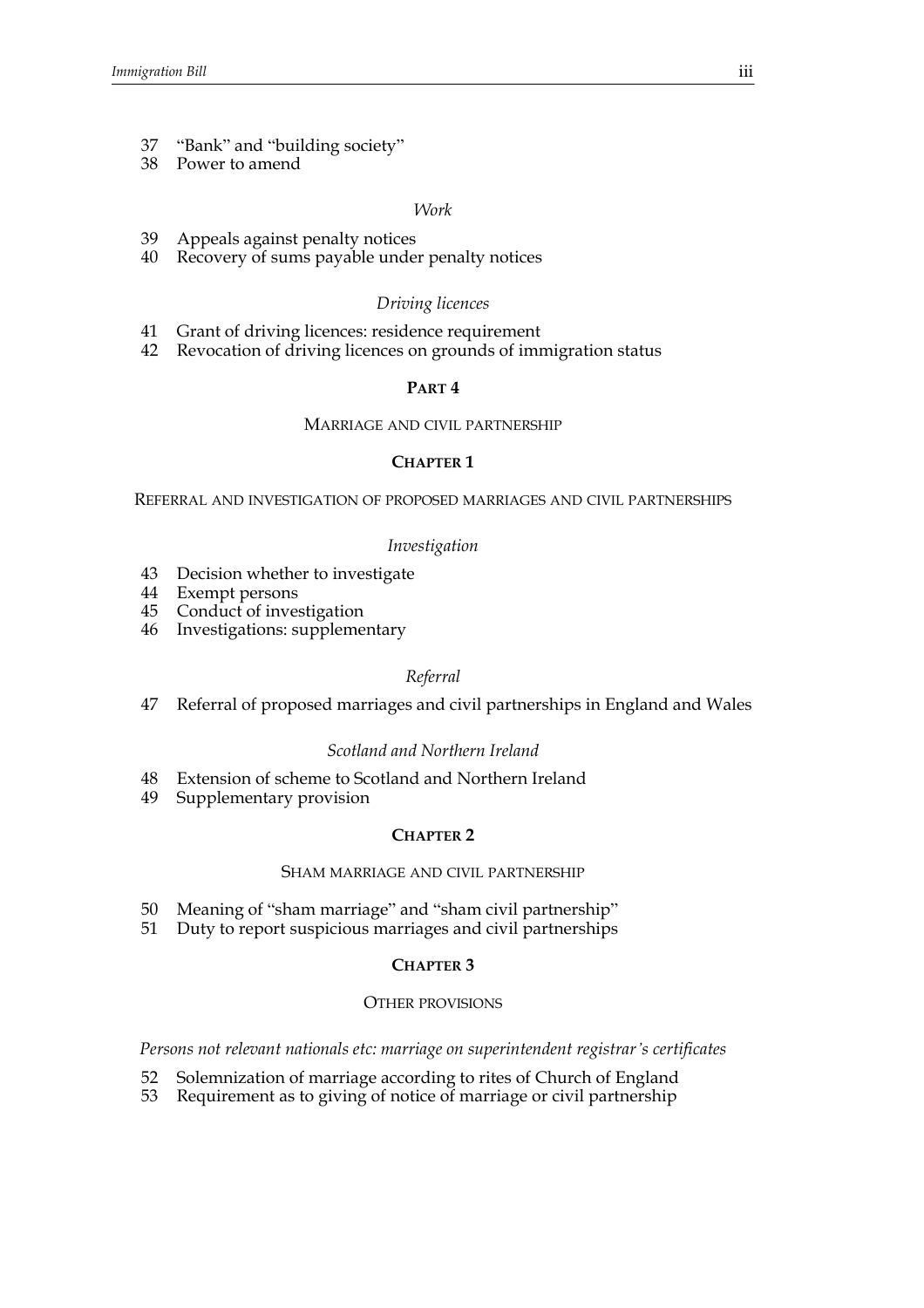#### *Information*

54 Information

*Miscellaneous*

- 55 Regulations about evidence
- 56 Notices
- 57 Interpretation of this Part

#### **PART 5**

#### OVERSIGHT

*Office of the Immigration Services Commissioner*

58 Immigration advisers and immigration service providers

#### *Police Ombudsman for Northern Ireland*

59 Police Ombudsman for Northern Ireland

#### **PART 6**

#### **MISCELLANEOUS**

#### *Deprivation of citizenship*

60 Deprivation if conduct seriously prejudicial to vital interests of the UK

#### *Embarkation checks*

61 Embarkation checks

#### *Fees*

- 62 Fees
- 63 Fees orders and fees regulations: supplemental
- 64 Power to charge fees for attendance services in particular cases

#### **PART 7**

#### FINAL PROVISIONS

- 65 Financial provision
- 66 Transitional and consequential provision
- 67 Orders and regulations
- 68 Commencement
- 69 Extent
- 70 Short title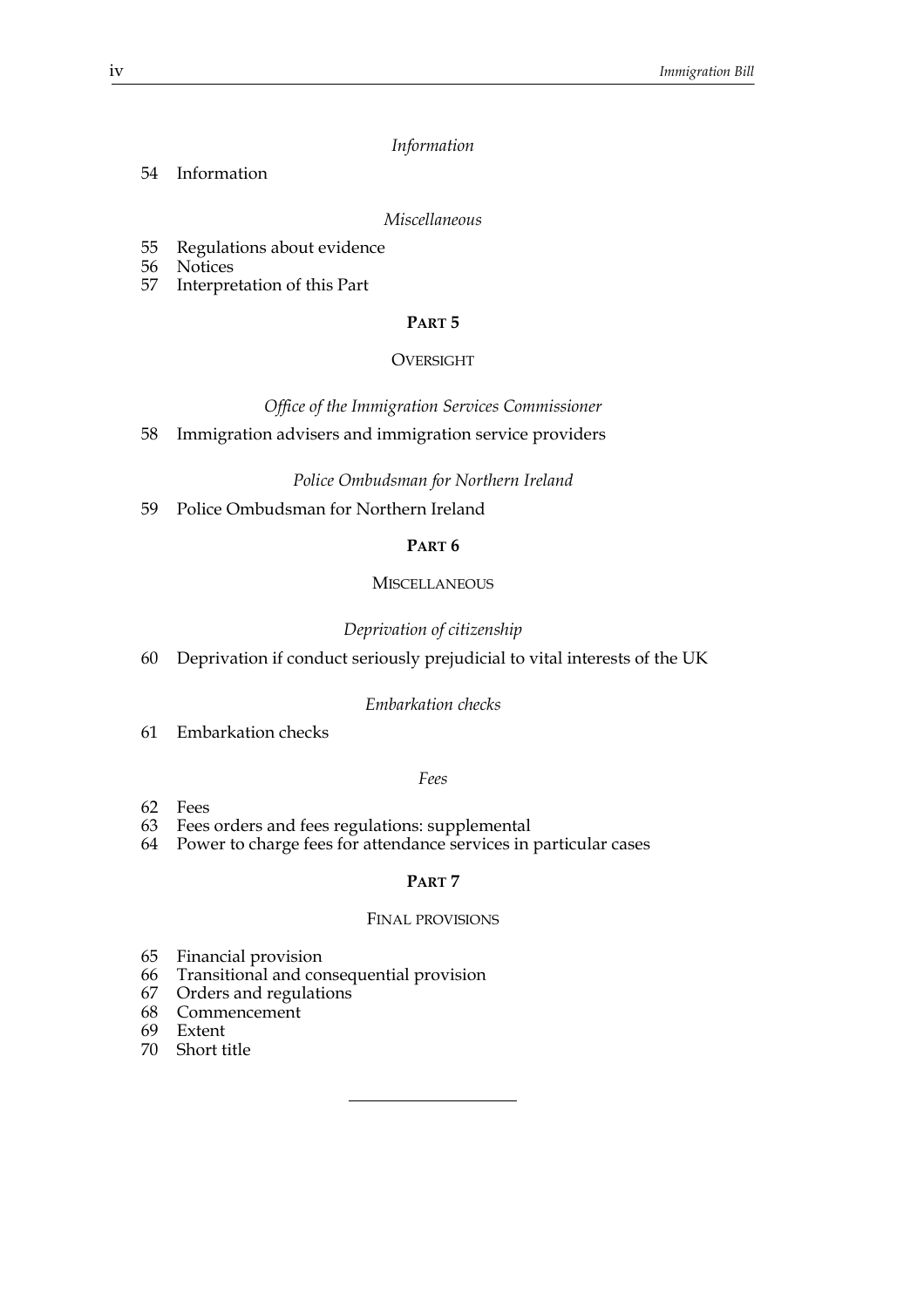- Schedule 1 Enforcement powers
- Schedule 2 Meaning of biometric information
- Schedule 3 Excluded residential tenancy agreements
- Schedule 4 Referral of proposed marriages and civil partnerships in England and Wales
	- Part 1 Marriage
	- Part 2 Civil partnership
- Schedule 5 Sham marriage and civil partnership: administrative regulations
- Schedule 6 Information
	- Part 1 Disclosure of information etc where proposed marriage or civil partnership referred to Secretary of State
	- Part 2 Disclosure of information etc for immigration purposes etc
	- Part 3 Disclosure of information etc for prevention of crime etc
	- Part 4 General provisions
- Schedule 7 Immigration advisers and immigration service providers
- Schedule 8 Embarkation checks
	- Part 1 Functions exercisable by designated persons
	- Part 2 Other provision
- Schedule 9 Transitional and consequential provision
	- Part 1 Provision relating to removal directions
	- Part 2 Provision relating to bail
	- Part 3 Provision relating to biometrics
	- Part 4 Provision relating to appeals
	- Part 5 Provision relating to employment
	- Part 6 Provision relating to driving licences
	- Part 7 Provision relating to marriage and civil partnership
	- Part 8 Provision relating to immigration advisers and immigration service providers
	- Part 9 Provision relating to embarkation checks
	- Part 10 Provision relating to fees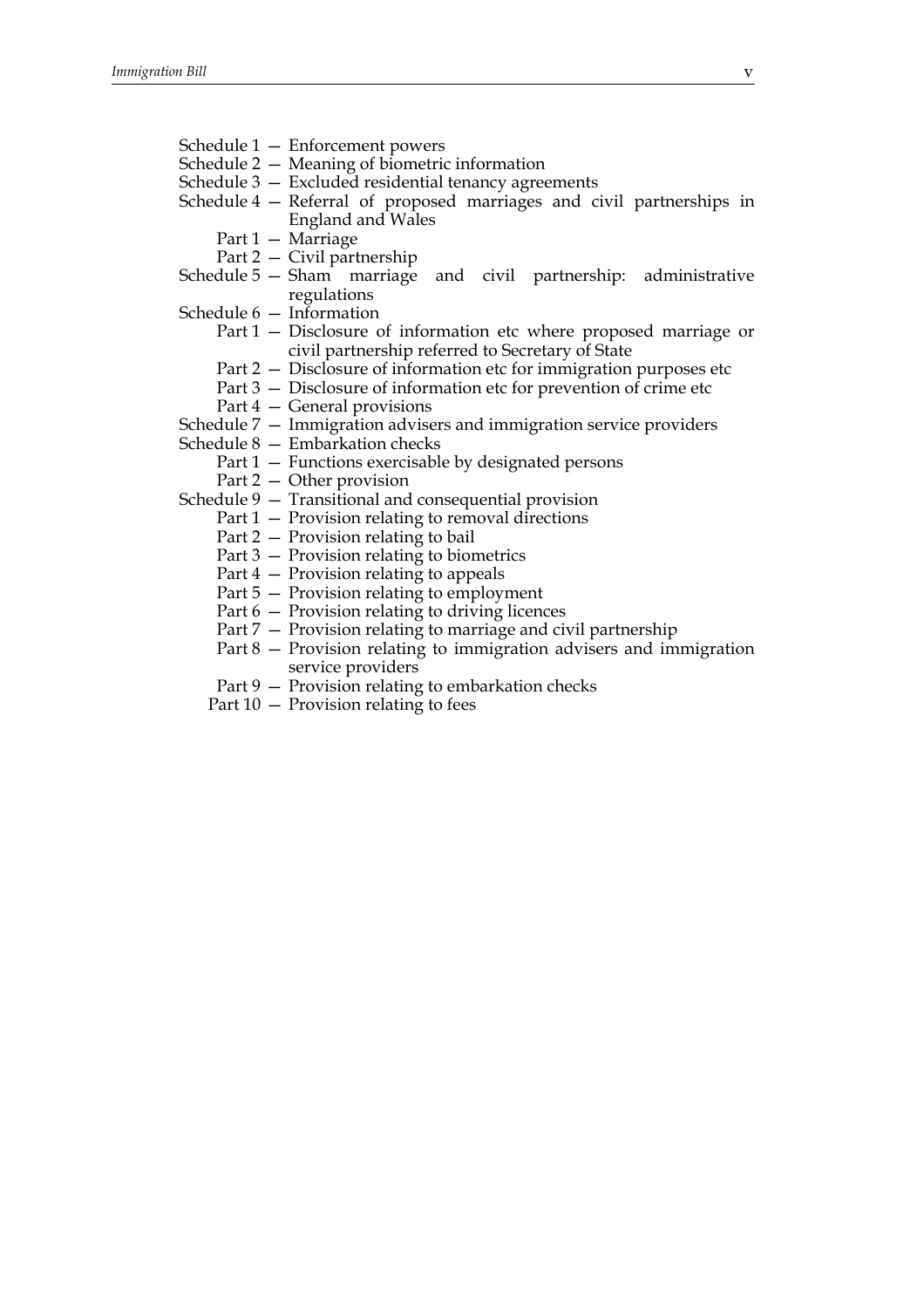# A **BILL**

TO

Make provision about immigration law; to limit, or otherwise make provision about, access to services, facilities and employment by reference to immigration status; to make provision about marriage and civil partnership involving certain foreign nationals; and for connected purposes.

E IT ENACTED by the Queen's most Excellent Majesty, by and with the advice and consent of the Lords Spiritual and Temporal, and Commons, in this present **B** E IT ENACTED by the Queen's most Excellent Majesty, by and with consent of the Lords Spiritual and Temporal, and Commons, Parliament assembled, and by the authority of the same, as follows:  $-$ 

#### **PART 1**

#### REMOVAL AND OTHER POWERS

*Removal directions*

#### **1 Removal of persons unlawfully in the United Kingdom**

For section 10 of the Immigration and Asylum Act 1999, substitute—

#### **"10 Removal of persons unlawfully in the United Kingdom**

- (1) A person may be removed from the United Kingdom under the authority of the Secretary of State or an immigration officer if the person requires leave to enter or remain in the United Kingdom but does not have it.
- (2) Where a person is liable to be or has been removed from the United Kingdom under subsection (1), a member of the person's family may also be removed from the United Kingdom under the authority of the Secretary of State or an immigration officer.
- (3) For the purposes of removing a person from the United Kingdom under subsection (1) or (2), the Secretary of State or an immigration officer may give any such direction for the removal of the person as may be given under paragraphs 8 to 10 of Schedule 2 to the 1971 Act.

*10*

*15*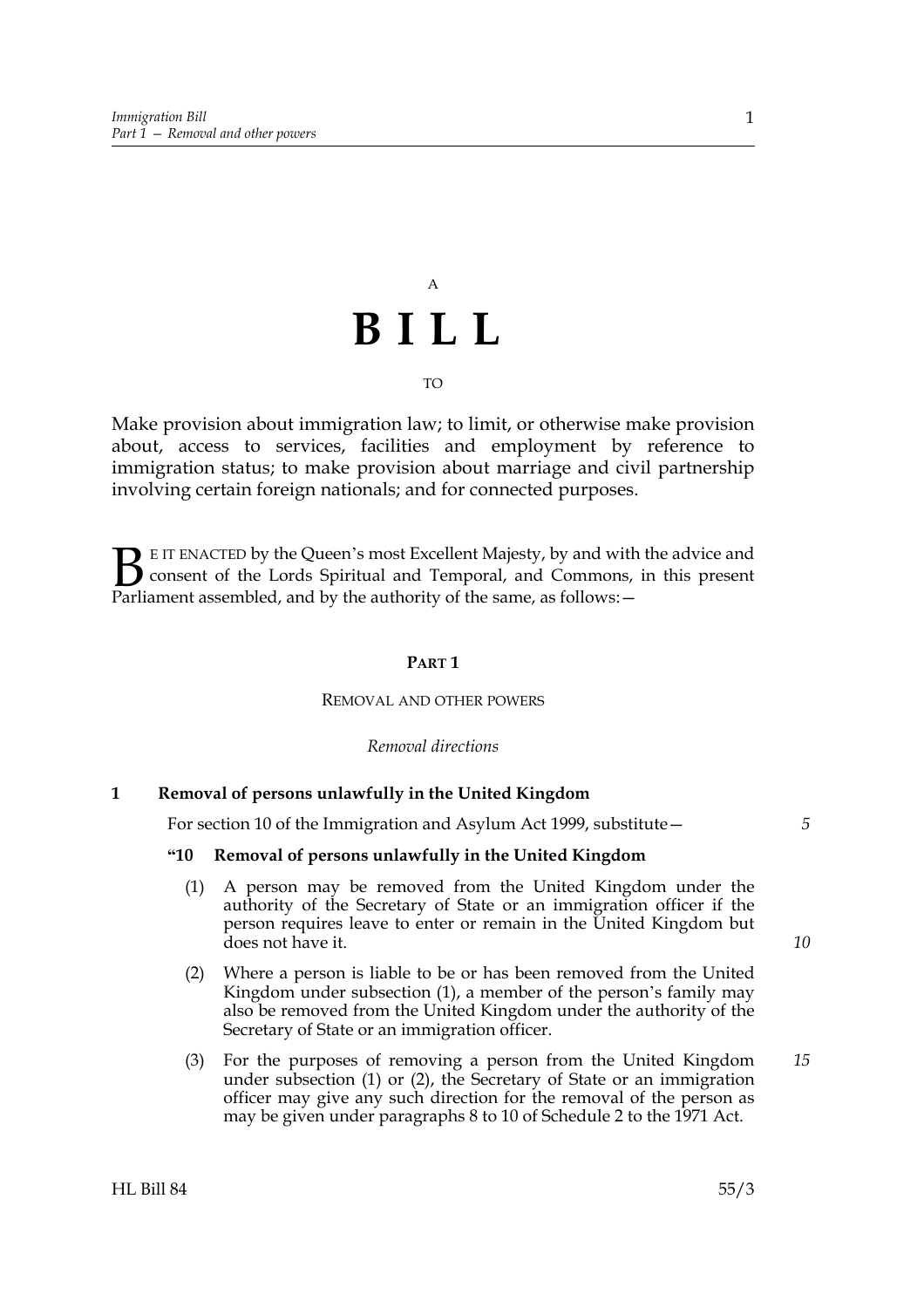- (4) But subsection (3) does not apply where a deportation order is in force against a person (and any directions for such a person's removal must be given under Schedule 3 to the 1971 Act). (5) The following paragraphs of Schedule 2 to the 1971 Act apply in relation to directions under subsection (3) (and the persons subject to those directions) as they apply in relation to directions under paragraphs 8 to 10 of Schedule 2 (and the persons subject to those directions)— (a) paragraph 11 (placing of person on board ship or aircraft); (b) paragraph 16(2) to (4) (detention of person where reasonable grounds for suspecting removal directions may be given or pending removal in pursuance of directions); (c) paragraph 17 (arrest of person liable to be detained and search of premises for person liable to arrest); (d) paragraph 18 (supplementary provisions on detention); (e) paragraph 18A (search of detained person); (f) paragraphs 19 and 20 (payment of expenses of custody etc); (g) paragraph 21 (temporary admission to UK of person liable to detention); (h) paragraphs 22 to 25 (bail); (i) paragraphs 25A to 25E (searches etc). (6) The Secretary of State may by regulations make further provision about the removal of family members under this section or any other provision of the Immigration Acts, and in particular about— (a) when a person is considered to be a family member; (b) the time period during which a family member may be removed; (c) whether a family member to be removed is to be given notice, and, if so— (i) the effect that being given notice has on the person's leave, and *5 10 15 20 25 30*
	- (ii) how notice is to be served."

*Powers of immigration officers*

#### **2 Enforcement powers**

Schedule 1 (enforcement powers) has effect.

*Bail*

#### **3 Immigration bail: repeat applications and effect of removal directions**

- (1) Schedule 2 to the Immigration Act 1971 (administrative provisions as to control on entry etc) is amended as follows.
- (2) In paragraph 22 (bail) at the end insert—
	- "(4) A person must not be released on bail in accordance with this paragraph without the consent of the Secretary of State if—

*35*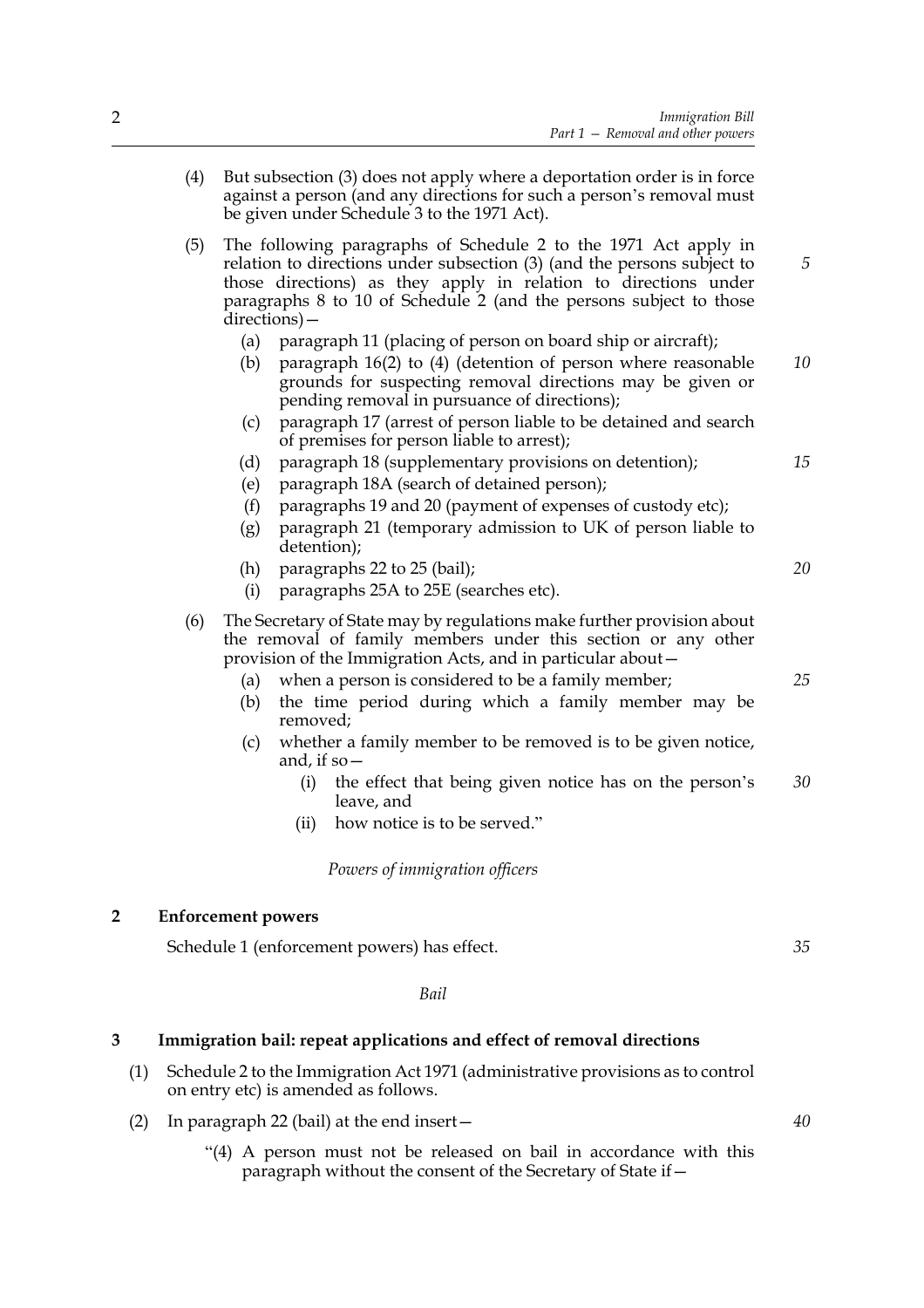- (a) directions for the removal of the person from the United Kingdom are for the time being in force, and
- (b) the directions require the person to be removed from the United Kingdom within the period of 14 days starting with the date of the decision on whether the person should be released on bail."
- (3) In paragraph 25—
	- (a) the existing paragraph is re-numbered as sub-paragraph (1);
	- (b) in that sub-paragraph, for "may" substitute "must";
	- (c) after that sub-paragraph insert—

*10*

*30*

- "(2) Tribunal Procedure Rules must secure that, where the Firsttier Tribunal has decided not to release a person on bail under paragraph 22, the Tribunal is required to dismiss without a hearing any further application by the person for release on bail (whether under paragraph 22 or otherwise) that is made during the period of 28 days starting with the date of the Tribunal's decision, unless the person demonstrates to the Tribunal that there has been a material change in circumstances." *15*
- (4) In paragraph 29 (grant of bail pending appeal), in sub-paragraph (1), at the end insert "(and paragraph 22 does not apply)". *20*
- (5) In paragraph 30 (restrictions on grant of bail pending appeal), in subparagraph (1)—
	- (a) after "if" insert " $-$  (a)";
	- (b) for "or the power to give such directions is for the time being exercisable" substitute "and *25*
		- (b) the directions require the person to be removed from the United Kingdom within the period of 14 days starting with the date of the decision on whether the person should be released on bail."
- (6) After paragraph 33, insert—
	- "33A(1) Tribunal Procedure Rules must make provision with respect to applications to the First-tier Tribunal under paragraphs 29 to 33 and matters arising out of such applications.
		- (2) Tribunal Procedure Rules must secure that, where the First-tier Tribunal has decided not to release a person on bail under paragraph 29, the Tribunal is required to dismiss without a hearing any further application by the person for release on bail (whether under paragraph 29 or otherwise) that is made during the period of 28 days starting with the date of the Tribunal's decision, unless the person demonstrates to the Tribunal that there has been a material change in circumstances." *35 40*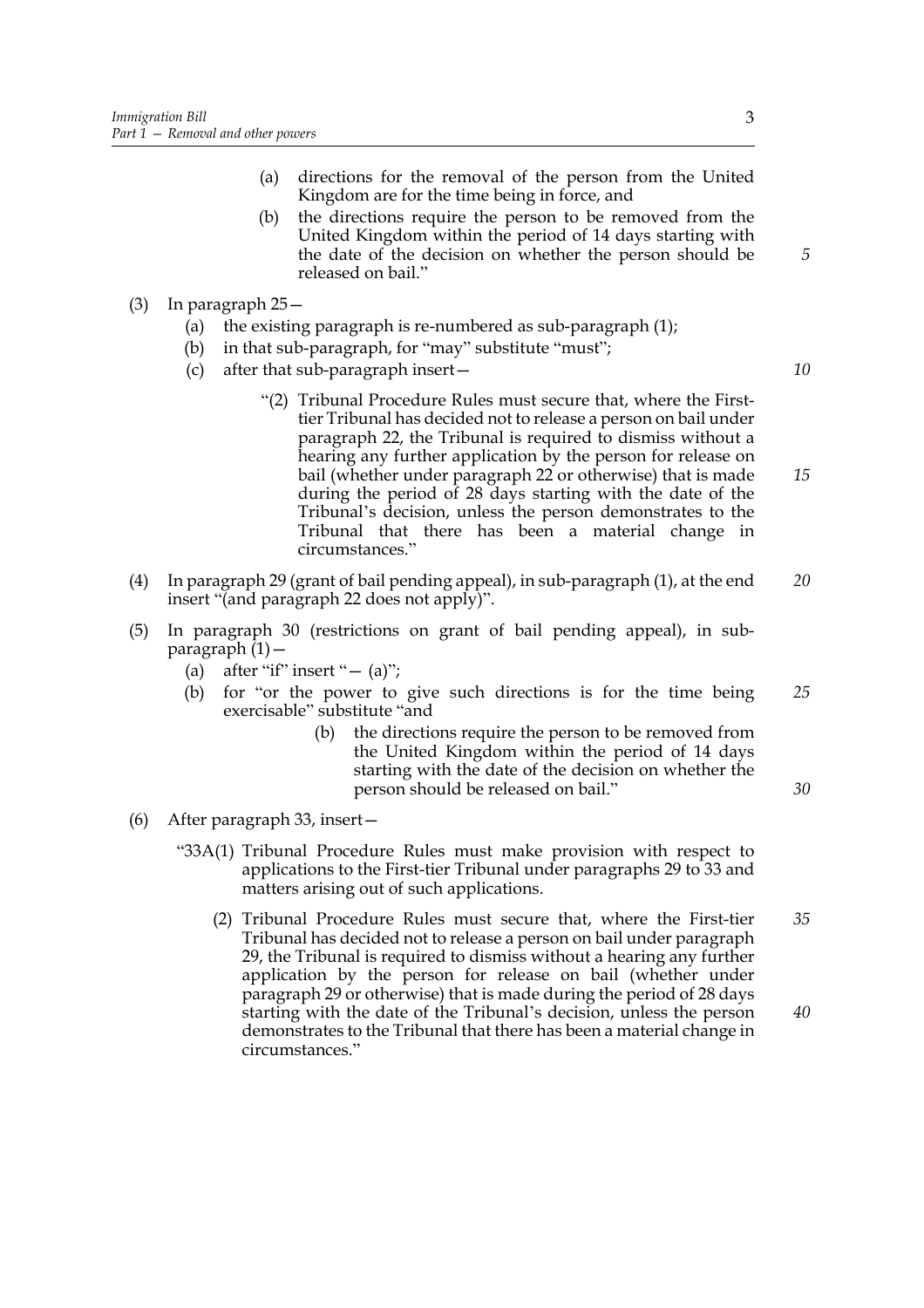*Biometrics*

#### **4 Provision of biometric information with immigration applications**

- (1) Section 126 of the Nationality, Immigration and Asylum Act 2002 (power to require provision of physical data with certain immigration applications) is amended as follows.
- (2) In subsection (2), after paragraph (c) insert—
	- "(d) a transit visa (within the meaning of section 41 of the Immigration and Asylum Act 1999), or
	- (e) a document issued as evidence that a person who is not a national of an EEA state or Switzerland is entitled to enter or remain in the United Kingdom by virtue of an enforceable EU right or of any provision made under section 2(2) of the European Communities Act 1972."
- (3) In subsection (4), after paragraph (f) insert—
	- "(fa) provide for biometric information to be recorded on any document issued as a result of the application in relation to which the information was provided;". *15*
- (4) In subsection (9), after the definition of "code" insert—
	- ""document" includes a card or sticker and any other method of recording information (whether in writing or by the use of electronic or other technology or by a combination of methods),".

#### **5 Identifying persons liable to detention**

In paragraph 18(2) of Schedule 2 to the Immigration Act 1971 (power to take steps for identifying persons detained under paragraph 16 of that Schedule) after "detained" insert "or liable to be detained". *25*

#### **6 Provision of biometric information with citizenship applications**

- (1) Section 41 of the British Nationality Act 1981 (regulations for giving effect to the Act) is amended as follows.
- (2) In subsection (1), after paragraph (b) insert—
	- "(bza) requiring an application for registration or naturalisation of a person as a British citizen to be accompanied by biometric information, or enabling an authorised person to require an individual to whom such an application relates to provide biometric information;".
- (3) After subsection (1) insert—
	- "(1ZA) In subsection (1)(bza) "authorised person" and "biometric information" have the same meaning as in section 126 of the Nationality, Immigration and Asylum Act 2002.
		- (1ZB) Section 126(4) to (7) of that Act applies to regulations under subsection (1)(bza) as it applies to regulations under section 126(1) of that Act. *40*

*30*

*5*

*10*

*20*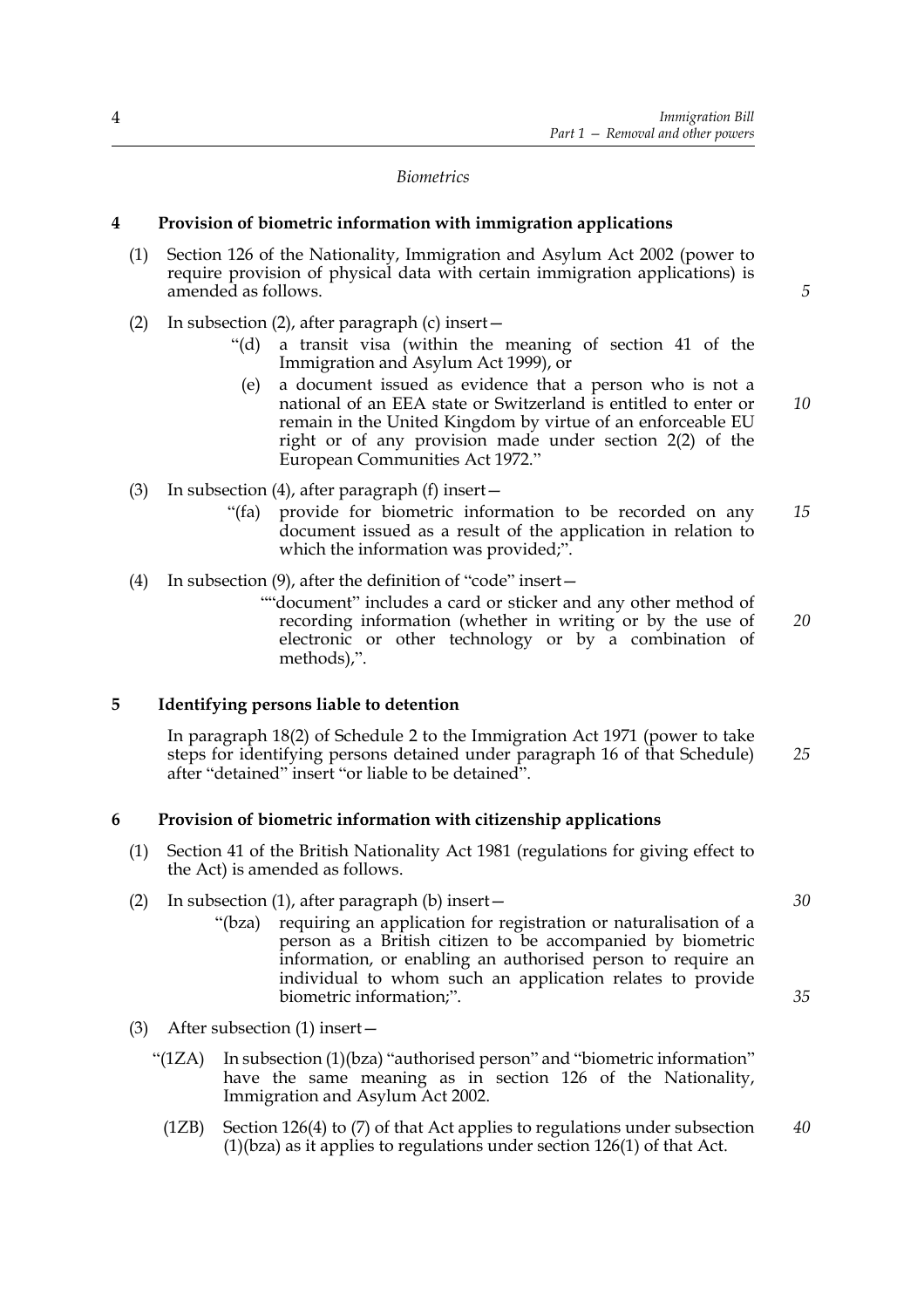- (1ZC) Section 8 of the UK Borders Act 2007 (power to make regulations about use and retention of biometric information) applies to biometric information provided in accordance with regulations under subsection (1)(bza) as it applies to biometric information provided in accordance with regulations under section 5(1) of that Act.
- (1ZD) But (despite section 8(5)(b) of that Act) regulations made by virtue of subsection (1ZC) may provide for photographs of a person who is registered or naturalised as a British citizen to be retained until the person is issued with a United Kingdom passport describing the person as a British citizen."
- (4) In subsection  $(8)(b)$  for " $(1)(bc)$ " substitute " $(1)(bza)$ ,  $(bc)$ ".

#### **7 Biometric immigration documents**

After section 7(2) of the UK Borders Act 2007 (effect of failure to comply with regulations about biometric immigration documents) insert—

"(2A) If the regulations require a biometric immigration document to be used in connection with an application or claim, they may require or permit the application or claim to be disregarded or refused if that requirement is not complied with." *15*

#### **8 Meaning of "biometric information"**

- (1) Section 15 of the UK Borders Act 2007 (biometric immigration documents: interpretation) is amended as follows. *20*
- (2) In subsection (1), omit paragraphs (b) and (c).
- (3) After subsection (1) insert—
	- "(1A) For the purposes of section  $5$  "biometric information" means  $-$ 
		- (a) information about a person's external physical characteristics (including in particular fingerprints and features of the iris), and *25*
		- (b) any other information about a person's physical characteristics specified in an order made by the Secretary of State.
	- (1B) An order under subsection  $(1A)(b)$ 
		- (a) may specify only information that can be obtained or recorded by an external examination of a person;
		- (b) must not specify information about a person's DNA.
	- (1C) Section  $6(6)$  applies to an order under subsection  $(1A)(b)$  as it applies to regulations under section 5(1)."
- (4) Schedule 2 (which amends other enactments) has effect.

#### **9 Safeguards for children**

- (1) Schedule 2 to the Immigration Act 1971 (entry control) is amended as follows.
- (2) In paragraph 4 (power to take biometric information on examination), after

*5*

*10*

*30*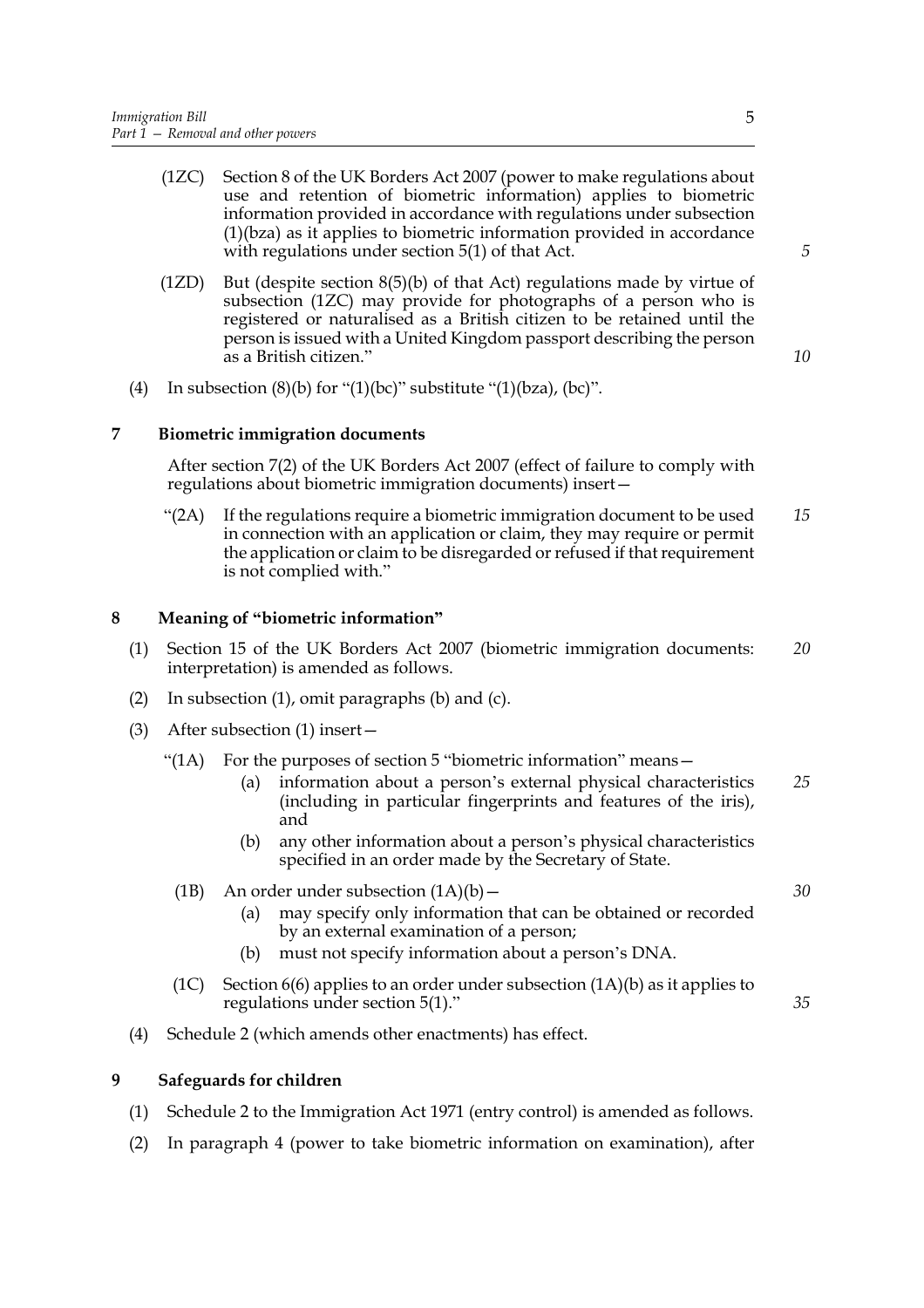sub-paragraph (6) (as inserted by paragraph 1(3) of Schedule 2) insert—

- "(7) A person ("P") who is under 16 may not be required to provide biometric information under sub-paragraph (5) unless—
	- (a) the decision to require P to provide the information has been confirmed by a chief immigration officer, and
	- (b) the information is provided in the presence of a person of full age who is—
		- (i) P's parent or guardian, or
		- (ii) a person who for the time being takes responsibility for P.
- (8) The person mentioned in sub-paragraph  $(7)(b)(ii)$  may not be
	- (a) a person who is entitled to require the provision of information under sub-paragraph (5) (an "authorised person"), or
	- (b) an officer of the Secretary of State who is not such a person. *15*
- (9) Sub-paragraph (7) does not prevent an authorised person requiring the provision of biometric information by a person the authorised person reasonably believes to be 16 or over."
- (3) In paragraph 18 (power to take biometric information from detained persons), after sub-paragraph (2A) insert—
	- "(2B) Paragraph 4(7) to (9) applies to sub-paragraph (2) as it applies to paragraph 4(5)."

#### **10 Use and retention of biometric information**

(1) For section 8 of the UK Borders Act 2007 substitute—

#### **"8 Use and retention of biometric information**

- (1) The Secretary of State must by regulations make provision about the use and retention by the Secretary of State of biometric information provided in accordance with regulations under section 5(1).
- (2) The regulations must provide that biometric information may be retained only if the Secretary of State thinks that it is necessary to retain it for use in connection with—
	- (a) the exercise of a function by virtue of the Immigration Acts, or
	- (b) the exercise of a function in relation to nationality.
- (3) The regulations may include provision permitting biometric information retained by virtue of subsection (2) also to be used—
	- (a) in connection with the prevention, investigation or prosecution of an offence,
	- (b) for a purpose which appears to the Secretary of State to be required in order to protect national security,
	- (c) in connection with identifying persons who have died, or are suffering from illness or injury,
	- (d) for the purpose of ascertaining whether a person has acted unlawfully, or has obtained or sought anything to which the person is not legally entitled, and

*25*

*20*

*5*

*10*

*30*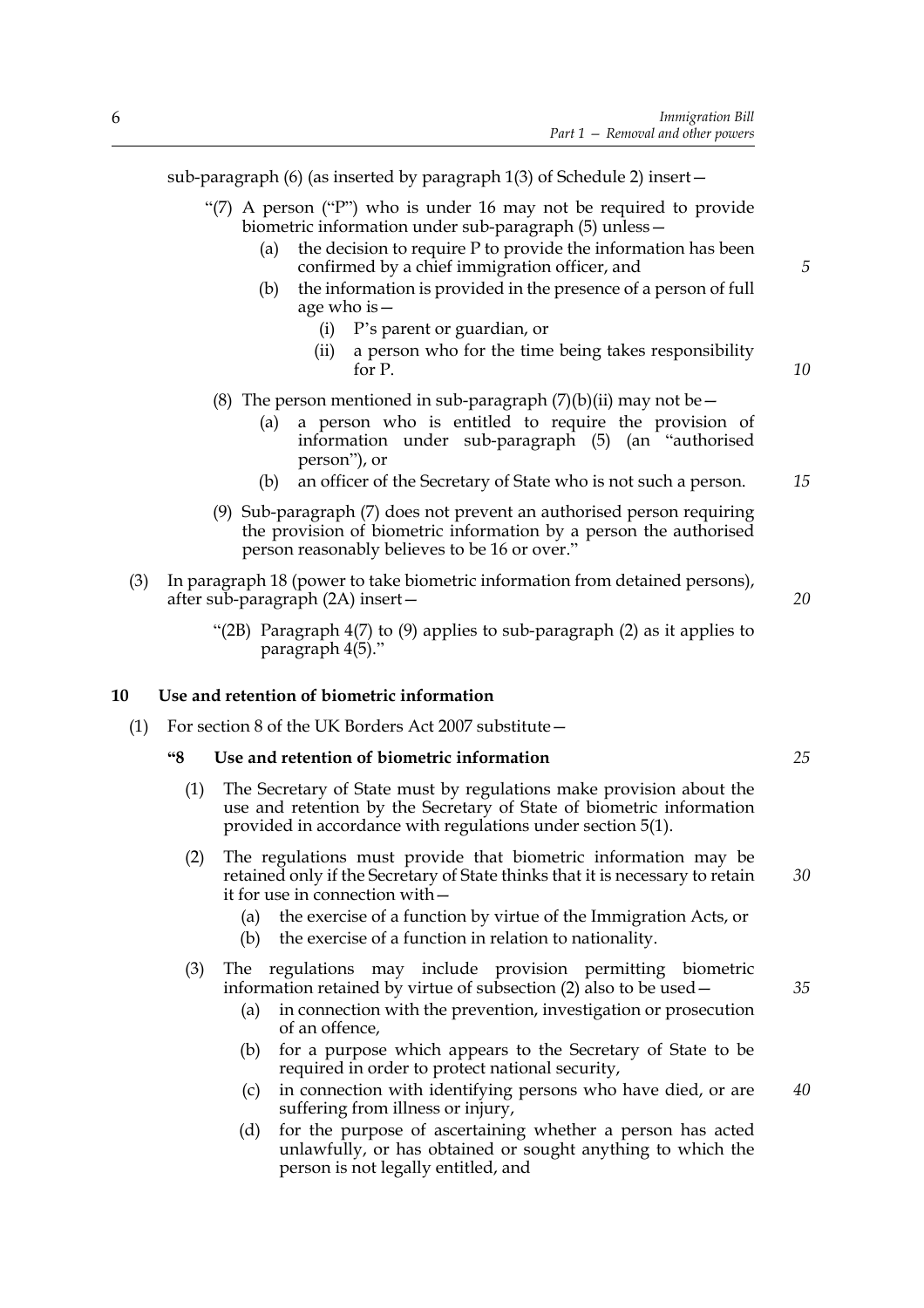- (e) for such other purposes (whether in accordance with functions under an enactment or otherwise) as the regulations may specify.
- (4) The regulations must include provision about the destruction of biometric information.
- (5) In particular the regulations must require the Secretary of State to take all reasonable steps to ensure that biometric information is destroyed if the Secretary of State—
	- (a) no longer thinks that it is necessary to retain the information for use as mentioned in subsection (2), or
	- (b) is satisfied that the person to whom the information relates is a British citizen, or a Commonwealth citizen who has a right of abode in the United Kingdom as a result of section 2(1)(b) of the Immigration Act 1971.
- (6) The regulations must also—
	- (a) require that any requirement to destroy biometric information by virtue of the regulations also applies to copies of the information, and
	- (b) require the Secretary of State to take all reasonable steps to ensure—
		- (i) that data held in electronic form which relates to biometric information which has to be destroyed by virtue of the regulations is destroyed or erased, or
		- (ii) that access to such data is blocked.
- (7) But a requirement to destroy biometric information or data is not to apply if and in so far as the information or data is retained in accordance with and for the purposes of another power. *25*
- (8) The regulations must include provision—
	- (a) entitling a person whose biometric information has to be destroyed by virtue of the regulations, on request, to a certificate issued by the Secretary of State to the effect that the Secretary of State has taken the steps required by virtue of subsection (6)(b), and *30*
	- (b) requiring such a certificate to be issued within the period of 3 months beginning with the date on which the request for it is received by the Secretary of State.
- (9) Section 6(6) applies to regulations under this section as it applies to regulations under section 5(1)."
- (2) In the Immigration and Asylum Act 1999, after section 144 insert—

#### **"144A Use and retention of fingerprints etc.**

- (1) Section 8 of the UK Borders Act 2007 (power to make regulations about use and retention of biometric information) applies to—
	- (a) fingerprints taken by virtue of section 141, and
	- (b) biometric information taken by virtue of regulations under section 144,

as it applies to biometric information provided in accordance with regulations under section 5(1) of that Act.

*40*

*35*

*45*

*20*

*5*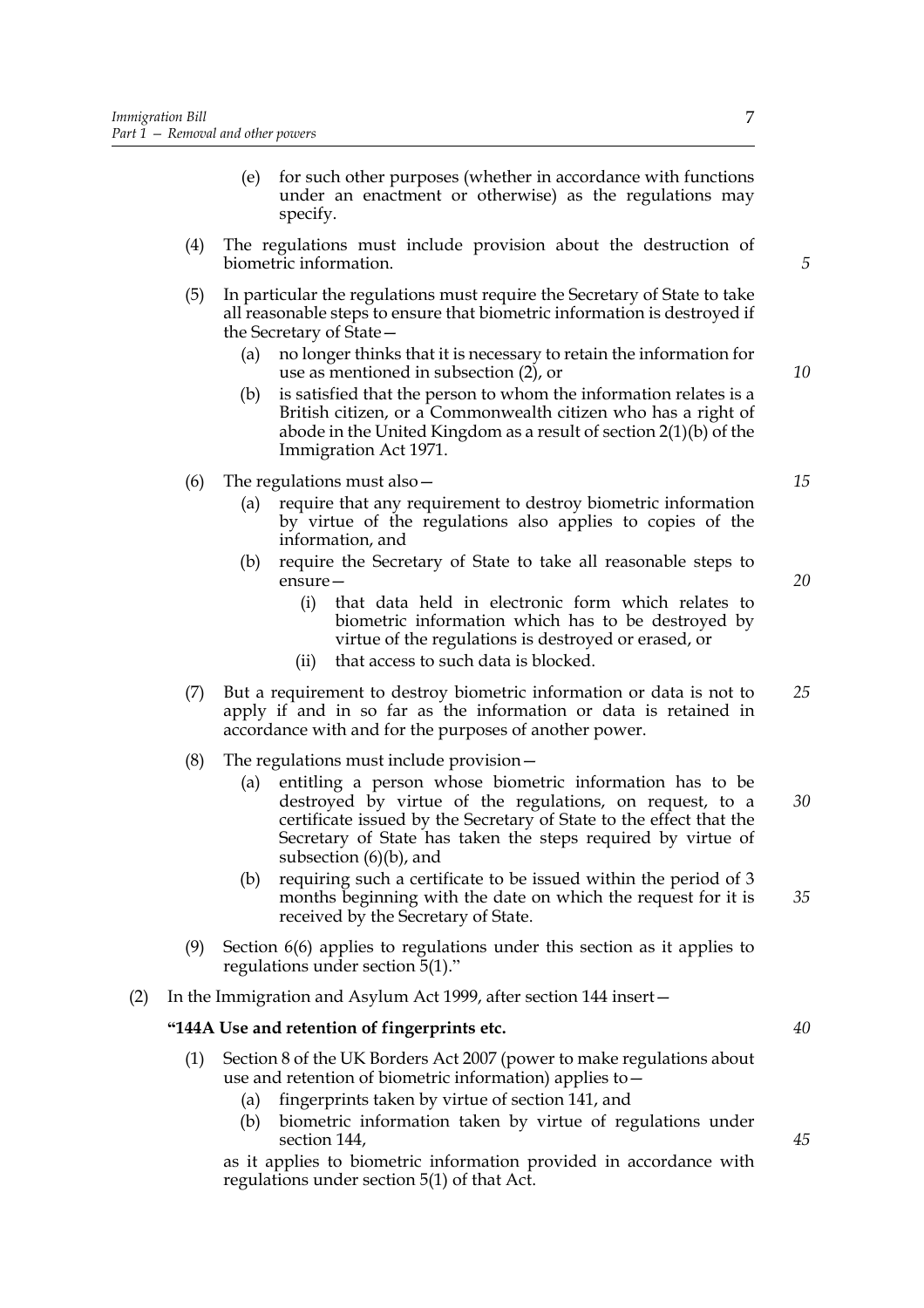- (2) Regulations made by virtue of subsection (1)(a) must require fingerprints taken from a person ("F") by virtue of section  $141(7)(f)$  to be destroyed when fingerprints taken from the person whose dependant F is are destroyed.
- (3) Regulations made by virtue of subsection (1)(b) must make equivalent provision in relation to biometric information taken by virtue of any provision of regulations under section 144 which is equivalent to section  $141(7)(f)$ . *5*
- (3) In section 126 of the Nationality, Immigration and Asylum Act 2002 (power to require provision of physical data with certain immigration applications), after subsection (8) insert— *10*
	- "(8A) Section 8 of the UK Borders Act 2007 (power to make regulations about use and retention of biometric information) applies to biometric information provided in accordance with regulations under subsection (1) as it applies to biometric information provided in accordance with regulations under section 5(1) of that Act." *15*

#### **PART 2**

#### APPEALS ETC

#### **11 Right of appeal to First-tier Tribunal**

- (1) Part 5 of the Nationality, Immigration and Asylum Act 2002 (immigration and asylum appeals) is amended as follows. *20*
- (2) For section 82 substitute—

#### **"82 Right of appeal to the Tribunal**

- (1) A person ("P") may appeal to the Tribunal where  $-$ 
	- (a) the Secretary of State has decided to refuse a protection claim made by P, *25*
	- (b) the Secretary of State has decided to refuse a human rights claim made by P, or
	- (c) the Secretary of State has decided to revoke P's protection status.
- (2) For the purposes of this Part—
	- (a) a "protection claim" is a claim made by a person ("P") that removal of P from the United Kingdom—
		- (i) would breach the United Kingdom's obligations under the Refugee Convention, or
		- (ii) would breach the United Kingdom's obligations in relation to persons eligible for a grant of humanitarian protection;
	- (b) P's protection claim is refused if the Secretary of State makes one or more of the following decisions—
		- (i) that removal of P from the United Kingdom would not breach the United Kingdom's obligations under the Refugee Convention;

*35*

*40*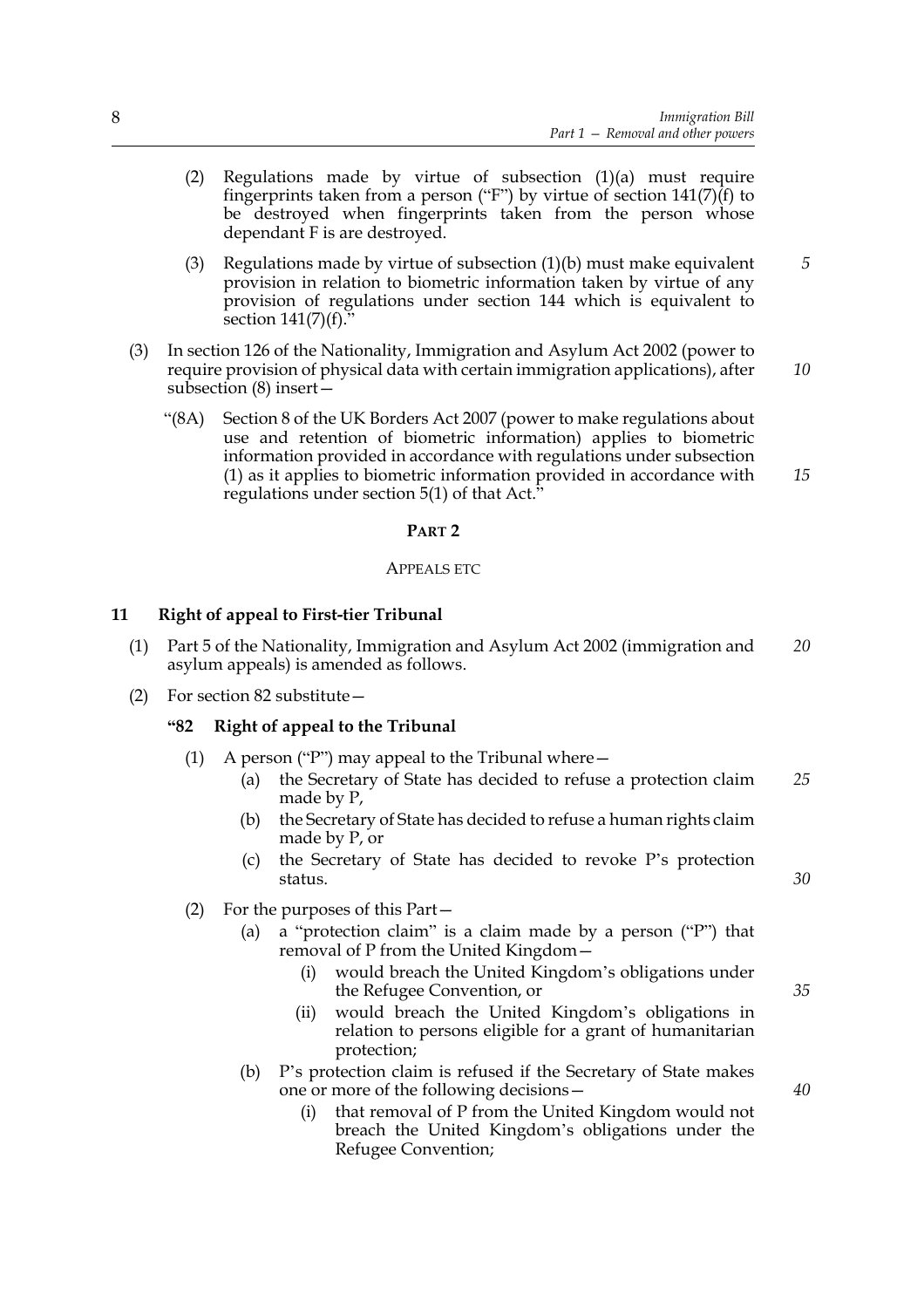- (ii) that removal of P from the United Kingdom would not breach the United Kingdom's obligations in relation to persons eligible for a grant of humanitarian protection;
- (c) a person has "protection status" if the person has been granted leave to enter or remain in the United Kingdom as a refugee or as a person eligible for a grant of humanitarian protection;
- (d) "humanitarian protection" is to be construed in accordance with the immigration rules;
- (e) "refugee" has the same meaning as in the Refugee Convention.
- (3) The right of appeal under subsection (1) is subject to the exceptions and limitations specified in this Part." *10*
- (3) Sections 83 and 83A (appeal rights in respect of asylum claims) are repealed.
- (4) For section 84 substitute—

#### **"84 Grounds of appeal**

- (1) An appeal under section  $82(1)(a)$  (refusal of protection claim) must be brought on one or more of the following grounds— *15*
	- (a) that removal of the appellant from the United Kingdom would breach the United Kingdom's obligations under the Refugee Convention;
	- (b) that removal of the appellant from the United Kingdom would breach the United Kingdom's obligations in relation to persons eligible for a grant of humanitarian protection; *20*
	- (c) that removal of the appellant from the United Kingdom would be unlawful under section 6 of the Human Rights Act 1998 (public authority not to act contrary to Human Rights Convention).
- (2) An appeal under section 82(1)(b) (refusal of human rights claim) must be brought on the ground that the decision is unlawful under section 6 of the Human Rights Act 1998.
- (3) An appeal under section  $82(1)(c)$  (revocation of protection status) must be brought on one or more of the following grounds— *30*
	- (a) that the decision to revoke the appellant's protection status breaches the United Kingdom's obligations under the Refugee Convention;
	- (b) that the decision to revoke the appellant's protection status breaches the United Kingdom's obligations in relation to persons eligible for a grant of humanitarian protection." *35*
- (5) In section 85 (matters to be considered), for subsection (5) substitute—
	- "(5) But the Tribunal must not consider a new matter unless the Secretary of State has given the Tribunal consent to do so.
	- (6) A matter is a "new matter" if  $-$ 
		- (a) it constitutes a ground of appeal of a kind listed in section 84 or any reason that the appellant has for wishing to enter or remain in the United Kingdom, and
		- (b) the Secretary of State has not previously considered the matter in the context of— *45*
			- (i) the decision mentioned in section 82(1), or

*5*

*25*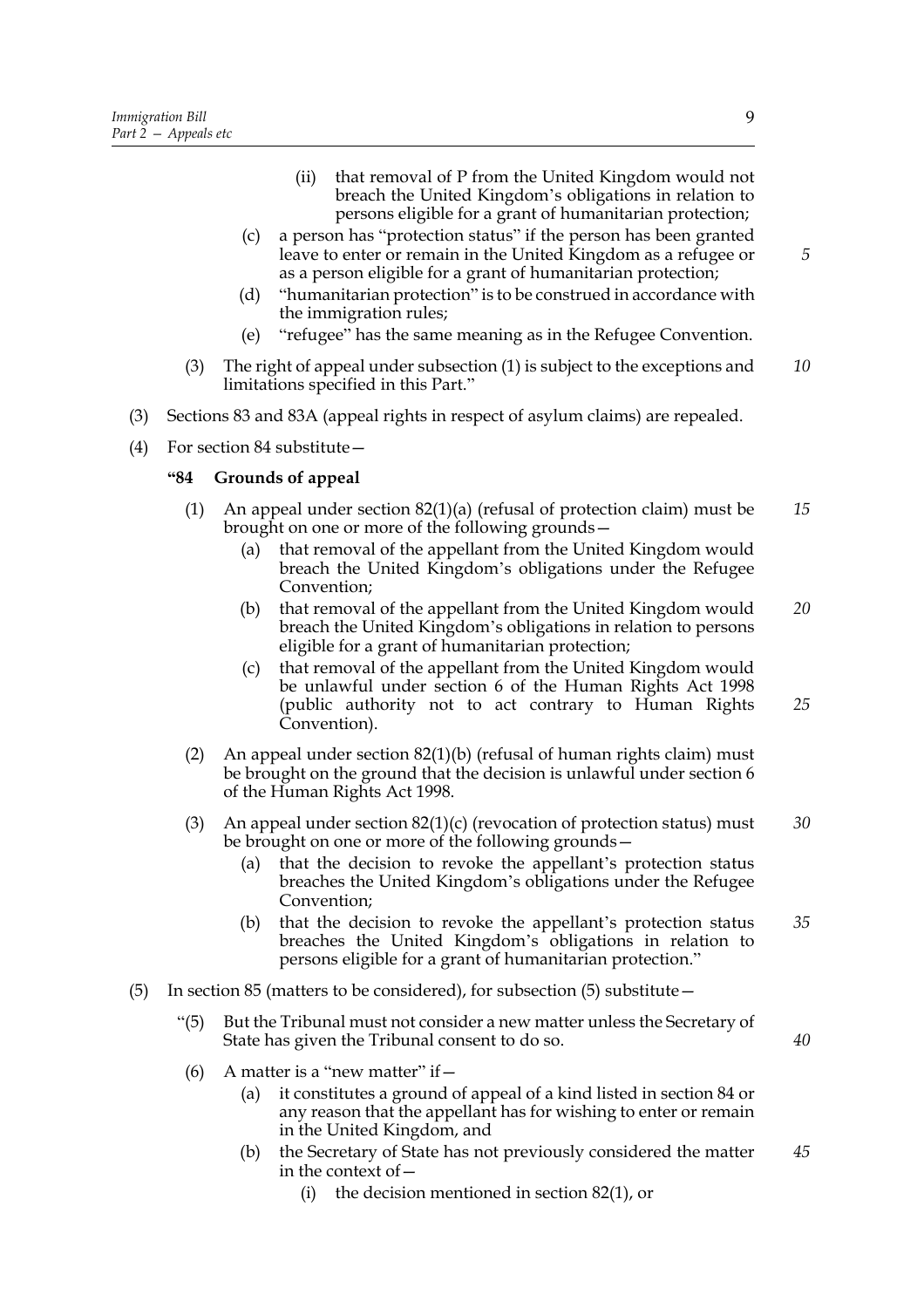10

(ii) a statement made by the appellant under section 120."

#### **12 Place from which appeal may be brought or continued**

- (1) Part 5 of the Nationality, Immigration and Asylum Act 2002 (immigration and asylum appeals) is amended as follows.
- (2) For section 92 substitute—

#### **"92 Place from which an appeal may be brought or continued**

- (1) This section applies to determine the place from which an appeal under section 82(1) may be brought or continued.
- (2) In the case of an appeal under section  $82(1)(a)$  (protection claim appeal), the appeal must be brought from outside the United Kingdom if—
	- (a) the claim to which the appeal relates has been certified under section 94(1) or (7) (claim clearly unfounded or removal to safe third country), or
	- (b) paragraph 5(3)(a), 10(3), 15(3) or 19(b) of Schedule 3 to the Asylum and Immigration (Treatment of Claimants, etc) Act 2004 (removal of asylum seeker to safe third country) applies. *15*

Otherwise, the appeal must be brought from within the United Kingdom.

- (3) In the case of an appeal under section 82(1)(b) (human rights claim appeal) where the claim to which the appeal relates was made while the appellant was in the United Kingdom, the appeal must be brought from outside the United Kingdom if—
	- (a) the claim to which the appeal relates has been certified under section 94(1) or (7) (claim clearly unfounded or removal to safe third country) or section 94B (certification of human rights claims made by persons liable to deportation), or
	- (b) paragraph 5(3)(b) or (4), 10(4), 15(4) or 19(c) of Schedule 3 to the Asylum and Immigration (Treatment of Claimants, etc) Act 2004 (removal of asylum seeker to safe third country) applies.

Otherwise, the appeal must be brought from within the United Kingdom. *30*

- (4) In the case of an appeal under section  $82(1)(b)$  (human rights claim appeal) where the claim to which the appeal relates was made while the appellant was outside the United Kingdom, the appeal must be brought from outside the United Kingdom.
- (5) In the case of an appeal under section  $82(1)(c)$  (revocation of protection status)—
	- (a) the appeal must be brought from within the United Kingdom if the decision to which the appeal relates was made while the appellant was in the United Kingdom;
	- (b) the appeal must be brought from outside the United Kingdom if the decision to which the appeal relates was made while the appellant was outside the United Kingdom.
- (6) If, after an appeal under section  $82(1)(a)$  or (b) has been brought from within the United Kingdom, the Secretary of State certifies the claim to

*10*

*5*

*20*

*25*

*40*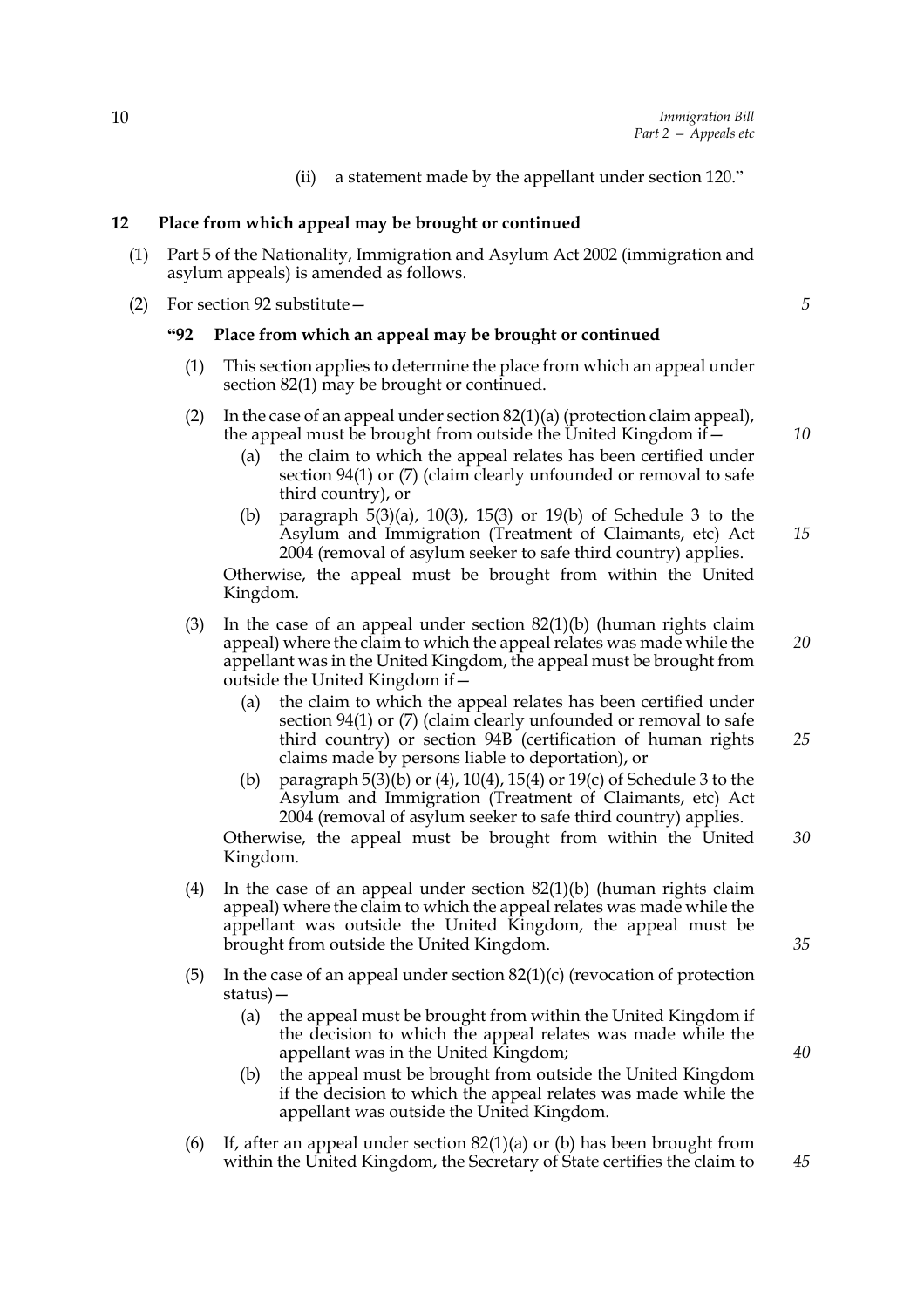which the appeal relates under section 94(1) or (7) or section 94B, the appeal must be continued from outside the United Kingdom.

- (7) Where a person brings or continues an appeal under section  $82(1)(a)$ (refusal of protection claim) from outside the United Kingdom, for the purposes of considering whether the grounds of appeal are satisfied, the appeal is to be treated as if the person were not outside the United Kingdom.
- (8) Where an appellant brings an appeal from within the United Kingdom but leaves the United Kingdom before the appeal is finally determined, the appeal is to be treated as abandoned unless the claim to which the appeal relates has been certified under section 94(1) or (7) or section 94B."
- (3) After section 94A, insert—

#### **"94B Appeal from within the United Kingdom: certification of human rights claims made by persons liable to deportation**

- (1) This section applies where a human rights claim has been made by a person ("P") who is liable to deportation under—
	- (a) section 3(5)(a) of the Immigration Act 1971 (Secretary of State deeming deportation conducive to public good), or
	- (b) section 3(6) of that Act (court recommending deportation following conviction). *20*
- (2) The Secretary of State may certify the claim if the Secretary of State considers that, despite the appeals process not having been begun or not having been exhausted, removal of P to the country or territory to which P is proposed to be removed, pending the outcome of an appeal in relation to P's claim, would not be unlawful under section 6 of the Human Rights Act 1998 (public authority not to act contrary to Human Rights Convention).
- (3) The grounds upon which the Secretary of State may certify a claim under subsection (2) include (in particular) that P would not, before the appeals process is exhausted, face a real risk of serious irreversible harm if removed to the country or territory to which P is proposed to be removed." *30*

#### **13 Review of certain deportation decisions by Special Immigration Appeals Commission**

In the Special Immigration Appeals Commission Act 1997, after section 2D insert—

#### **"2E Jurisdiction: review of certain deportation decisions**

- (1) Subsection (2) applies in relation to a relevant deportation decision which has been certified under section 97 or 97A(1) of the Nationality, Immigration and Asylum Act 2002 (certification on grounds of national security etc).
- (2) The person to whom the decision relates may apply to the Special Immigration Appeals Commission to set aside the decision.

11

*10*

*5*

*15*

*25*

*40*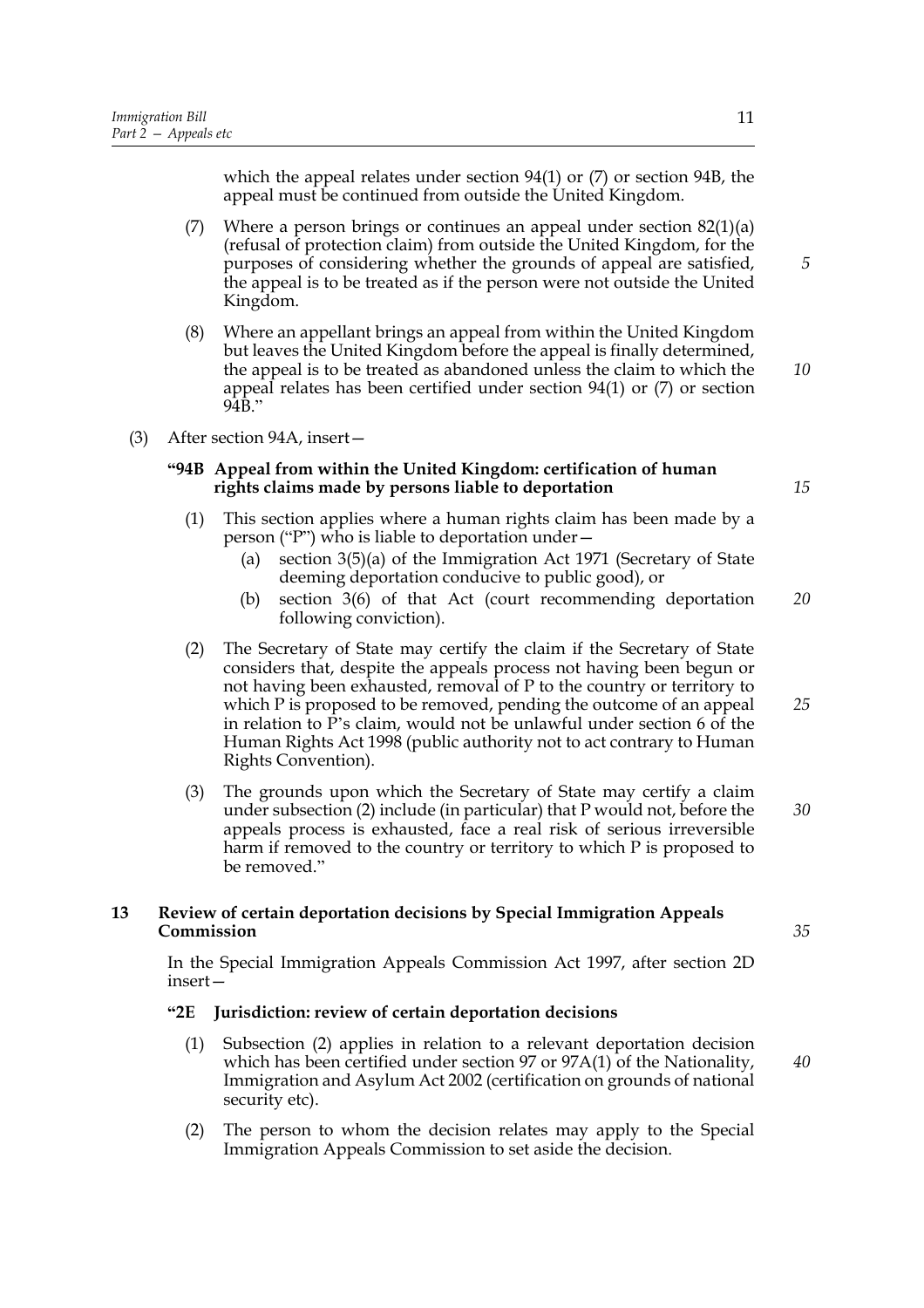- (3) In determining whether the decision should be set aside, the Commission must apply the principles which would be applied in judicial review proceedings.
- (4) If the Commission decides that the decision should be set aside, it may make any such order, or give any such relief, as may be made or given in judicial review proceedings.
- (5) In this section "relevant deportation decision" means a decision of the Secretary of State about the deportation of a person from the United Kingdom, if and to the extent that—
	- (a) the decision is not subject to a right of appeal, or
	- (b) the decision (being subject to a right of appeal) gives rise to issues which may not be raised on such an appeal.'

#### **14 Article 8 of the ECHR: public interest considerations**

After Part 5 of the Nationality, Immigration and Asylum Act 2002 insert—

| . .<br>$\ddot{\phantom{a}}$<br>\R'I |  |
|-------------------------------------|--|
|-------------------------------------|--|

ARTICLE 8 OF THE ECHR: PUBLIC INTEREST CONSIDERATIONS

#### **117A Application of this Part**

- (1) This Part applies where a court or tribunal is required to determine whether a decision made under the Immigration Acts—
	- (a) breaches a person's right to respect for private and family life under Article 8, and *20*
	- (b) as a result would be unlawful under section 6 of the Human Rights Act 1998.
- (2) In considering the public interest question, the court or tribunal must (in particular) have regard—
	- (a) in all cases, to the considerations listed in section 117B, and
	- (b) in cases concerning the deportation of foreign criminals, to the considerations listed in section 117C.
- (3) In subsection (2), "the public interest question" means the question of whether an interference with a person's right to respect for private and family life is justified under Article 8(2).

#### **117B Article 8: public interest considerations applicable in all cases**

- (1) The maintenance of effective immigration controls is in the public interest.
- (2) It is in the public interest, and in particular in the interests of the economic well-being of the United Kingdom, that persons who seek to enter or remain in the United Kingdom are able to speak English, because persons who can speak English— *35*
	- (a) are less of a burden on taxpayers, and
	- (b) are better able to integrate into society.
- (3) It is in the public interest, and in particular in the interests of the economic well-being of the United Kingdom, that persons who seek to

*10*

*5*

*15*

*25*

*30*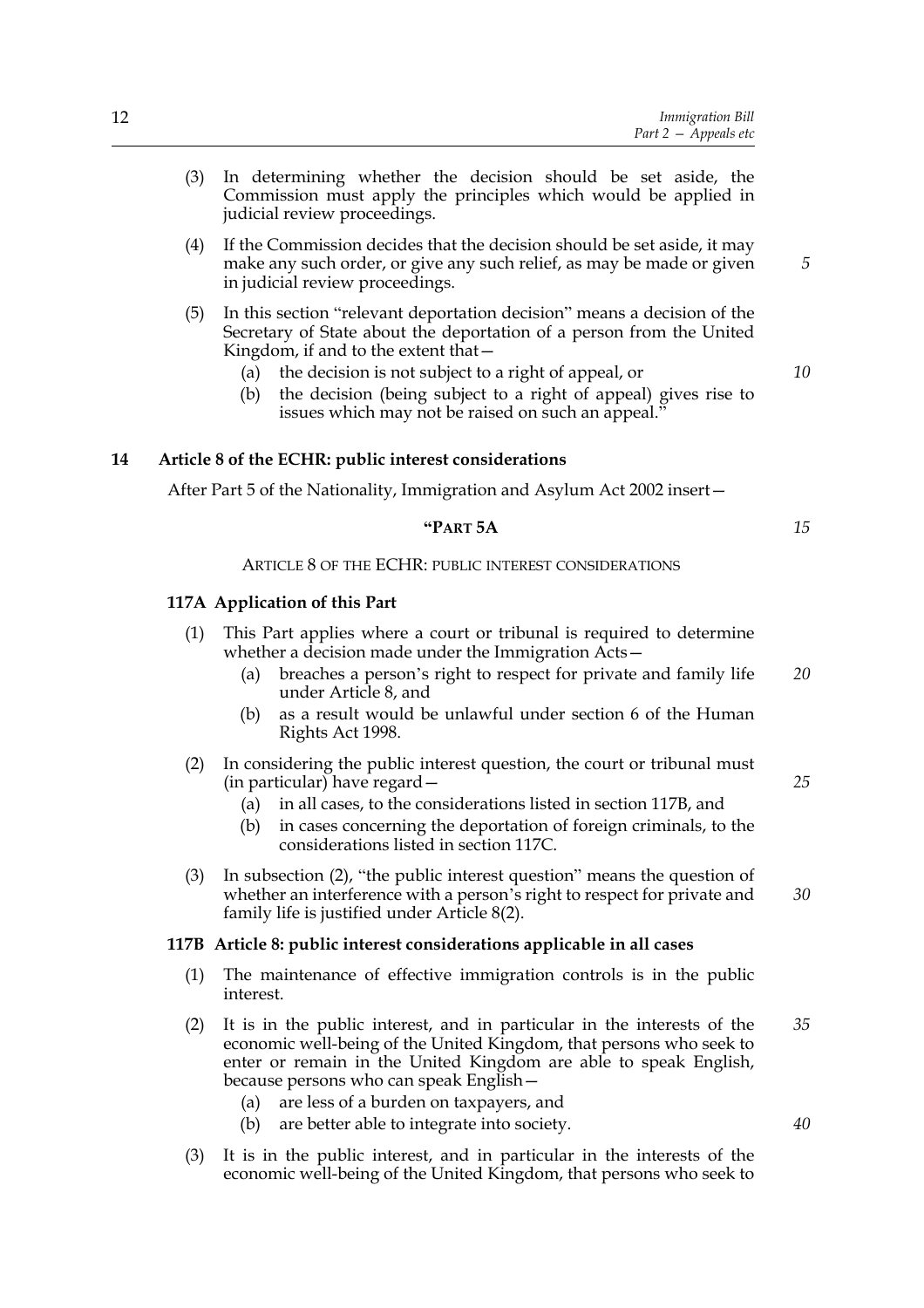enter or remain in the United Kingdom are financially independent, because such persons—

- (a) are not a burden on taxpayers, and
- (b) are better able to integrate into society.

#### (4) Little weight should be given to  $-$

- (a) a private life, or
- (b) a relationship formed with a qualifying partner,

that is established by a person at a time when the person is in the United Kingdom unlawfully.

- (5) Little weight should be given to a private life established by a person at a time when the person's immigration status is precarious. *10*
- (6) In the case of a person who is not liable to deportation, the public interest does not require the person's removal where—
	- (a) the person has a genuine and subsisting parental relationship with a qualifying child, and
	- (b) it would not be reasonable to expect the child to leave the United Kingdom.

#### **117C Article 8: additional considerations in cases involving foreign criminals**

- (1) The deportation of foreign criminals is in the public interest.
- (2) The more serious the offence committed by a foreign criminal, the greater is the public interest in deportation of the criminal.
- (3) In the case of a foreign criminal ("C") who has not been sentenced to a period of imprisonment of four years or more, the public interest requires C's deportation unless Exception 1 or Exception 2 applies.
- (4) Exception 1 applies where C—
	- (a) has been lawfully resident in the United Kingdom for most of C's life,
	- (b) is socially and culturally integrated in the United Kingdom, and
	- (c) there would be very significant obstacles to C's integration into the country to which C is proposed to be deported. *30*
- (5) Exception 2 applies where C has a genuine and subsisting relationship with a qualifying partner, or a genuine and subsisting parental relationship with a qualifying child, and the effect of C's deportation on the partner or child would be unduly harsh.
- (6) In the case of a foreign criminal who has been sentenced to a period of imprisonment of at least four years, the public interest requires deportation unless there are very compelling circumstances, over and above those described in Exceptions 1 and 2.
- (7) The considerations in subsections (1) to (6) are to be taken into account where a court or tribunal is considering a decision to deport a foreign criminal only to the extent that the reason for the decision was the offence or offences for which the criminal has been convicted. *40*

#### **117D Interpretation of this Part**

(1) In this Part—

*35*

*25*

*20*

*15*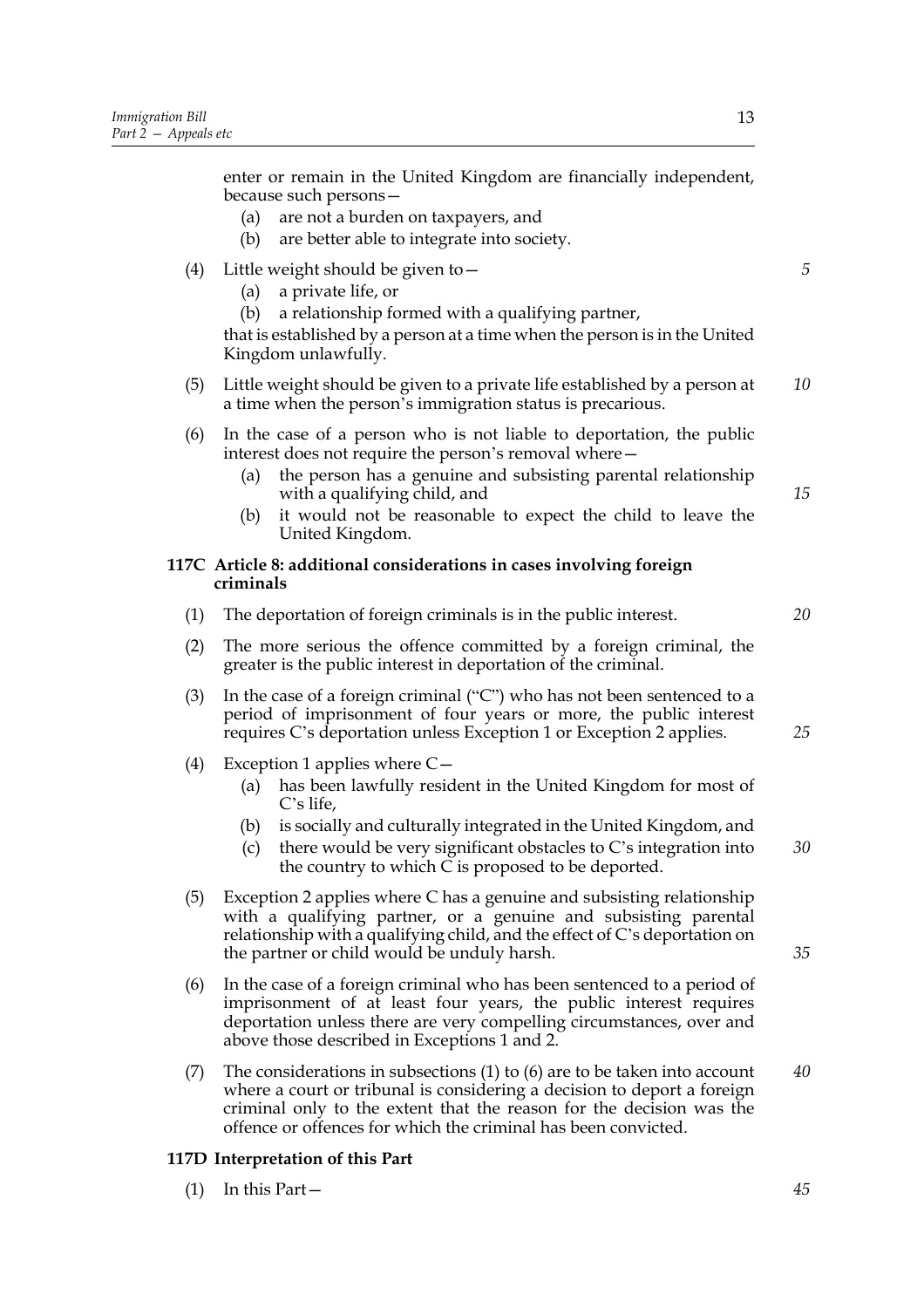"Article 8" means Article 8 of the European Convention on Human Rights; "qualifying child" means a person who is under the age of 18 and who— (a) is a British citizen, or (b) has lived in the United Kingdom for a continuous period of seven years or more; "qualifying partner" means a partner who— (a) is a British citizen, or (b) who is settled in the United Kingdom (within the meaning of the Immigration Act 1971 — see section 33(2A) of that Act). (2) In this Part, "foreign criminal" means a person— (a) who is not a British citizen, (b) who has been convicted in the United Kingdom of an offence, and (c) who— (i) has been sentenced to a period of imprisonment of at least 12 months, (ii) has been convicted of an offence that has caused serious harm, or (iii) is a persistent offender. (3) For the purposes of subsection (2)(b), a person subject to an order under— (a) section 5 of the Criminal Procedure (Insanity) Act 1964 (insanity etc), (b) section 57 of the Criminal Procedure (Scotland) Act 1995 (insanity etc), or (c) Article 50A of the Mental Health (Northern Ireland) Order 1986 (insanity etc), has not been convicted of an offence. (4) In this Part, references to a person who has been sentenced to a period of imprisonment of a certain length of time— (a) do not include a person who has received a suspended sentence (unless a court subsequently orders that the sentence or any part of it (of whatever length) is to take effect); (b) do not include a person who has been sentenced to a period of imprisonment of that length of time only by virtue of being sentenced to consecutive sentences amounting in aggregate to that length of time; (c) include a person who is sentenced to detention, or ordered or directed to be detained, in an institution other than a prison (including, in particular, a hospital or an institution for young offenders) for that length of time; and *5 10 15 20 25 30 35 40 45*

(d) include a person who is sentenced to imprisonment or detention, or ordered or directed to be detained, for an indeterminate period, provided that it may last for at least that length of time.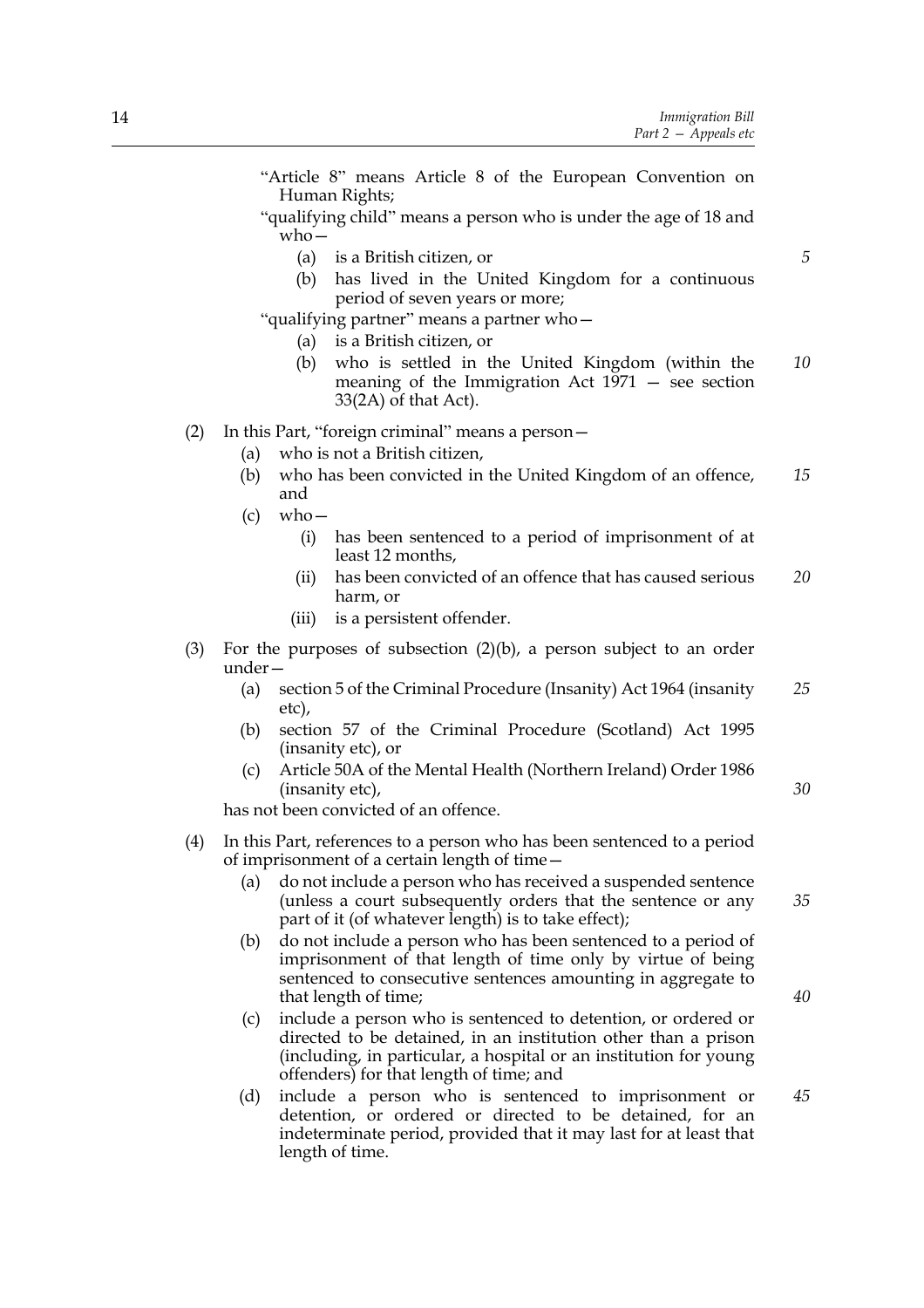(5) If any question arises for the purposes of this Part as to whether a person is a British citizen, it is for the person asserting that fact to prove it."

#### **PART 3**

#### ACCESS TO SERVICES ETC

#### **CHAPTER 1**

#### RESIDENTIAL TENANCIES

#### *Key interpretation*

#### **15 Residential tenancy agreement**

|  | (1) This section applies for the purposes of this Chapter. |  |
|--|------------------------------------------------------------|--|
|  |                                                            |  |

- (2) "Residential tenancy agreement" means a tenancy which—
	- (a) grants a right of occupation of premises for residential use,
	- (b) provides for payment of rent (whether or not a market rent), and
	- (c) is not an excluded agreement.

#### (3) In subsection (2), "tenancy" includes—

- (a) any lease, licence, sub-lease or sub-tenancy, and
- (b) an agreement for any of those things,

and in this Chapter references to "landlord" and "tenant", and references to premises being "leased", are to be read accordingly.

- (4) For the purposes of subsection (2)(a), an agreement grants a right of occupation of premises "for residential use" if, under the agreement, one or more adults have the right to occupy the premises as their only or main residence (whether or not the premises may also be used for other purposes). *20*
- (5) In subsection (2)(b) "rent" includes any sum paid in the nature of rent.
- (6) In subsection (2)(c) "excluded agreement" means any agreement of a description for the time being specified in Schedule 3. *25*

#### (7) The Secretary of State may by order amend Schedule 3 so as to—

- (a) add a new description of excluded agreement,
- (b) remove any description, or
- (c) amend any description.

#### **16 Persons disqualified by immigration status or with limited right to rent**

- (1) For the purposes of this Chapter, a person ("P") is disqualified as a result of their immigration status from occupying premises under a residential tenancy agreement if—
	- (a) P is not a relevant national, and
	- (b) P does not have a right to rent in relation to the premises.
- (2) P does not have a "right to rent" in relation to premises if  $-$ 
	- (a) P requires leave to enter or remain in the United Kingdom but does not have it, or

*5*

*10*

*15*

*30*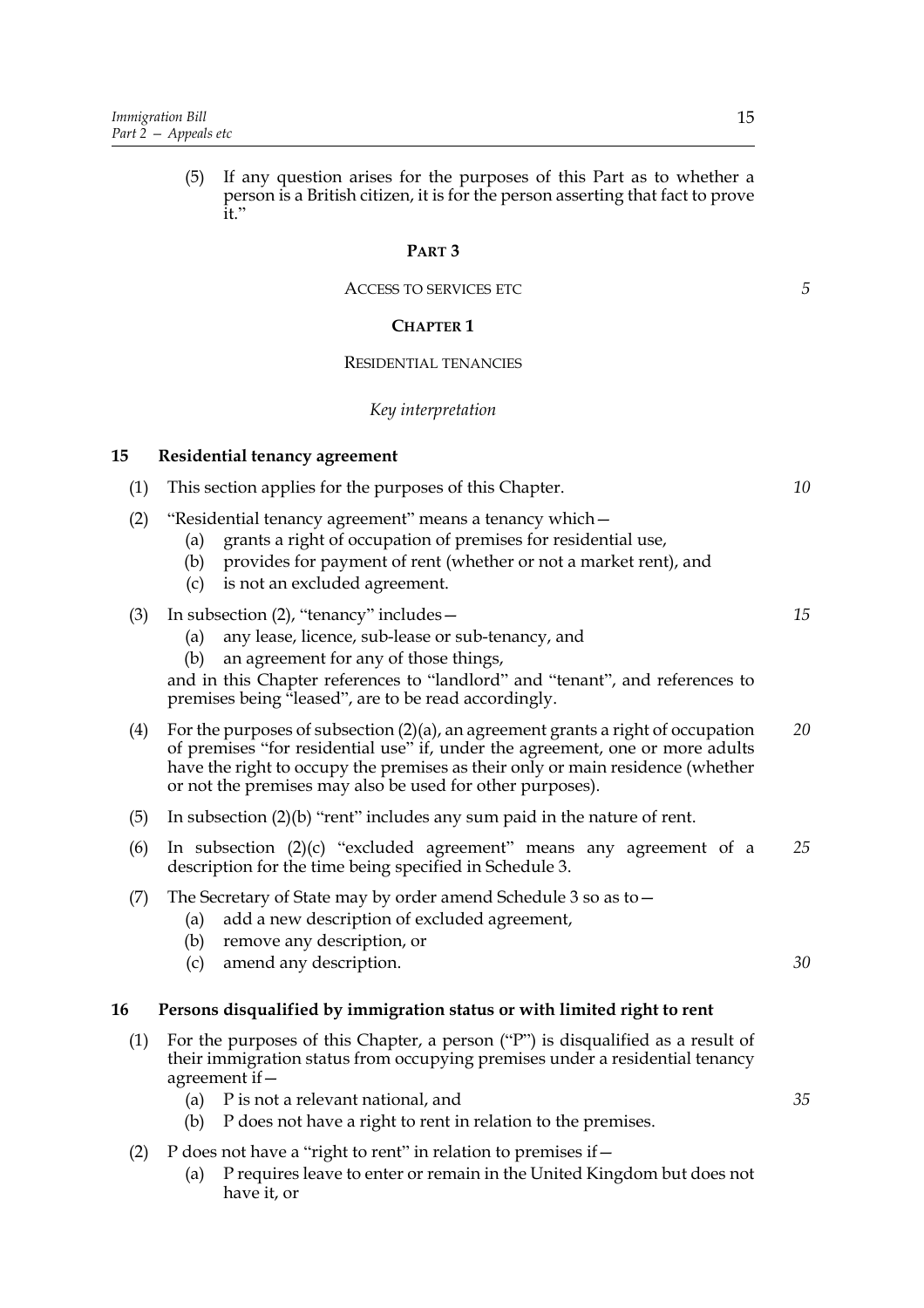- (b) P's leave to enter or remain in the United Kingdom is subject to a condition preventing P from occupying the premises.
- (3) But P is to be treated as having a right to rent in relation to premises (in spite of subsection (2)) if the Secretary of State has granted P permission for the purposes of this Chapter to occupy premises under a residential tenancy agreement.
- (4) References in this Chapter to a person with a "limited right to rent" are references to—
	- (a) a person who has been granted leave to enter or remain in the United Kingdom for a limited period, or
	- (b) a person who—
		- (i) is not a relevant national, and
		- (ii) is entitled to enter or remain in the United Kingdom by virtue of an enforceable EU right or of any provision made under section 2(2) of the European Communities Act 1972.
- (5) In this section "relevant national" means—
	- (a) a British citizen,
	- (b) a national of an EEA State other than the United Kingdom, or
	- (c) a national of Switzerland.

#### *Penalty notices*

**17 Persons disqualified by immigration status not to be leased premises**

- (1) A landlord must not authorise an adult to occupy premises under a residential tenancy agreement if the adult is disqualified as a result of their immigration status.
- (2) A landlord is to be taken to "authorise" an adult to occupy premises in the circumstances mentioned in subsection (1) if (and only if) there is a contravention of this section. *25*
- (3) There is a contravention of this section in either of the following cases.
- (4) The first case is where a residential tenancy agreement is entered into that, at the time of entry, grants a right to occupy premises to—
	- (a) a tenant who is disqualified as a result of their immigration status,
	- (b) another adult named in the agreement who is disqualified as a result of their immigration status, or
	- (c) another adult not named in the agreement who is disqualified as a result of their immigration status (subject to subsection (6)).
- (5) The second case is where—
	- (a) a residential tenancy agreement is entered into that grants a right to occupy premises on an adult with a limited right to rent,
	- (b) the adult later becomes a person disqualified as a result of their immigration status, and
	- (c) the adult continues to occupy the premises after becoming disqualified.
- (6) There is a contravention as a result of subsection  $(4)(c)$  only if  $-$ 
	- (a) reasonable enquiries were not made of the tenant before entering into the agreement as to the relevant occupiers, or

*10*

*15*

*5*

*20*

*30*

*35*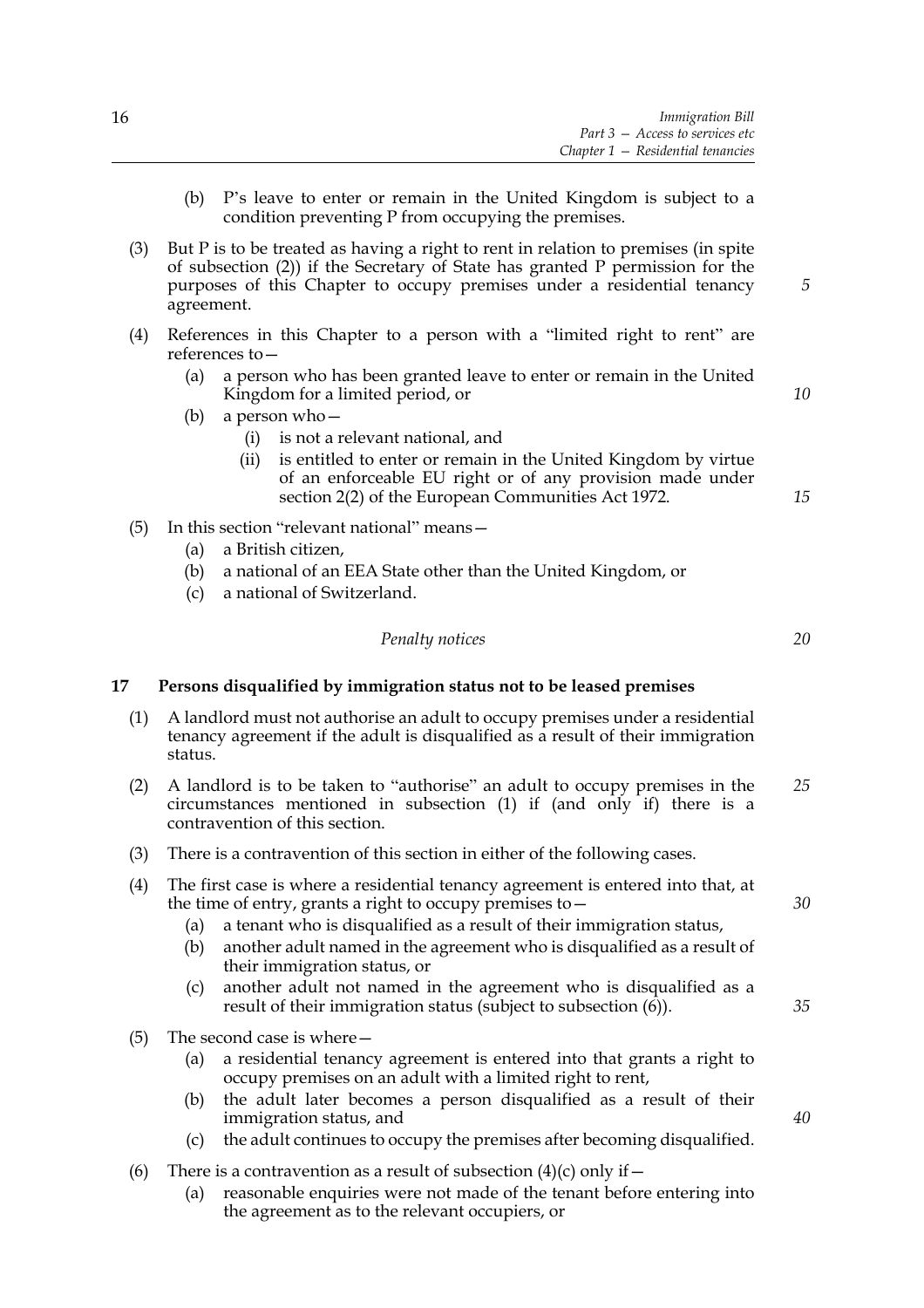- (b) reasonable enquiries were so made and it was, or should have been, apparent from the enquiries that the adult in question was likely to be a relevant occupier.
- (7) Any term of a residential tenancy agreement that prohibits occupation of premises by a person disqualified by their immigration status is to be ignored for the purposes of determining whether there has been a contravention of this section if  $-$ 
	- (a) the landlord knew when entering into the agreement that the term would be breached, or
	- (b) the prescribed requirements were not complied with before entering into the agreement. *10*
- (8) It does not matter for the purposes of this section whether or not $-$ 
	- (a) a right of occupation is exercisable on entering into an agreement or from a later date;
	- (b) a right of occupation is granted unconditionally or on satisfaction of a condition. *15*
- (9) A contravention of this section does not affect the validity or enforceability of any provision of a residential tenancy agreement by virtue of any rule of law relating to the validity or enforceability of contracts in circumstances involving illegality.
- (10) In this Chapter—
	- "post-grant contravention" means a contravention in the second case mentioned in subsection (5);
	- "pre-grant contravention" means a contravention in the first case mentioned in subsection (4);
	- "relevant occupier", in relation to a residential tenancy agreement, means any adult who occupies premises under the agreement (whether or not named in the agreement).

#### **18 Penalty notices: landlords**

- (1) If there is a contravention of section 17, the Secretary of State may give the responsible landlord a notice requiring the payment of a penalty. *30*
- (2) The amount of the penalty is such an amount as the Secretary of State considers appropriate, but the amount must not exceed £3,000.
- (3) "Responsible landlord" means—
	- (a) in relation to a pre-grant contravention, the landlord who entered into the residential tenancy agreement; *35*
	- (b) in relation to a post-grant contravention, the person who is the landlord under the agreement at the time of the contravention.
- (4) But if there is a superior landlord in relation to the residential tenancy agreement who is responsible for the purposes of this section, the "responsible landlord" means that superior landlord (and references to the landlord in the following provisions of this Chapter are to be read accordingly).
- (5) A superior landlord is "responsible for the purposes of this section" if arrangements in writing have been made in relation to the residential tenancy agreement between the landlord and the superior landlord under which the superior landlord accepts responsibility for—

*25*

*20*

*5*

*40*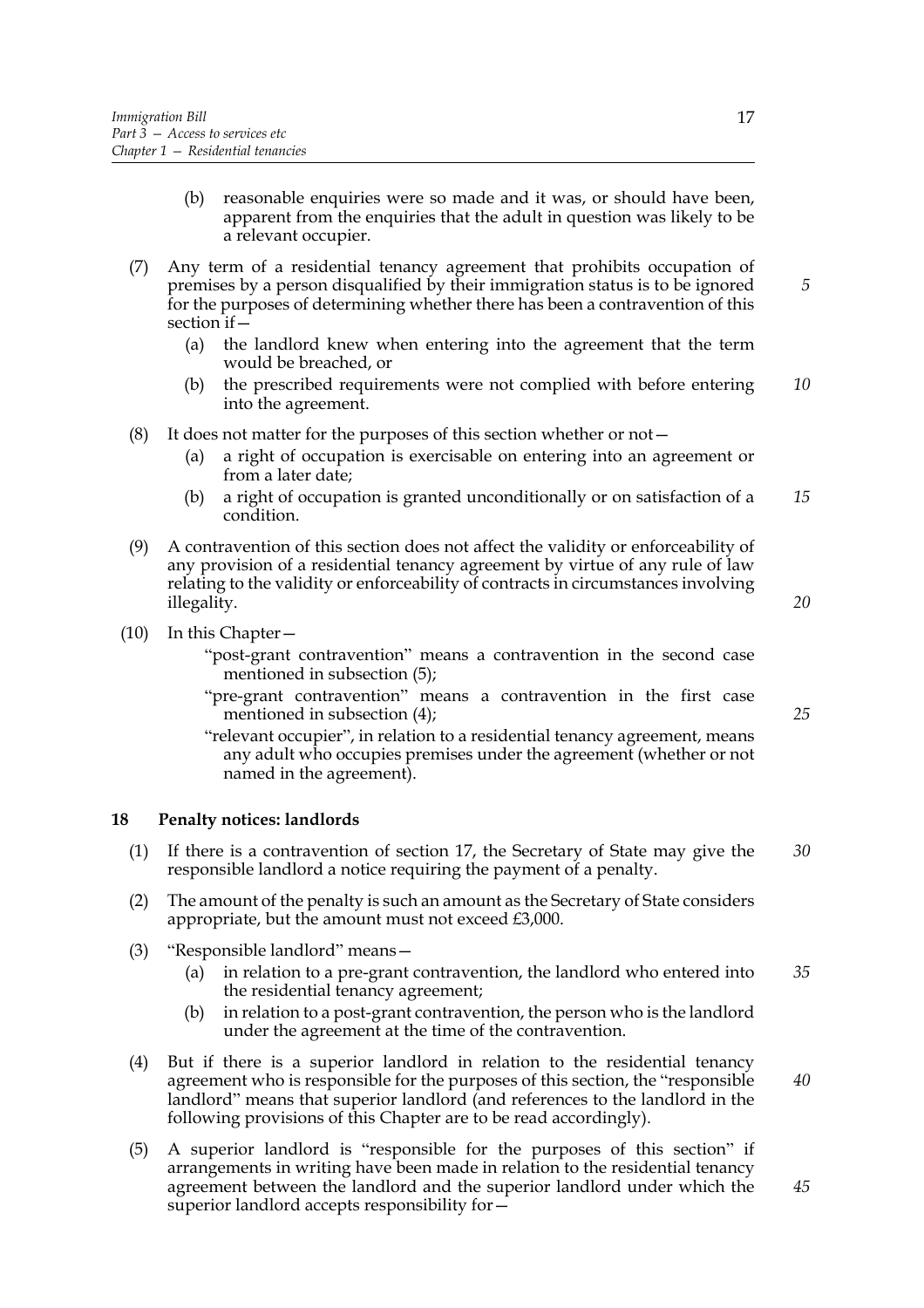- (a) contraventions of section 17 generally, or
- (b) contraventions of a particular description and the contravention in question is of that description.
- (6) The Secretary of State may by order amend the amount for the time being specified in subsection (2).

#### **19 Excuses available to landlords**

- (1) This section applies where a landlord is given a notice under section 18 requiring payment of a penalty.
- (2) Where the notice is given for a pre-grant contravention, the landlord is excused from paying the penalty if the landlord shows that—
	- (a) the prescribed requirements were complied with before the residential tenancy agreement was entered into, or
	- (b) a person acting as the landlord's agent is responsible for the contravention (see section 20(2)).
- (3) The prescribed requirements may be complied with for the purposes of subsection  $(2)(a)$  at any time before the residential tenancy agreement is entered into. *15*
- (4) But where compliance with the prescribed requirements discloses that a relevant occupier is a person with a limited right to rent, the landlord is excused under subsection (2)(a) only if the requirements are complied with in relation to that occupier within such period as may be prescribed.
- (5) The excuse under subsection  $(2)(a)$  or (b) is not available if the landlord knew that entering into the agreement would contravene section 17.
- (6) Where the notice is given for a post-grant contravention, the landlord is excused from paying the penalty if any of the following applies—
	- (a) the landlord has notified the Secretary of State of the contravention as soon as reasonably practicable;
	- (b) a person acting as the landlord's agent is responsible for the contravention;
	- (c) the eligibility period in relation to the limited right occupier whose occupation caused the contravention has not expired. *30*
- (7) For the purposes of subsection  $(6)(a)$ , the landlord is to be taken to have notified the Secretary of State of the contravention "as soon as reasonably practicable" if the landlord—
	- (a) complied with the prescribed requirements in relation to each limited right occupier at the end of the eligibility period, and *35*
	- (b) notified the Secretary of State of the contravention without delay on it first becoming apparent that the contravention had occurred.
- (8) Notification under subsection  $(6)(a)$  must be in the prescribed form and manner.
- (9) In this Chapter "limited right occupier", in relation to a residential tenancy agreement, means a relevant occupier who had a limited right to rent at the time when the occupier was first granted a right to occupy the premises under the agreement.

*10*

*5*

*20*

*25*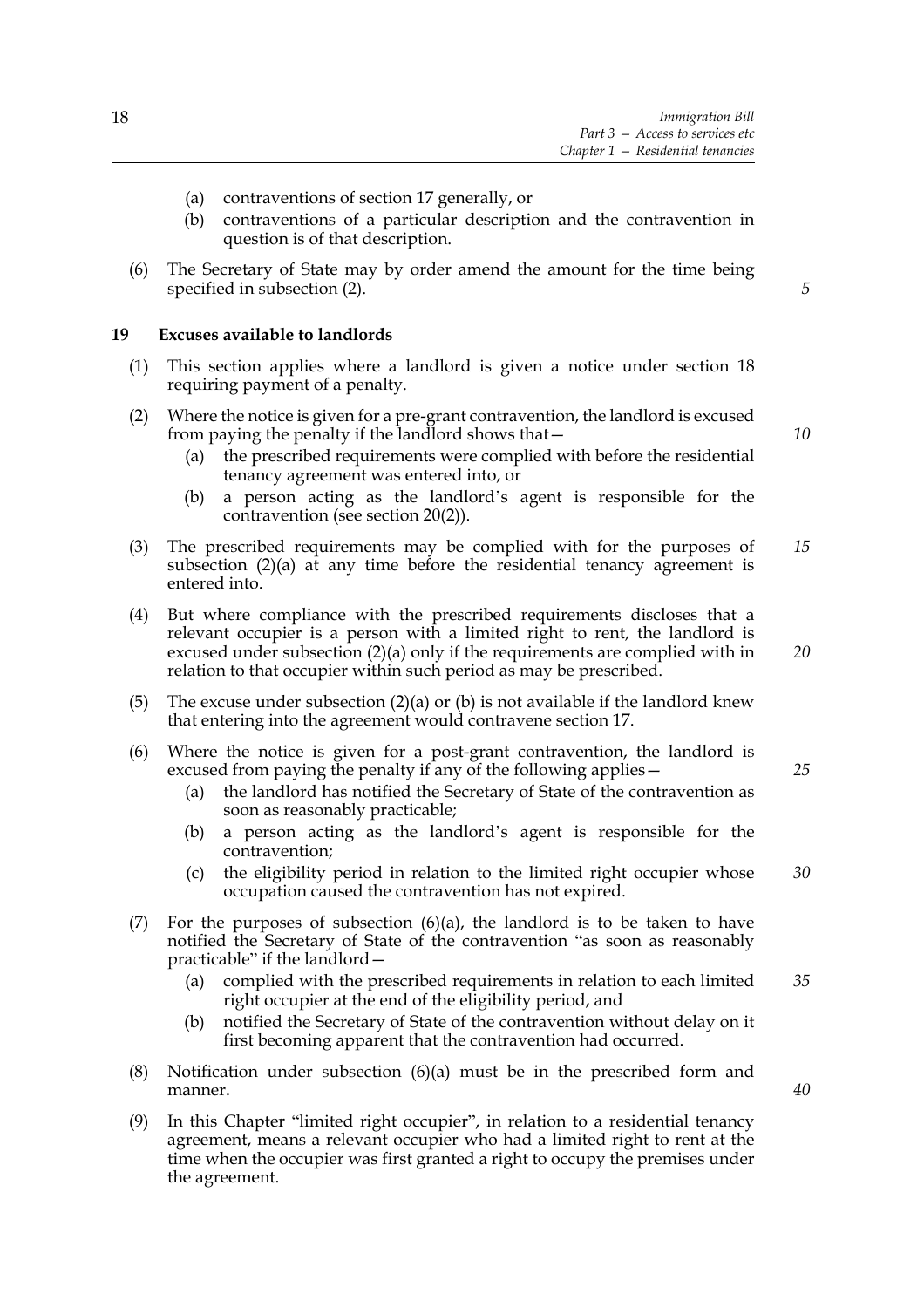#### **20 Penalty notices: agents**

- (1) Subsection (3) applies where—
	- (a) a landlord contravenes section 17, and
	- (b) a person acting as the landlord's agent ("the agent") is responsible for the contravention.
- (2) For the purposes of this Chapter, an agent is responsible for a landlord's contravention of section 17 if (and only if)  $-$ 
	- (a) the agent acts in the course of a business, and
	- (b) under arrangements made with the landlord in writing, the agent was under an obligation for the purposes of this Chapter to comply with the prescribed requirements on behalf of the landlord.
- (3) The Secretary of State may give the agent a notice requiring the agent to pay a penalty.
- (4) The amount of the penalty is such an amount as the Secretary of State considers appropriate, but the amount must not exceed £3,000.
- (5) The Secretary of State may by order amend the amount for the time being specified in subsection (4).

#### **21 Excuses available to agents**

- (1) This section applies where an agent is given a notice under section 20 requiring payment of a penalty.
- (2) Where the notice is given for a pre-grant contravention, the agent is excused from paying the penalty if the agent shows that the prescribed requirements were complied with before the residential tenancy agreement was entered into.
- (3) The prescribed requirements may be complied with for the purposes of subsection (2) at any time before the residential tenancy agreement is entered into. *25*
- (4) But where compliance with the prescribed requirements discloses that a relevant occupier is a person with a limited right to rent, the agent is excused under subsection (2) only if the requirements are complied with in relation to that occupier within such period as may be prescribed.
- (5) The excuse under subsection (2) is not available if the agent—
	- (a) knew that the landlord would contravene section 17 by entering into the agreement,
	- (b) had sufficient opportunity to notify the landlord of that fact before the landlord entered into the agreement, but
	- (c) did not do so.
- (6) Where the notice is given for a post-grant contravention, the agent is excused from paying the penalty if either of the following applies—
	- (a) the agent has notified the Secretary of State and the landlord of the contravention as soon as reasonably practicable;
	- (b) the eligibility period in relation to the limited right occupier whose occupation caused the contravention has not expired.

*20*

*5*

*10*

*15*

*35*

*30*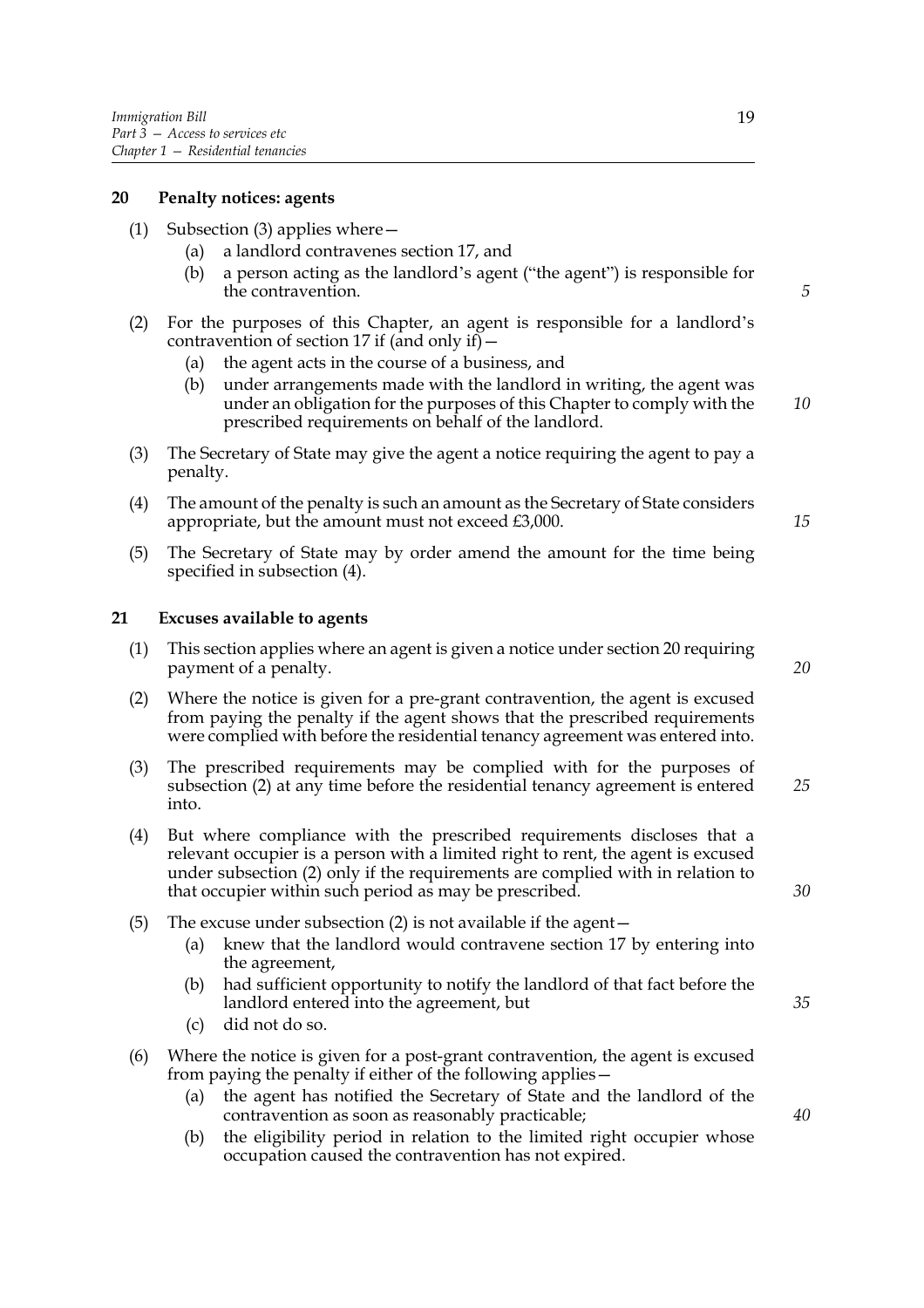- (7) For the purposes of subsection  $(6)(a)$ , the agent is to be taken to have notified the Secretary of State and the landlord of the contravention "as soon as reasonably practicable" if the agent—
	- (a) complied with the prescribed requirements in relation to each limited right occupier at the end of the eligibility period, and
	- (b) notified the Secretary of State and the landlord of the contravention without delay on it first becoming apparent that the contravention had occurred.
- (8) Notification under subsection  $(6)(a)$  must be in the prescribed form and manner.

#### **22 Eligibility period**

- (1) An eligibility period in relation to a limited right occupier is established if the prescribed requirements are complied with in relation to the occupier.
- (2) An eligibility period established under subsection (1) may be renewed (on one or more occasions) by complying with the prescribed requirements again.
- (3) But an eligibility period in relation to a limited right occupier is only established or renewed under this section at any time if it reasonably appears from the information obtained in complying with the prescribed requirements at that time that the occupier is a person with a limited right to rent.
- (4) The length of an eligibility period established or renewed under this section in relation to a limited right occupier is the longest of the following periods— *20*
	- (a) the period of one year beginning with the time when the prescribed requirements were last complied with in relation to the occupier;
	- (b) so much of any leave period as remains at that time;
	- (c) so much of any validity period as remains at that time.
- (5) In subsection  $(4)$ 
	- "leave period" means a period for which the limited right occupier was granted leave to enter or remain in the United Kingdom;
	- "validity period" means the period for which an immigration document issued to the limited right occupier by or on behalf of the Secretary of State is valid.
- (6) In subsection (5) "immigration document" means a document of a prescribed description which—
	- (a) is issued as evidence that a person who is not a national of an EEA state or Switzerland is entitled to enter or remain in the United Kingdom by virtue of an enforceable EU right or of any provision made under section 2(2) of the European Communities Act 1972, or *35*
	- (b) grants to the holder a right to enter or remain in the United Kingdom for such period as the document may authorise.

#### **23 Penalty notices: general**

- (1) The Secretary of State may give a penalty notice—
	- (a) to a landlord under section 18 without having established whether the landlord is excused from paying the penalty under section 19;
	- (b) to an agent under section 20 without having established whether the agent is excused from paying the penalty under section 21.

*5*

*10*

*15*

*25*

*30*

*40*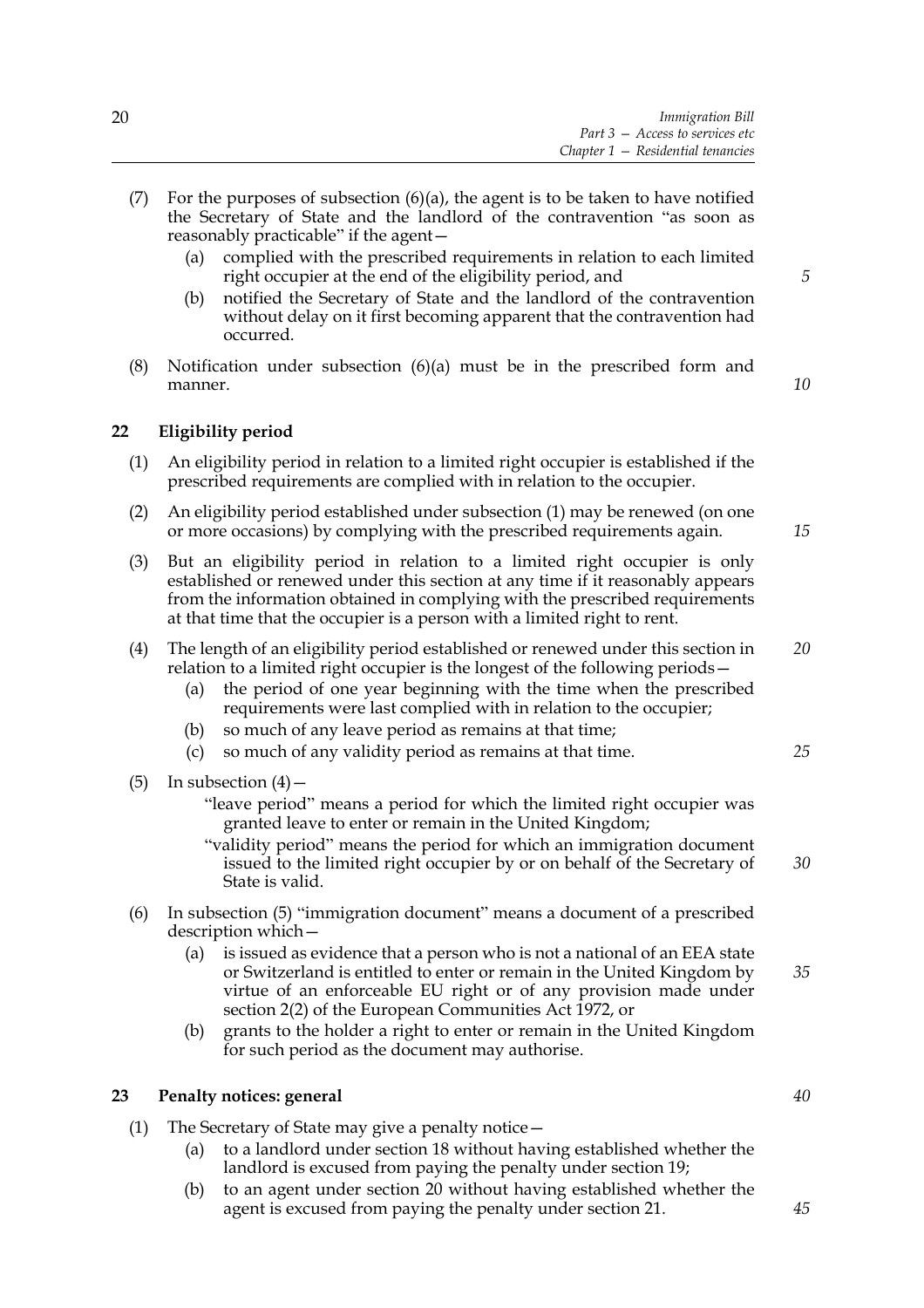- (2) A penalty notice must—
	- (a) be in writing,
	- (b) state why the Secretary of State thinks the recipient is liable to the penalty,
	- (c) state the amount of the penalty,
	- (d) specify a date, at least 28 days after the date specified in the notice as the date on which it is given, before which the penalty must be paid,
	- (e) specify how a penalty must be paid,
	- (f) explain how the recipient may object to the penalty or make an appeal against it, and
	- (g) explain how the Secretary of State may enforce the penalty.
- (3) A separate penalty notice may be given in respect of each adult disqualified by their immigration status in relation to whom there is a contravention of section 17.
- (4) Where a penalty notice is given to two or more persons who jointly constitute the landlord or agent in relation to a residential tenancy agreement, those persons are jointly and severally liable for any sum payable to the Secretary of State as a penalty imposed by the notice. *15*
- (5) A penalty notice may not be given in respect of any adult if  $-$ 
	- (a) the adult has ceased to occupy the premises concerned, and
	- (b) a period of 12 months or more has passed since the time when the adult last occupied the premises,

but this subsection is not to be taken as affecting the validity of a penalty notice given before the end of that period.

- (6) Subsection (5) does not apply to a penalty notice given after the end of the 12 month period mentioned in that subsection if— *25*
	- (a) it is a new penalty notice given by virtue of section 24(6)(b) on the determination of an objection to another penalty notice, and
	- (b) that other penalty notice was given before the end of the period.

|  |  | Objections, appeals and enforcement |
|--|--|-------------------------------------|
|  |  |                                     |

#### **24 Objection**

- (1) The recipient of a penalty notice ("the recipient") may object on the ground that—
	- (a) the recipient is not liable to the imposition of the penalty,
	- (b) the recipient is excused by virtue of section 19 or 21, or
	- (c) the amount of the penalty is too high.
- (2) An objection must be made by giving a notice of objection to the Secretary of State.
- (3) A notice of objection must—
	- (a) be in writing,
	- (b) give the reasons for the objection,
	- (c) be given in the prescribed manner, and
	- (d) be given before the end of the prescribed period.

*5*

*10*

*20*

*30*

*40*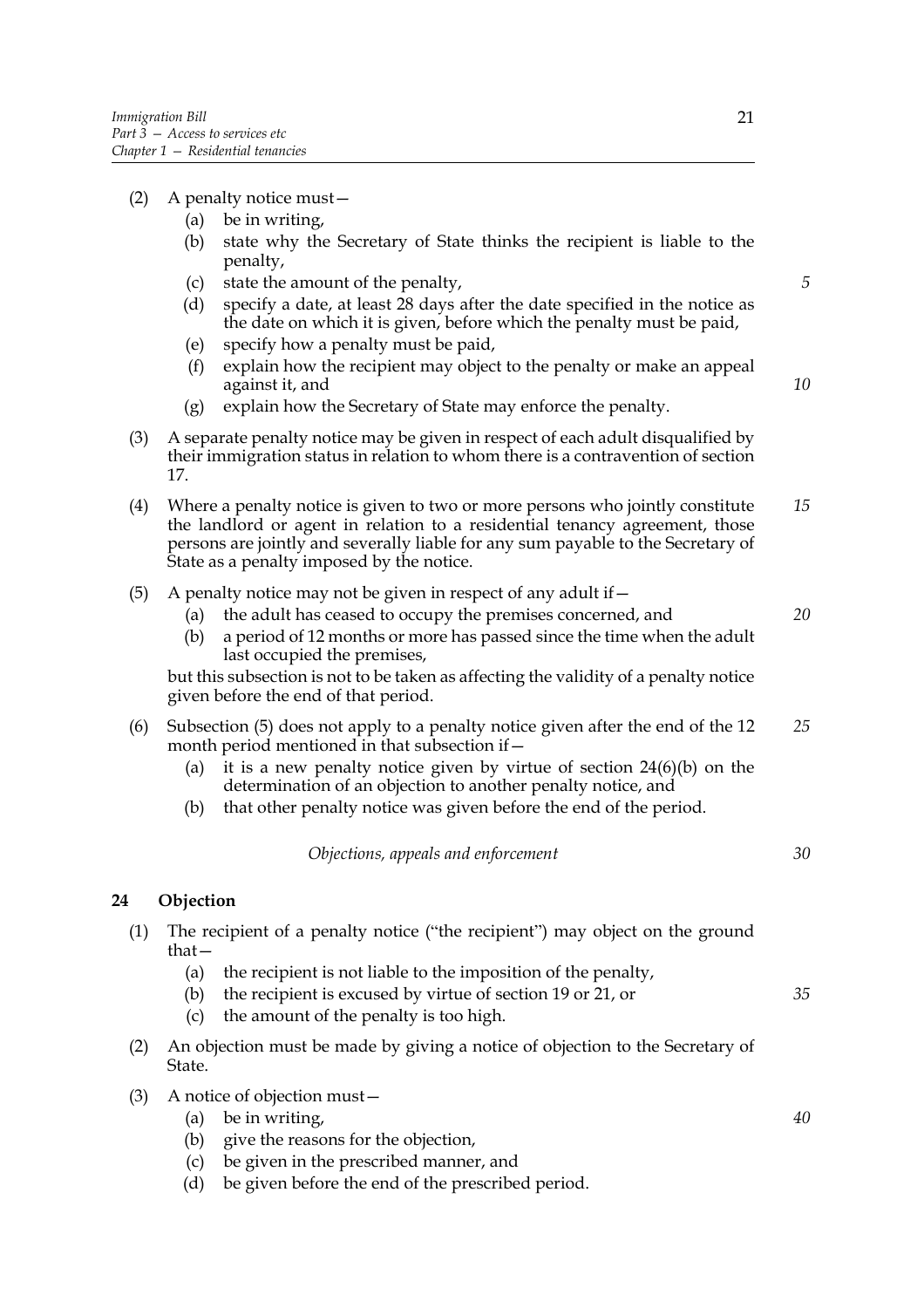- (4) In considering a notice of objection to a penalty the Secretary of State must have regard to the code of practice under section 27.
- (5) On considering a notice of objection the Secretary of State may—
	- (a) cancel the penalty,
	- (b) reduce the penalty,
	- (c) increase the penalty, or
	- (d) determine to take no action.
- (6) After reaching a decision as to how to proceed under subsection (5) the Secretary of State must—
	- (a) notify the recipient of the decision (including the amount of any increased or reduced penalty) before the end of the prescribed period or such longer period as the Secretary of State may agree with the recipient, and *10*
	- (b) if the penalty is increased, issue a new penalty notice under section 18 or (as the case may be) section 20.

#### **25 Appeals**

- (1) The recipient may appeal to the court on the ground that—
	- (a) the recipient is not liable to the imposition of a penalty,
	- (b) the recipient is excused payment as a result of section 19 or 21, or
	- (c) the amount of the penalty is too high.
- (2) The court may—
	- (a) allow the appeal and cancel the penalty,
	- (b) allow the appeal and reduce the penalty, or
	- (c) dismiss the appeal.
- (3) An appeal is to be a re-hearing of the Secretary of State's decision to impose a penalty and is to be determined having regard to— *25*
	- (a) the code of practice under section 27 that has effect at the time of the appeal, and
	- (b) any other matters which the court thinks relevant (which may include matters of which the Secretary of State was unaware).
- (4) Subsection (3) has effect despite any provisions of rules of court.
- (5) An appeal may be brought only if the recipient has given a notice of objection under section 24 and the Secretary of State—
	- (a) has determined the objection by issuing to the recipient the penalty notice (as a result of increasing the penalty under section  $24(5)(c)$ ),
	- (b) has determined the objection by  $-$ 
		- (i) reducing the penalty under section 24(5)(b), or
		- (ii) taking no action under section  $24(5)(d)$ , or
	- (c) has not informed the recipient of a decision before the end of the period that applies for the purposes of section  $24(6)(a)$ .
- (6) An appeal must be brought within the period of 28 days beginning with the relevant date.

*5*

*15*

*20*

*30*

*35*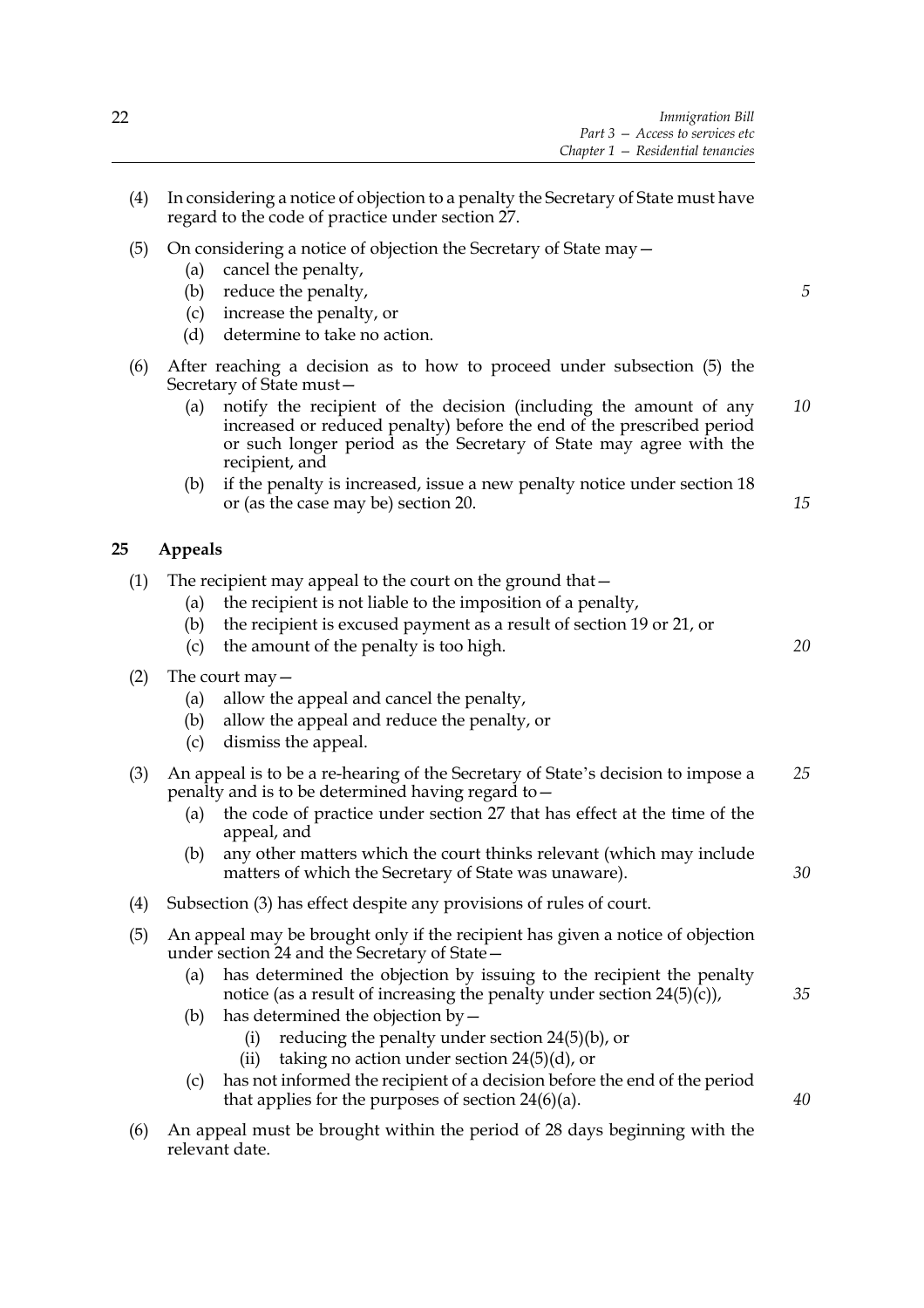- (7) Where the appeal is brought under subsection  $(5)(a)$ , the relevant date is the date specified in the penalty notice issued in accordance with section 24(6)(b) as the date on which it is given.
- (8) Where the appeal is brought under subsection  $(5)(b)$ , the relevant date is the date specified in the notice informing the recipient of the decision for the purposes of section 24(6)(a) as the date on which it is given.
- (9) Where the appeal is brought under subsection  $(5)(c)$ , the relevant date is the date on which the period that applies for the purposes of section 24(6)(a) ends.
- (10) In this section "the court" means—
	- (a) the county court, if the appeal relates to a residential tenancy agreement in relation to premises in England and Wales; *10*
	- (b) the sheriff, if the appeal relates to a residential tenancy agreement in relation to premises in Scotland;
	- (c) a county court in Northern Ireland, if the appeal relates to a residential tenancy agreement in relation to premises in Northern Ireland.

#### **26 Enforcement**

- (1) This section applies where a sum is payable to the Secretary of State as a penalty under this Chapter.
- (2) In England and Wales the penalty is recoverable as if it were payable under an order of the county court in England and Wales.
- (3) In Scotland the penalty may be enforced in the same manner as an extract registered decree arbitral bearing a warrant for execution issued by the sheriff court of any sheriffdom in Scotland.
- (4) In Northern Ireland the penalty is recoverable as if it were payable under an order of a county court in Northern Ireland.
- (5) Where action is taken under this section for the recovery of a sum payable as a penalty under this Chapter, the penalty is—
	- (a) in relation to England and Wales, to be treated for the purposes of section 98 of the Courts Act 2003 (register of judgments and orders etc) as if it were a judgment entered in the county court;
	- (b) in relation to Northern Ireland, to be treated for the purposes of Article 116 of the Judgments Enforcement (Northern Ireland) Order 1981 (S.I. 1981/226 (N.I. 6)) (register of judgments) as if it were a judgment in respect of which an application has been accepted under Article 22 or 23(1) of that Order.
- (6) Money paid to the Secretary of State by way of a penalty must be paid into the Consolidated Fund.

#### *Codes of practice*

#### **27 General matters**

(1) The Secretary of State must issue a code of practice for the purposes of this Chapter. *40*

*20*

*25*

*15*

*5*

*30*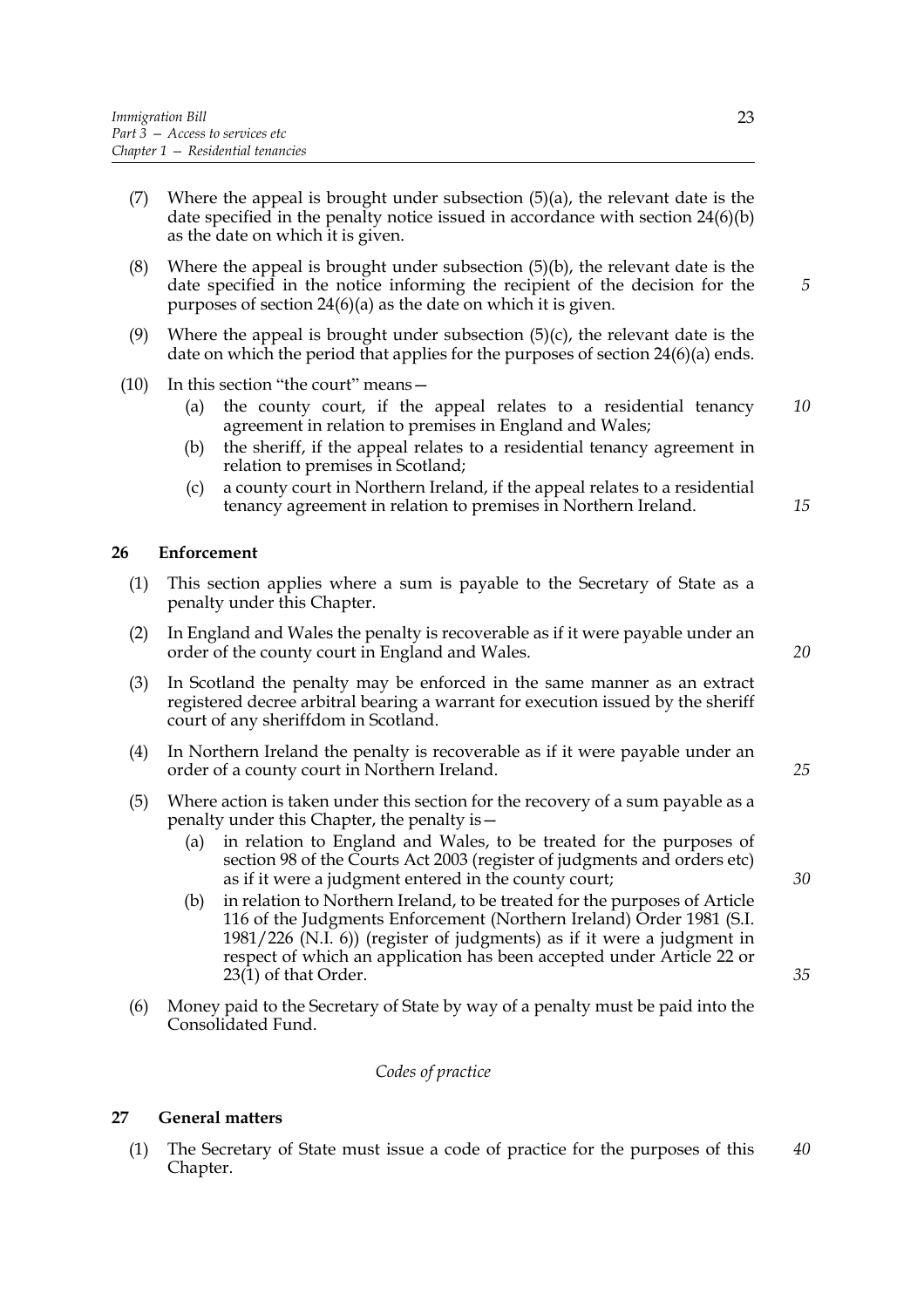- (2) The code must specify factors that the Secretary of State will consider when determining the amount of a penalty imposed under this Chapter.
- (3) The code may contain guidance about—
	- (a) factors that the Secretary of State will consider when determining whether—
		- (i) a residential tenancy agreement grants a right of occupation of premises for residential use, or
		- (ii) a person is occupying premises as an only or main residence;
	- (b) the reasonable enquiries that a landlord should make to determine the identity of relevant occupiers in relation to a residential tenancy agreement (so far as they are not named in the agreement);
	- (c) any other matters in connection with this Chapter that the Secretary of State considers appropriate.
- (4) Guidance under subsection (3)(a) may in particular relate to the treatment for the purposes of this Chapter of arrangements that are made in connection with holiday lettings or lettings for purposes connected with business travel. *15*
- (5) The Secretary of State must from time to time review the code and may revise and re-issue it following a review.
- (6) The Secretary of State must lay the code, and any revision of the code, before Parliament.

## **28 Discrimination**

- (1) The Secretary of State must issue a code of practice specifying what a landlord or agent should or should not do to ensure that, while avoiding liability to pay a penalty under this Chapter, the landlord or agent also avoids contravening—
	- (a) the Equality Act 2010, so far as relating to race, or
	- (b) the Race Relations (Northern Ireland) Order 1997 (S.I. 1997/869 (N.I. 6)).
- (2) The Secretary of State must from time to time review the code and may revise and re-issue it following a review.

#### (3) Before issuing the code (or a revised code) the Secretary of State must consult— *30*

- (a) the Commission for Equality and Human Rights,
- (b) the Equality Commission for Northern Ireland, and
- (c) such persons representing the interests of landlords and tenants as the Secretary of State considers appropriate.
- (4) After consulting under subsection (3) the Secretary of State must—
	- (a) publish a draft code, and
	- (b) consider any representations made about the published draft before issuing the code (with or without modifications to reflect the representations).
- (5) A breach of the code—
	- (a) does not make a person liable to civil or criminal proceedings, but
	- (b) may be taken into account by a court or tribunal.
- (6) The Secretary of State must lay the code, and any revision of the code, before Parliament.

*40*

*35*

*5*

*10*

*20*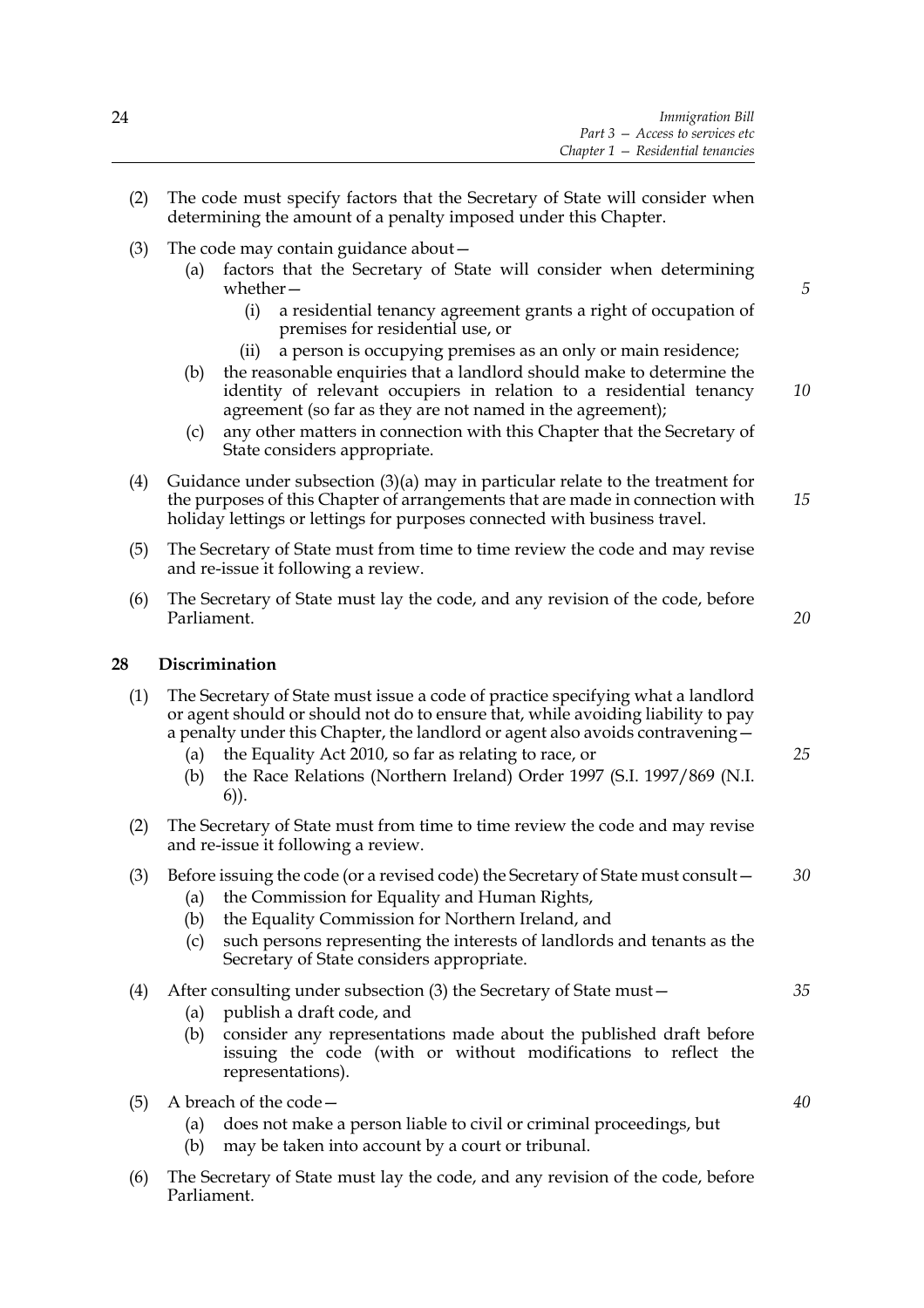#### *General*

#### **29 Orders**

- (1) An order prescribing requirements for the purposes of this Chapter may, in particular, require a landlord or agent to—
	- (a) obtain a document of a prescribed description from relevant occupiers before or during the course of a residential tenancy agreement; *5*
	- (b) obtain one document of each of a number of prescribed descriptions from relevant occupiers before or during the course of a residential tenancy agreement;
	- (c) take steps to verify, retain, copy or record the content of a document obtained in accordance with the order; *10*
	- (d) take such other steps before or during the course of a residential tenancy agreement as the order may specify.
- (2) If the draft of an instrument containing an order under or in connection with this Chapter would, apart from this subsection, be a hybrid instrument for the purposes of the standing orders of either House of Parliament, it is to proceed in that House as if it were not a hybrid instrument. *15*

#### **30 Transitional provision**

- (1) This Chapter does not apply in relation to a residential tenancy agreement entered into before the commencement day.
- (2) This Chapter does not apply in relation to a residential tenancy agreement entered into on or after the commencement day ("the renewed agreement")  $if -$ 
	- (a) another residential tenancy agreement was entered into before the commencement day between the same parties ("the original agreement"), and *25*
	- (b) the tenant has always had a right of occupation of the premises leased under the renewed agreement since entering into the original agreement.
- (3) In this section "the commencement day" means such day as the Secretary of State may by order appoint; and different days may be appointed for different purposes or areas. *30*

#### **31 Crown application**

This Chapter binds the Crown, except where the Crown is the responsible landlord for the purposes of section 18.

#### **32 Interpretation**

(1) In this Chapter—

"adult" means a person who has attained the age of 18;

- "agreement" includes an agreement in any form (whether or not in writing);
- "eligibility period", in relation to a limited right occupier, is to be read in accordance with section 22;

"limited right occupier" has the meaning given in section 19(9);

*20*

*35*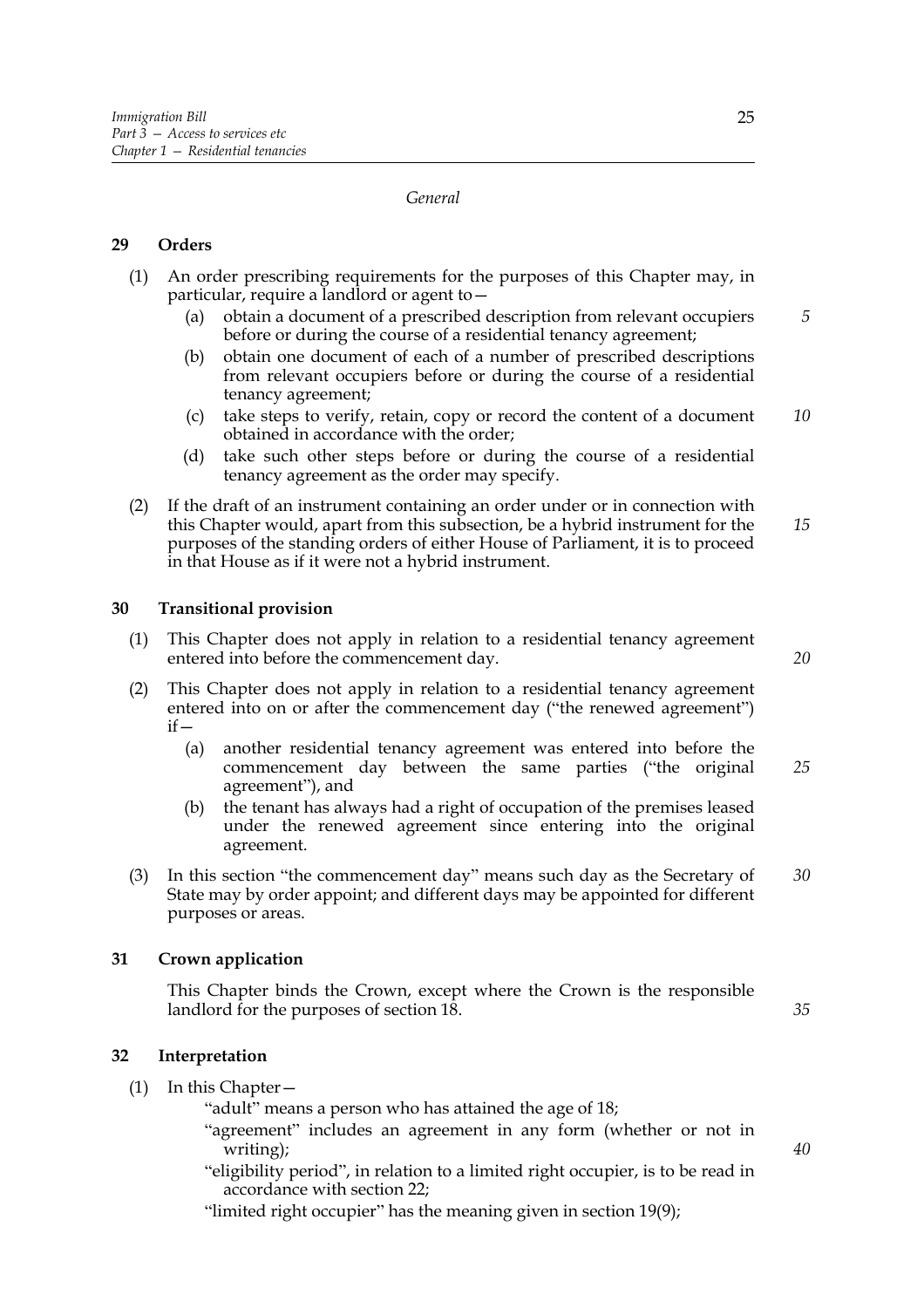|     | "occupy" means occupy as an only or main residence;<br>"penalty notice" means a penalty notice given under this Chapter;<br>"person with a limited right to rent" has the meaning given in section<br>16(4);<br>"post-grant contravention" has the meaning given in section 17(10);<br>"pre-grant contravention" has the meaning given in section 17(10);<br>"premises" includes land, buildings, moveable structures, vehicles and<br>vessels; | 5  |  |  |
|-----|-------------------------------------------------------------------------------------------------------------------------------------------------------------------------------------------------------------------------------------------------------------------------------------------------------------------------------------------------------------------------------------------------------------------------------------------------|----|--|--|
|     | "prescribed" means prescribed in an order made by the Secretary of State;<br>"recipient" means the recipient of a penalty notice;<br>"relevant occupier" has the meaning given in section 17(10);<br>"residential tenancy agreement" has the meaning given in section 15(2).                                                                                                                                                                    | 10 |  |  |
| (2) | For the purposes of this Chapter a residential tenancy agreement grants a<br>person a right to occupy premises if –<br>the agreement expressly grants that person the right (whether or not by<br>(a)<br>naming the person), or                                                                                                                                                                                                                 | 15 |  |  |
|     | the person is permitted to occupy the premises by virtue of an express<br>(b)<br>grant given to another person,<br>and references to a person occupying premises under an agreement are to be<br>read accordingly.                                                                                                                                                                                                                              | 20 |  |  |
| (3) | A reference in this Chapter to the "prescribed requirements", in connection<br>with compliance with the requirements at a particular time, is a reference only<br>to such of the requirements as are capable of being complied with at that time.                                                                                                                                                                                               |    |  |  |
| (4) | Where two or more persons jointly constitute the landlord in relation to a<br>residential tenancy agreement-<br>the references to the landlord in-<br>(a)<br>section $17(7)(a)$ ,<br>(i)<br>(ii) section 19(5), $(6)(a)$ and $(7)$ , and<br>section 21(6)(a) and $(7)(b)$ ,<br>(iii)                                                                                                                                                            | 25 |  |  |
|     | are to be taken as references to any of those persons;<br>any other references to the landlord in this Chapter are to be taken as<br>(b)<br>references to all of those persons.                                                                                                                                                                                                                                                                 | 30 |  |  |
| (5) | Where two or more persons jointly constitute the agent in relation to a<br>residential tenancy agreement-<br>the references to the agent in section 21(5), (6)(a) and (7) are to be taken<br>(a)<br>as references to any of those persons;<br>any other references to the agent in this Chapter are to be taken as<br>(b)<br>references to all of those persons.                                                                                | 35 |  |  |
| (6) | The Secretary of State may by order prescribe cases in which -<br>a residential tenancy agreement is, or is not, to be treated as being<br>(a)<br>entered into for the purposes of this Chapter;<br>a person is, or is not, to be treated as occupying premises as an only or<br>(b)<br>main residence for the purposes of this Chapter.                                                                                                        | 40 |  |  |
| (7) | An order under subsection (6) prescribing a case may modify the application<br>of this Chapter in relation to that case.                                                                                                                                                                                                                                                                                                                        | 45 |  |  |

- (8) The cases mentioned in subsection  $(6)(a)$  include, in particular, cases where  $-$ 
	- (a) an option to renew an agreement is exercised;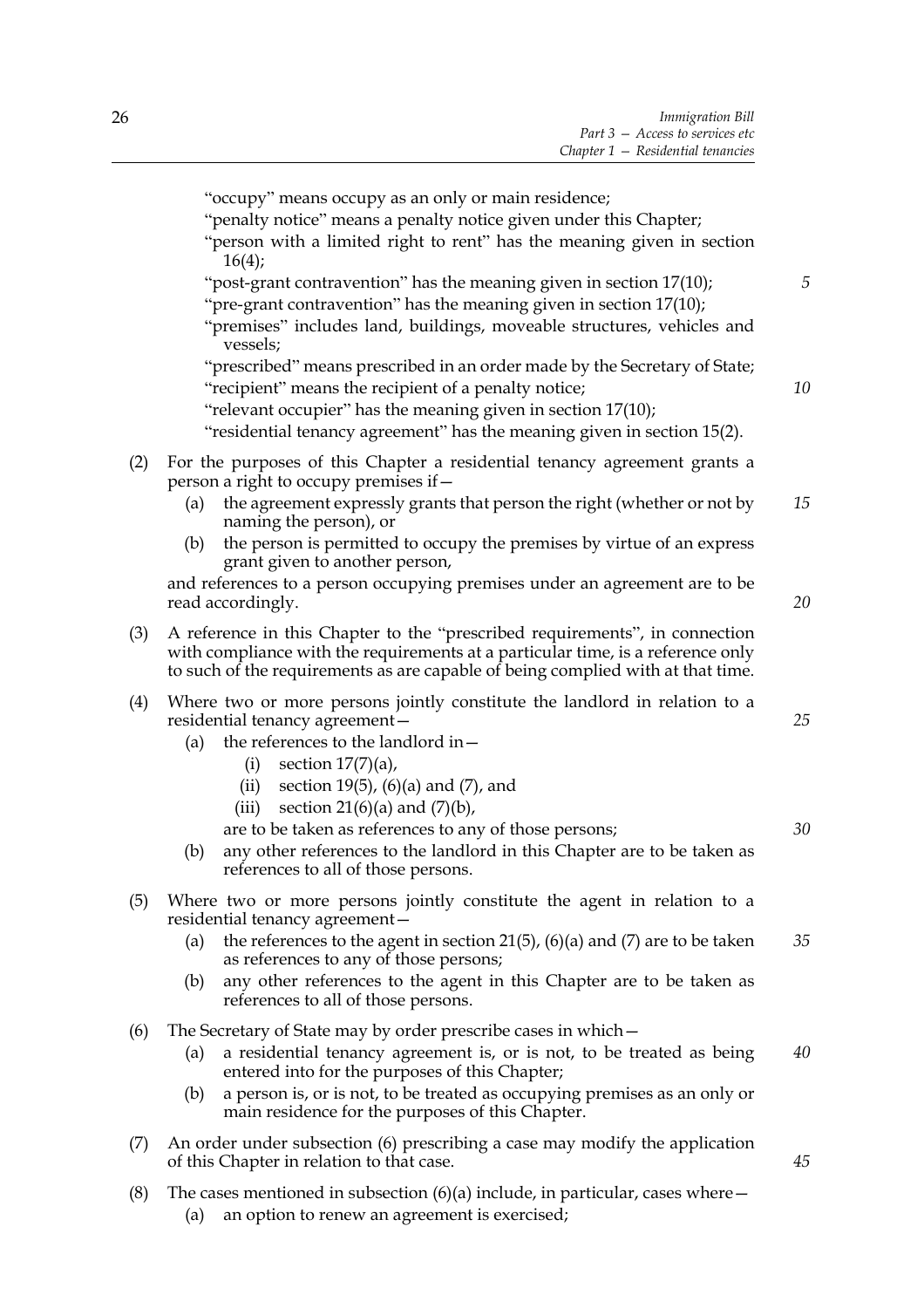- (b) rights of occupation under an agreement are varied;
- (c) an agreement is assigned (whether by the landlord or the tenant);
- (d) a periodic tenancy arises at the end of a fixed term;
- (e) an agreement grants a right of occupation on satisfaction of a condition;
- (f) there is a change in the persons in occupation of the premises leased under the agreement or in the circumstances of any such person.

#### **CHAPTER 2**

#### OTHER SERVICES ETC

#### *National Health Service*

#### **33 Immigration health charge**

- (1) The Secretary of State may by order provide for a charge to be imposed on—
	- (a) persons who apply for immigration permission, or
	- (b) any description of such persons.
- (2) "Immigration permission" means—
	- (a) leave to enter or remain in the United Kingdom for a limited period, *15*
	- (b) entry clearance which, by virtue of provision made under section 3A(3) of the Immigration Act 1971, has effect as leave to enter the United Kingdom for a limited period, or
	- (c) any other entry clearance which may be taken as evidence of a person's eligibility for entry into the United Kingdom for a limited period.
- (3) An order under this section may in particular—
	- (a) impose a separate charge on a person in respect of each application made by that person;
	- (b) specify the amount of any charge (and different amounts may be specified for different purposes);
	- (c) make provision about when or how a charge may or must be paid to the Secretary of State;
	- (d) make provision about the consequences of a person failing to pay a charge (including provision for the person's application to be refused);
	- (e) provide for exemptions from a charge;
	- (f) provide for the reduction, waiver or refund of part or all of a charge (whether by conferring a discretion or otherwise).
- (4) In specifying the amount of a charge under subsection (3)(b) the Secretary of State must (among other matters) have regard to the range of health services that are likely to be available free of charge to persons who have been given immigration permission.
- (5) Sums paid by virtue of an order under this section must—
	- (a) be paid into the Consolidated Fund, or
	- (b) be applied in such other way as the order may specify.

(6) In this section—

"entry clearance" has the meaning given by section 33(1) of the Immigration Act 1971;

*5*

*10*

*20*

*25*

*30*

*35*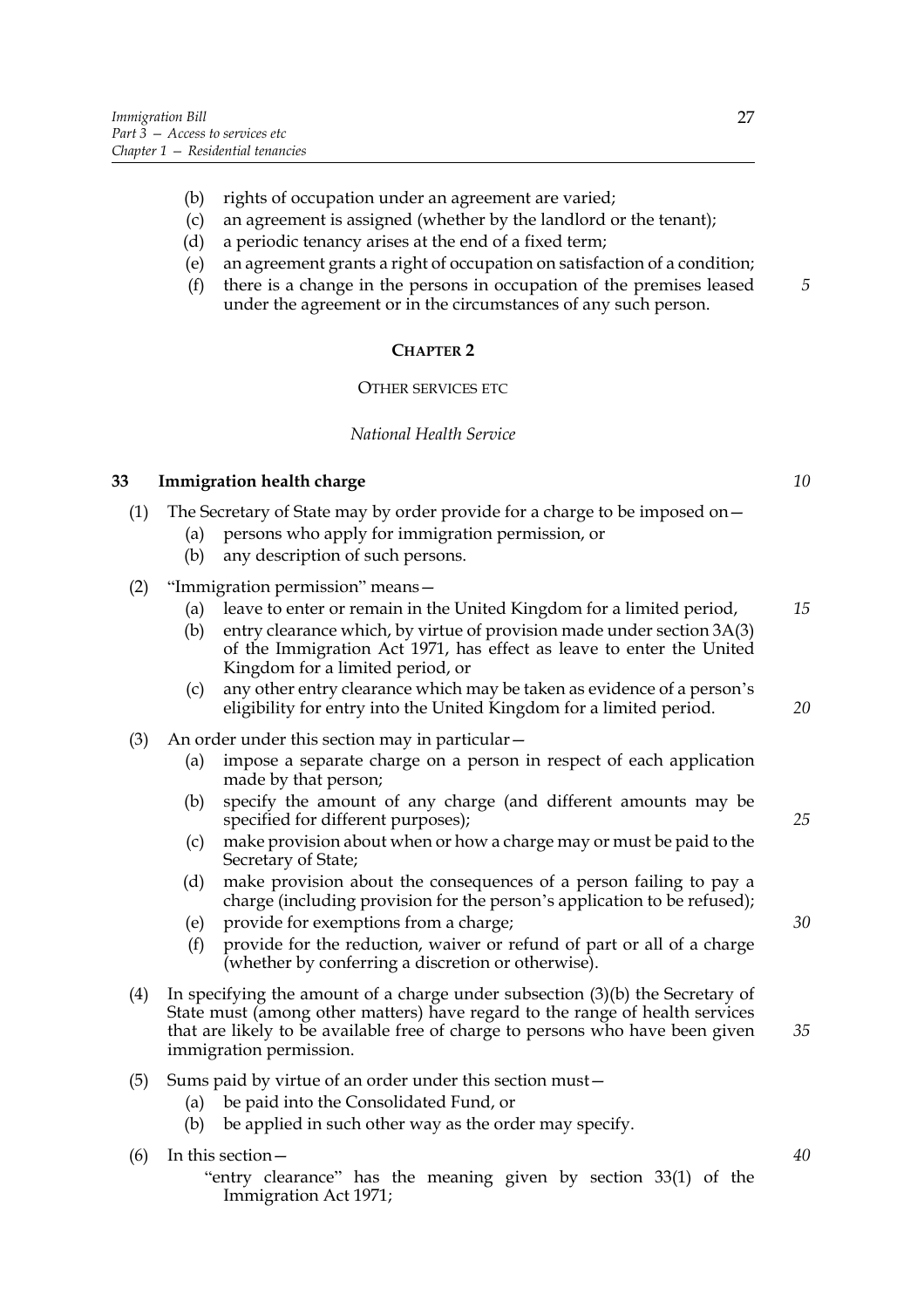"health services" means services provided as part of the health service in England, Wales, Scotland and Northern Ireland;

and the references to applying for leave to enter or remain for a limited period include references to applying for a variation of leave to enter or remain which would result in leave to enter or remain for a limited period.

#### **34 Related provision: charges for health services**

- (1) A reference in the NHS charging provisions to persons not ordinarily resident in Great Britain or persons not ordinarily resident in Northern Ireland includes (without prejudice to the generality of that reference) a reference to—
	- (a) persons who require leave to enter or remain in the United Kingdom but do not have it, and *10*
	- (b) persons who have leave to enter or remain in the United Kingdom for a limited period.
- (2) The "NHS charging provisions" are—
	- (a) section 175 of the National Health Service Act 2006 (charges in respect of persons not ordinarily resident in Great Britain); *15*
	- (b) section 124 of the National Health Service (Wales) Act 2006 (charges in respect of persons not ordinarily resident in Great Britain);
	- (c) section 98 of the National Health Service (Scotland) Act 1978 (charges in respect of persons not ordinarily resident in Great Britain);
	- (d) Article 42 of the Health and Personal Social Services (Northern Ireland) Order 1972 (S.I. 1972/1265 (N.I. 14)) (provision of services to persons not ordinarily resident in Northern Ireland).

#### *Bank accounts*

#### **35 Prohibition on opening current accounts for disqualified persons**

- (1) A bank or building society (B) must not open a current account for a person (P) who is within subsection (2) unless -
	- (a) B has carried out a status check which indicates that P is not a disqualified person, or
	- (b) at the time when the account is opened B is unable, because of circumstances that cannot reasonably be regarded as within its control, to carry out a status check in relation to P. *30*
- (2) A person is within this subsection if he or she—
	- (a) is in the United Kingdom, and
	- (b) requires leave to enter or remain in the United Kingdom but does not have it. *35*
- (3) For the purposes of this section—
	- (a) carrying out a "status check" in relation to P means checking with a specified anti-fraud organisation or a specified data-matching authority whether, according to information supplied to that organisation or authority by the Secretary of State, P is a disqualified person;
	- (b) a "disqualified person" is a person within subsection (2) for whom the Secretary of State considers that a current account should not be opened by a bank or building society;

*20*

*5*

*40*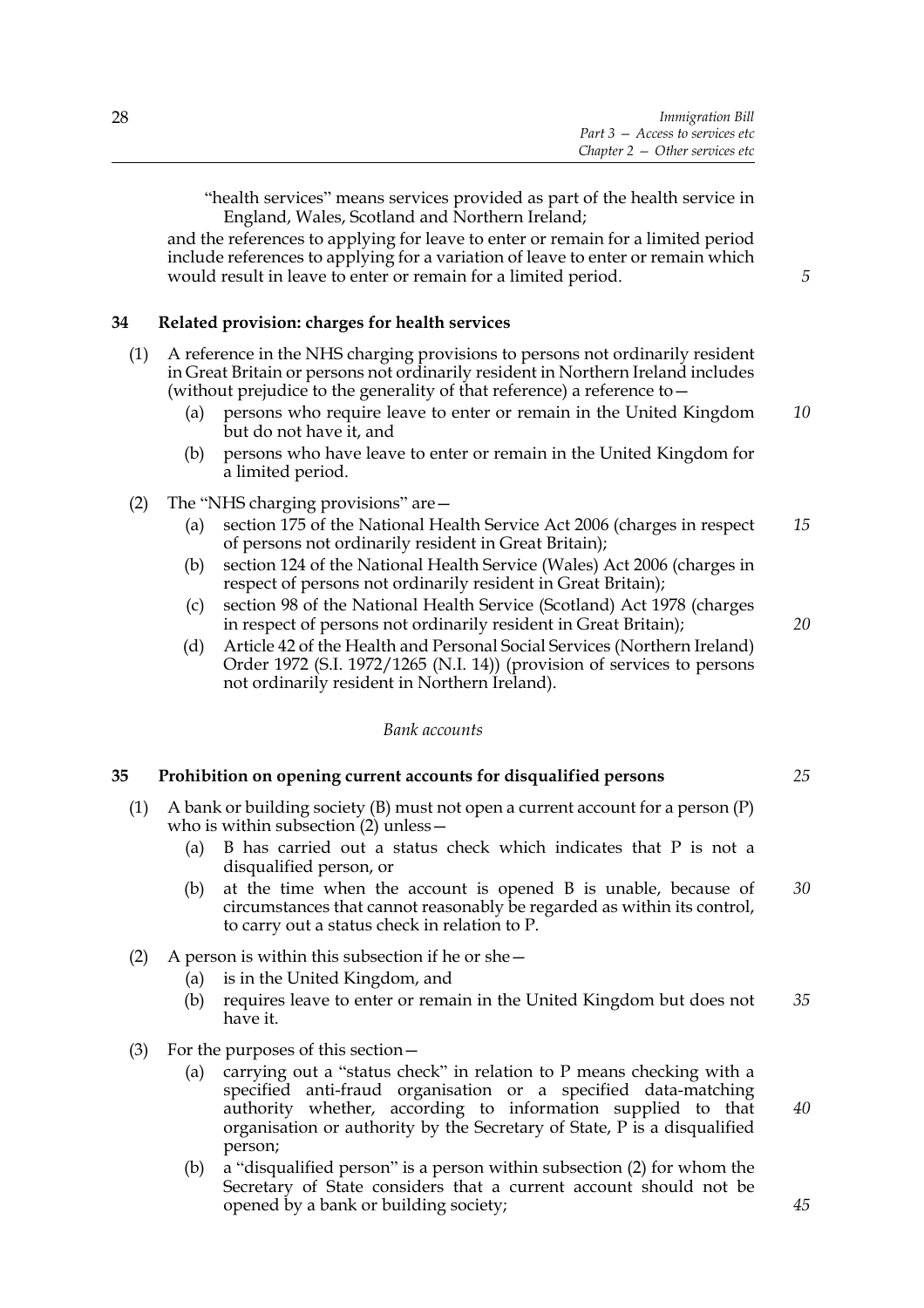- (c) opening an account for P includes—
	- (i) opening a joint account for P and others;
	- (ii) opening an account in relation to which P is a signatory or is identified as a beneficiary;
	- (iii) adding P as an account holder or as a signatory or identified beneficiary in relation to an account.
- (4) In subsection  $(3)(a)$ 
	- "anti-fraud organisation" has the same meaning as in section 68 of the Serious Crime Act 2007;
	- "data-matching authority" means a person or body conducting data matching exercises, within the meaning of Schedule 9 to the Local Audit and Accountability Act 2013, under or by virtue of that or any other Act; *10*

"specified" means specified by an order made by the Secretary of State for the purposes of this section.

- (5) Subsection (1)(b) does not apply where  $-$ 
	- (a) a bank or building society is required to pay a reasonable fee for carrying out status checks, and
	- (b) its inability to carry out a status check is due to its failure to pay the fee.
- (6) A bank or building society that refuses to open a current account for someone on the ground that he or she is a disqualified person must tell the person, if it may lawfully do so, that that is the reason for its refusal. *20*

#### **36 Regulation by Financial Conduct Authority**

- (1) The Treasury may make regulations to enable the Financial Conduct Authority to make arrangements for monitoring and enforcing compliance with the prohibition imposed on banks and building societies by section 35. *25*
- (2) The regulations may (in particular)—
	- (a) provide for the Financial Conduct Authority to be given free access to the information to which banks and building societies are given access when carrying out status checks under section 35;
	- (b) apply, or make provision corresponding to, any of the provisions of the Financial Services and Markets Act 2000, including in particular those mentioned in subsection (3), with or without modification.
- (3) The provisions are—
	- (a) provisions about investigations, including powers of entry and search and criminal offences; *35*
	- (b) provisions for the grant of an injunction (or, in Scotland, an interdict) in relation to a contravention or anticipated contravention;
	- (c) provisions giving the Financial Conduct Authority powers to impose disciplinary measures (including financial penalties) or to give directions; *40*
	- (d) provisions giving a Minister of the Crown (within the meaning of the Ministers of the Crown Act 1975) or the Financial Conduct Authority powers to make subordinate legislation;
	- (e) provisions for the Financial Conduct Authority to charge fees.

*30*

*45*

*15*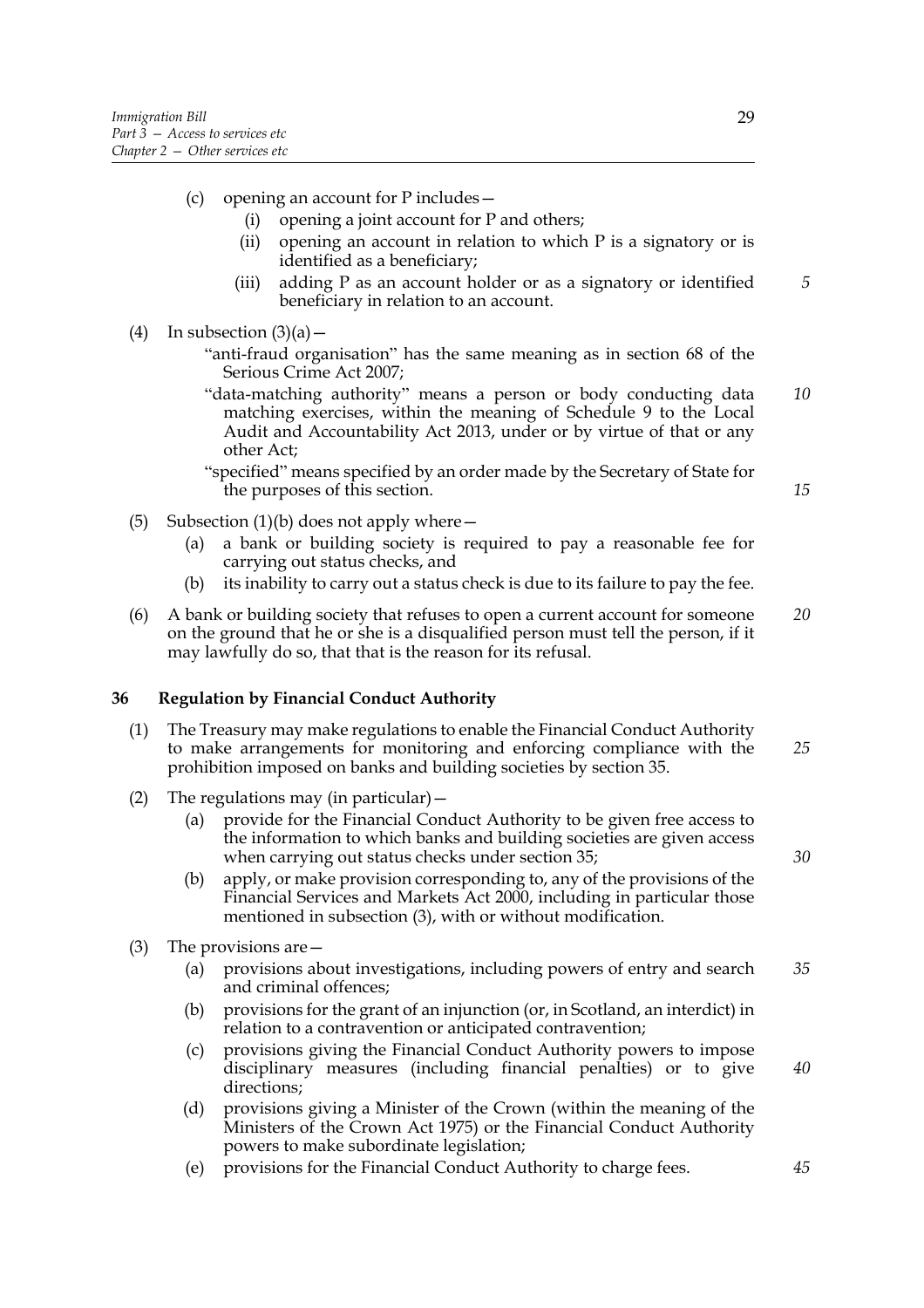#### **37 "Bank" and "building society"**

- (1) In sections 35 and 36 "bank" means an authorised deposit-taker that has its head office or a branch in the United Kingdom. This is subject to subsection (4).
- (2) In subsection (1) "authorised deposit-taker" means—
	- (a) a person who under Part 4A of the Financial Services and Markets Act 2000 has permission to accept deposits;
	- (b) an EEA firm of the kind mentioned in paragraph 5(b) of Schedule 3 to that Act that has permission under paragraph 15 of that Schedule (as a result of qualifying for authorisation under paragraph 12(1) of that Schedule) to accept deposits.
- (3) A reference in subsection (2) to a person or firm with permission to accept deposits does not include a person or firm with permission to do so only for the purposes of, or in the course of, an activity other than accepting deposits.
- (4) "Bank" does not include—
	- (a) a building society;
	- (b) a person who is specified, or is within a class of persons specified, by an order under section 38 of the Financial Services and Markets Act 2000 (exemption orders);
	- (c) a credit union within the meaning given by section 31(1) of the Credit Unions Act 1979 or by Article  $2(2)$  of the Credit Unions (Northern Ireland) Order 1985; *20*
	- (d) a friendly society within the meaning given by section 116 of the Friendly Societies Act 1992.
- (5) In sections 35 and 36, and in subsection (4), "building society" means a building society incorporated (or deemed to be incorporated) under the Building Societies Act 1986. *25*

#### **38 Power to amend**

- (1) The Treasury may by order amend any of sections 35 to 37 so as—
	- (a) to alter the categories of financial institution to which those sections apply; *30*
	- (b) to alter the categories of account to which the prohibition in section 35(1) applies;
	- (c) to include provision defining a category of account specified in that section;
	- (d) to provide for the prohibition in section 35(1) not to apply in the case of an account to be operated (or an account that is operated) by or for a person or body of a specified description.
- (2) An order under subsection (1) may amend a section so that it provides for a matter to be specified in a further order to be made by the Treasury.
- (3) In subsection (1) "account" includes a financial product by means of which a payment may be made.

*15*

*5*

*10*

*35*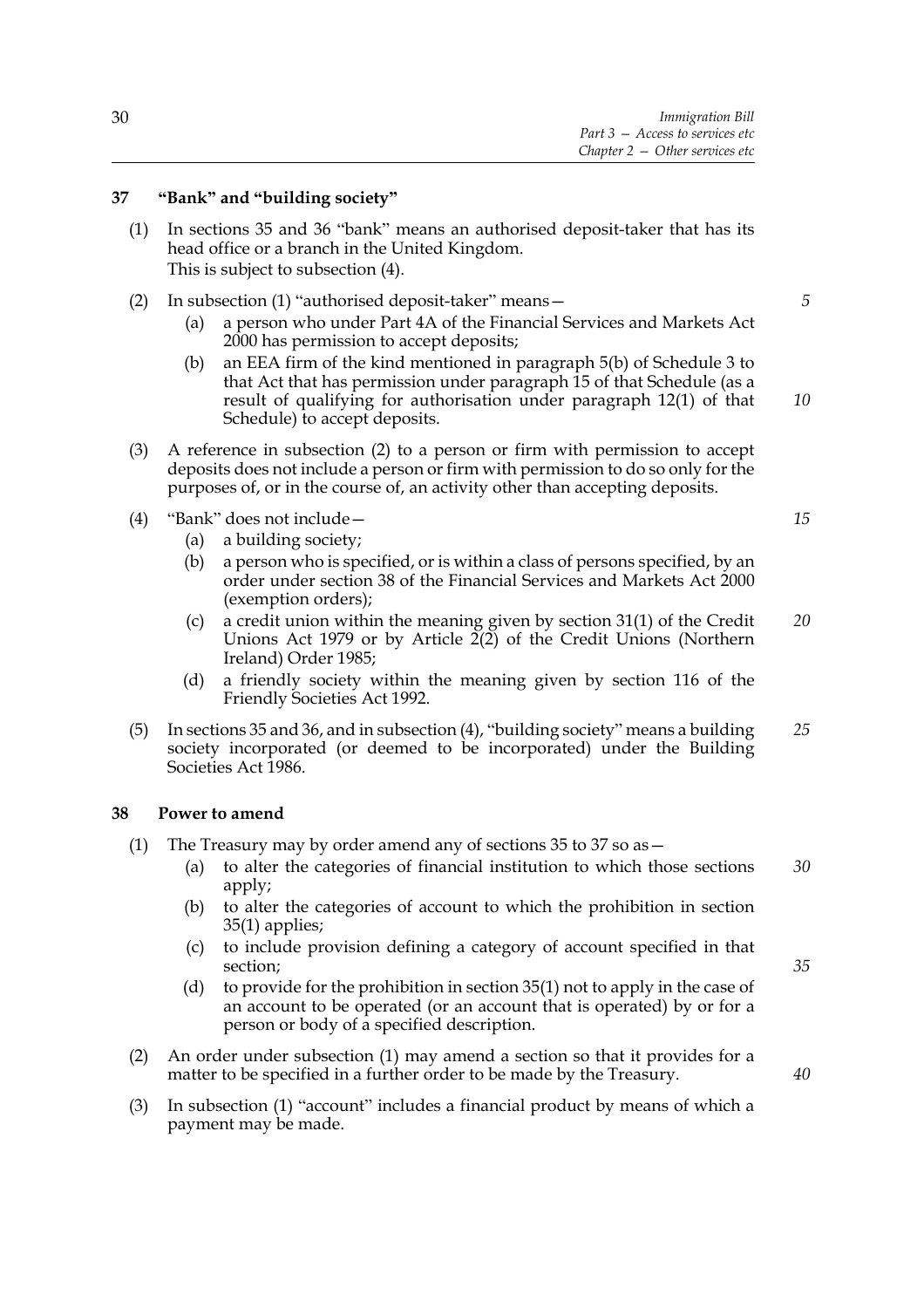### *Work*

### **39 Appeals against penalty notices**

In section 17 of the Immigration, Asylum and Nationality Act 2006 (appeal), for subsections (4) and (5) substitute $-$ 

- "(4A) An appeal may be brought only if the employer has given a notice of objection under section 16 and the Secretary of State—
	- (a) has determined the objection by issuing to the employer the penalty notice (as a result of increasing the penalty under section  $16(4)(c)$ ,
	- (b) has determined the objection by  $-$ 
		- (i) reducing the penalty under section 16(4)(b), or
		- (ii) taking no action under section  $16(4)(d)$ , or
	- (c) has not informed the employer of a decision before the end of the period that applies for the purposes of section 16(5)(b).
	- (4B) An appeal must be brought within the period of 28 days beginning with the relevant date. *15*
	- (4C) Where the appeal is brought under subsection  $(4A)(a)$ , the relevant date is the date specified in the penalty notice issued in accordance with section 16(5)(c) as the date on which it is given.
	- (4D) Where the appeal is brought under subsection (4A)(b), the relevant date is the date specified in the notice informing the employer of the decision for the purposes of section 16(5)(b) as the date on which it is given. *20*
	- (4E) Where the appeal is brought under subsection (4A)(c), the relevant date is the date on which the period that applies for the purposes of section 16(5)(b) ends." *25*

### **40 Recovery of sums payable under penalty notices**

In section 18 of the Immigration, Asylum and Nationality Act 2006 (enforcement), for subsections  $(1)$  and  $(2)$  substitute –

- "(1) This section applies where a sum is payable to the Secretary of State as a penalty under section 15. *30*
- (1A) In England and Wales the penalty is recoverable as if it were payable under an order of the county court.
- (1B) In Scotland, the penalty may be enforced in the same manner as an extract registered decree arbitral bearing a warrant for execution issued by the sheriff court of any sheriffdom in Scotland. *35*
- (1C) In Northern Ireland the penalty is recoverable as if it were payable under an order of a county court in Northern Ireland.
- (1D) Where action is taken under this section for the recovery of a sum payable as a penalty under section 15, the penalty is—
	- (a) in relation to England and Wales, to be treated for the purposes of section 98 of the Courts Act 2003 (register of judgments and orders etc) as if it were a judgment entered in the county court;

*5*

*10*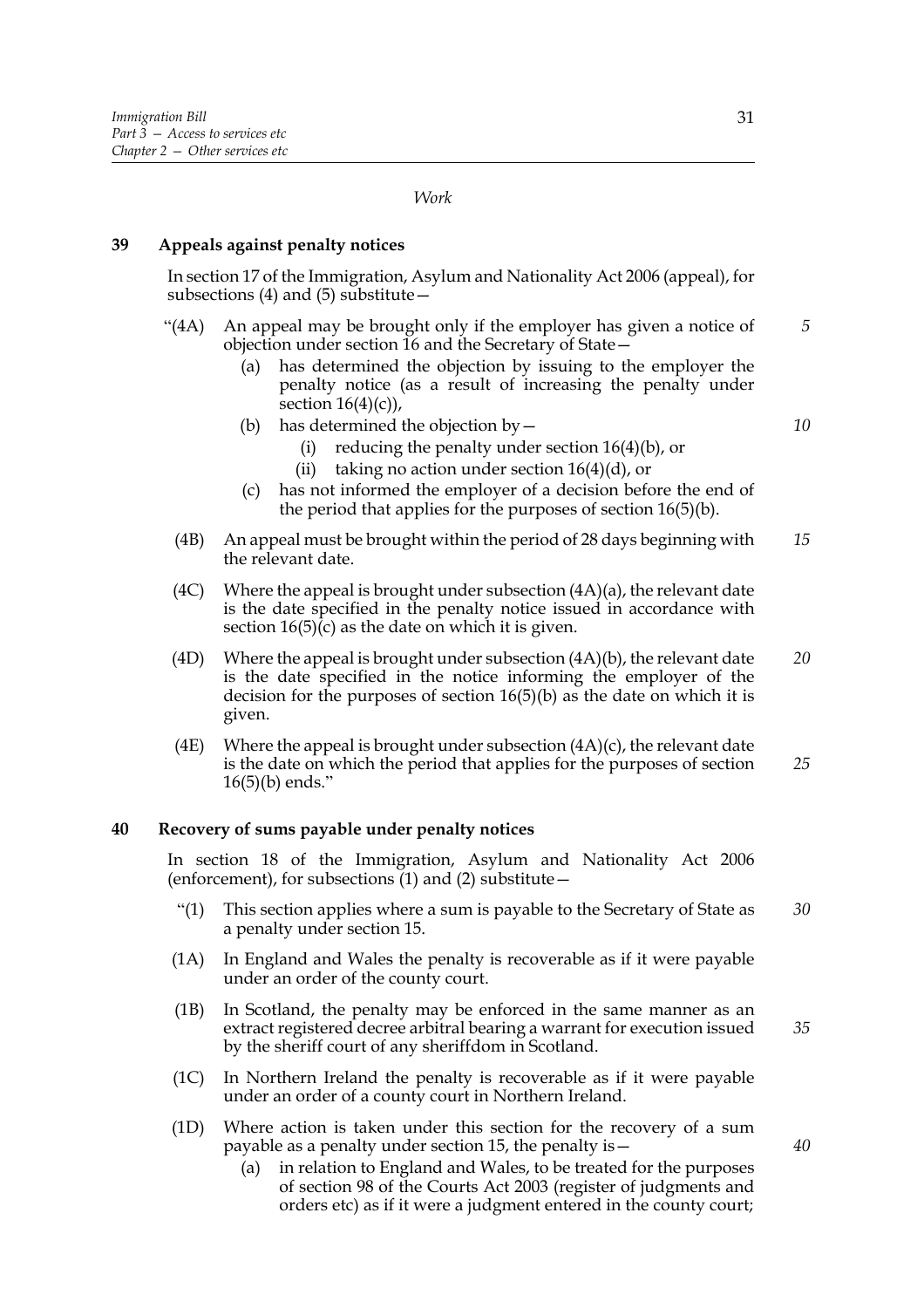(b) in relation to Northern Ireland, to be treated for the purposes of Article 116 of the Judgments Enforcement (Northern Ireland) Order 1981 (S.I. 1981/226 (N.I. 6)) (register of judgments) as if it were a judgment in respect of which an application has been accepted under Article 22 or 23(1) of that Order."

# *Driving licences*

### **41 Grant of driving licences: residence requirement**

- (1) In section 97 of the Road Traffic Act 1988 (grant of licences), in the opening words of subsection (1), after "who" insert "meets the relevant residence requirement (see section 97A) and".
- *10*

*5*

(2) After that section insert—

#### **"97A Residence requirement**

- (1) For the purposes of an application under section 97, a person meets the relevant residence requirement if, on the date the application is made—
	- (a) in the case of an application that is made by virtue of section 89(1)(ea) (application by holder of Community licence), the applicant is lawfully resident in the United Kingdom and is also normally resident in the United Kingdom or has been attending a course of study in the United Kingdom during the period of six months ending on that date; *15*
	- (b) in the case of an application that is made by virtue of section  $89(1)(f)$  (application by holder of exchangeable licence), the applicant is normally and lawfully resident in Great Britain but has not been so resident for more than the prescribed period;
	- (c) in the case of an application that is made by virtue of section 97(2) (application for provisional licence), the applicant is lawfully resident in Great Britain and the Secretary of State is satisfied that the applicant will remain so for not less than 185 days; and *25*
	- (d) in any other case, the applicant is normally and lawfully resident in Great Britain. *30*
- (2) For the purposes of subsection (1) a person is not lawfully resident in Great Britain or the United Kingdom if the person requires leave to enter or remain in the United Kingdom but does not have it."
- (3) In Article 13 of the Road Traffic (Northern Ireland) Order 1981 (S.I. 1981/154 (N.I. 1)) (grant of licences), in the opening words of paragraph (1), after "who" insert "meets the relevant residence requirement (see Article 13A) and". *35*
- (4) After that Article insert—

#### **"13A Residence requirement**

- (1) For the purposes of an application under Article 13, a person meets the relevant residence requirement if, on the date the application is made— *40*
	- (a) in the case of an application that is made by virtue of Article 5(1)(ea) (application by holder of Community licence), the applicant is lawfully resident in the United Kingdom and is also normally resident in the United Kingdom or has been attending

*20*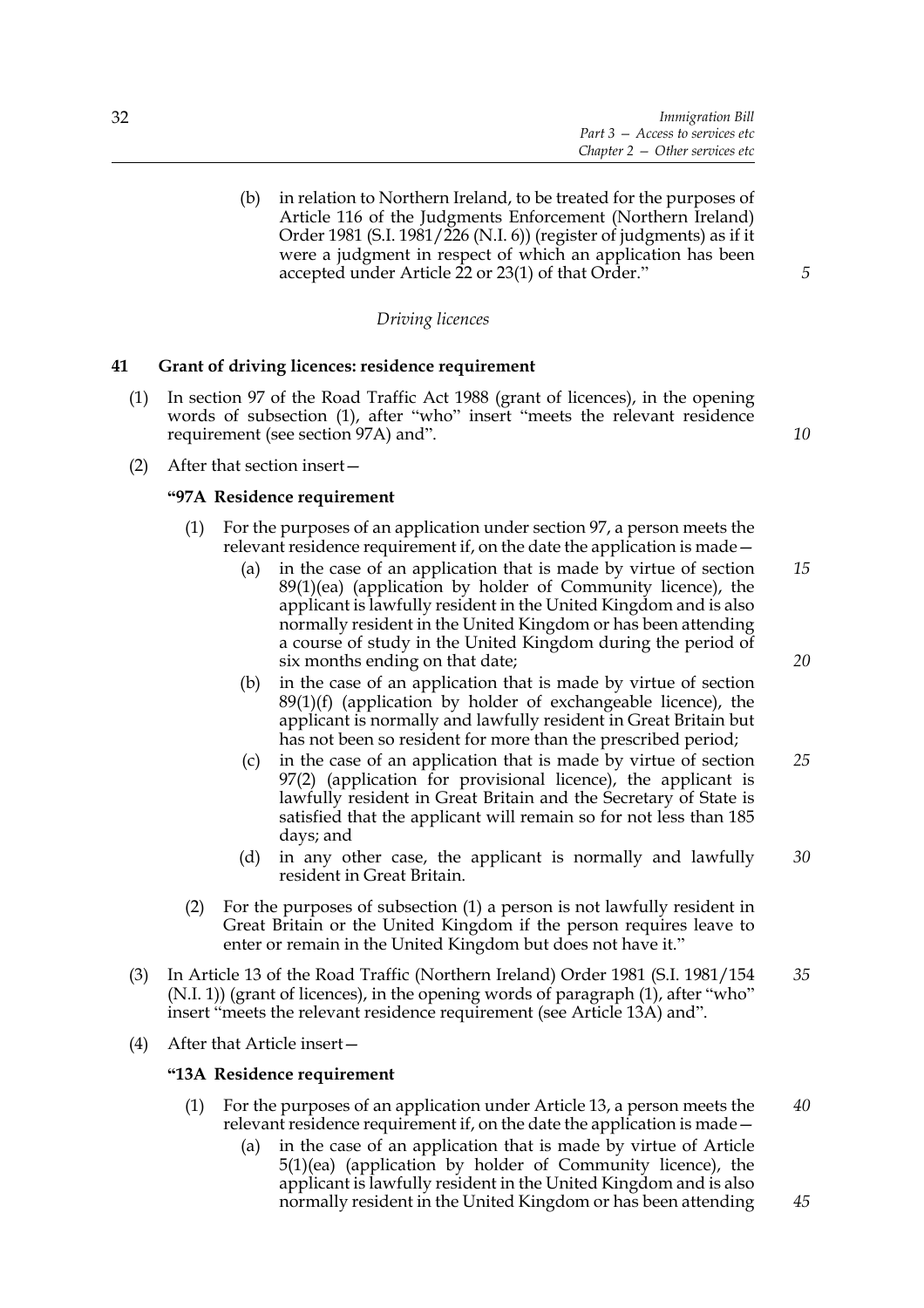a course of study in the United Kingdom during the period of six months ending on that date;

- (b) in the case of an application that is made by virtue of Article 5(1)(f) (application by holder of exchangeable licence), the applicant is normally and lawfully resident in Northern Ireland but has not been so resident for more than the prescribed period;
- (c) in the case of an application that is made by virtue of Article 13(2) (application for provisional licence), the applicant is lawfully resident in Northern Ireland and the Department is satisfied that the applicant will remain so for not less than 185 days; and *10*
- (d) in any other case, the applicant is normally and lawfully resident in Northern Ireland.
- (2) For the purposes of paragraph (1) a person is not lawfully resident in Northern Ireland or the United Kingdom if the person requires leave to enter or remain in the United Kingdom but does not have it." *15*

### **42 Revocation of driving licences on grounds of immigration status**

(1) In section 99 of the Road Traffic Act 1988 (duration of licences)—

- (a) after subsection (3) insert—
	- "(3ZA) Where it appears to the Secretary of State that a licence holder is not lawfully resident in the United Kingdom, the Secretary of State may serve notice in writing on that person revoking the licence and requiring the person to surrender the licence and its counterpart forthwith to the Secretary of State, and it is the duty of that person to comply with the requirement. *25*
		- (3ZB) For the purposes of subsection (3ZA) a person is not lawfully resident in the United Kingdom if the person requires leave to enter or remain in the United Kingdom but does not have it.";
- (b) in subsection  $(5)$ , after " $(3)$ " insert ",  $(3ZA)$ ";
- (c) in subsection (7ZZA)—
	- (i) after " $(3)$ " insert ",  $(3ZA)$ ";
	- (ii) after "subsections and" insert ", except in the case of a licence and counterpart surrendered in pursuance of subsection  $(3ZA)$ ,".
- (2) In section 100 of that Act (appeals)—
	- (a) in subsection  $(1)(c)$ , after "99 $(3)$ " insert ",  $(3ZA)$ ";
	- (b) at the end insert—
		- "(4) In any proceedings under this section about the revocation of a licence in pursuance of section 99(3ZA) (revocation on grounds of immigration status), the court or sheriff is not entitled to entertain any question as to whether—
			- (a) the appellant should be, or should have been, granted leave to enter or remain in the United Kingdom, or
			- (b) the appellant has, after the date that the Secretary of State served notice under section 99(3ZA), been granted leave to enter or remain in the United Kingdom." *45*

*5*

*20*

*30*

*35*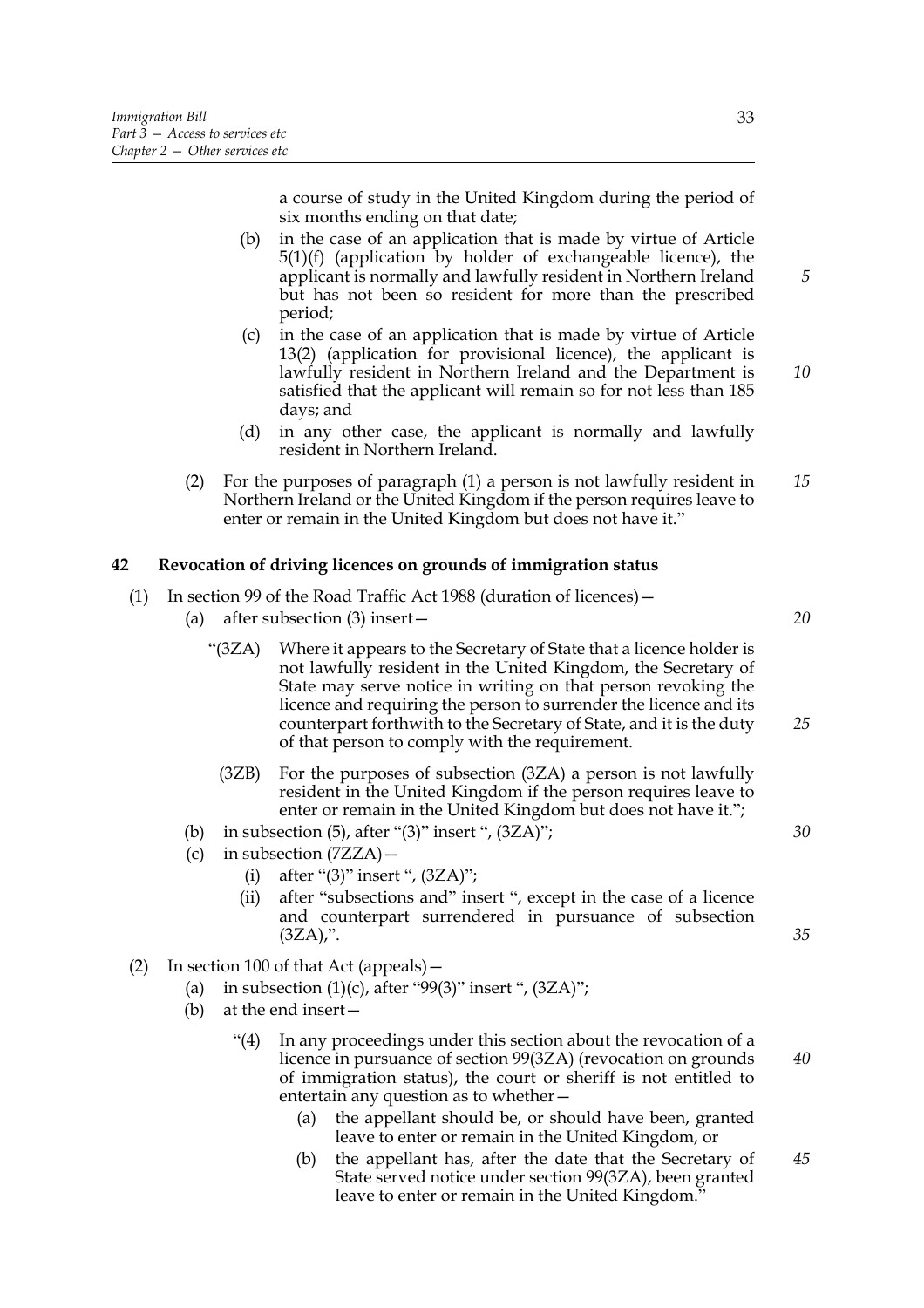- (3) In Article 15 of the Road Traffic (Northern Ireland) Order 1981 (S.I. 1981/154 (N.I. 1)) (duration of licences)—
	- (a) after paragraph (5) insert—
		- "(5ZA) Where it appears to the Department that a licence holder is not lawfully resident in the United Kingdom, the Department may serve notice in writing on that person revoking the licence and requiring the person to surrender the licence and its counterpart forthwith to the Department, and it is the duty of that person to comply with the requirement.
			- (5ZB) For the purposes of paragraph (5ZA) a person is not lawfully resident in the United Kingdom if the person requires leave to enter or remain in the United Kingdom but does not have it."; *10*
	- (b) in paragraph  $(7)$ , after " $(5)$ " insert ",  $(5ZA)$ ".
- (4) In Article 16 of that Order (appeals)—
	- (a) in paragraph  $(1)(c)$ , after "15(5)" insert ",  $(5ZA)$ ";
	- (b) at the end insert—
		- "(4) In any proceedings under this Article about the revocation of a licence in pursuance of Article 15(5ZA) (revocation on grounds of immigration status), the court is not entitled to entertain any question as to whether—
			- (a) the appellant should be, or should have been, granted leave to enter or remain in the United Kingdom, or
			- (b) the appellant has, after the date that the Department served notice under Article 15(5ZA), been granted leave to enter or remain in the United Kingdom.'

### **PART 4**

### MARRIAGE AND CIVIL PARTNERSHIP

#### **CHAPTER 1**

REFERRAL AND INVESTIGATION OF PROPOSED MARRIAGES AND CIVIL PARTNERSHIPS

### *Investigation*

### **43 Decision whether to investigate**

- (1) This section applies if  $-$ 
	- (a) a superintendent registrar refers a proposed marriage to the Secretary of State under section 28H of the Marriage Act 1949, or
	- (b) a registration authority refers a proposed civil partnership to the Secretary of State under section 12A of the Civil Partnership Act 2004. *35*
- (2) The Secretary of State must decide whether to investigate whether the proposed marriage or civil partnership is a sham.
- (3) The Secretary of State may not decide to conduct such an investigation unless conditions A and B are met.
- (4) Condition A is met if the Secretary of State is satisfied that—

*20*

*25*

*30*

*40*

*15*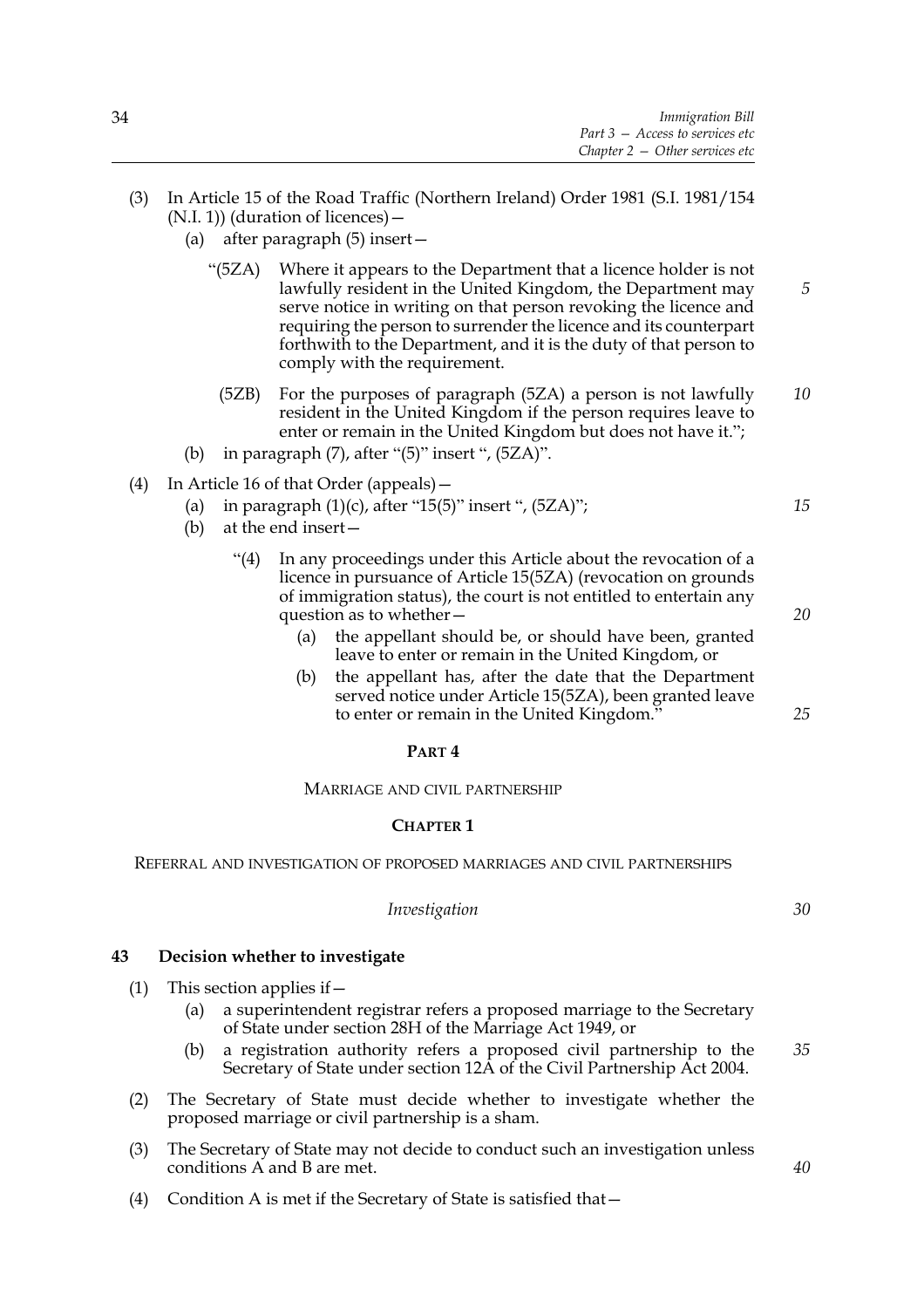- (a) only one of the parties to the proposed marriage or civil partnership is an exempt person, or
- (b) neither of the parties are exempt persons.
- (5) Condition B is met if the Secretary of State has reasonable grounds for suspecting that the proposed marriage or civil partnership is a sham.
- (6) In making the decision whether to investigate, regard must be had to any guidance published by the Secretary of State for this purpose.
- (7) In the case of a proposed marriage, the Secretary of State must give notice of the decision made under this section to—
	- (a) both of the parties to the proposed marriage, and
	- (b) the superintendent registrar who referred the proposed marriage to the Secretary of State.
- (8) In the case of a proposed civil partnership, the Secretary of State must give notice of the decision made under this section to—
	- (a) both of the parties to the proposed civil partnership,
	- (b) the registration authority who referred the proposed civil partnership to the Secretary of State, and
	- (c) if different, the registration authority responsible for issuing the civil partnership schedule under section 14(1) of the Civil Partnership Act 2004 in relation to the proposed civil partnership.
- (9) The Secretary of State must make the decision, and give the notice, required by this section within the relevant statutory period.

# **44 Exempt persons**

- (1) A person who is a party to a proposed marriage or civil partnership is an exempt person if the person—
	- (a) is a relevant national;
	- (b) has the appropriate immigration status; or
	- (c) holds a relevant visa in respect of the proposed marriage or civil partnership.
- (2) A person has the appropriate immigration status if the person—
	- (a) has a right of permanent residence in the United Kingdom by virtue of an enforceable EU right or of any provision made under section 2(2) of the European Communities Act 1972;
	- (b) is exempt from immigration control; or
	- (c) is settled in the United Kingdom (within the meaning of the Immigration Act 1971 — see section 33(2A) of that Act). *35*
- (3) The question of whether a person is exempt from immigration control is to be determined in accordance with regulations made for this purpose by the Secretary of State.
- (4) A person holds a relevant visa if the person holds a visa or other authorisation that is of a kind specified for this purpose in regulations made by the Secretary of State. *40*
- (5) The Secretary of State may not specify a visa or other authorisation under subsection (4) unless the Secretary of State considers that the purpose of

*5*

*10*

*15*

*20*

*30*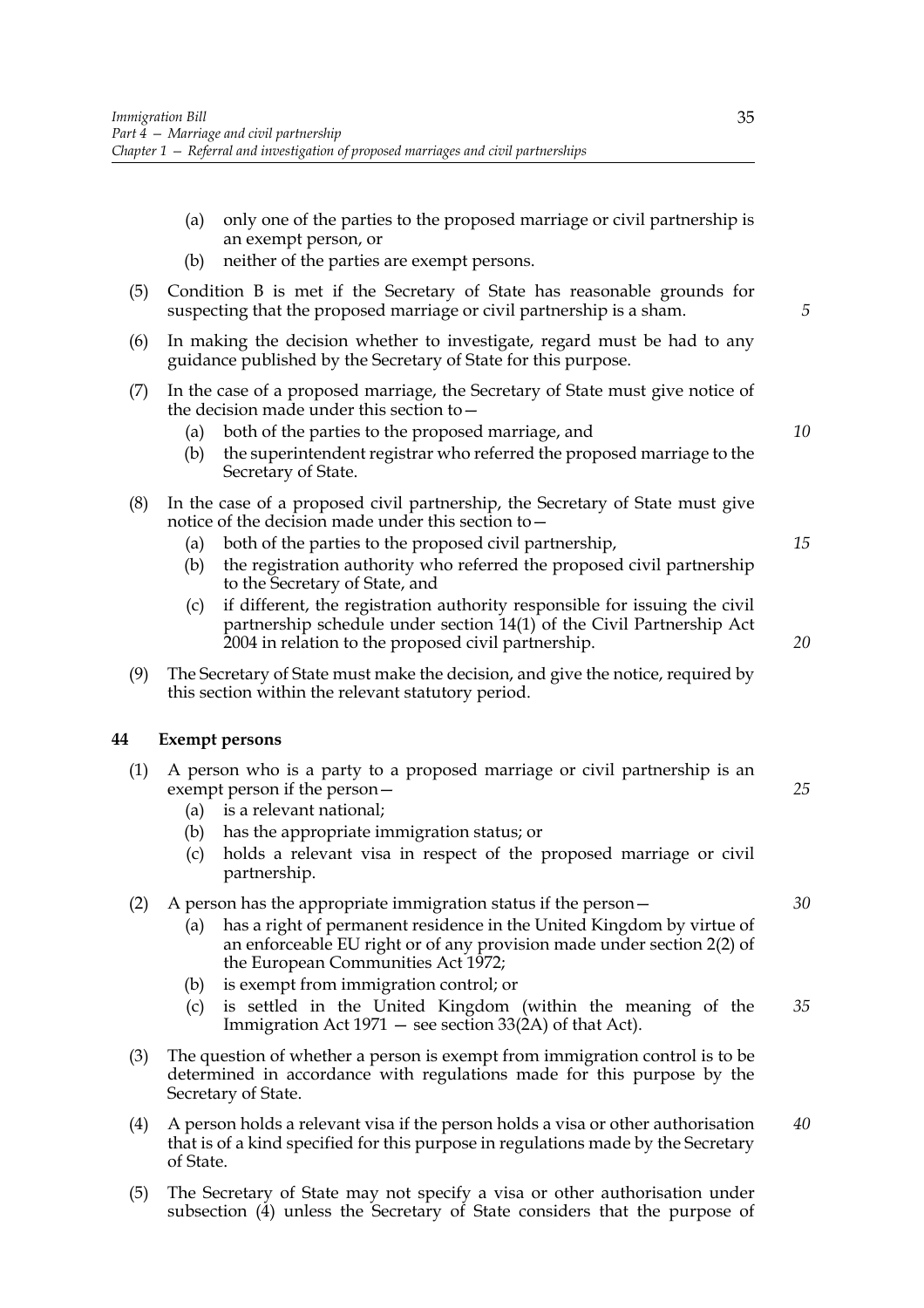issuing that kind of visa or authorisation is, or includes, enabling a person to enter or remain in the United Kingdom to marry or form a civil partnership.

# **45 Conduct of investigation**

(1) An investigation must be conducted in accordance with any regulations made by the Secretary of State for this purpose.

*5*

- (2) In conducting an investigation, regard must also be had to any guidance published by the Secretary of State for this purpose.
- (3) A relevant party must comply with a requirement specified in regulations made under section  $46(4)$  if  $-$ 
	- (a) the section 43 notice given to the relevant party states that he or she must do so, or *10*
	- (b) the Secretary of State subsequently notifies the relevant party (orally or in writing) that he or she must do so;

and the relevant party must comply with that requirement in the manner stated in the section 43 notice or in the Secretary of State's notification (if such a manner is stated there). *15*

- (4) As part of an investigation, the Secretary of State must decide whether or not each of the relevant parties has complied with the investigation (the "compliance question").
- (5) The compliance question must be decided in accordance with any regulations made by the Secretary of State for this purpose. *20*
- (6) In deciding the compliance question, regard must also be had to any guidance published by the Secretary of State for this purpose.
- (7) Within the 70 day period, the Secretary of State must—
	- (a) decide the compliance question; and
	- (b) give notice of that decision to the persons to whom the Secretary of State gave the section 43 notice relating to the proposed marriage or civil partnership.
- (8) If the Secretary of State's decision is that one or both of the relevant parties have not complied with the investigation, the notice under subsection (7) must include a statement of the Secretary of State's reasons for reaching that decision.
- (9) Regulations made under this section may, in particular, make provision about—
	- (a) the circumstances in which a relevant party is to be taken to have failed to comply with a relevant requirement; *35*
	- (b) the consequences of a relevant party's failure to comply with a relevant requirement.
- (10) The provision that may be made under subsection (9)(b) includes provision for the compliance question to be decided (in whole or in part) by reference to a relevant party's compliance or non-compliance with one or more relevant requirements. *40*
- (11) In this section—

"70 day period" means the period of 70 days beginning with the day on which the relevant statutory period begins;

*25*

*30*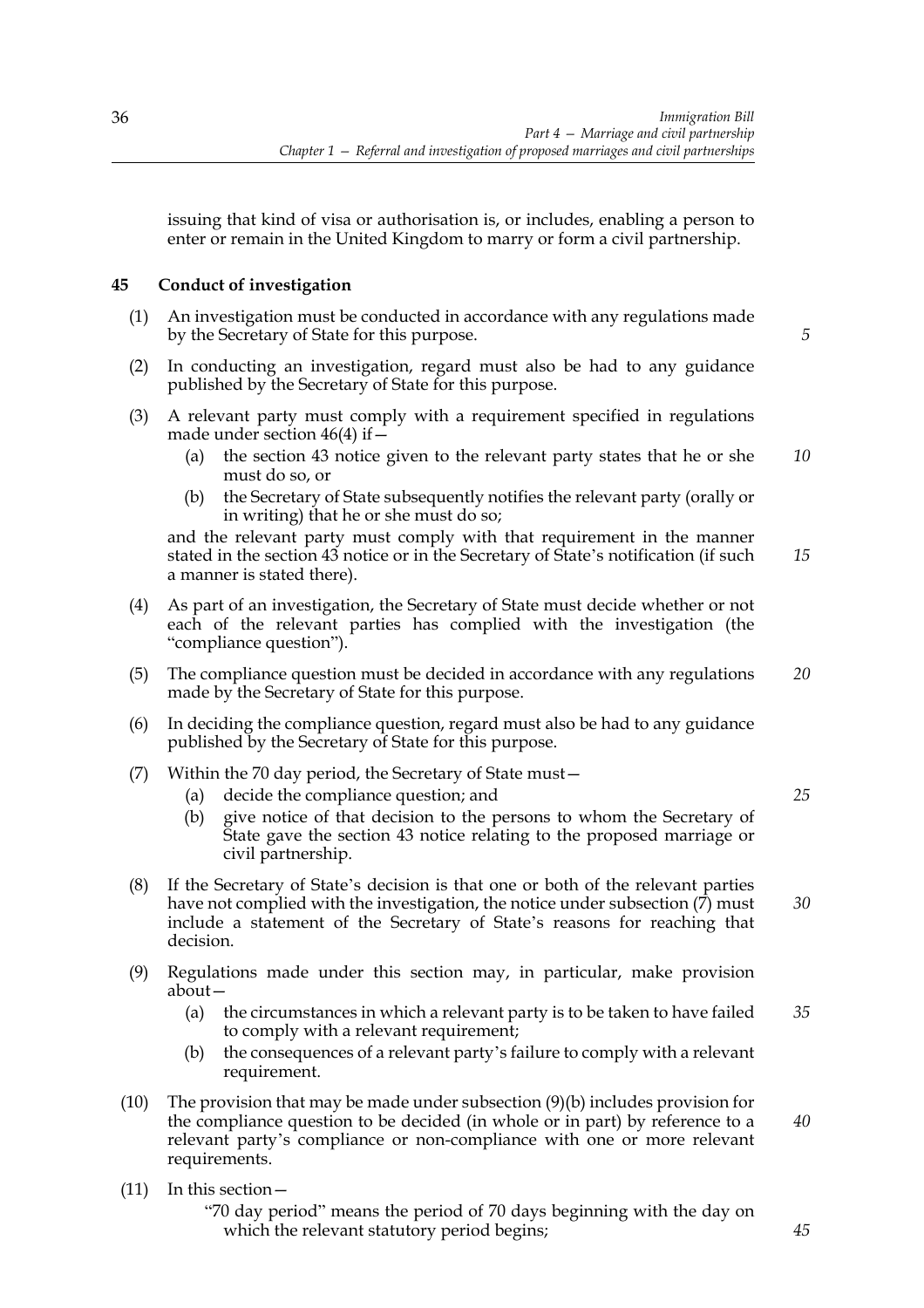- "investigation" means an investigation, conducted following a decision by the Secretary of State under section 43, whether a proposed marriage or civil partnership is a sham;
- "relevant party" means a person who is a party to a proposed marriage or civil partnership that is the subject of an investigation;

"relevant requirement" means any requirement imposed by law, including a requirement imposed by or in accordance with—

- (a) subsection (3);
- (b) sections 27E, 28B or 28C of the Marriage Act 1949;
- (c) regulations under section 28D of that Act;
- (d) section 8A, or any of sections 9 to 9B, of the Civil Partnership Act 2004.

# **46 Investigations: supplementary**

- (1) A section 43 notice which states that the Secretary of State has decided to investigate whether a proposed marriage or civil partnership is a sham must include— *15*
	- (a) notice that the compliance question must be decided within the period of 70 days mentioned in section 45(7);
	- (b) notice of the date on which that period will end;
	- (c) notice that a relevant party may be required to comply with one or more requirements imposed by the Secretary of State subsequently in accordance with section 45(3); and *20*
	- (d) prescribed information about the investigation.
- (2) The section 43 notice may also include such other information as the Secretary of State considers appropriate.
- (3) For the purposes of subsection  $(1)(d)$  "prescribed information" means information prescribed by the Secretary of State by regulations; and the information that may be prescribed includes information about—
	- (a) the conduct of the investigation;
	- (b) requirements with which the relevant parties must comply in relation to the investigation; *30*
	- (c) the consequence of a failure to comply with those or any other requirements;
	- (d) the possible outcomes of the investigation;
	- (e) the consequences of those outcomes.
- (4) The Secretary of State may, by regulations, specify requirements relating to the conduct of investigations which may be imposed on a relevant party by the section 43 notice or by the Secretary of State subsequently in accordance with section 45(3).
- (5) Regulations made under subsection (4) may, in particular, specify any of the following requirements— *40*
	- (a) a requirement to make contact with a particular person or description of persons in a particular way (including by telephoning a particular number) within a particular time period;
	- (b) a requirement to be present at a particular place at a particular time;
	- (c) a requirement to be visited at home;
	- (d) a requirement to be interviewed;

*5*

*10*

*35*

*25*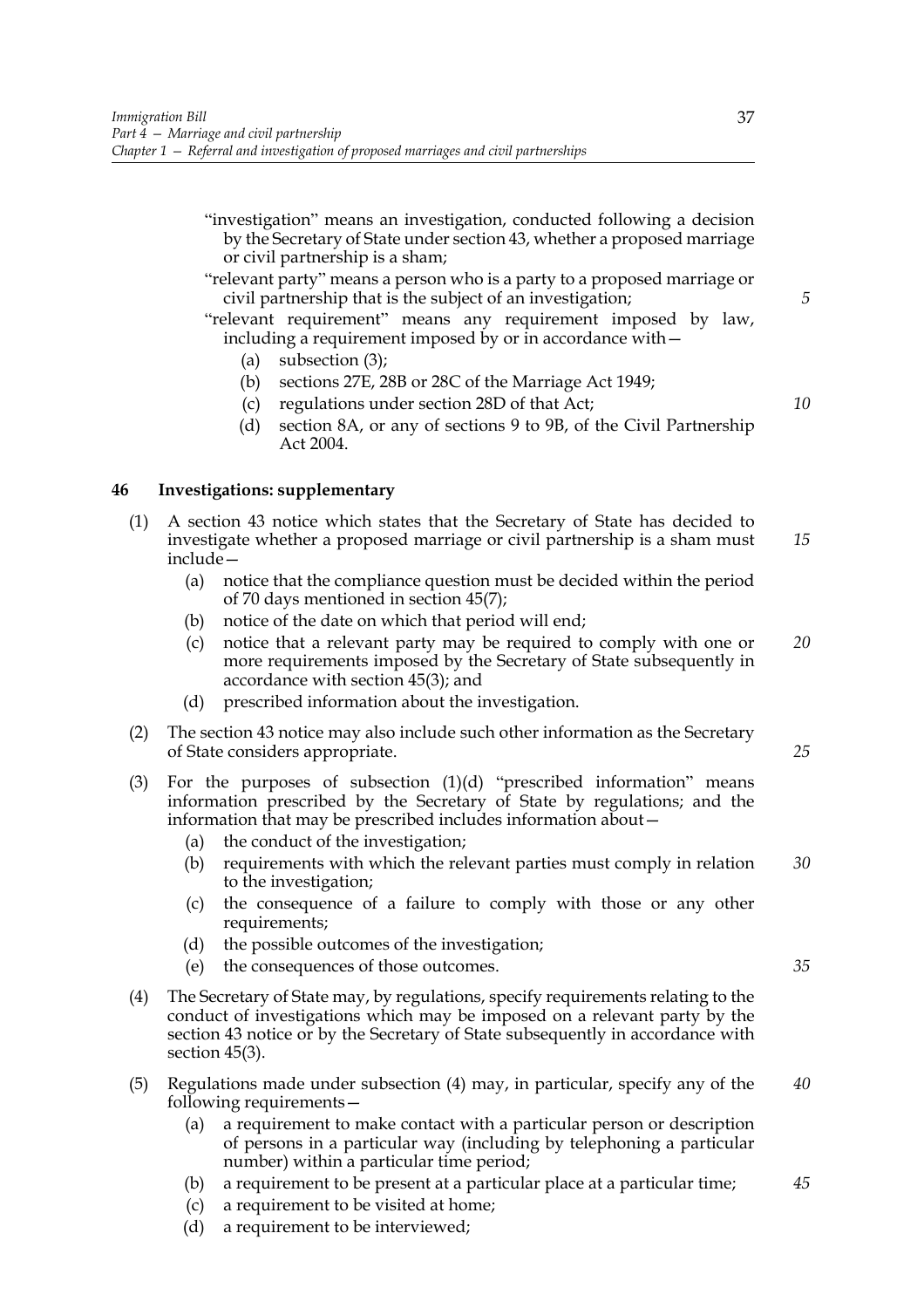- (e) a requirement to provide information (whether orally or in writing);
- (f) a requirement to provide photographs;
- (g) a requirement to provide evidence.
- (6) The provisions of this Part, and any investigation or other steps taken under those provisions (including the decision of the compliance question), do not limit the powers of the Secretary of State in relation to marriages or civil partnerships that are, or are suspected to be, a sham (including any powers to investigate such marriages or civil partnerships).
- (7) In this section "investigation", "relevant party" and "compliance question" have the same meanings as in section 45.

*10*

*15*

*20*

*35*

*5*

# *Referral*

# **47 Referral of proposed marriages and civil partnerships in England and Wales**

Schedule 4 (referral of proposed marriages and civil partnerships in England and Wales) has effect.

| Scotland and Northern Ireland |
|-------------------------------|
|-------------------------------|

# **48 Extension of scheme to Scotland and Northern Ireland**

- (1) The Secretary of State may, by order, make such provision as the Secretary of State considers appropriate for extending the referral and investigation scheme to any of the following—
	- (a) proposed marriages under the law of Scotland;
	- (b) proposed civil partnerships under the law of Scotland;
	- (c) proposed marriages under the law of Northern Ireland;
	- (d) proposed civil partnerships under the law of Northern Ireland.
- (2) An order under this section may—
	- (a) make provision having a similar effect to the provision made by section 53, Schedule 4, or Parts 1, 2 and 4 of Schedule 6; *25*
	- (b) confer functions on any person;
	- (c) amend, repeal or revoke any enactment (including an enactment contained in this Act).
- (3) The power under subsection (2)(b) to confer functions includes power to impose a duty of referral on persons exercising functions in Scotland or Northern Ireland in relation to marriage or civil partnership. *30*
- (4) But an order under this section may not impose that or any other duty, or otherwise confer functions, on—
	- (a) the Scottish Ministers,
	- (b) the First Minister and deputy First Minister in Northern Ireland,
	- (c) a Northern Ireland Minister, or
	- (d) a Northern Ireland department.
- (5) In this section—
	- "duty of referral" means a duty to refer a proposed marriage or proposed civil partnership to the Secretary of State in a case where— *40*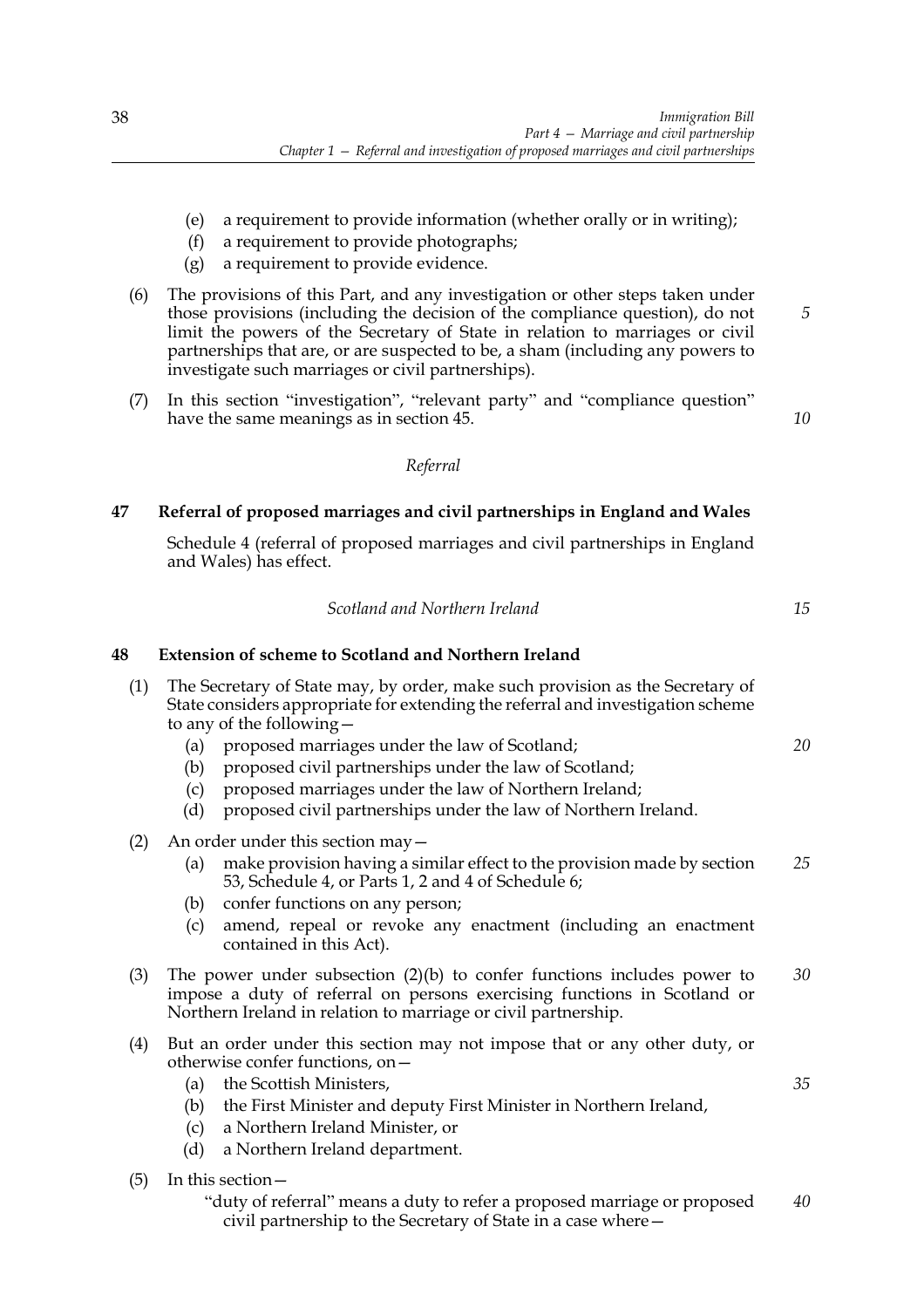- (a) one of the parties is not an exempt person, or
- (b) both of the parties are not exempt persons;

"enactment" includes—

- (a) an enactment contained in subordinate legislation within the meaning of the Interpretation Act 1978;
- (b) an enactment contained in, or in an instrument made under, an Act of the Scottish Parliament;
- (c) an enactment contained in, or in an instrument made under, Northern Ireland legislation;
- "referral and investigation scheme" means the provision made by sections 43 to 46. *10*

# **49 Supplementary provision**

- (1) This section applies if the referral and investigation scheme is extended by an order under section 48 (an "extension order").
- (2) The Secretary of State may make administrative regulations in connection with the application of the scheme— *15*
	- (a) to proposed marriages or civil partnerships under the law of Scotland (insofar as the scheme is extended to them), and
	- (b) to proposed marriages or civil partnerships under the law of Northern Ireland (insofar as the scheme is extended to them).
- (3) For that purpose "administrative regulations" means regulations of any kind set out in Schedule 5 (sham marriage and civil partnership: administrative regulations).
- (4) The Secretary of State may by order make provision about—
	- (a) the information that must or may be given, or
	- (b) the matters in respect of which evidence must or may be given,

in relation to proposed marriages or civil partnerships under the law of Scotland or Northern Ireland in cases where one or both of the parties is not a relevant national.

- (5) An order under subsection (4) may amend, repeal or revoke any enactment (including an enactment contained in this Act or in provision made by an extension order or an order under subsection (4)). *30*
- (6) If an extension order makes provision ("information disclosure provision") having similar effect to the provision made by paragraph 2 of Schedule 5 about the disclosure of information for immigration purposes, the Secretary of State may by order specify other immigration purposes (in addition to those specified in provision made by an extension order or in any provision made under this subsection) for which information may be disclosed under the information disclosure provision. *35*
- (7) The Secretary of State must consult—
	- (a) the Registrar General for Scotland before making administrative regulations, or an order under subsection (4), in relation to proposed marriages or civil partnerships under the law of Scotland;
	- (b) the Registrar General for Northern Ireland before making administrative regulations, or an order under subsection (4), in relation to proposed marriages or civil partnerships under the law of Northern Ireland.

*5*

*20*

*25*

*40*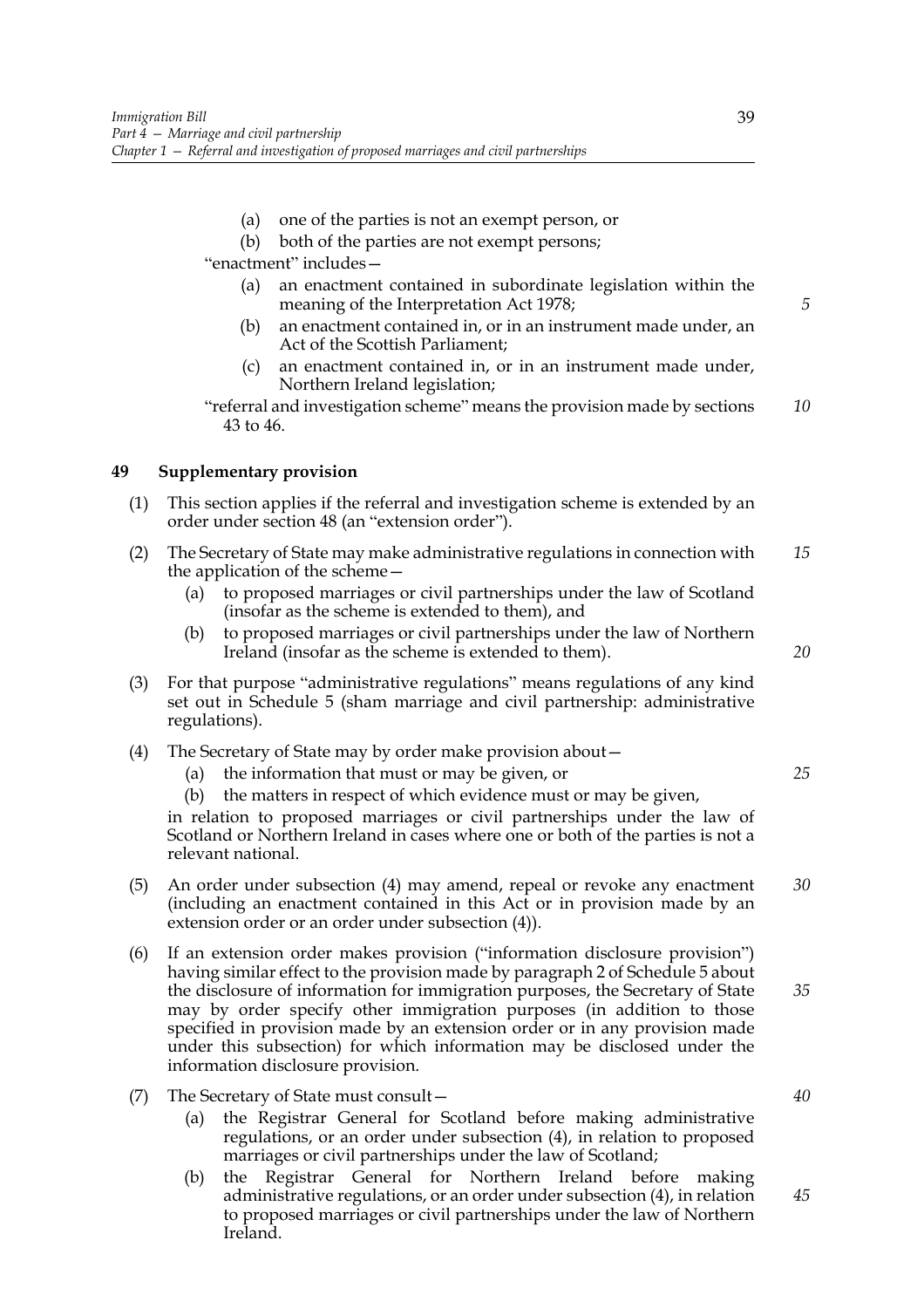(8) Expressions used in this section or Schedule 5 that are also used in section 48 have the same meanings in this section or Schedule 5 as in section 48.

# **CHAPTER 2**

### SHAM MARRIAGE AND CIVIL PARTNERSHIP

# **50 Meaning of "sham marriage" and "sham civil partnership"** (1) The Immigration and Asylum Act 1999 is amended in accordance with this section. (2) In section 24 (duty to report suspicious marriages), for subsection (5) substitute— "(5) A marriage (whether or not it is void) is a "sham marriage" if— (a) either, or both, of the parties to the marriage is not a relevant national, (b) there is no genuine relationship between the parties to the marriage, and (c) either, or both, of the parties to the marriage enter into the marriage for one or more of these purposes avoiding the effect of one or more provisions of United Kingdom immigration law or the immigration rules; (ii) enabling a party to the marriage to obtain a right conferred by that law or those rules to reside in the United Kingdom. (6) In subsection  $(5)$  -"relevant national" means— (a) a British citizen, (b) a national of an EEA state other than the United Kingdom, or (c) a national of Switzerland; "United Kingdom immigration law" includes any subordinate legislation concerning the right of relevant nationals to move between and reside in member States.". (3) In section 24A (duty to report suspicious civil partnerships), for subsection (5) substitute— "(5) A civil partnership (whether or not it is void) is a "sham civil partnership" if— (a) either, or both, of the parties to the civil partnership is not a relevant national, (b) there is no genuine relationship between the parties to the civil partnership, and (c) either, or both, of the parties to the civil partnership enter into the civil partnership for one or more of these purposes— *15 20 25 30 35 40*

- (i) avoiding the effect of one or more provisions of United Kingdom immigration law or the immigration rules;
- (ii) enabling a party to the civil partnership to obtain a right conferred by that law or those rules to reside in the United Kingdom.

*5*

*10*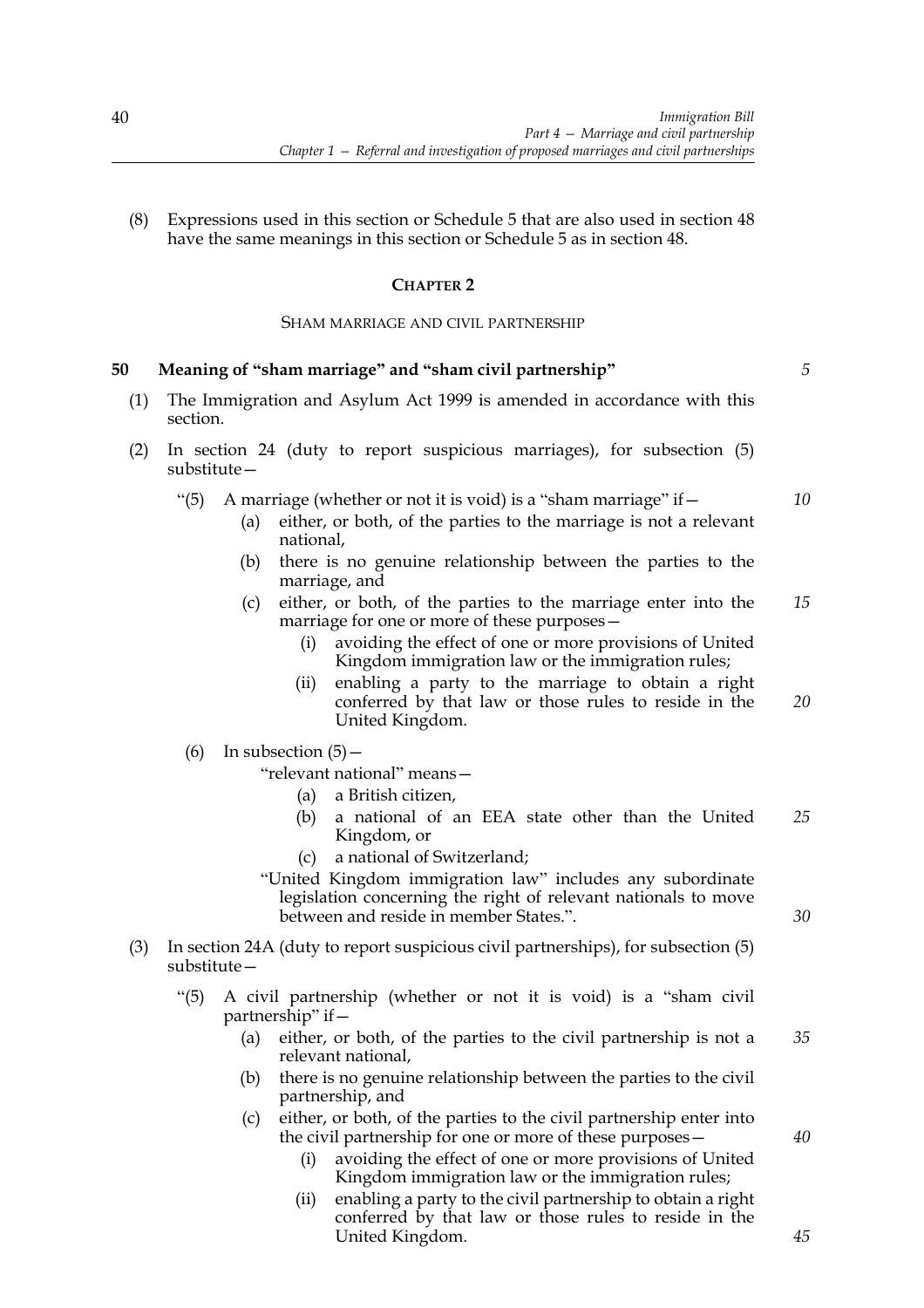$(5A)$  In subsection  $(5)$  -

"relevant national" means—

- (a) a British citizen,
- (b) a national of an EEA state other than the United Kingdom, or
- (c) a national of Switzerland;
- "United Kingdom immigration law" includes any subordinate legislation concerning the right of relevant nationals to move between and reside in member States.".

# **51 Duty to report suspicious marriages and civil partnerships**

(1) The Immigration and Asylum Act 1999 is amended in accordance with this section.

# (2) In section 24 (duty to report suspicious marriages), in subsection  $(1)$  –

- (a) after paragraph (a) insert—
	- "(aa) a superintendent registrar, or registrar of births, deaths and marriages, who receives information in advance of a person giving such a notice,"; *15*
- (b) at the end of paragraph (c), omit "or";
- (c) after paragraph (c) insert—
	- "(ca) a district registrar who receives information in advance of a person submitting such a notice or certificate,"; *20*
- (d) after paragraph (d) insert "or
	- (da) a registrar or deputy registrar who receives information in advance of a person giving such a notice,".

#### (3) In section 24A (duty to report suspicious civil partnerships), in subsection  $(1)$  – *25*

- (a) after paragraph (a) insert—
	- "(aa) a registration authority that receives information in advance of a person giving such a notice,";
- (b) at the end of paragraph (c), omit "or";
- (c) after paragraph (c) insert—
	- "(ca) a district registrar who receives information in advance of a person giving such a notice,";
- (d) after paragraph (d) insert "or
	- (da) a registrar who receives information in advance of a person giving such a notice,".

### **CHAPTER 3**

### OTHER PROVISIONS

*Persons not relevant nationals etc: marriage on superintendent registrar's certificates*

# **52 Solemnization of marriage according to rites of Church of England**

- (1) The Marriage Act 1949 is amended in accordance with this section.
- (2) In section 5 (methods of authorising marriages)—

*5*

*10*

*30*

*35*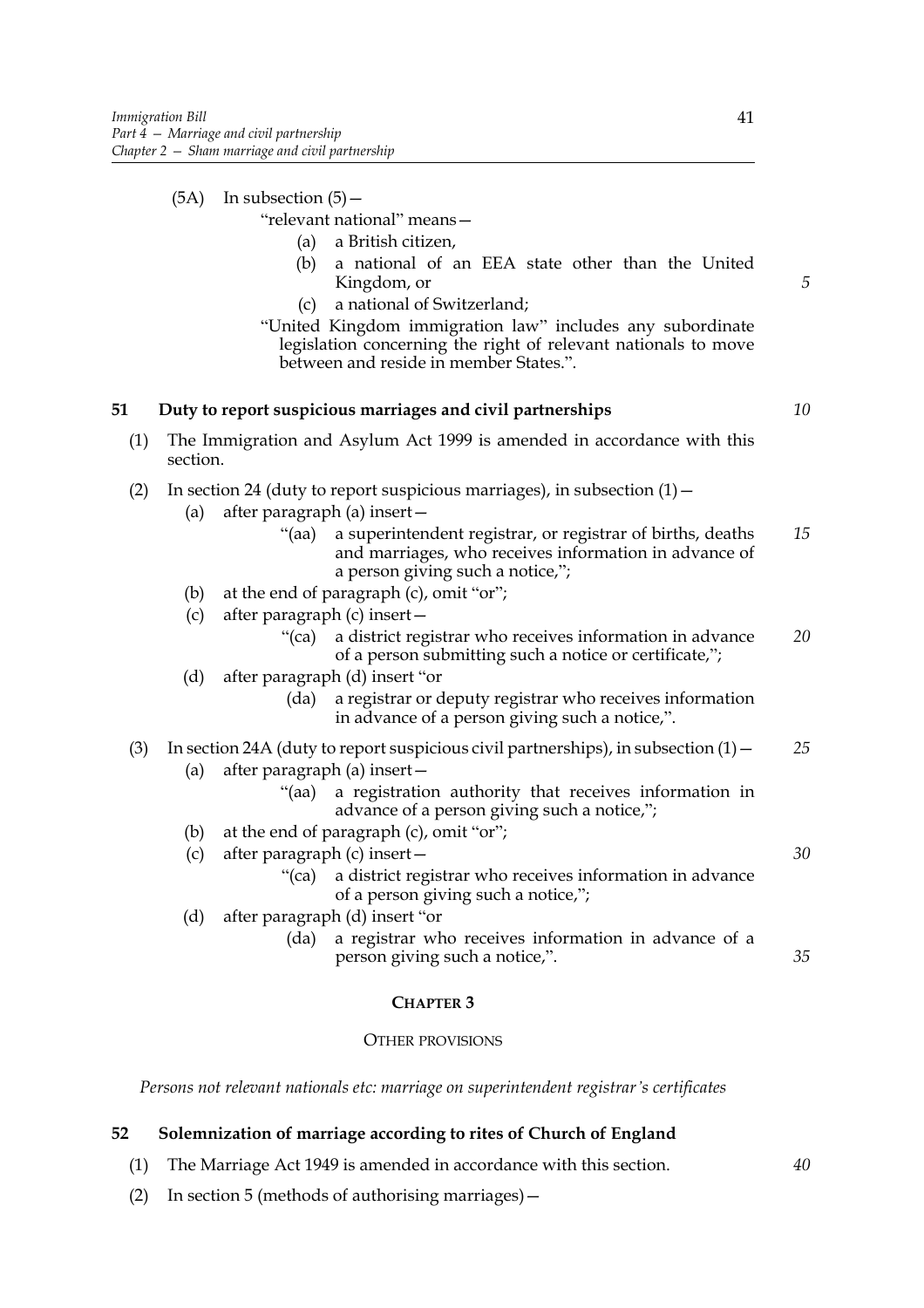(a) at the beginning insert—

 $"(1)$  ";

- (b) in the words after paragraph (d), for "except that paragraph (a)" substitute—
	- "(2) Subsection  $(1)(a)$ ";
- (c) at the end insert—
	- "(3) In a case where one or both of the persons whose marriage is to be solemnized is not a relevant national—
		- (a) subsection  $(1)(a)$  shall not apply unless the banns are published in accordance with section 14 (whether or not the banns are also published otherwise); *10*
		- (b) subsection  $(1)(c)$  shall not apply.".
- (3) In section 8 (notice to clergy before publication of banns)—
	- (a) at the beginning insert—
		- "(1)  $"$ :
	- (b) for "delivered to him a notice" substitute "delivered to him— (a) a notice";
	- (c) at the end insert ", and
		- (b) specified evidence that both of the persons are relevant nationals.
		- (2) In this section "specified evidence" means evidence that is in accordance with regulations made under section 28G.".
- (4) In section 16 (provisions as to common licences), before subsection (2) insert—
	- "(1C) A common licence shall not be granted unless the persons to be married deliver to the person granting the licence specified evidence that both of the persons are relevant nationals. *25*
	- (1D) For that purpose "specified evidence" means evidence that is in accordance with regulations made under section 28G.".

### **53 Requirement as to giving of notice of marriage or civil partnership**

- (1) Section 19 of the Asylum and Immigration (Treatment of Claimants, etc) Act 2004 (procedure for marriage in England and Wales) is amended in accordance with subsections  $(2)$  and  $(3)$ . *30*
- (2) For subsection (1) substitute—
	- "(1) This section applies to a marriage that is to be solemnised on the authority of certificates issued by a superintendent registrar under Part 3 of the Marriage Act 1949 (the "1949 Act") unless each party to the marriage falls within exception A or exception B. *35*
	- (1A) A party to the marriage falls within exception A if the person is a relevant national.
	- (1B) A party to the marriage falls within exception B if  $-$ 
		- (a) the person is exempt from immigration control, and

*15*

*20*

*40*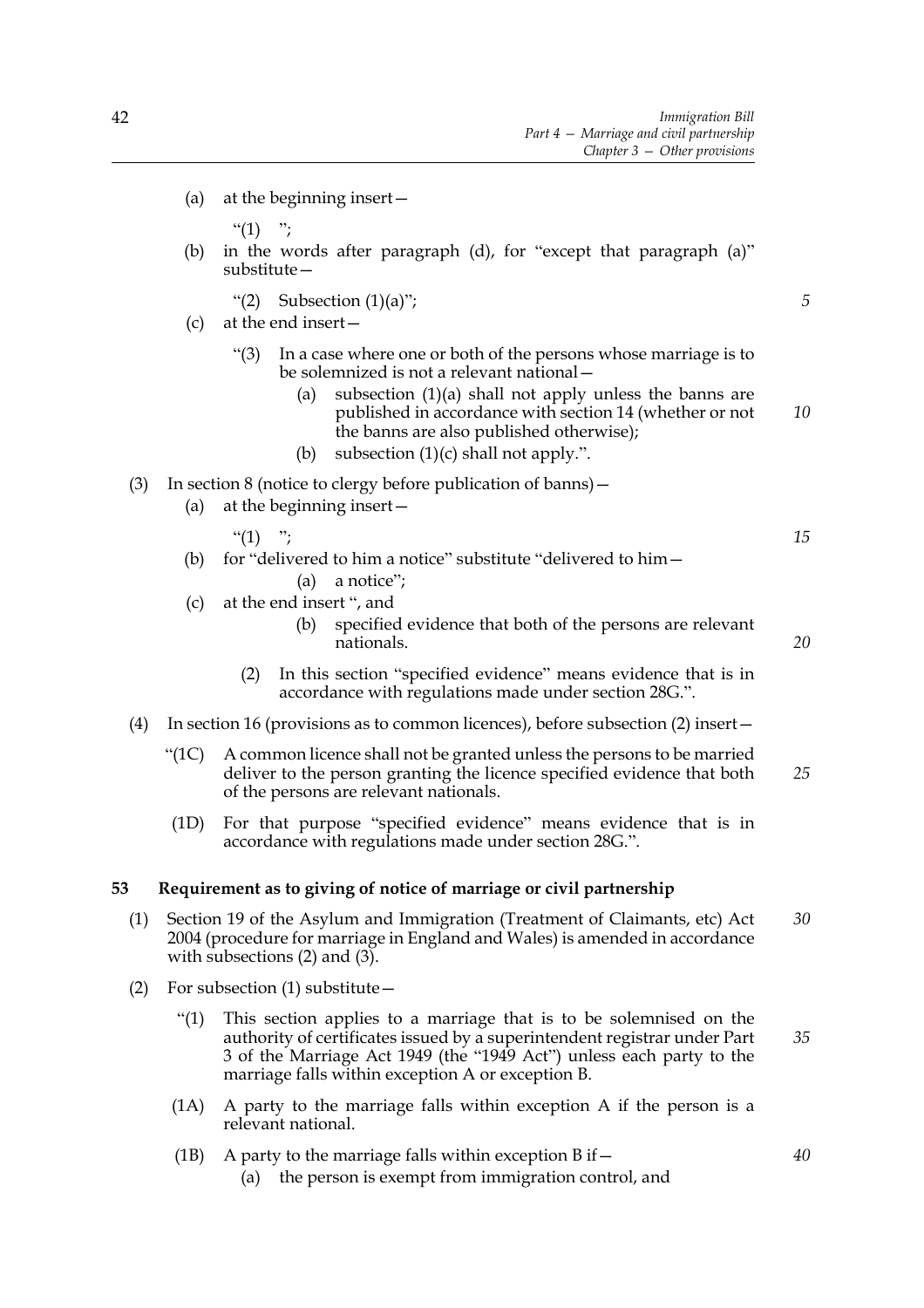- (b) the notice of marriage is accompanied by the specified evidence required by section 28C(2) of the 1949 Act that the person is exempt from immigration control.".
- (3) For subsection (4) substitute—
	- "(4) In this section  $-$ 
		- (a) a reference to a person being a relevant national, or being exempt from immigration control, has the same meaning as in section 44 of the Immigration Act 2014;
		- (b) "notice of marriage" means a notice of marriage given under section 27 of the 1949 Act.".
- *10*

*20*

*25*

*5*

- (4) Schedule 23 to the Civil Partnership Act 2004 (immigration control and formation of civil partnerships) is amended in accordance with subsections (5) to (9).
- (5) Before paragraph 1 insert—
	- "A1 (1) Part 2 of this Schedule applies to a civil partnership that is to be formed in England and Wales by signing a civil partnership schedule unless each party to the civil partnership falls within exception A or exception B. *15*
		- (2) A party to the civil partnership falls within exception A if the person is a relevant national.
		- (3) A party to the civil partnership falls within exception  $\overline{B}$  if  $-$ 
			- (a) the person is exempt from immigration control, and
			- (b) the notice of civil partnership is accompanied by the specified evidence required by section 9A(2) that the person is exempt from immigration control.
		- (4) In this paragraph, a reference to a person being a relevant national, or being exempt from immigration control, has the same meaning as in section 44 of the Immigration Act 2014.".
- (6) For paragraph  $1(1)$  substitute
	- "1 (1A) Part 3 of this Schedule applies if—
		- (a) two people wish to register in Scotland as civil partners of each other, and
		- (b) one of them is subject to immigration control.
		- (1B) Part 4 of this Schedule applies if—
			- (a) two people wish to register in Northern Ireland as civil partners of each other, and *35*
			- (b) one of them is subject to immigration control.".
- (7) For paragraph 3 substitute—
	- "3 This Part of this Schedule applies as mentioned in paragraph A1.".
- (8) For paragraph 8 substitute—
	- "8 This Part of this Schedule applies as mentioned in paragraph 1(1A).".

*30*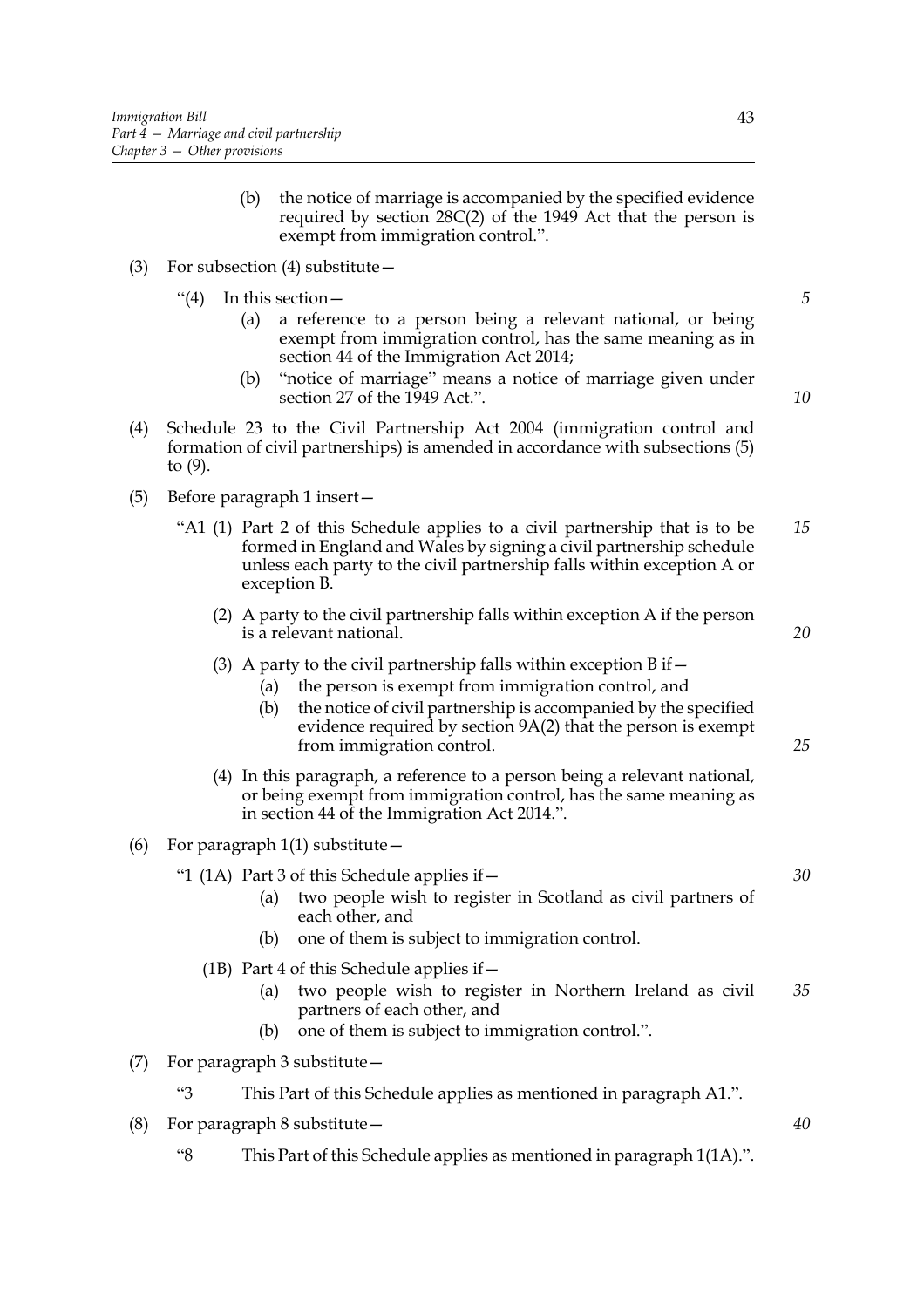*5*

*30*

*35*

# (9) For paragraph 12 substitute—

"12 This Part of this Schedule applies as mentioned in paragraph 1(1B).".

# *Information*

# **54 Information**

Schedule 6 (information) has effect.

# *Miscellaneous*

# **55 Regulations about evidence**

| (1) | (a)<br>(b)<br>(c)        | The Secretary of State may make regulations about evidence relevant to the<br>determination of any of the following questions for a purpose of this Part-<br>whether a person is a relevant national;<br>whether a person has the appropriate immigration status;<br>whether a person has a relevant visa.                                                    | 10 |
|-----|--------------------------|---------------------------------------------------------------------------------------------------------------------------------------------------------------------------------------------------------------------------------------------------------------------------------------------------------------------------------------------------------------|----|
| (2) | (a)<br>(b)<br>(c)<br>(d) | The regulations may, in particular, make provision about –<br>the kind of evidence which is to be supplied;<br>the form in which evidence is to be supplied;<br>the manner in which evidence is to be supplied;<br>the period within which evidence is to be supplied;                                                                                        | 15 |
|     | (e)<br>(f)<br>(g)<br>(h) | the supply of further evidence;<br>the sufficiency of evidence supplied;<br>the consequences of failing to supply sufficient evidence in accordance<br>with the regulations (including provision to secure that, in such a case,<br>a particular decision is made or is to be treated as having been made);<br>the retention or copying of evidence supplied. | 20 |
| (3) |                          | The Secretary of State must consult the Registrar General before making<br>regulations under this section.                                                                                                                                                                                                                                                    | 25 |
| (4) |                          | In this section "evidence" includes a photograph or other image.                                                                                                                                                                                                                                                                                              |    |
|     | <b>Notices</b>           |                                                                                                                                                                                                                                                                                                                                                               |    |
| (1) |                          | The Secretary of State may, by regulations, make provision about the giving                                                                                                                                                                                                                                                                                   |    |

 $of$ 

- (a) notices under any provision of this Part;
- (b) notices relating to the referral of proposed marriages under section 28H of the Marriage Act 1949 which are given under any provision of that Act;
- (c) notices relating to the referral of proposed civil partnerships under section 12A of the Civil Partnership Act 2004 which are given under any provision of that Act.
- (2) The regulations may, in particular, make provision that a notice given in accordance with the regulations is to be presumed to have been received by the person to whom it is given.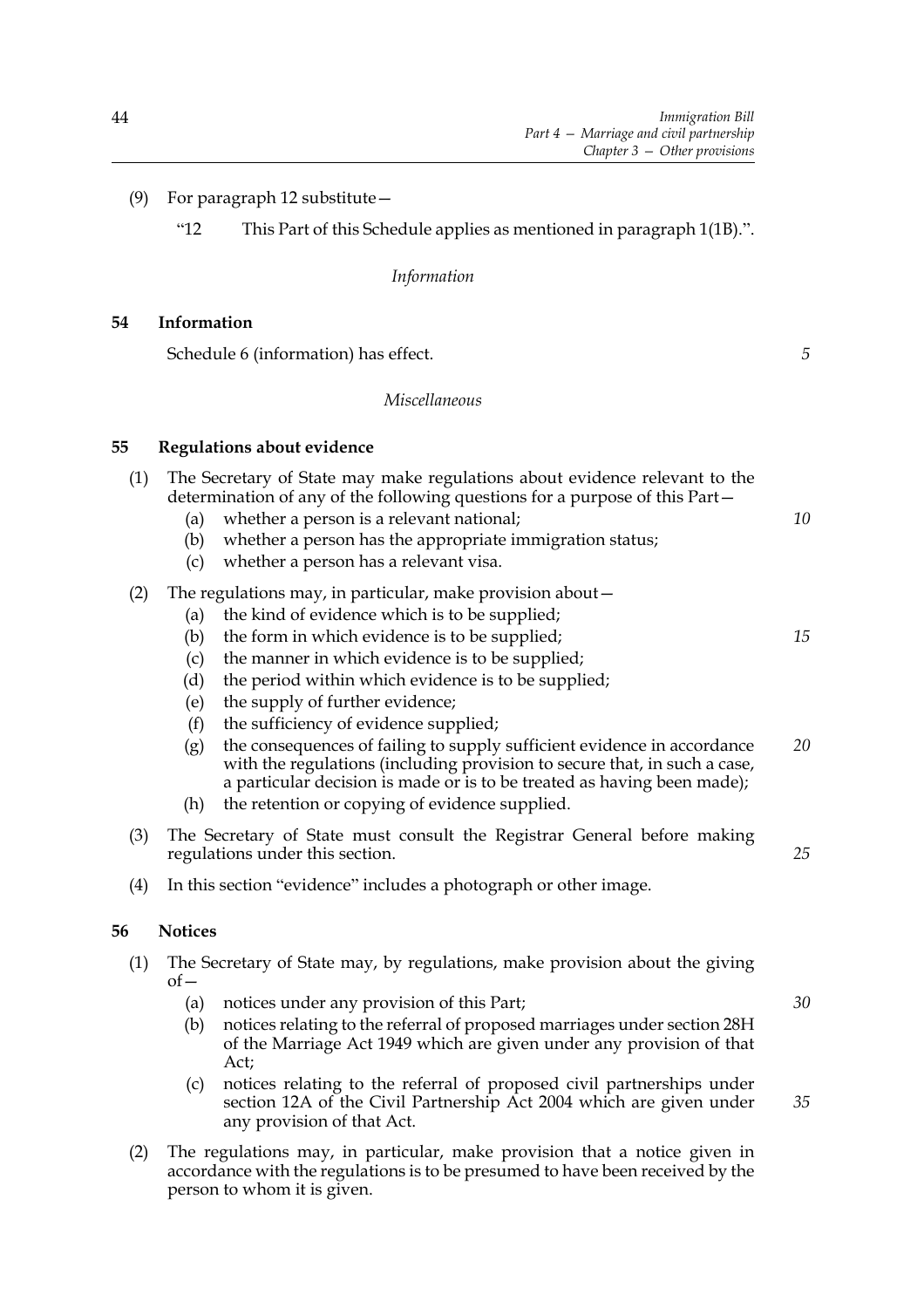(3) The Secretary of State must consult the Registrar General before making regulations under this section.

# **57 Interpretation of this Part**

- (1) These expressions have the meanings given— "exempt person" has the meaning given in section 44; "registrar" means a registrar of births, deaths and marriages; "Registrar General" means the Registrar General for England and Wales; "registration authority" has the same meaning as in the Civil Partnership Act 2004 (see section 28 of that Act); "relevant national" means— (a) a British citizen, (b) a national of an EEA State other than the United Kingdom, or (c) a national of Switzerland; "relevant statutory period" means— (a) in relation to a proposed marriage, the period— (i) beginning the day after notice of the proposed marriage is entered in the marriage book in accordance with Part 3 of the Marriage Act 1949, or is entered in an approved electronic form by virtue of section 27(4A) of that Act, and (ii) ending at the end of the period of 28 days beginning with that day; (b) in relation to a proposed civil partnership, the period— (i) beginning the day after notice of the proposed civil partnership is recorded in the register in accordance with Chapter 1 of Part 2 of the Civil Partnership Act 2004, and (ii) ending at the end of the period of 28 days beginning with that day; "section 43 notice" means a notice given under section 43(7) or (8); "superintendent registrar" means a superintendent registrar of births, deaths and marriages. (2) A reference to a person being a party to a proposed marriage or civil partnership is a reference to a person who would be a party to the marriage or civil partnership if it took place as proposed. (3) A reference to a proposed marriage or civil partnership being a sham is a reference to a marriage or civil partnership which would (if it took place as proposed) be a sham marriage or sham civil partnership (within the meaning of the Immigration and Asylum Act 1999 — see section 24 or 24A of that Act). (4) For provision about the interpretation of the following expressions, see section  $44-$ (a) the appropriate immigration status; (b) a relevant visa. *5 10 15 20 25 30 35 40*
- (5) This section, and the provision mentioned in subsection (4), apply for the purposes of this Part.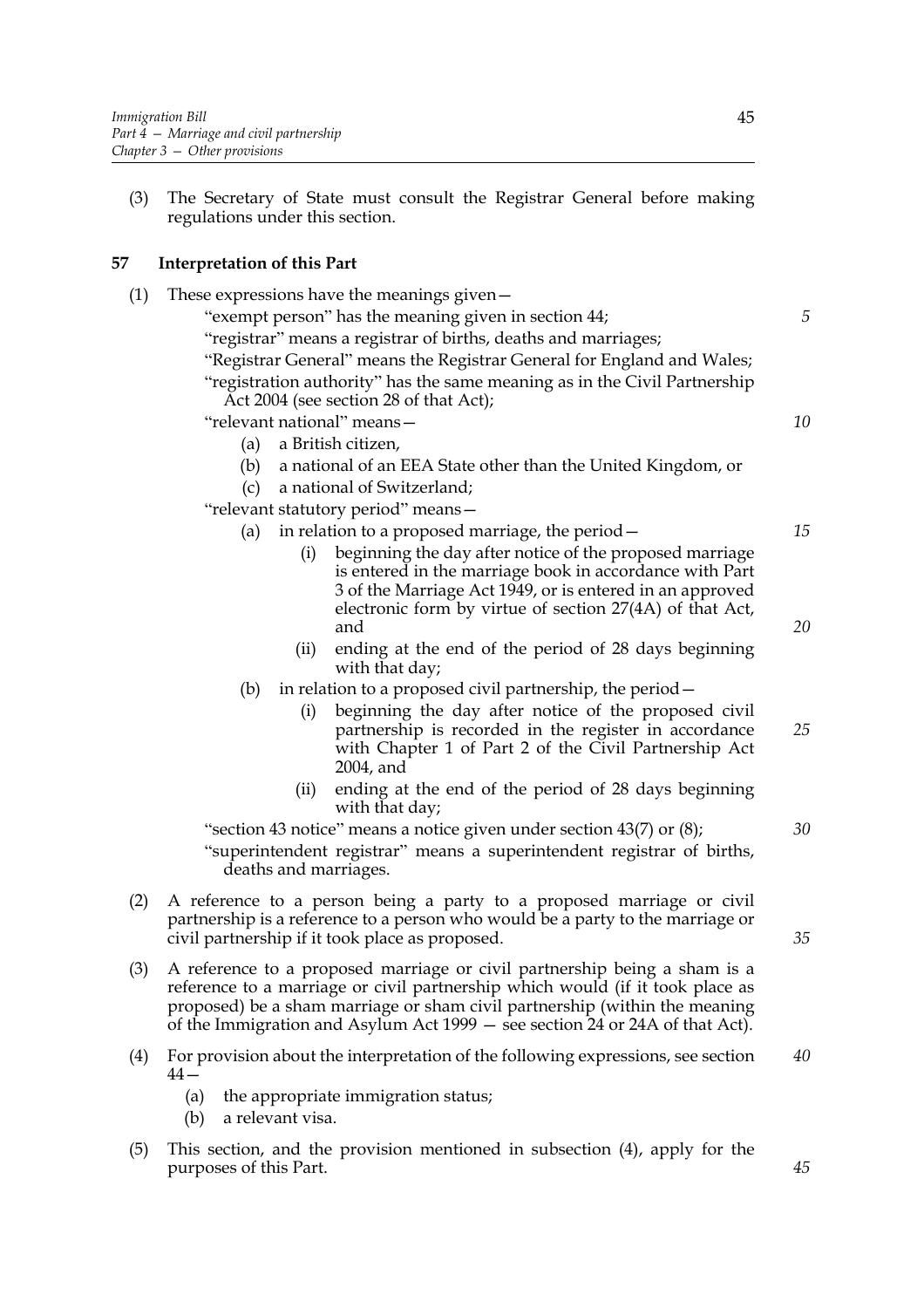### **PART 5**

### **OVERSIGHT**

*Office of the Immigration Services Commissioner*

### **58 Immigration advisers and immigration service providers**

Schedule 7 (immigration advisers and immigration service providers) has effect. *5*

*Police Ombudsman for Northern Ireland*

### **59 Police Ombudsman for Northern Ireland**

After section 60ZA of the Police (Northern Ireland) Act 1998 insert—

### **"60ZB Immigration and customs enforcement functions**

- (1) The Ombudsman and the Secretary of State may enter into an agreement to establish, in relation to the exercise of specified enforcement functions by relevant officials, procedures which correspond to or are similar to any of those established by virtue of this Part.
- (2) Where no such procedures are in force in relation to a particular kind of relevant official, the Secretary of State may by order establish such procedures in relation to the exercise of specified enforcement functions by that kind of relevant official.
- (3) "Relevant officials" means—
	- (a) immigration officers and other officials of the Secretary of State exercising functions relating to immigration or asylum;
	- (b) designated customs officials, and officials of the Secretary of State, exercising customs functions (within the meaning of Part 1 of the Borders, Citizenship and Immigration Act 2009);
	- (c) the Director of Border Revenue exercising customs revenue functions (within the meaning of that Part of that Act), and persons exercising such functions of the Director;
	- (d) persons providing services pursuant to arrangements relating to the discharge of a function within paragraph (a), (b), or (c).

### (4) "Enforcement functions" includes, in particular—

- (a) powers of entry,
- (b) powers to search persons or property,
- (c) powers to seize or detain property,
- (d) powers to arrest persons,
- (e) powers to detain persons, and
- (f) powers to examine persons or otherwise to obtain information (including powers to take fingerprints or to acquire other personal data).
- (5) "Specified" means specified in an agreement under subsection (1) or an order under subsection (2). *40*

*10*

*15*

*20*

*25*

*30*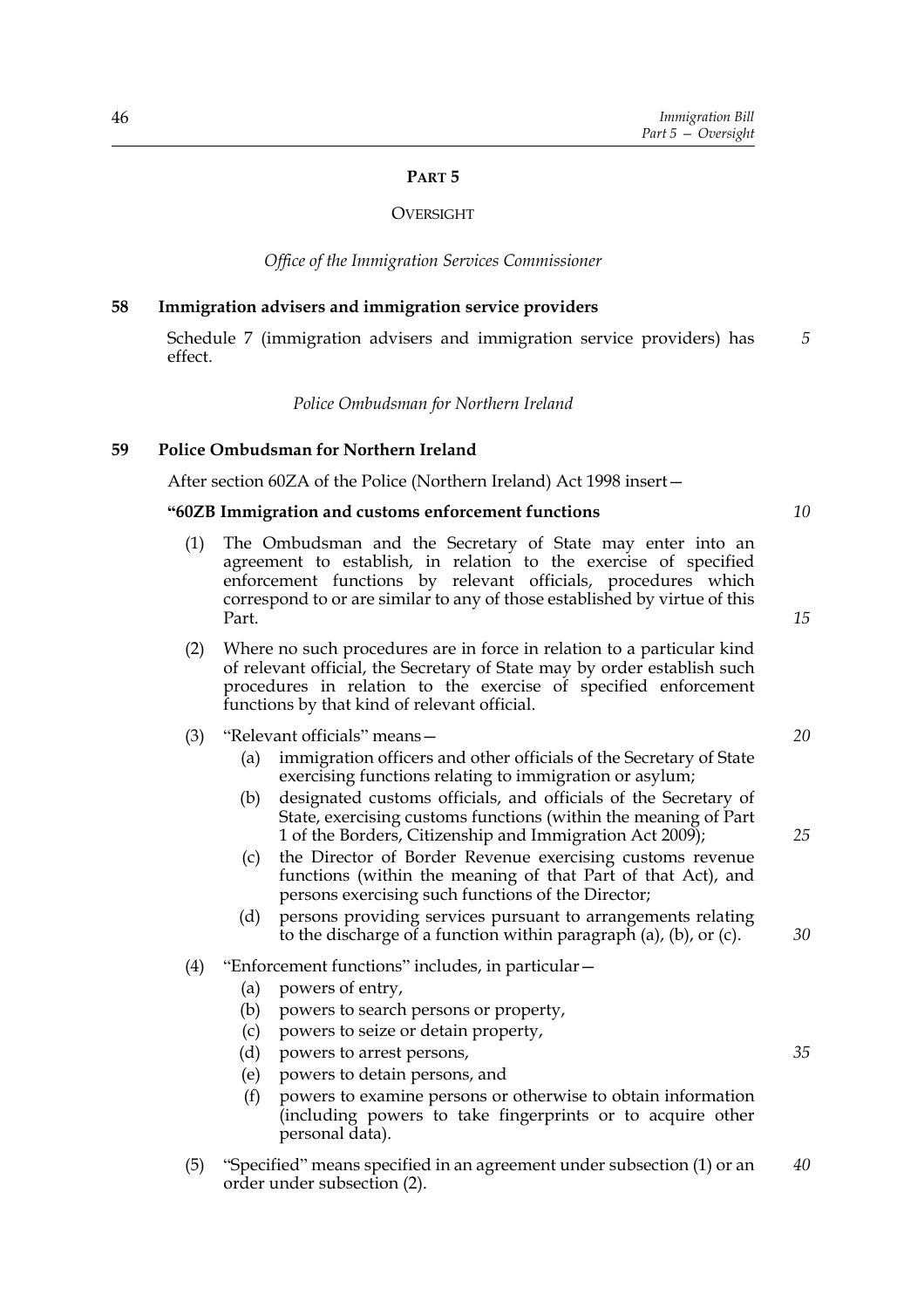(6) "Immigration officer" means a person appointed under paragraph 1(1) of Schedule 2 to the Immigration Act 1971.

# **60ZC Section 60ZB: supplementary**

- (1) An agreement under section 60ZB may at any time be varied or terminated—
	- (a) by the Secretary of State, or
	- (b) by the Ombudsman, with the consent of the Secretary of State.
- (2) Before making an order under section 60ZB the Secretary of State must consult the Ombudsman and such persons as the Secretary of State thinks appropriate.
- (3) An agreement or order under section 60ZB may provide for payment by the Secretary of State to or in respect of the Ombudsman.
- (4) An agreement or order under section 60ZB must relate only to the exercise of enforcement functions
	- wholly in Northern Ireland, or
	- (b) partly in Northern Ireland and partly in another part of the United Kingdom.
- (5) An agreement or order under section 60ZB must relate only to the exercise of enforcement functions on or after the day on which the agreement or order is made.
- (6) An agreement or order under section 60ZB must not provide for procedures in relation to so much of any complaint or matter as relates to functions conferred by or under Part 8 of the Immigration and Asylum Act 1999 (detained persons & removal centres etc.)."

### **PART 6**

#### **MISCELLANEOUS**

### *Deprivation of citizenship*

### **60 Deprivation if conduct seriously prejudicial to vital interests of the UK**

- (1) In section 40 of the British Nationality Act 1981 (deprivation of citizenship), after subsection (4) insert—
	- "(4A) But that does not prevent the Secretary of State from making an order under subsection (2) to deprive a person of a citizenship status if—
		- (a) the citizenship status results from the person's naturalisation, and
		- (b) the Secretary of State is satisfied that the deprivation is conducive to the public good because the person, while having that citizenship status, has conducted him or herself in a manner which is seriously prejudicial to the vital interests of the United Kingdom, any of the Islands, or any British overseas territory."
- (2) In deciding whether to make an order under subsection (2) of section 40 of the British Nationality Act 1981 in a case which falls within subsection (4A) of that

*30*

*35*

*40*

*15*

*10*

*5*

*20*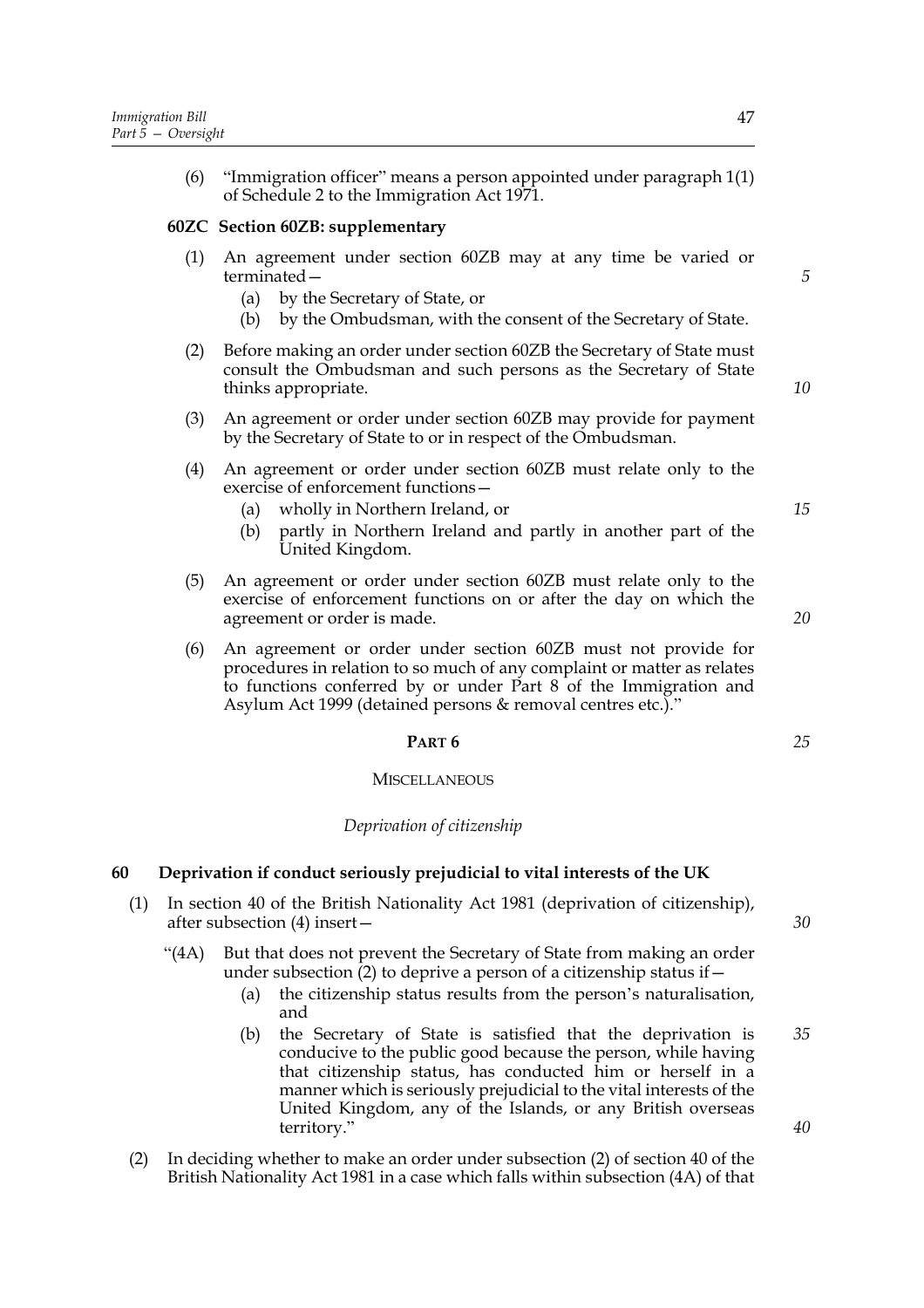*5*

Act, the Secretary of State may take account of the manner in which a person conducted him or herself before this section came into force.

# *Embarkation checks*

# **61 Embarkation checks**

Schedule 8 (embarkation checks) has effect.

*Fees*

# **62 Fees**

| (1) | The Secretary of State may provide, in accordance with this section, for fees to<br>be charged in respect of the exercise of functions in connection with<br>immigration or nationality.                                                                                                                                                                                                                   |    |  |
|-----|------------------------------------------------------------------------------------------------------------------------------------------------------------------------------------------------------------------------------------------------------------------------------------------------------------------------------------------------------------------------------------------------------------|----|--|
| (2) | The functions in respect of which fees are to be charged are to be specified by<br>the Secretary of State by order ("a fees order").                                                                                                                                                                                                                                                                       |    |  |
| (3) | A fees order-<br>must specify how the fee in respect of the exercise of each specified<br>(a)<br>function is to be calculated, and<br>may not provide for a fee to be charged in respect of the exercise of a<br>(b)<br>function otherwise than in connection with an application or claim, or<br>on request.                                                                                              | 15 |  |
| (4) | For any specified fee, a fees order must provide for it to comprise one or more<br>amounts each of which is -<br>a fixed amount, or<br>(a)<br>an amount calculated by reference to an hourly rate or other factor.<br>(b)                                                                                                                                                                                  | 20 |  |
| (5) | Where a fees order provides for a fee (or part of a fee) to be a fixed amount, it $-$<br>must specify a maximum amount for the fee (or part), and<br>(a)<br>may specify a minimum amount.<br>(b)                                                                                                                                                                                                           | 25 |  |
| (6) | Where a fees order provides for a fee (or part of a fee) to be calculated as<br>mentioned in subsection $(4)(b)$ , it –<br>must specify -<br>(a)<br>how the fee (or part) is to be calculated, and<br>(i)<br>a maximum rate or other factor, and<br>(ii)<br>may specify a minimum rate or other factor.<br>(b)                                                                                             | 30 |  |
| (7) | For any specified fee, the following are to be set by the Secretary of State by<br>regulations ("fees regulations") -<br>if the fee (or any part of it) is to be a fixed amount, that amount;<br>(a)<br>if the fee (or any part of it) is to be calculated as mentioned in subsection<br>(b)<br>$(4)(b)$ , the hourly rate or other factor by reference to which it (or that<br>part) is to be calculated. | 35 |  |
| (8) | An amount, or rate or other factor, set by fees regulations for a fee in respect of<br>the exercise of a specified function -<br>$must not -$<br>(a)                                                                                                                                                                                                                                                       | 40 |  |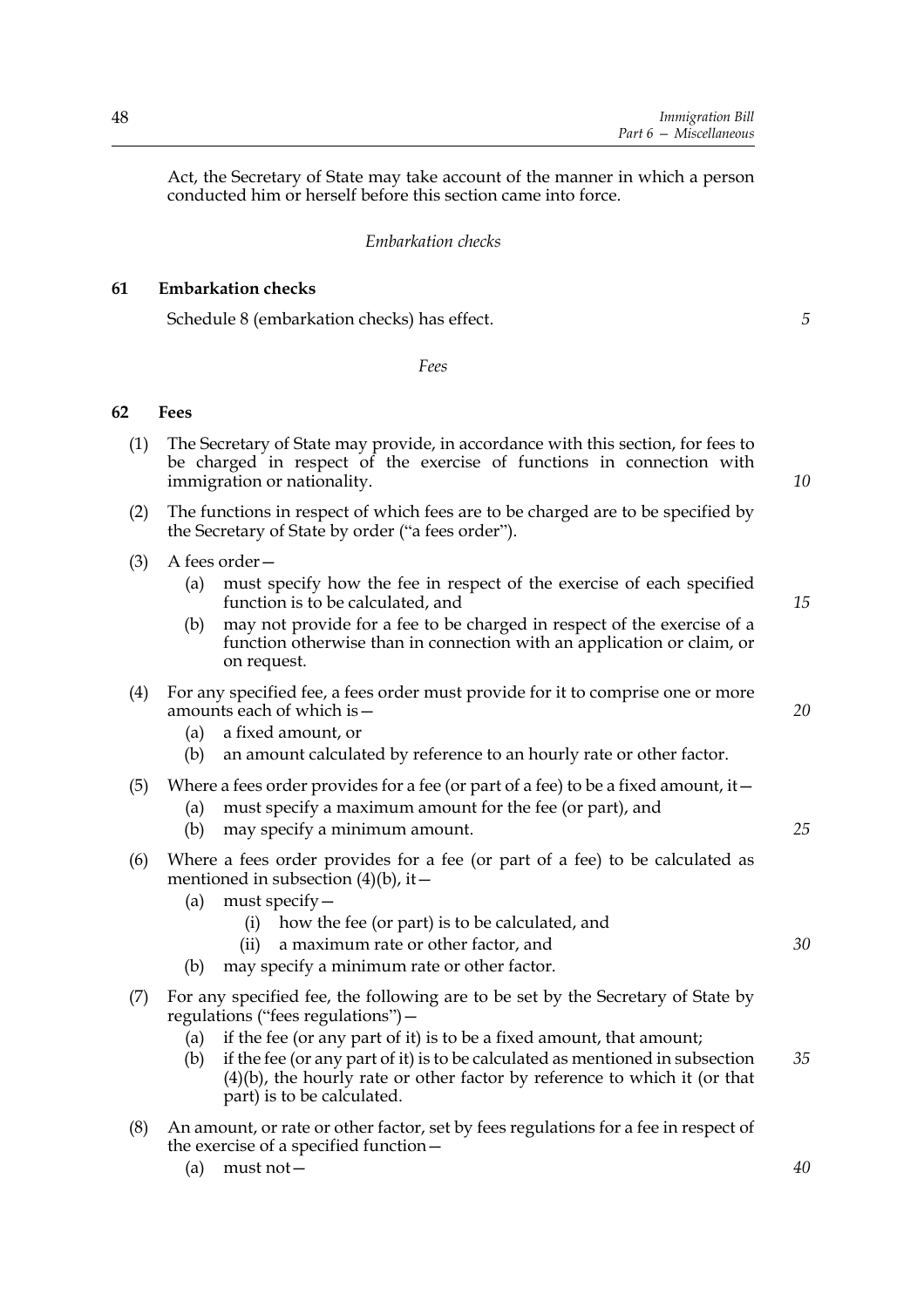- (i) exceed the maximum specified for that amount, or rate or other factor; (ii) be less than the minimum, if any, so specified; (b) subject to that, may be intended to exceed, or result in a fee which exceeds, the costs of exercising the function. (9) In setting the amount of any fee, or rate or other factor, in fees regulations, the Secretary of State may have regard only to— (a) the costs of exercising the function; (b) benefits that the Secretary of State thinks are likely to accrue to any person in connection with the exercise of the function; (c) the costs of exercising any other function in connection with immigration or nationality; (d) the promotion of economic growth; (e) fees charged by or on behalf of governments of other countries in respect of comparable functions; (f) any international agreement. This is subject to section 63(5). (10) In respect of any fee provided for under this section, fees regulations may— (a) provide for exceptions; (b) provide for the reduction, waiver or refund of part or all of a fee (whether by conferring a discretion or otherwise); (c) make provision about— (i) the consequences of failure to pay a fee; (ii) enforcement; (iii) when a fee may or must be paid. (11) Any provision that may be made by fees regulations by virtue of subsection (10) may be included instead in a fees order (and any provision so included may be amended or revoked by fees regulations). (12) In this section and sections 63 and 64— "costs" includes— (a) the costs of the Secretary of State, and (b) the costs of any other person (whether or not funded from *5 10 15 20 25 30*
	- public money);
	- "fees order" has the meaning given by subsection (2);
	- "fees regulations" has the meaning given by subsection (7); "function" includes a power or a duty; "function in connection with immigration or nationality" includes a
	- function in connection with an enactment (including an enactment of a jurisdiction outside the United Kingdom) that relates wholly or partly to immigration or nationality;

"specified" means specified in a fees order.

- (13) Any reference in this section or section 64 to the exercise of a function includes a reference to its exercise in particular circumstances, including its exercise—
	- (a) at particular times or in a particular place;
	- (b) under particular arrangements;
	- (c) otherwise in particular ways,

*45*

*35*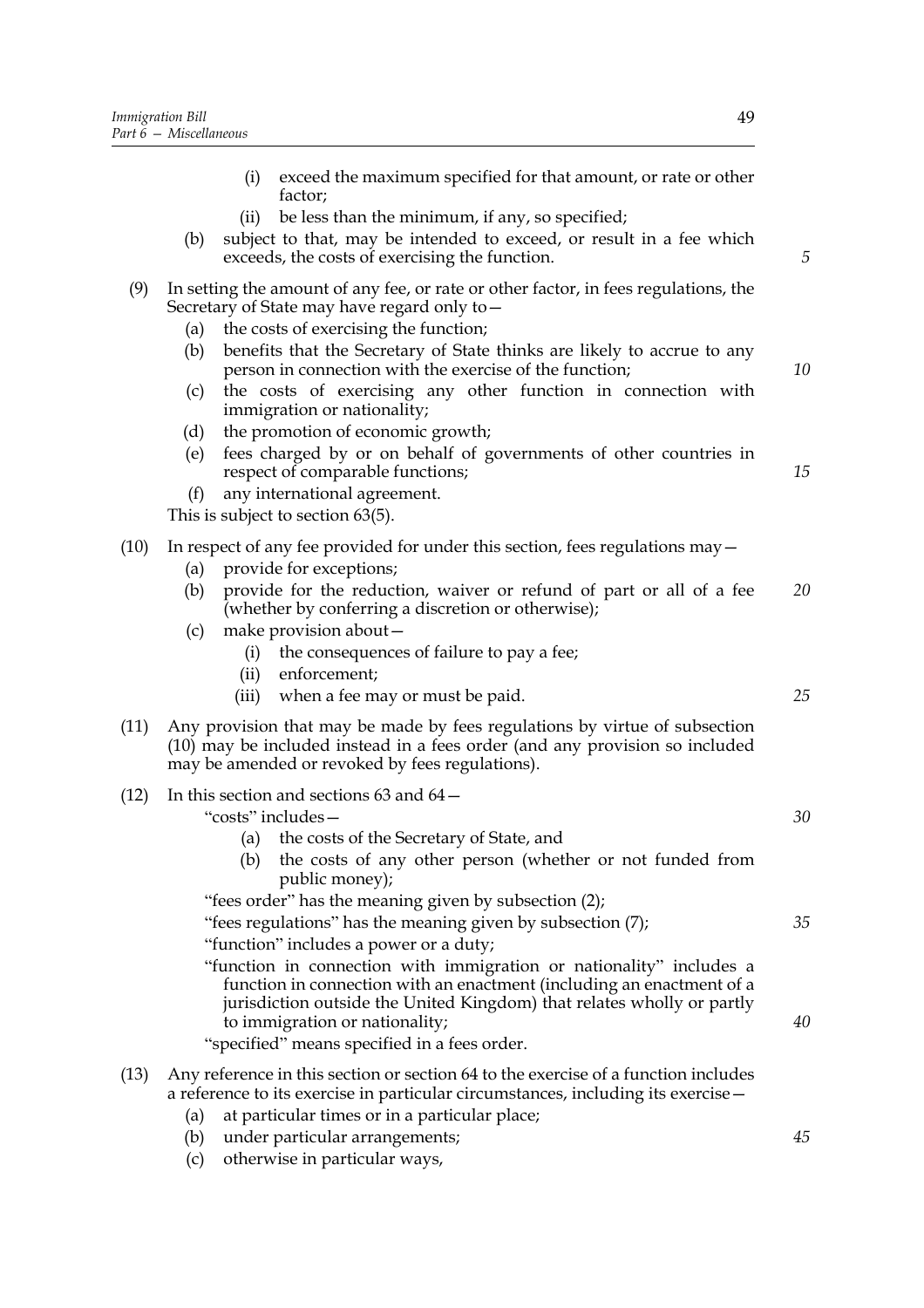and, for this purpose, "arrangements" includes arrangements for the convenience of applicants, claimants or persons making requests for the exercise of a function.

# **63 Fees orders and fees regulations: supplemental**

- (1) A fees order or fees regulations may be made only with the consent of the Treasury. *5*
- (2) A fee under section 62 may relate to something done outside the United Kingdom.
- (3) Fees payable by virtue of section 62 may be recovered as a debt due to the Secretary of State.
- (4) Fees paid to the Secretary of State by virtue of section 62 must—
	- (a) be paid into the Consolidated Fund, or
	- (b) be applied in such other way as the relevant order may specify.
- (5) Section 62 is without prejudice to—
	- (a) section 1 of the Consular Fees Act 1980 (fees for consular acts etc); *15*
	- (b) section 102 of the Finance (No. 2) Act 1987 (government fees and charges), or
	- (c) any other power to charge a fee.

### **64 Power to charge fees for attendance services in particular cases**

| (1) This section applies where a person exercises a function in connection with | 20 |
|---------------------------------------------------------------------------------|----|
| immigration or nationality in respect of which a fee is chargeable by virtue of |    |
| a fees order (a "chargeable function") in a particular case and –               |    |

- (a) in doing so attends at a place outside the United Kingdom, and time, agreed with a person ("the client"), and
- (b) does so at the request of the client.

It is immaterial whether or not the client is a person in respect of whom the chargeable function is exercised.

- (2) In this section "attendance service" means the service described in subsection (1) except so far as it consists of the exercise of a chargeable function.
- (3) The following are to be disregarded in determining whether a fee is chargeable in respect of a function by virtue of a fees order— *30*
	- (a) any exception provided for by a fees order or fees regulations;
	- (b) any power so provided to waive or refund a fee.
- (4) The person exercising the chargeable function may charge the client such fee for the purposes of recovering the costs of providing the attendance service as the person may determine. *35*
- (5) Fees paid to the Secretary of State by virtue of this section must be paid into the Consolidated Fund.
- (6) A fee payable by virtue of this section may be recovered as a debt due to the Secretary of State.
- (7) This section is without prejudice to—
	- (a) section 62;

*25*

*40*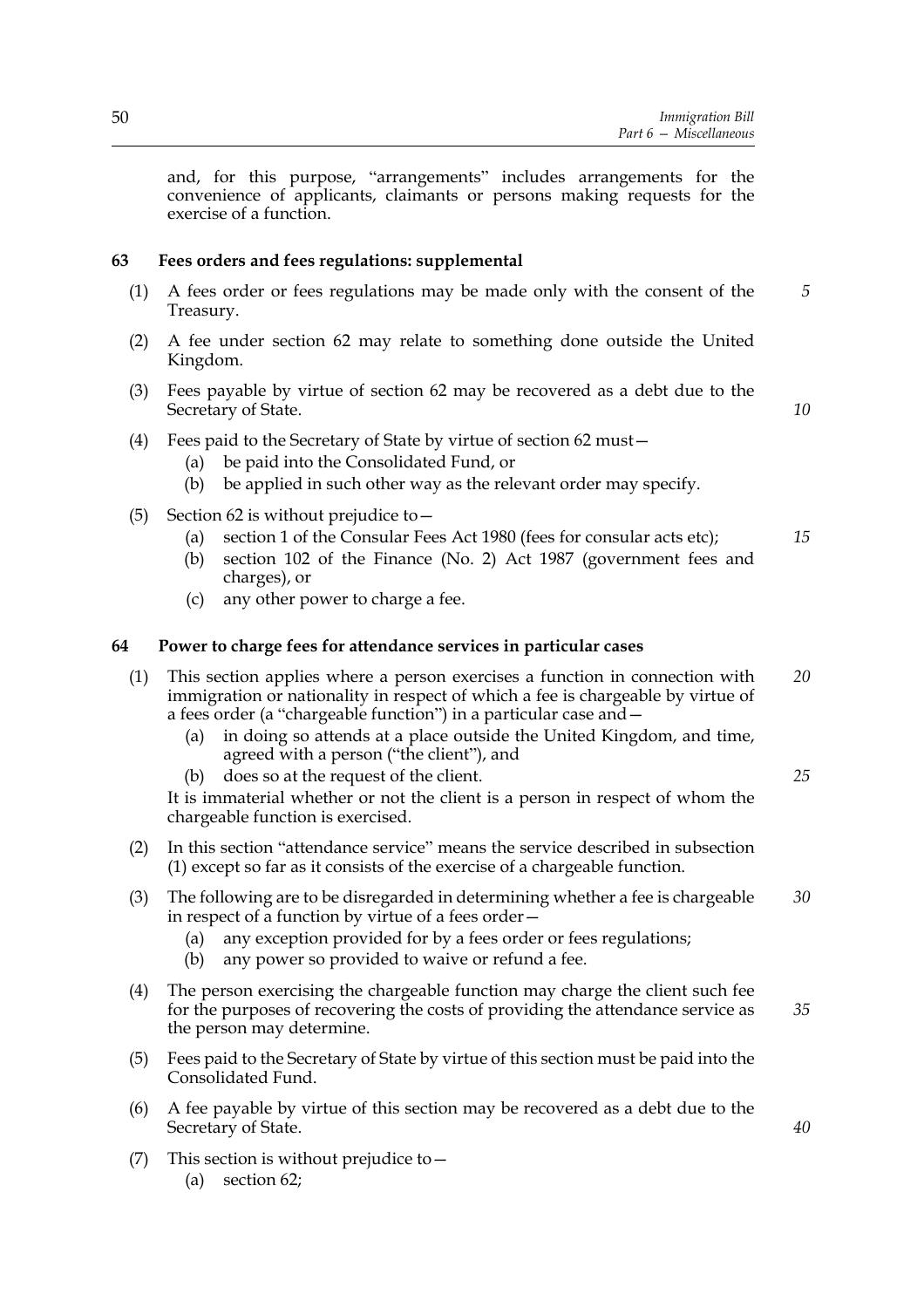- (b) section 1 of the Consular Fees Act 1980 (fees for consular acts etc.);
- (c) section 102 of the Finance (No. 2) Act 1987 (government fees and charges), or
- (d) any other power to charge a fee.

# **PART 7**

### FINAL PROVISIONS

# **65 Financial provision**

The following are to be paid out of money provided by Parliament—

- (a) expenditure incurred under or by virtue of this Act by the Secretary of State, and
- (b) any increase attributable to this Act in the sums payable under any other Act out of money so provided.

# **66 Transitional and consequential provision**

- (1) The Secretary of State may, by order, make such transitional, transitory or saving provision as the Secretary of State considers appropriate in connection with the coming into force of any provision of this Act. *15*
- (2) The Secretary of State may, by order, make such provision as the Secretary of State considers appropriate in consequence of this Act.
- (3) The provision that may be made by an order under subsection (2) includes provision amending, repealing or revoking any enactment.
- (4) "Enactment" includes—
	- (a) an enactment contained in subordinate legislation within the meaning of the Interpretation Act 1978;
	- (b) an enactment contained in, or in an instrument made under, an Act of the Scottish Parliament;
	- (c) an enactment contained in, or in an instrument made under, a Measure or Act of the National Assembly for Wales;
	- (d) an enactment contained in, or in an instrument made under, Northern Ireland legislation.
- (5) In section 61(2) of the UK Borders Act 2007 (definition of "the Immigration  $Acts$ " $-$ *30*
	- (a) at the end of paragraph (h), omit "and";
	- (b) at the end of paragraph (i) insert ", and
		- (j) the Immigration Act 2014.".
- (6) Schedule 9 (transitional and consequential provision) has effect.

# *35*

*40*

# **67 Orders and regulations**

- (1) Any power of the Secretary of State or Treasury to make an order or regulations under this Act is exercisable by statutory instrument.
- (2) A statutory instrument containing any of the following orders or regulations may not be made unless a draft of the instrument has been laid before each

*5*

*10*

*20*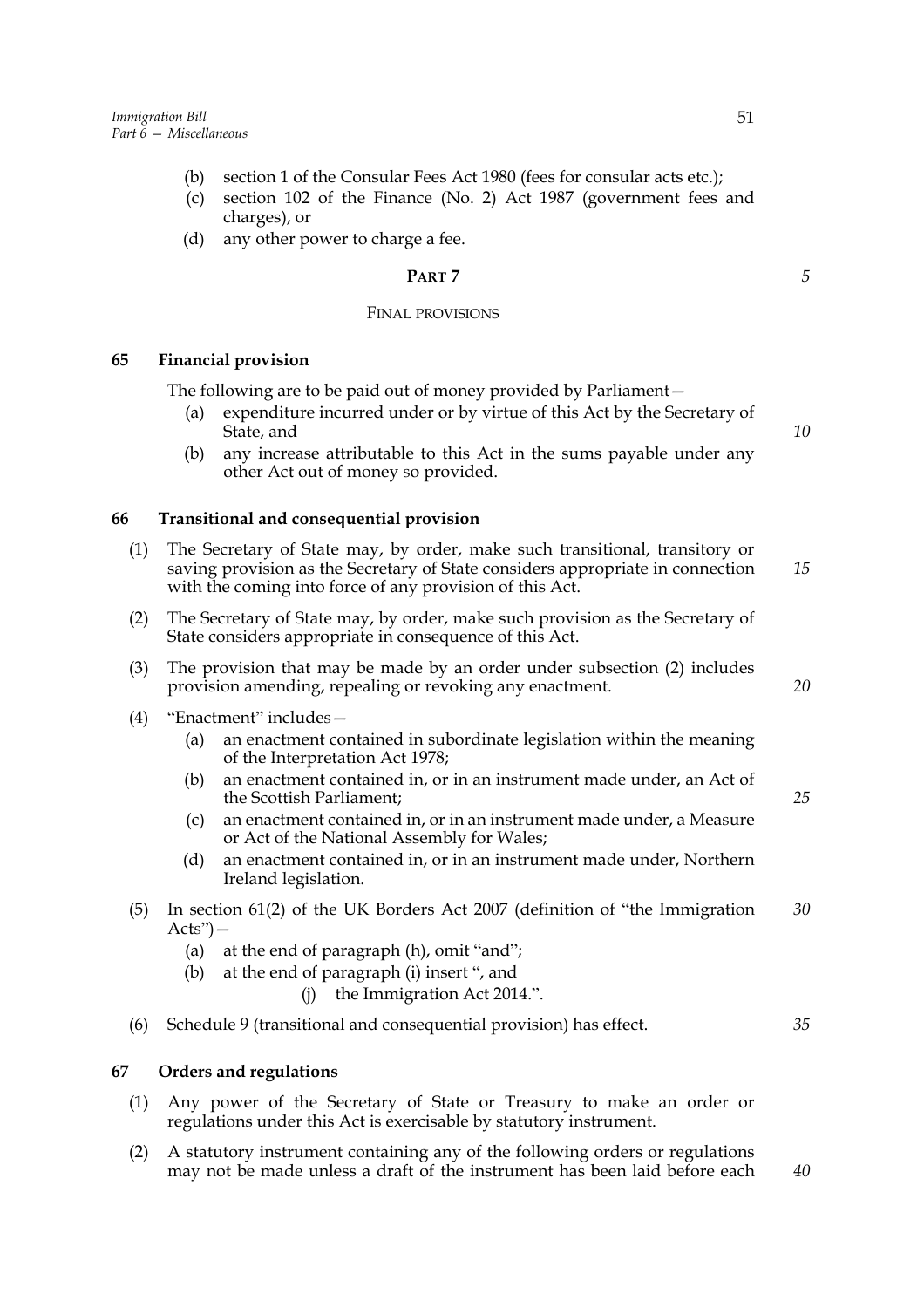House of Parliament and approved by a resolution of each House of Parliament—

- (a) an order under section  $15(7)$ ,  $18(6)$  or  $20(5)$ ;
- (b) an order under section 33;
- (c) regulations under section 36 or an order under section 38;
- (d) an order under section 48 or 49(4);
- (e) a fees order (within the meaning of section 62);
- (f) an order under section 66(2) which amends or repeals primary legislation.
- (3) "Primary legislation" means any of the following—
	- (a) a public general Act;
	- (b) an Act of the Scottish Parliament;
	- (c) a Measure or Act of the National Assembly for Wales;
	- (d) Northern Ireland legislation.
- (4) A statutory instrument containing any other order or regulations made by the Secretary of State or Treasury under this Act is subject to annulment in pursuance of a resolution of either House of Parliament. *15*
- (5) But subsection (4) does not apply to a statutory instrument containing an order under any of sections 30(3),  $\vec{66}$ (1) and 68(3) (subject to subsection (7)).
- (6) Subsection (7) applies if an order under section  $68(3)$  is made which  $-$ 
	- (a) brings into force a provision of Chapter 1 of Part 3,
	- (b) brings that provision into force only in relation to a particular area or areas within England and Wales, Scotland or Northern Ireland, and
	- (c) is the first order to be made bringing into force a provision of that Chapter only in relation to an area or areas within England and Wales, Scotland or Northern Ireland. *25*
- (7) A statutory instrument containing any subsequent order under section 68(3) (after the order mentioned in subsection (6)) that brings into force a provision of Chapter 1 of Part 3 for anywhere other than the area or areas mentioned in paragraph (b) of that subsection is subject to annulment in pursuance of a resolution of either House of Parliament. *30*
- (8) An order or regulations made by the Secretary of State or Treasury under this Act may—
	- (a) make different provision for different purposes or areas,
	- (b) make provision which applies generally or only for particular purposes or areas, *35*
	- (c) make transitional, transitory or saving provision, or
	- (d) make incidental, supplementary or consequential provision.

### **68 Commencement**

- (1) This Part, other than section 66(6) and Schedule 9, comes into force on the day on which this Act is passed. *40*
- (2) Section 51, section 54 and Schedule 6, and section 57 come into force at the end of the period of two months beginning with the day on which this Act is passed.

*5*

*10*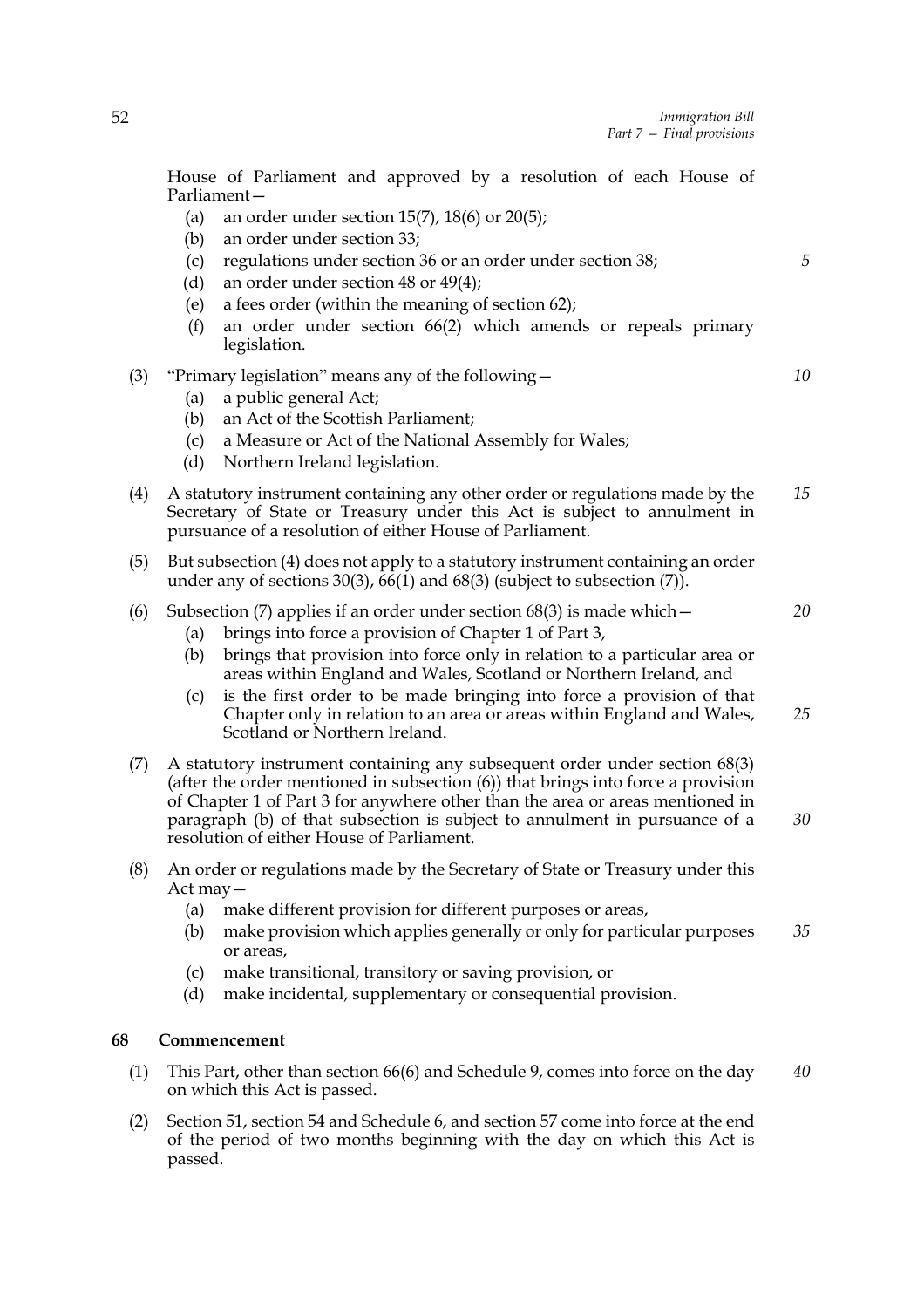(3) Subject to subsections (1) and (2), this Act comes into force on such day as the Secretary of State may by order appoint; and different days may be appointed for different purposes or areas.

# **69 Extent**

- (1) This Act extends to England and Wales, Scotland and Northern Ireland.
- (2) Subsection (1) is subject to subsection (3).
- (3) Section 54 and Schedule 6 extend to England and Wales only.
- (4) Subsections (1) to (3) do not apply to an amendment, repeal or revocation made by this Act.
- (5) An amendment, repeal or revocation made by this Act has the same extent as the provision amended, repealed or revoked (ignoring extent by virtue of an Order in Council). *10*
- (6) Her Majesty may by Order in Council provide for any of the provisions of this Act to extend, with or without modifications, to any of the Channel Islands or the Isle of Man.
- (7) Subsection (6) does not apply in relation to the extension to a place of a provision which extends there by virtue of subsection (5).

### **70 Short title**

This Act may be cited as the Immigration Act 2014.

*15*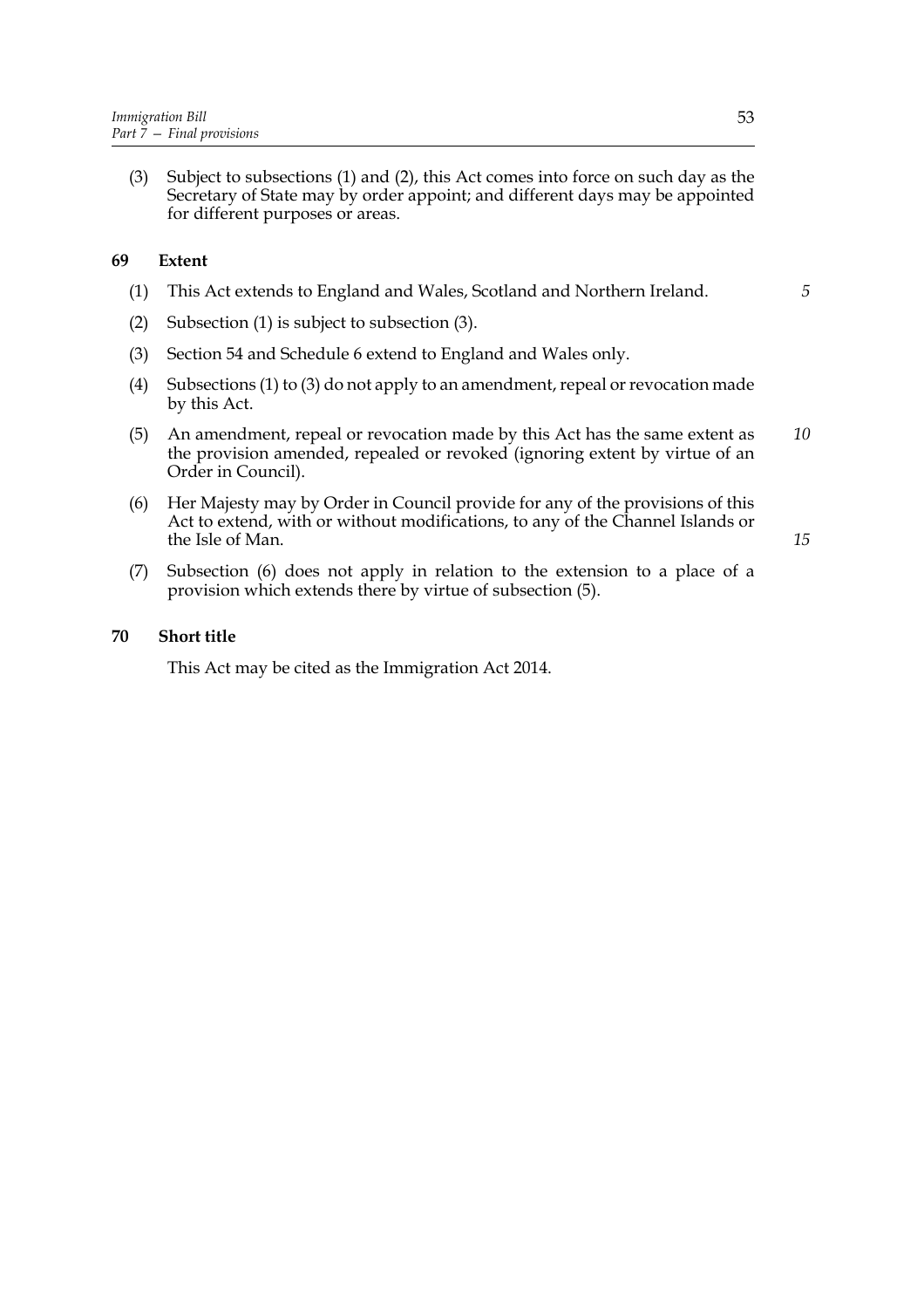# **SCHEDULES**

# SCHEDULE 1 Section 2

# ENFORCEMENT POWERS

*Power to escort detained persons*

1 In Schedule 2 to the Immigration Act 1971, in paragraph 18(3) (power to escort detained persons) for the first "or of" substitute "an immigration officer, or".

*Power to search detained persons*

- 2 (1) In Schedule 2 to the Immigration Act 1971, after paragraph 18 insert—
	- "18A(1) An immigration officer or constable may search a person ("P") who is detained under paragraph 16 for anything which P might  $use-$ *10*
		- (a) to cause physical injury to P or others, or
		- (b) to assist P's escape from legal custody.
		- (2) The power to search  $P-$ 
			- (a) unless sub-paragraph (3) applies, does not include power to require  $\tilde{P}$  to remove any clothing other than an outer coat, jacket or glove, but
			- (b) includes power to require P to open P's mouth.
		- (3) This sub-paragraph applies if an immigration officer or constable has reasonable grounds to believe that there is concealed on P anything which  $\overline{P}$  might use as mentioned in sub-paragraph (1). *20*
		- (4) The power to search P may be exercised only to the extent reasonably required for the purpose of discovering anything which P might use as mentioned in sub-paragraph (1).
		- (5) An intimate search (as defined in section 28H(11)) may not be conducted under this paragraph.
		- (6) An immigration officer or constable may seize and retain anything found on a search of P if the officer or constable has reasonable grounds to believe P might use it as mentioned in sub-paragraph (1). *30*
		- (7) Nothing seized under sub-paragraph (6) may be retained when P is released from detention under paragraph 16."
	- (2) In paragraph 2(4) of Schedule 3 to the Immigration Act 1971 (which applies certain provisions of Schedule 2 to that Act), for ", 18" substitute "to 18A".

*15*

*25*

*35*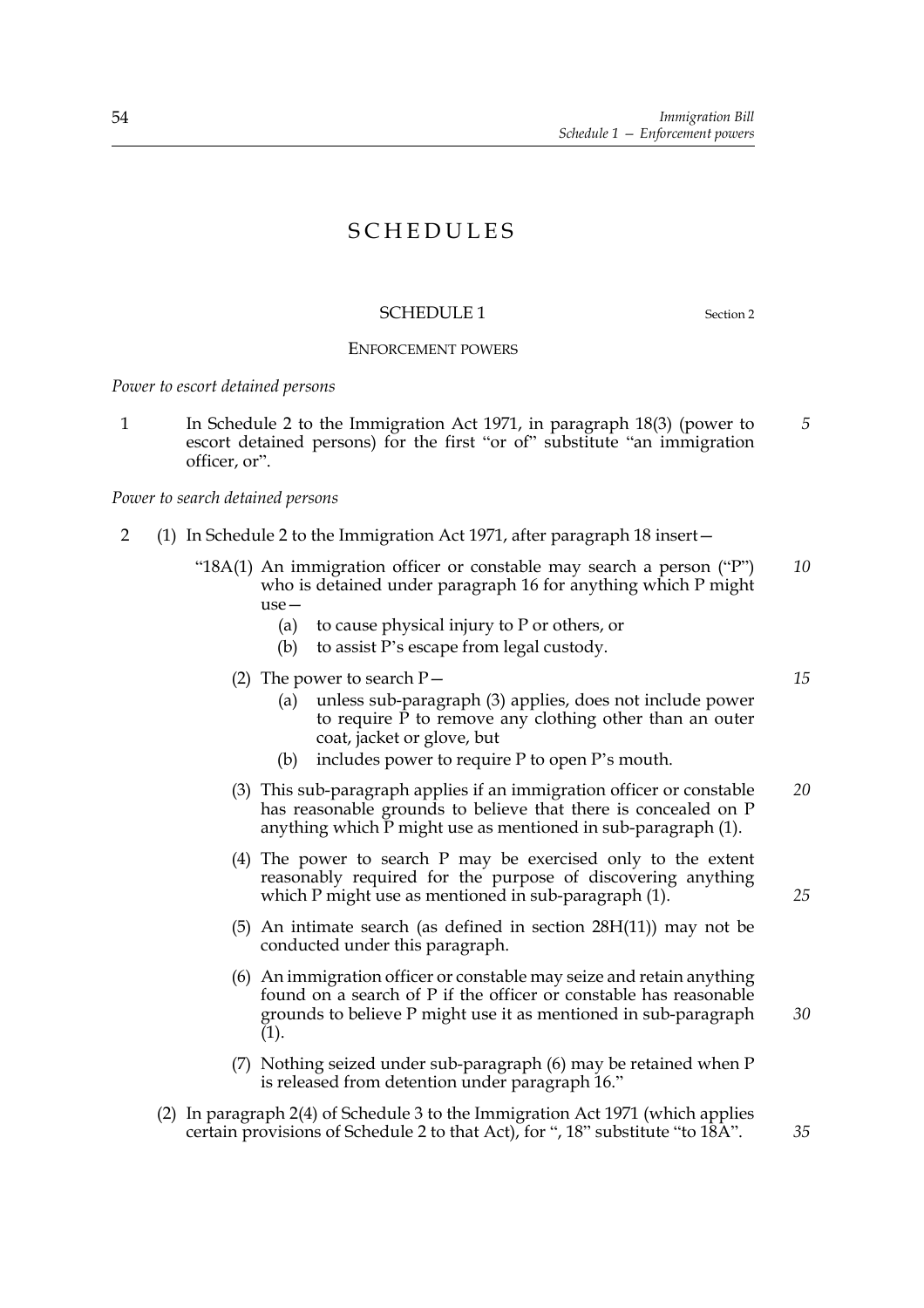- (3) In section 10(7) of the Immigration and Asylum Act 1999 (which applies certain provisions of Schedule 2 to the Immigration Act 1971), for "18" substitute "18A".
- (4) In section 47(3) of the Immigration, Asylum and Nationality Act 2006 (which applies certain provisions of Schedule 2 to the Immigration Act 1971), for "18" substitute "18A".
- (5) In regulation 22(2) of the Immigration (European Economic Area) Regulations 2006 (S.I. 2006/1003) (which applies certain provisions of Schedule 2 to the Immigration Act 1971), for "18" substitute "18A".

*Entry and search of premises*

- 3 (1) Paragraph 25A of Schedule 2 to the Immigration Act 1971 (power to enter premises and search for documents following arrest) is amended as follows.
	- (2) In sub-paragraph  $(1)(b)$  for "by a constable (other than under this Schedule)" substitute "other than under this Schedule".
	- (3) After sub-paragraph (6) insert—
		- "(6A) If, on an application made by an immigration officer, a justice of the peace is satisfied that—
			- (a) there are reasonable grounds for believing that relevant documents may be found on premises not within subparagraph (2) which are specified in the application, and
			- (b) any of the conditions in sub-paragraph (6B) is met,

the justice of the peace may issue a warrant authorising an immigration officer to enter and search the premises.

- (6B) The conditions are that—
	- (a) it is not practicable to communicate with any person entitled to grant entry to the premises; *25*
	- (b) it is practicable to communicate with a person entitled to grant entry to the premises but it is not practicable to communicate with any person entitled to grant access to the relevant documents;
	- (c) entry to the premises will not be granted unless a warrant is produced;
	- (d) the purpose of a search may be frustrated or seriously prejudiced unless an immigration officer arriving at the premises can secure immediate entry.
- (6C) In the application of sub-paragraph (6A) to Scotland, references to a justice of the peace are to be treated as references to the sheriff or a justice of the peace."
- (4) In sub-paragraph  $(7)$  -
	- (a) for "sub-paragraph (2)" substitute "this paragraph";

(b) in paragraph (a) omit "and retain";

- 
- (c) omit paragraph (b) and the "but" before it.

*15*

*20*

*5*

*10*

*30*

*40*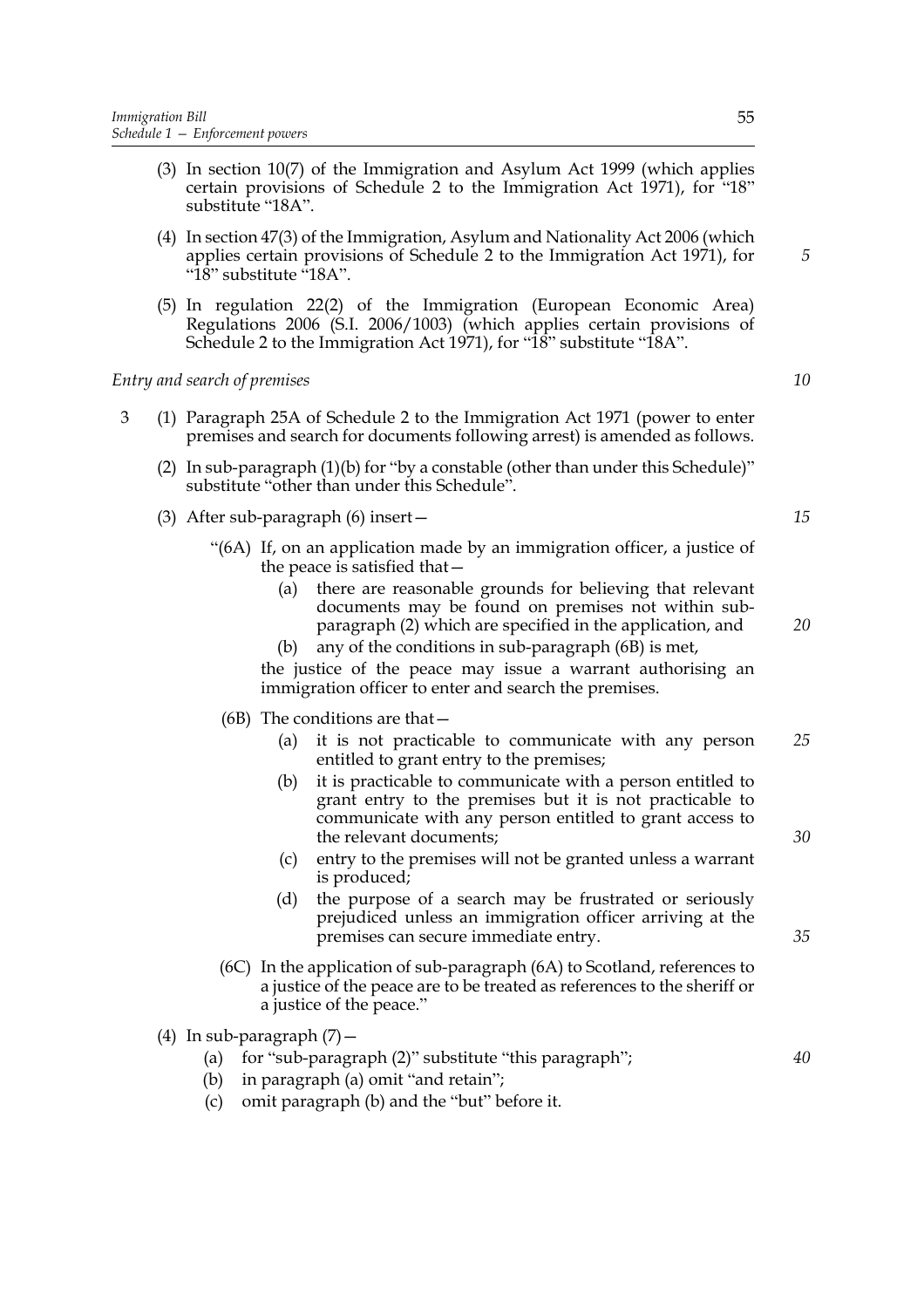- (5) After sub-paragraph (8) insert—
	- "(8A) An immigration officer may retain a document seized under subparagraph (7) while the officer has reasonable grounds for believing that—
		- (a) the arrested person may be liable to removal from the United Kingdom in accordance with a provision of the Immigration Acts, and
		- (b) retention of the document may facilitate the person's removal"
- 4 In sections 28J(11) and 28K(14) of the Immigration Act 1971 (warrants safeguards and execution) after "paragraph  $17(2)$ " insert "or  $25A(6A)$ ". *10*

*General power to use reasonable force*

5 In section 146(1) of the Immigration and Asylum Act 1999 (power of immigration officer to use reasonable force when exercising powers under certain enactments) for "the 1971 Act or this Act" substitute "the Immigration Acts". *15*

### SCHEDULE 2 Section 8

MEANING OF BIOMETRIC INFORMATION

### *Immigration Act 1971 (c. 77)*

- 1 (1) Schedule 2 to the Immigration Act 1971 (entry control) is amended as follows. *20*
	- (2) In paragraph  $4(5)$  -
		- (a) after "provide" insert "biometric";
		- (b) omit from "about his external physical characteristics" to the end.
	- (3) After paragraph 4(5) insert—
		- "(6) "Biometric information" has the meaning given by section 15 of the UK Borders Act 2007."
	- (4) In paragraph 18(2A), for "fingerprints" substitute "biometric information (within the meaning given by section 15 of the UK Borders Act 2007)".

*Immigration and Asylum Act 1999 (c. 33)*

- 2 (1) Section 144 of the Immigration and Asylum Act 1999 (provision for collecting physical data other than fingerprints) is amended as follows.
	- (2) In subsection (1), for "data about external physical characteristics" substitute "biometric information".
	- (3) For subsection (2) substitute  $-$ 
		- "(2) "Biometric information" has the meaning given by section 15 of the UK Borders Act 2007."

*30*

*25*

*5*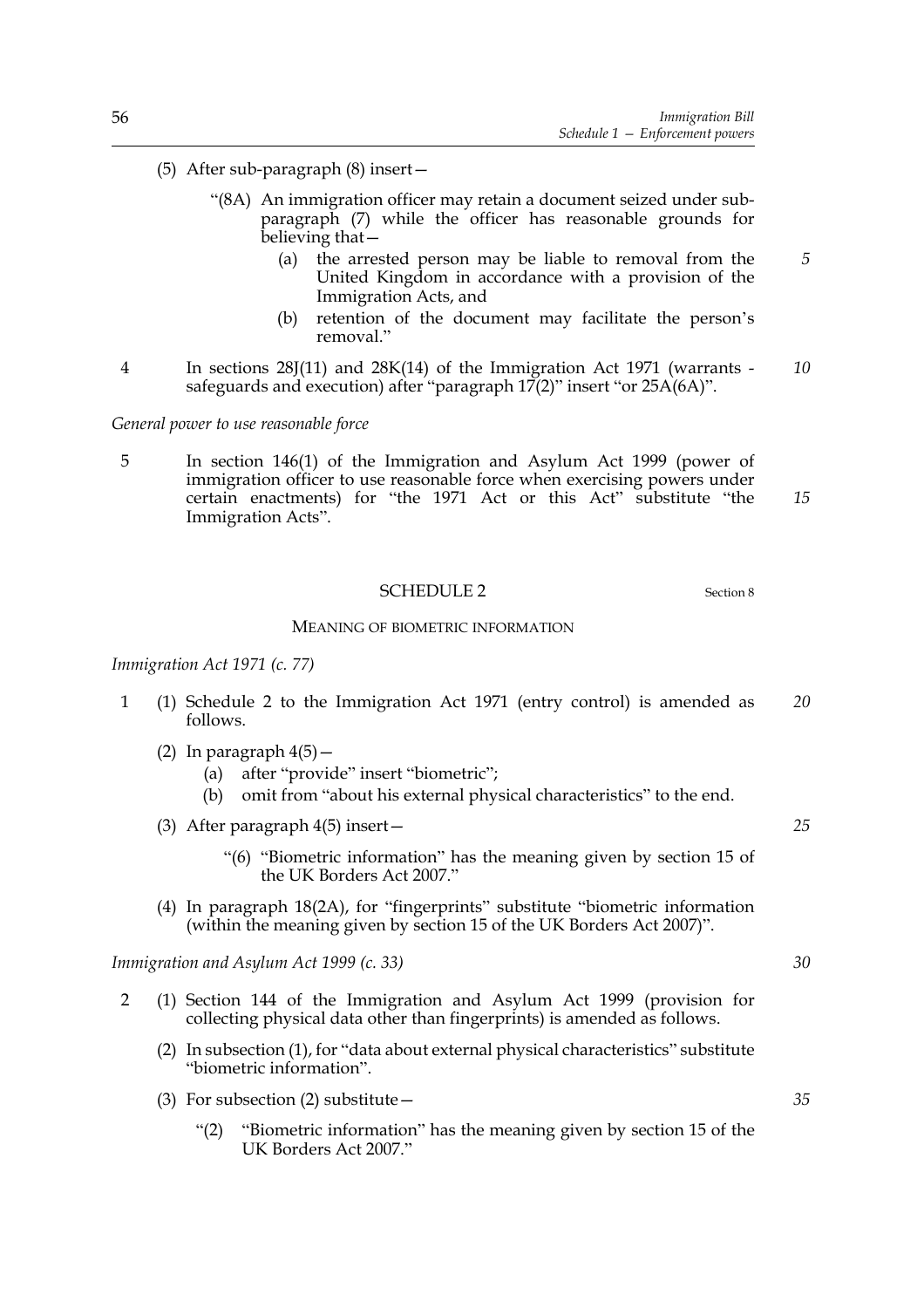*Nationality, Immigration and Asylum Act 2002 (c. 41)*

| 3              | (1) Section 126 of the Nationality, Immigration and Asylum Act 2002 (power to<br>require provision of physical data with certain immigration applications) is<br>amended as follows.                                                                                                                              |    |
|----------------|-------------------------------------------------------------------------------------------------------------------------------------------------------------------------------------------------------------------------------------------------------------------------------------------------------------------|----|
|                | (2) In subsection $(1)$ –<br>in paragraph (a), for "information about external physical<br>(a)<br>characteristics of the applicant" substitute "biometric information";<br>in paragraphs (b) and (c), for "information about his external<br>(b)<br>physical characteristics" substitute "biometric information". | 5  |
|                | (3) In subsection $(4)(a)$ , $(b)$ and $(c)$ , before "information" insert "biometric".                                                                                                                                                                                                                           | 10 |
|                | (4) In subsection $(9)$ , after the definition of "authorised person" insert-<br>""biometric information" has the meaning given by section 15 of<br>the UK Borders Act 2007,".                                                                                                                                    |    |
|                | (5) In that subsection, omit the definition of "external physical characteristics"<br>(and the "and" before it).                                                                                                                                                                                                  | 15 |
| $\overline{4}$ | (1) Section 127 of that Act (voluntary provision of physical data) is amended as<br>follows.                                                                                                                                                                                                                      |    |
|                | $(2)$ In subsection $(1)$ , for "information about his<br>external physical<br>characteristics" substitute "biometric information".                                                                                                                                                                               |    |
|                | $(3)$ In subsection $(2)(a)$ and $(b)$ , before "information" insert "biometric".                                                                                                                                                                                                                                 | 20 |
|                | (4) In subsection $(3)$ –<br>after paragraph (a) insert-<br>(a)<br>"(aa) "biometric information", and";<br>omit the "and" at the end of paragraph (b);<br>(b)                                                                                                                                                     |    |
|                | (c)<br>omit paragraph (c).                                                                                                                                                                                                                                                                                        | 25 |
|                | Asylum and Immigration (Treatment of Claimants, etc.) Act 2004 (c. 19)                                                                                                                                                                                                                                            |    |
| 5              | In section 35(2) of the Asylum and Immigration (Treatment of Claimants,<br>etc) Act 2004 (imposition of requirements to facilitate deportation or                                                                                                                                                                 |    |

- removal), for paragraph (c) substitute—
	- "(c) provide biometric information (within the meaning of section 15 of the UK Borders Act 2007), or submit to a process by means of which such information is obtained or recorded;". *30*

# SCHEDULE 3 Section 15

# EXCLUDED RESIDENTIAL TENANCY AGREEMENTS

# *Social housing*

- 1 (1) An agreement that grants a right of occupation in social housing.
	- (2) "Social housing" means accommodation provided to a person by virtue of a relevant provision.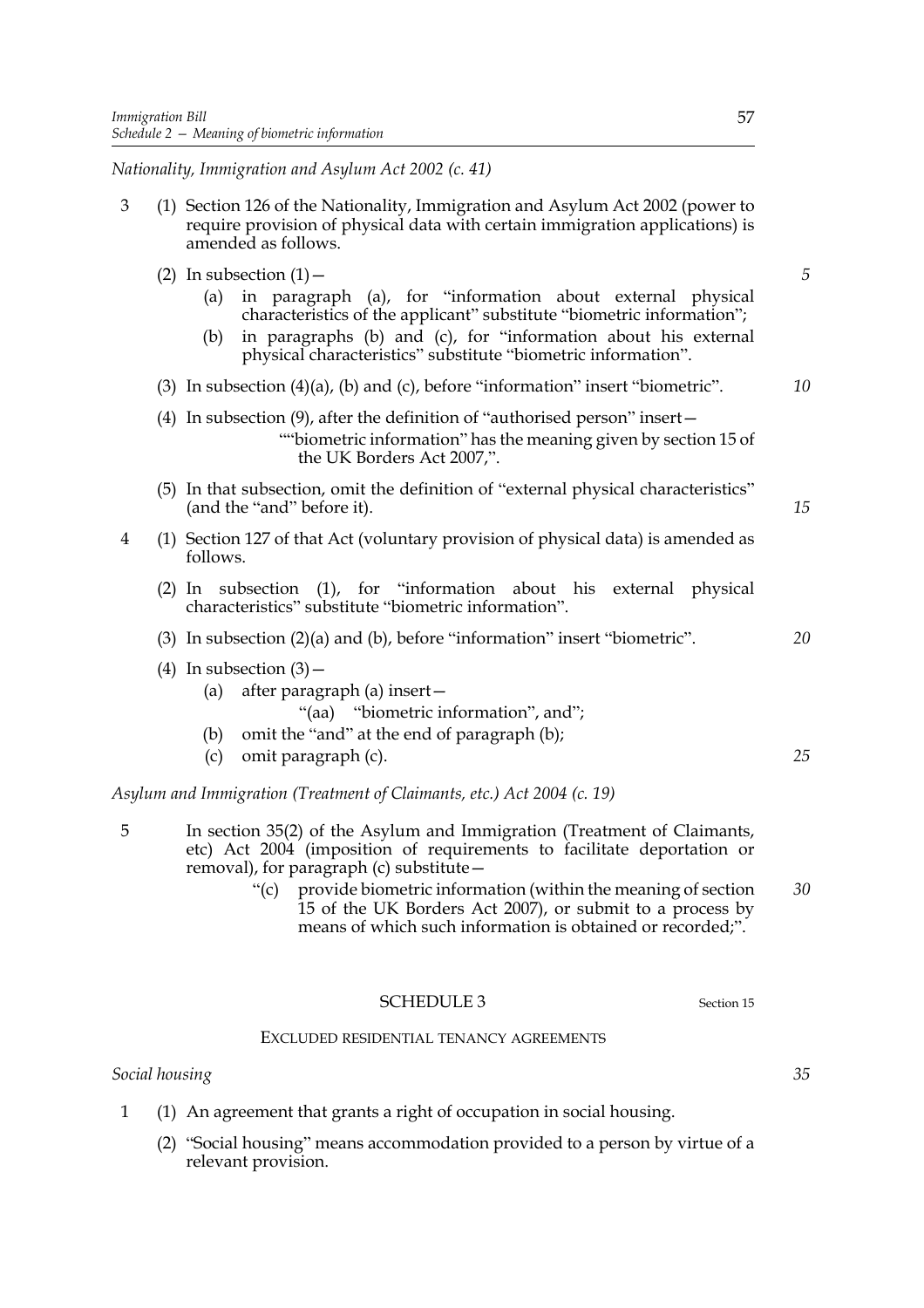*5*

*10*

*25*

*35*

*40*

- (3) "Relevant provision" means a provision of—
	- (a) in relation to England and Wales—
		- (i) Part 2 of the Housing Act 1985, or
		- (ii) Part 6 or 7 of the Housing Act 1996;
	- (b) in relation to Scotland, Part 1 or 2 of the Housing (Scotland) Act 1987;
	- (c) in relation to Northern Ireland—
		- (i) Chapter 4 of Part 2 of the Housing (Northern Ireland) Order 1981 (S.I. 1981/156 (N.I. 3)), or
		- (ii) Part 2 of the Housing (Northern Ireland) Order 1988 (S.I. 1988/1990 (N.I. 23)).
- (4) Accommodation provided to a person by virtue of a relevant provision includes accommodation provided in pursuance of arrangements made under any such provision.
- 2 (1) This paragraph applies for the purposes of paragraph 1.
	- (2) An allocation of housing accommodation by a local housing authority in England to a person who is already  $-$ *15*
		- (a) a secure or introductory tenant, or
		- (b) an assured tenant of housing accommodation held by a private registered provider of social housing or a registered social landlord,

is to be treated as an allocation of housing accommodation by virtue of Part 6 of the Housing Act 1996 (and accordingly section 159(4A) of that Act is to be ignored). *20*

- (3) An allocation of housing accommodation that falls within a case specified in, or prescribed under, section 160 of the Housing Act 1996 (cases where provisions about allocation under Part 6 of that Act do not apply) is to be treated as an allocation of housing accommodation by virtue of Part 6 of that Act (and accordingly that section is to be ignored).
- (4) An allocation of housing accommodation by virtue of Part 1 of the Housing (Scotland) Act 1987 is to be treated as provided by virtue of a relevant provision only if it is provided by a local authority within the meaning of that Act (or in pursuance of arrangements made under or for the purposes of that Part with a local authority). *30*
- (5) Accommodation provided to a person in Northern Ireland by a registered housing association is to be treated as provided to the person by virtue of a relevant provision.
- (6) Terms used in sub-paragraphs (2) and (3) have the same meanings as in Part 6 of the Housing Act 1996.
- (7) In sub-paragraph (5) "registered housing association" means a housing association, within the meaning of Part 2 of the Housing (Northern Ireland) Order 1992 (S.I. 1992/1725 (N.I. 15)), that is registered in the register of housing associations maintained under Article 14 of that Order.

### *Care homes*

- 3 (1) An agreement that grants a right of occupation in a care home.
	- (2) "Care home" means—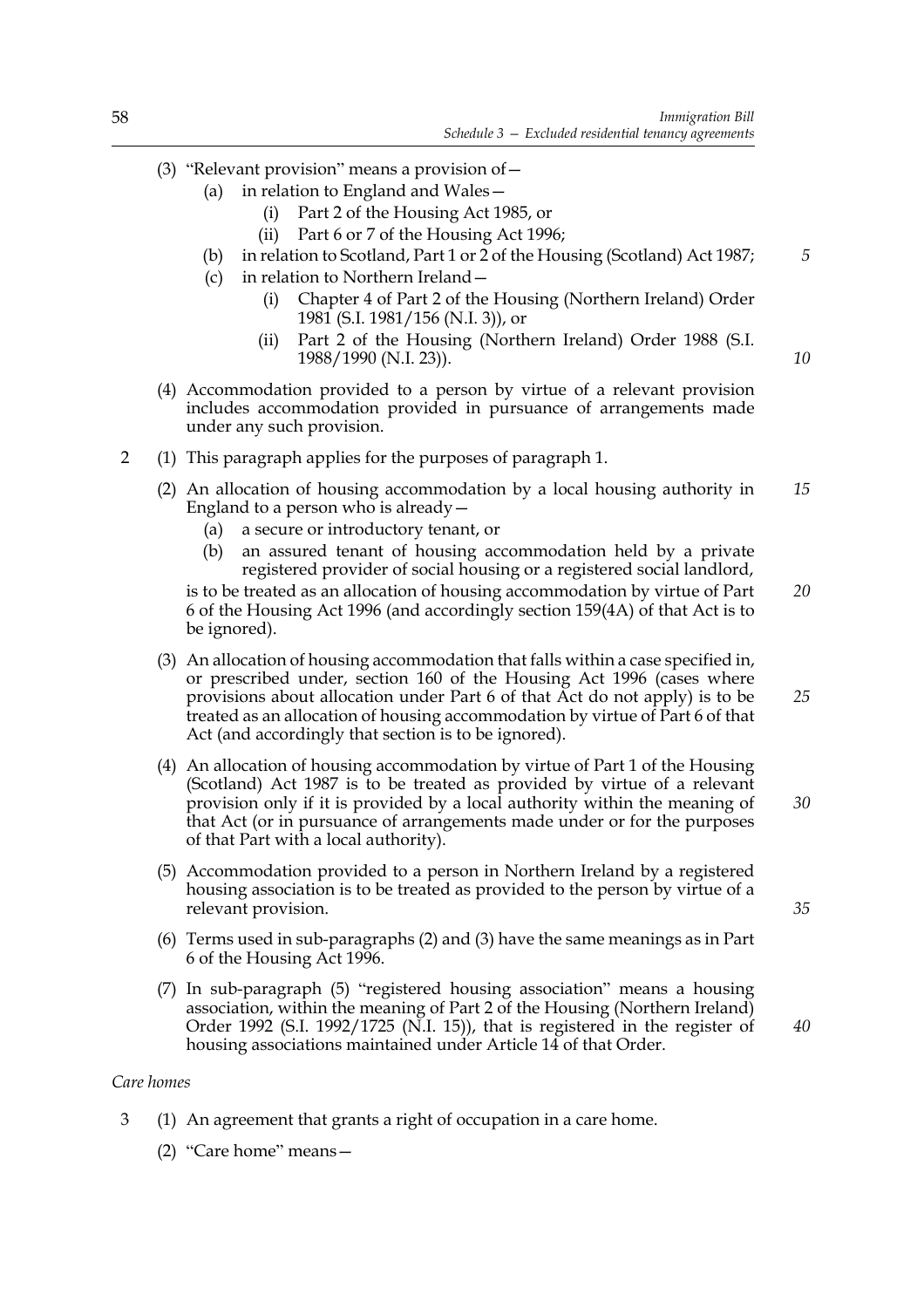- (a) in relation to England and Wales, an establishment that is a care home for the purposes of the Care Standards Act 2000;
- (b) in relation to Scotland, accommodation that is provided as a care home service within the meaning of Part 5 of the Public Services Reform (Scotland) Act 2010;
- (c) in relation to Northern Ireland, an establishment that is a residential care home, or a nursing home, for the purposes of the Health and Personal Social Services (Quality, Improvement and Regulation) (Northern Ireland) Order 2003 (S.I. 2003/431 (N.I. 9)).

# *Hospitals and hospices*

- 4 (1) An agreement that grants a right of occupation of accommodation in a hospital or hospice.
	- (2) "Hospital"—
		- (a) in relation to England, has the meaning given in section 275 of the National Health Service Act 2006;
		- (b) in relation to Wales, has the meaning given in section 206 of the National Health Service (Wales) Act 2006;
		- (c) in relation to Scotland, has the meaning given in section 108 of the National Health Service (Scotland) Act 1978;
		- (d) in relation to Northern Ireland, has the meaning given in Article 2(2) of the Health and Personal Social Services (Northern Ireland) Order 1972 (S.I. 1972/1265 (N.I. 14)). *20*
	- (3) "Hospice" means an establishment other than a hospital whose primary function is the provision of palliative care to persons resident there who are suffering from a progressive disease in its final stages.

*Other accommodation relating to healthcare provision*

- 5 (1) An agreement—
	- (a) under which accommodation is provided to a person as a result of a duty imposed on a relevant NHS body by an enactment, and
	- (b) which is not excluded by another provision of this Schedule.
	- (2) "Relevant NHS body" means—
		- (a) in relation to England—
			- (i) a clinical commissioning group, or
			- (ii) the National Health Service Commissioning Board;
		- (b) in relation to Wales, a local health board;
		- (c) in relation to Scotland, a health board constituted by order made under section 2 of the National Health Service (Scotland) Act 1978;
		- (d) in relation to Northern Ireland, a Health and Social Services trust.

# *Hostels and refuges*

- 6 (1) An agreement that grants a right of occupation of accommodation in a hostel or refuge. *40*
	- (2) "Hostel" means a building which satisfies the following two conditions.

*10*

*5*

*15*

*35*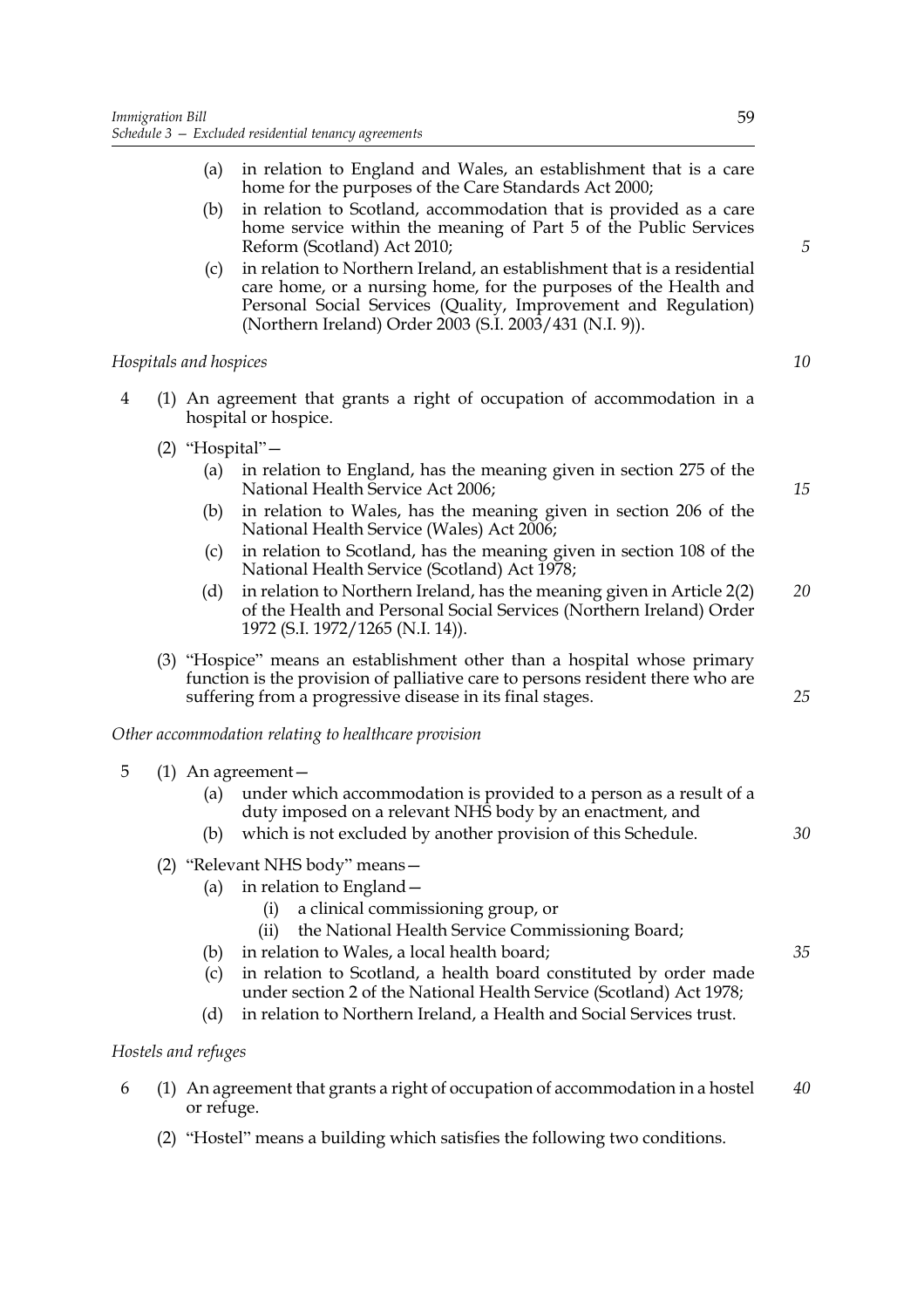- (3) The first condition is that the building is used for providing to persons generally, or to a class of persons—
	- (a) residential accommodation otherwise than in separate and selfcontained premises, and
	- (b) board or facilities for the preparation of food adequate to the needs of those persons (or both). *5*
- (4) The second condition is that any of the following applies in relation to the building—
	- (a) it is managed by a registered housing association;
	- (b) it is not operated on a commercial basis and its costs of operation are provided wholly or in part by a government department or agency, or by a local authority; *10*
	- (c) it is managed by a voluntary organisation or charity.
- (5) "Refuge" means a building which satisfies the second condition in subparagraph (4) and is used wholly or mainly for providing accommodation to persons who have been subject to any incident, or pattern of incidents,  $of-$ *15*
	- (a) controlling, coercive or threatening behaviour,
	- (b) physical violence,
	- (c) abuse of any other description (whether physical or mental in nature), or *20*
	- (d) threats of any such violence or abuse.
- (6) In this paragraph—

"government department" includes—

- (a) any part of the Scottish Administration;
- (b) a Northern Ireland department;
- (c) the Welsh Assembly Government;
- (d) any body or authority exercising statutory functions on behalf of the Crown;

"registered housing association" means—

- (a) a private registered provider of social housing;
- (b) a registered social landlord within the meaning of Part 1 of the Housing Act 1996 or section 165 of the Housing (Scotland) Act 2010;
- (c) a housing association which is registered in a register maintained under Article 14 of the Housing (Northern Ireland) Order 1992 (S.I. 1992/1725 (N.I. 15)); *35*

"voluntary organisation" means a body, other than a public or local authority, whose activities are not carried on for profit.

# *Accommodation from or involving local authorities*

- 7 (1) An agreement—
	- (a) under which accommodation is provided to a person as a result of a duty or relevant power that is imposed or conferred on a local authority by an enactment (whether or not provided by the local authority), and
	- (b) which is not excluded by another provision of this Schedule.

*45*

*40*

*25*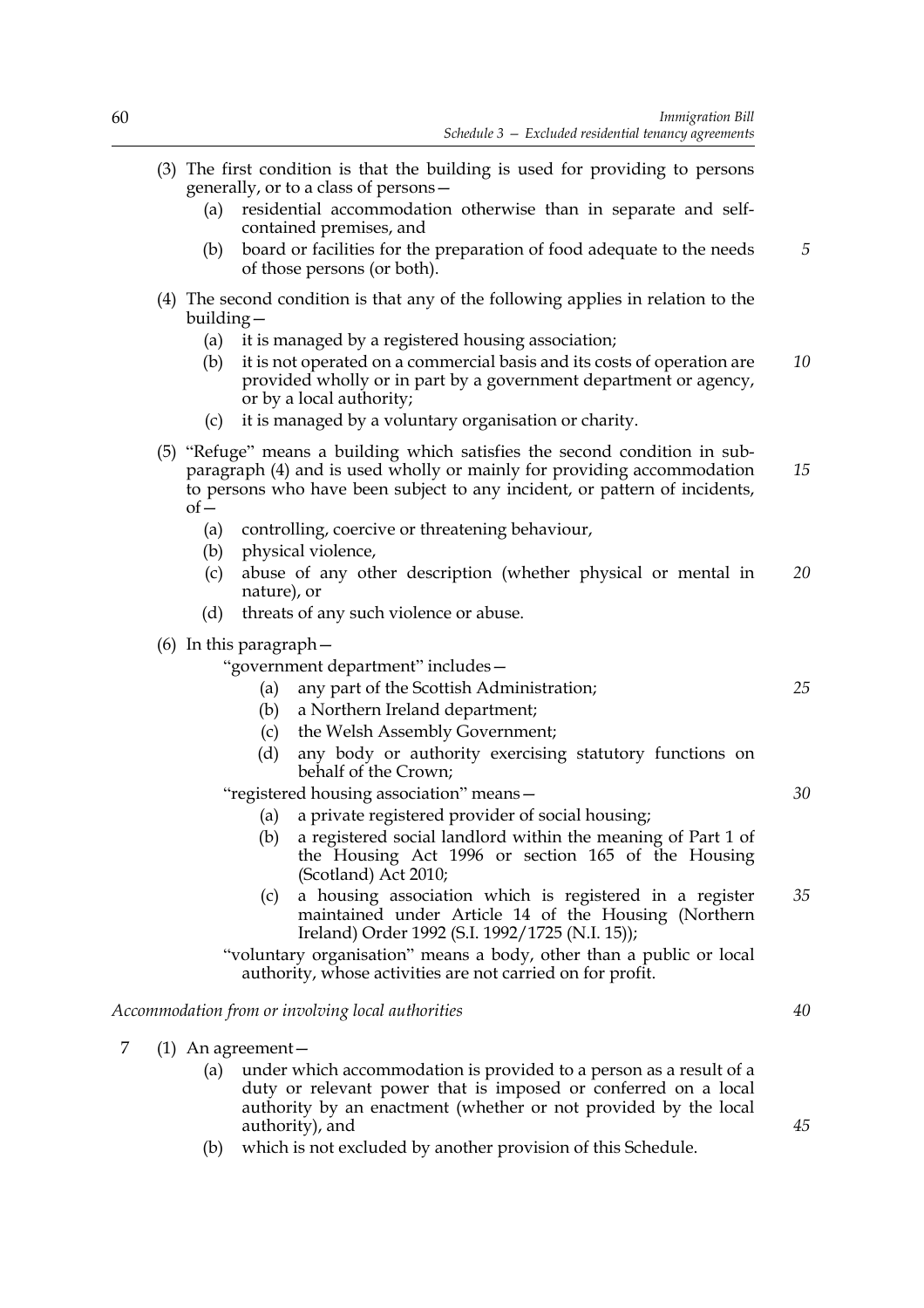- (2) "Relevant power" means a power that is exercised for, or in connection with, a purpose of providing accommodation to a person who is homeless or is threatened with homelessness.
- (3) In sub-paragraph (2) the references to a person who is homeless or is threatened with homelessness is to be read in accordance with—
	- (a) in relation to England and Wales, section 175 of the Housing Act 1996;
	- (b) in relation to Scotland, section 24 of the Housing (Scotland) Act 1987;
	- (c) in relation to Northern Ireland, Article 3 of the Housing (Northern Ireland) Order 1988 (S.I. 1988/1990 (N.I. 23)).

*Accommodation provided by virtue of immigration provisions*

- 8 An agreement granting a right of occupation of accommodation that is provided to an individual by virtue of any of the following provisions of the Immigration and Asylum Act 1999—
	- (a) section 4 (provision of accommodation to persons granted temporary admission etc); *15*
	- (b) section 95 (provision of support to asylum seekers etc);
	- (c) section 98 (provision of temporary support to asylum seekers etc).

### *Mobile homes*

| Q | An agreement to which the Mobile Homes Act 1983 applies. |  |
|---|----------------------------------------------------------|--|
|   |                                                          |  |

# *Tied accommodation*

- 10 (1) An agreement that grants a right of occupation of tied accommodation.
	- (2) "Tied accommodation" means accommodation that is provided—
		- (a) by an employer to an employee in connection with a contract of employment, or
		- (b) by a body providing training in a trade, profession or vocation to an individual in connection with that training.
	- (3) In this paragraph "employer" and "employee" have the same meanings as in the Employment Rights Act 1996 (see section 230 of that Act).

### *Student accommodation*

|  | 11 (1) An agreement that grants a right of occupation in a building which - |  |  |  |
|--|-----------------------------------------------------------------------------|--|--|--|
|  |                                                                             |  |  |  |

- (a) comprises a hall of residence predominantly for the accommodation of students, and
- (b) satisfies either of the following conditions.
- (2) The first condition is that the building is owned or managed by any of the following— *35*
	- (a) an institution within the meaning of paragraph 5 of Schedule 1 to the Local Government Finance Act 1992;
	- (b) a body that is specified in regulations made under Article 42(2A) of the Rates (Northern Ireland) Order 1977 (S.I. 1977/2157 (N.I. 28));
	- (c) a body established for charitable purposes only.

*5*

*10*

*30*

*25*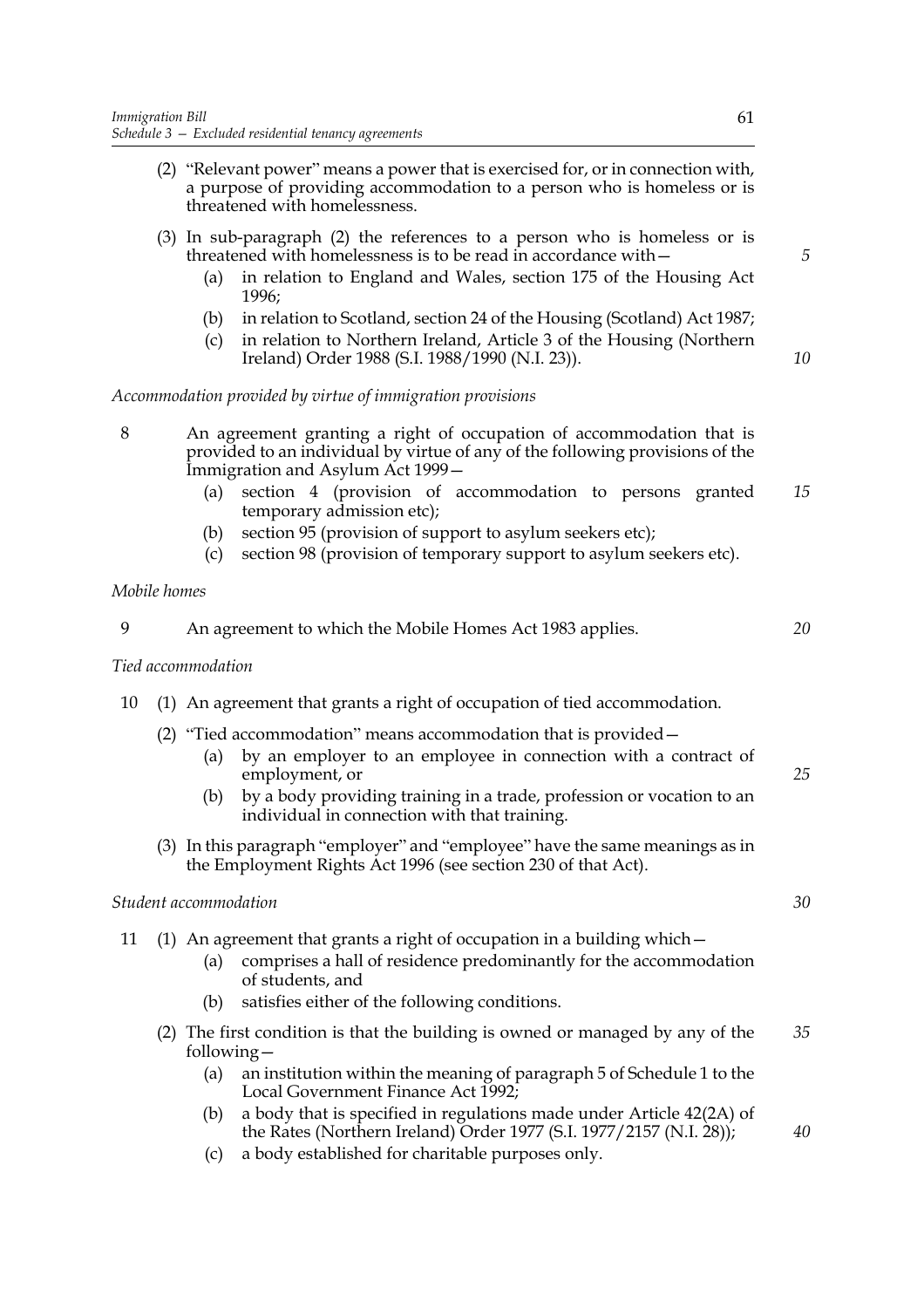- (3) The second condition is that the building is the subject of one or more agreements allowing one or more institutions or bodies of the kind mentioned in sub-paragraph (2) to nominate the majority of the persons who are to occupy the accommodation provided in the hall of residence.
- (4) In this paragraph "student"—
	- (a) in relation to England and Wales or Scotland, has the same meaning as in paragraph 4 of Schedule 1 to the Local Government Finance Act 1992;
	- (b) in relation to Northern Ireland, means a person who satisfies such conditions as to education or training as may be specified in regulations made under Article 42(2A) of the Rates (Northern Ireland) Order 1977 (S.I. 1977/2157 (N.I. 28)). *10*

### *Long leases*

- 12 (1) An agreement that—
	- (a) is, or is for, a long lease, or
	- (b) grants a right of occupation for a term of 7 years or more.
	- (2) "Long lease" means—
		- (a) in relation to England and Wales, a lease which is a long lease for the purposes of Chapter 1 of Part 1 of the Leasehold Reform, Housing and Urban Development Act 1993 or which, in the case of a shared ownership lease (within the meaning given by section 7(7) of that Act), would be such a lease if the tenant's total share (within the meaning given by that section) were 100 per cent;
		- (b) in relation to Scotland, has the meaning given by section 9(2) of the Land Registration (Scotland) Act 2012.
	- (3) An agreement does not grant a right of occupation for a term of 7 years or more if the agreement can be terminated at the option of a party before the end of 7 years from the commencement of the term.

# *Interpretation*

| 13 | (1) This paragraph applies for the purposes of this Schedule. |                                                                                                                    |    |
|----|---------------------------------------------------------------|--------------------------------------------------------------------------------------------------------------------|----|
|    |                                                               | (2) "Building" includes a part of a building.                                                                      |    |
|    |                                                               | $(3)$ "Enactment" includes –                                                                                       |    |
|    | (a)                                                           | an enactment contained in subordinate legislation within the<br>meaning of the Interpretation Act 1978;            |    |
|    | (b)                                                           | an enactment contained in, or in an instrument made under, an Act<br>of the Scottish Parliament;                   | 35 |
|    | $\left( c\right)$                                             | an enactment contained in, or in an instrument made under, a<br>Measure or Act of the National Assembly for Wales; |    |
|    |                                                               | an enactment contained in, or in an instrument made under,                                                         |    |

- (4) "Local authority" means—
	- (a) in relation to England—

Northern Ireland legislation.

- (i) a county, district or parish council in England,
- (ii) a London borough council,

*5*

*15*

*20*

*25*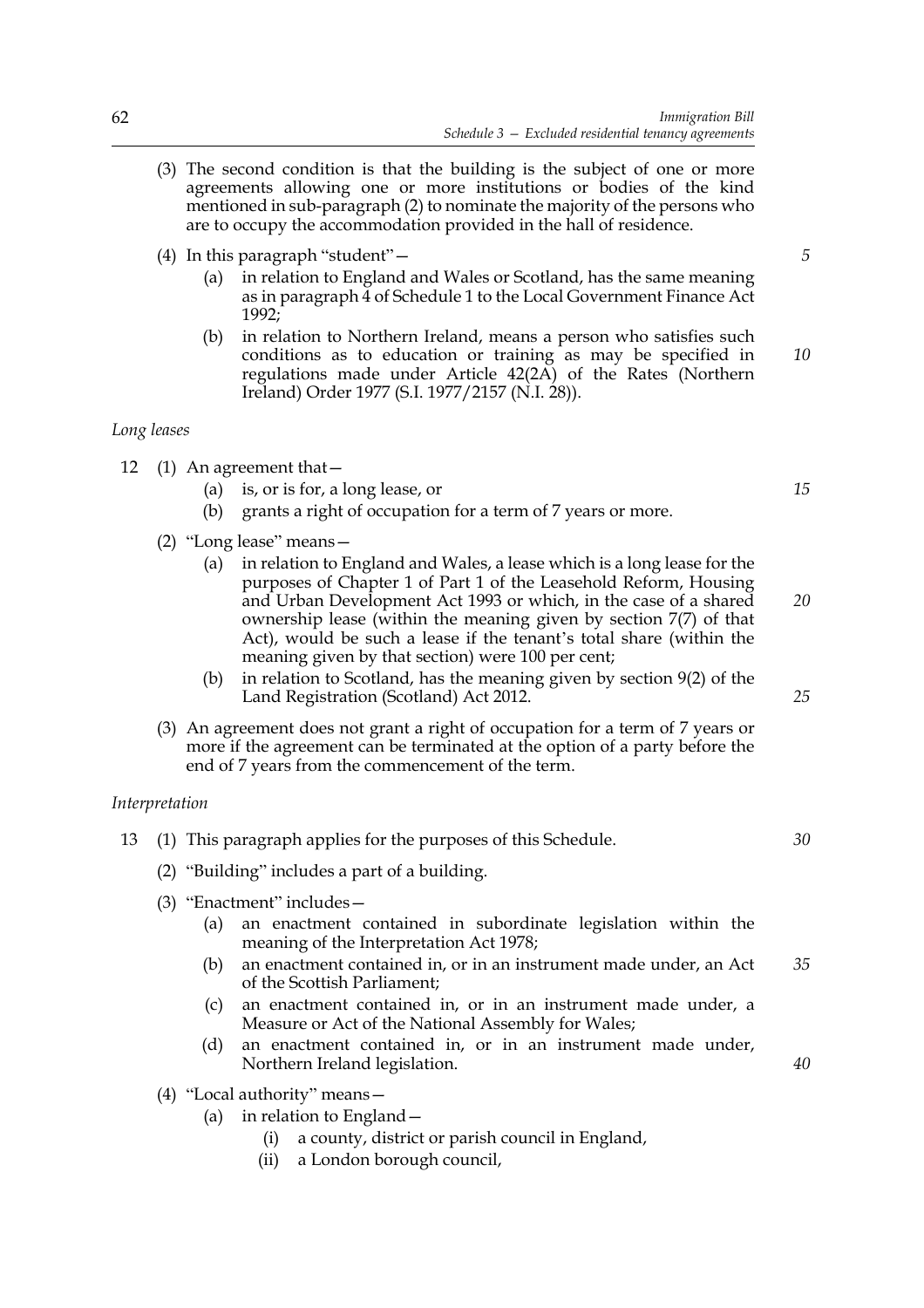- (iii) the Common Council of the City of London in its capacity as a local authority, or
- (iv) the Council of the Isles of Scilly;
- (b) in relation to Wales, any county, county borough or community council in Wales;
- (c) in relation to Scotland, a council constituted under section 2 of the Local Government etc (Scotland) Act 1994;
- (d) in relation to Northern Ireland, a district council constituted under section 1 of the Local Government Act (Northern Ireland) 1972 (c. 9  $(N.I.).$

### SCHEDULE 4 Section 47

REFERRAL OF PROPOSED MARRIAGES AND CIVIL PARTNERSHIPS IN ENGLAND AND WALES

#### PART 1

### MARRIAGE

### *Introduction*

1 The Marriage Act 1949 is amended in accordance with this Part of this Schedule.

### *Supply of additional information and evidence*

- 2 (1) Section 27 (notice of marriage) is amended in accordance with this paragraph.
	- (2) In subsection (3), after "surname," insert "the date of birth,".
	- (3) In subsection (4), for "27A" substitute "27ZA".
- 3 (1) After section 27 insert—

### **"27ZA Entry of particulars in notice book: compliance with requirements**

The superintendent registrar shall not enter the particulars relating to a marriage in the marriage notice book in accordance with section 27(4), or in an approved electronic form by virtue of section 27(4A), in a case where any of the following requirements is applicable but is not complied with— *25*

- (a) a requirement imposed by or under any of the following provisions of this Act— *30*
	- section 27A(2) or (3); section 27A(4); section 27B(2); section  $27E(3)$  to  $(7)$ ; section 27E(9); section 28B(1); section  $28C(4)$  or  $(6)$ ;
- (b) the requirement imposed by section 19(2) of the Asylum and Immigration (Treatment of Claimants, etc) Act 2004.".

*10*

*5*

*15*

*20*

*35*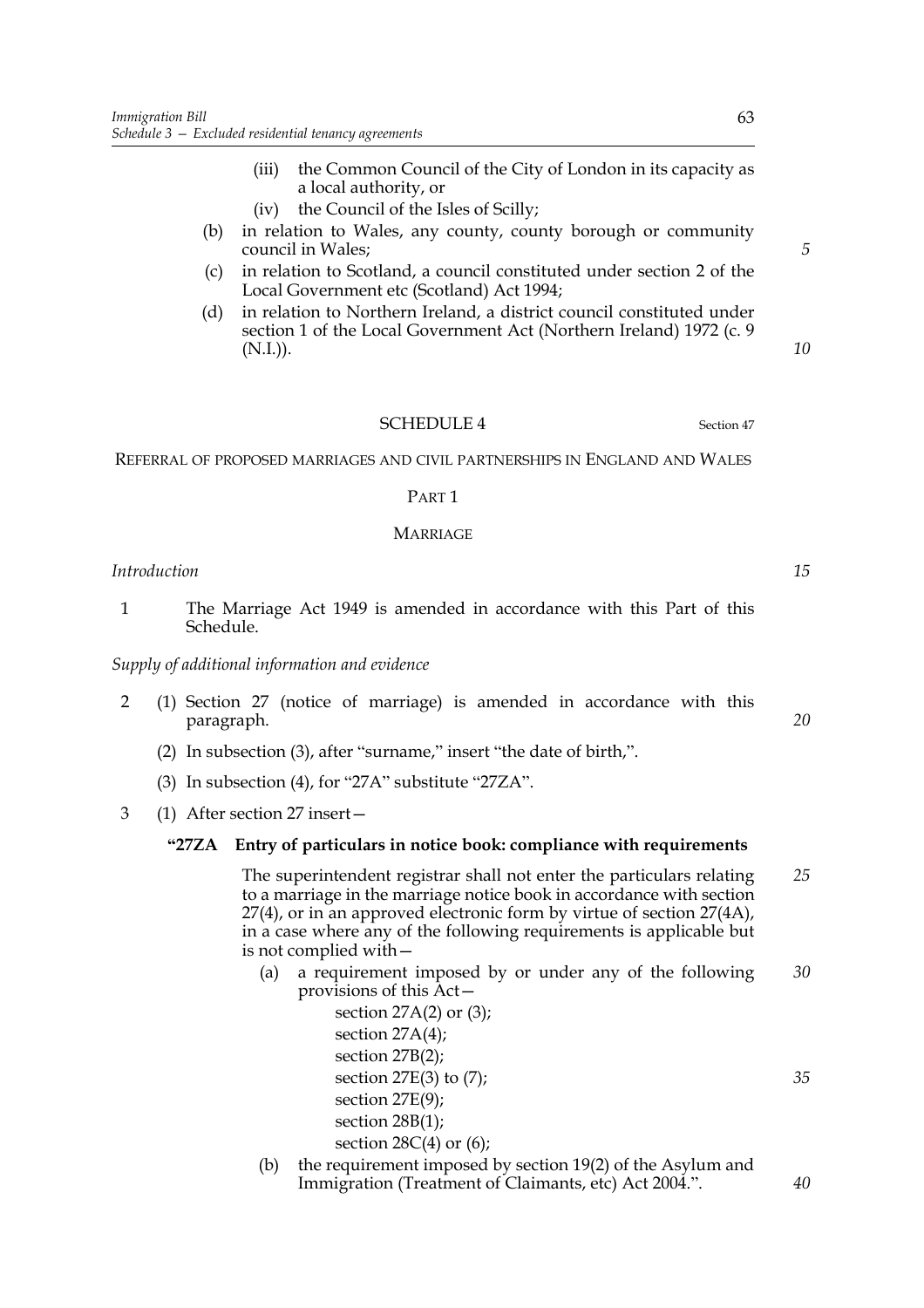(2) Omit section 27A(5).

4 After section 27D insert—

# **"27E Additional information if party not relevant national**

- (1) This section applies to notice of marriage given to a superintendent registrar in accordance with section 27 if one, or each, of the parties to the proposed marriage is not a relevant national.
- (2) But this section does not apply if section 39A applies to the proposed marriage.
- (3) For each party to the proposed marriage who is not a relevant national, the notice must include whichever of statements A, B or C is applicable to that person. *10*
- (4) Statement A is a statement that the person has the appropriate immigration status.
- (5) Statement B is a statement that the person holds a relevant visa in respect of the proposed marriage.

(6) Statement C is a statement that the person neither  $-$ 

- (a) has the appropriate immigration status, nor
- (b) holds a relevant visa in respect of the proposed marriage.
- (7) If the notice contains the statement referred to in the first column of an entry in this table, the notice must be accompanied by the information and photographs referred to in the second column of that entry (insofar as that entry is applicable to the parties to the proposed marriage)— *20*

| If the notice includes this statement                                                 | the notice must be accompanied by                                                                                                                                               |    |
|---------------------------------------------------------------------------------------|---------------------------------------------------------------------------------------------------------------------------------------------------------------------------------|----|
| Statement A (in respect of one or<br>both of the parties to the proposed<br>marriage) | For each party in respect of whom<br>statement A is made, details of the<br>particular immigration status which<br>that party has                                               | 25 |
| Statement B (in respect of one or<br>both of the parties to the proposed<br>marriage) | 1. For each party, a specified<br>photograph of that party<br>2. For each party in respect of whom<br>statement B is made, details of the<br>relevant visa which that party has | 30 |

*5*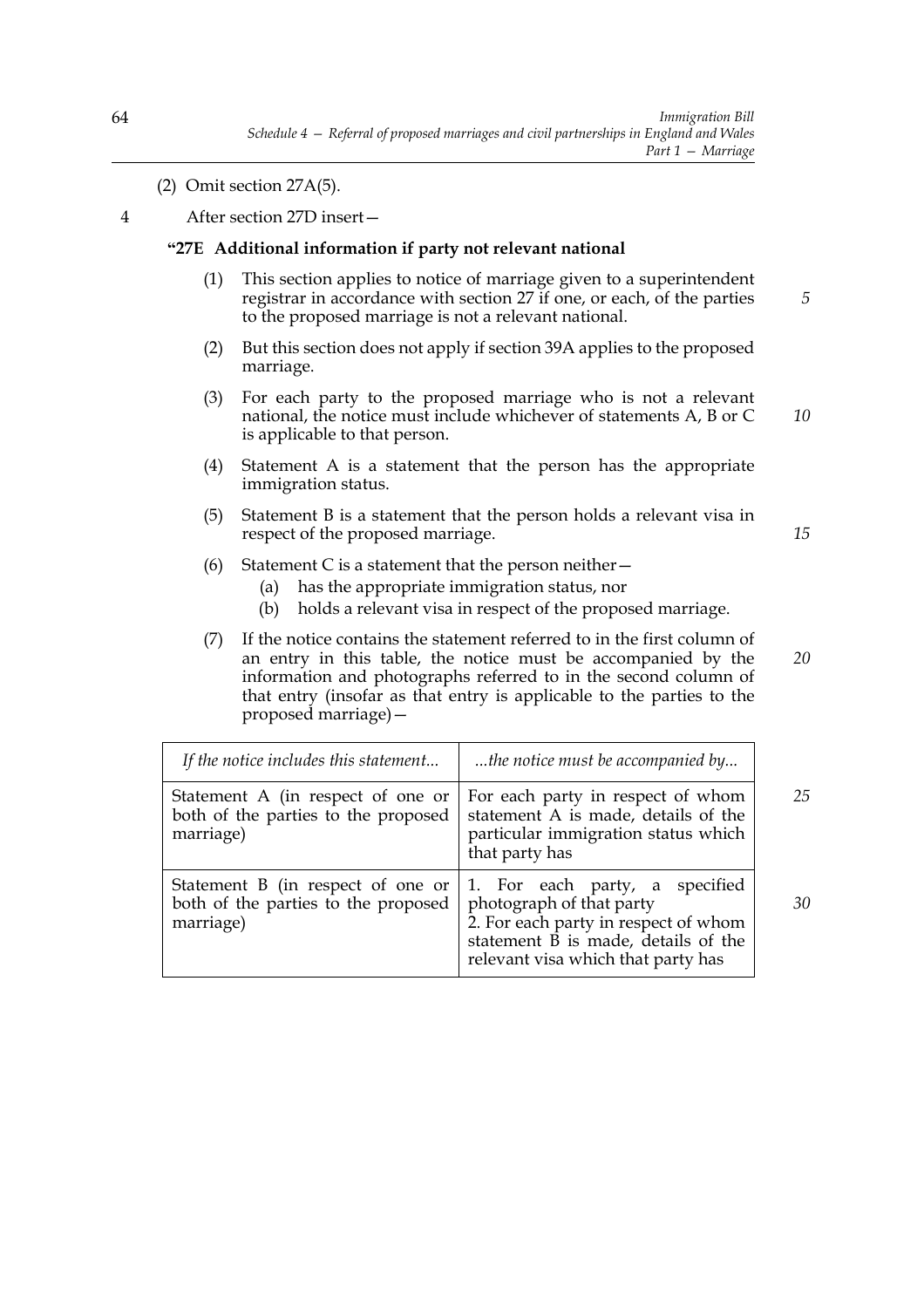*Immigration Bill Schedule 4 — Referral of proposed marriages and civil partnerships in England and Wales Part 1 — Marriage*

| If the notice includes this statement                                                 | the notice must be accompanied by                                                                                                                                                                                          |    |
|---------------------------------------------------------------------------------------|----------------------------------------------------------------------------------------------------------------------------------------------------------------------------------------------------------------------------|----|
| Statement C (in respect of one or<br>both of the parties to the proposed<br>marriage) | 1. For each party, a specified<br>photograph of that party<br>2. For each party, the usual address<br>of that party<br>3. For each party whose usual<br>address is outside the United<br>Kingdom, an address in the United | 5  |
|                                                                                       | Kingdom at which that party can be<br>contacted by post<br>4. For each party who has previously<br>used any name or names other than<br>the person's name stated in the                                                    | 10 |
|                                                                                       | notice in accordance with section<br>$27(3)$ , a statement of the other name<br>or names<br>5. For each party who currently uses,<br>or has previously used, an alias or<br>aliases, a statement of the alias or           | 15 |
|                                                                                       | aliases                                                                                                                                                                                                                    | 20 |

- (8) If the notice contains more than one of statements A, B and C, subsection (7) must be complied with in relation to each of those statements; but where the notice contains statements B and C, subsection (7) does not require the notice to be accompanied by more than one specified photograph of each party.
- (9) If the notice includes statement C for a party to the proposed marriage—
	- (a) the notice may be accompanied by a statement ("statement D") of that person's immigration position in the United Kingdom;
	- (b) if the notice is accompanied by statement D for a party to the proposed marriage, the person may provide the superintendent registrar with details of his or her immigration position in the United Kingdom; and
	- (c) if any such details are provided, the superintendent registrar must record them. *35*

# (10) In this section—

- (a) a reference—
	- (i) to a person having the appropriate immigration status, or
	- (ii) to a person holding a relevant visa,

has the same meaning as in section 44 of the Immigration Act 2014;

(b) a reference to the particular immigration status which a person has is a reference to the immigration status set out in any of paragraphs (a) to (c) of section 44(2) of that Act which the person has; *45*

*25*

*30*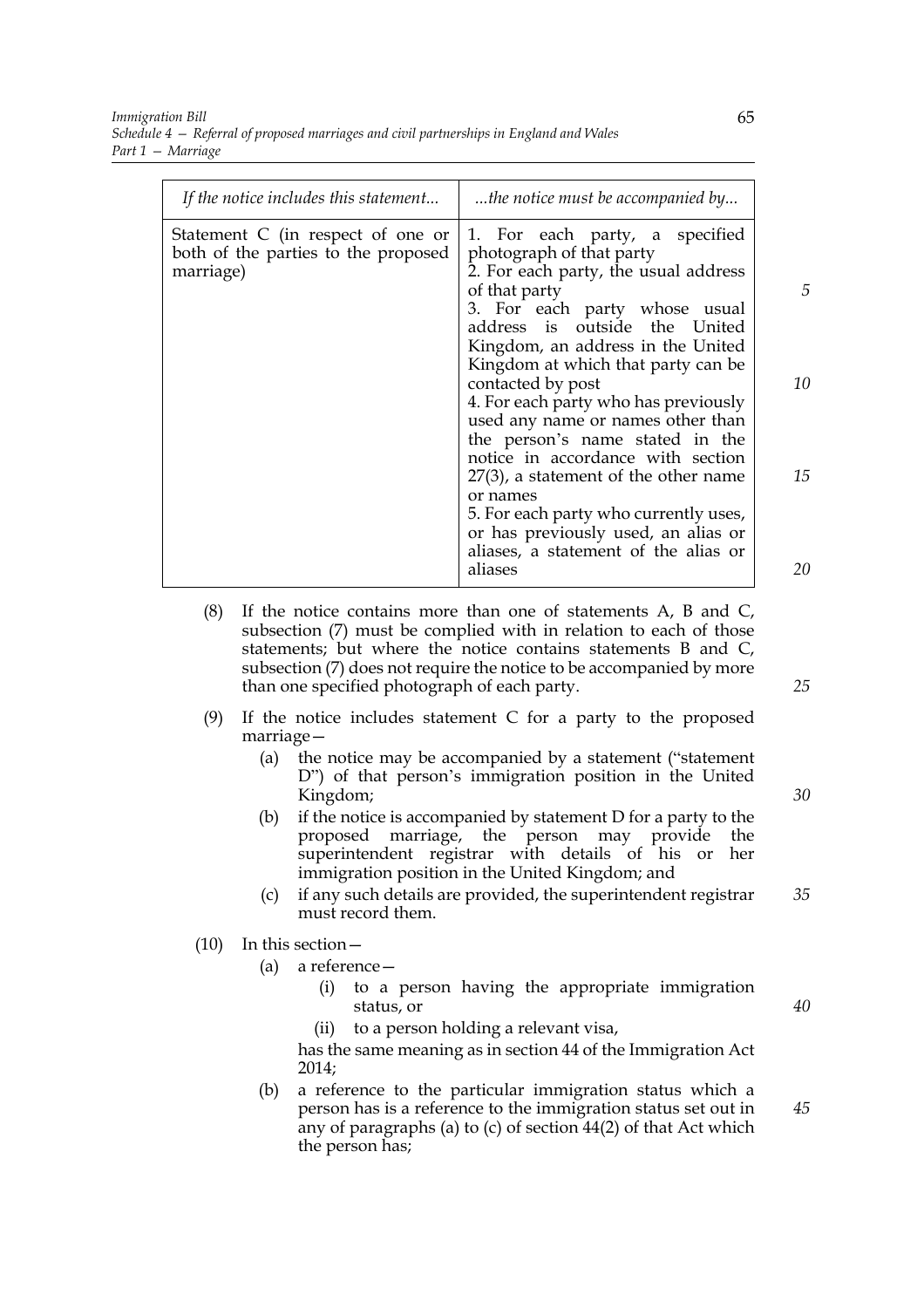- (c) a reference to a person's immigration position in the United Kingdom includes a reference to the person's not being entitled to be in the United Kingdom.
- (11) In this section "specified photograph" means a photograph that is in accordance with regulations made under section 28G (and for this purpose "photograph" includes other kinds of images).
- 5 In section 28 (declaration to accompany notice of marriage), in subsection (1), after paragraph (c) insert—
	- "(d) that he or she believes all of the information stated in the notice, and all information and evidence supplied with the notice, is true.".
- 6 (1) Section 28A (power to require evidence) is amended in accordance with this paragraph.
	- (2) For the title substitute "**Power to require evidence of consent to marriages of same sex couples**".
	- (3) Omit subsection (1).
	- (4) In subsection (2), for the words before "may" substitute "A requirement under subsection (1A)".
	- (5) Omit subsection (3)
- 7 After section 28A insert—

# **"28B Provision of evidence**

- (1) A notice of marriage under section 27 must, in relation to each of the parties to the marriage, be accompanied by specified evidence of the following matters—
	- (a) the person's name and surname;
	- (b) the person's date of birth;
	- (c) the person's place of residence;
	- (d) the person's nationality.
- (2) A person giving a notice of marriage under section 27 must provide the superintendent registrar to whom the notice is given with specified evidence—
	- (a) as to whether the person has previously been married or formed a civil partnership; and
	- (b) if so, as to the ending of the marriage or civil partnership.
- (3) In this section "specified evidence" means evidence that is in accordance with regulations made under section 28G. *35*

### **28C Additional evidence if party not relevant national**

- (1) This section applies to notice of marriage given to a superintendent registrar in accordance with section 27 if one, or each, of the parties to the proposed marriage is not a relevant national.
- (2) If the notice includes statement A (referred to in section  $27E(4)$ ), and accordingly is accompanied by details of the particular immigration status which a party to the proposed marriage has, the notice must be accompanied by specified evidence of that status.

*20*

*5*

*10*

*15*

*25*

*30*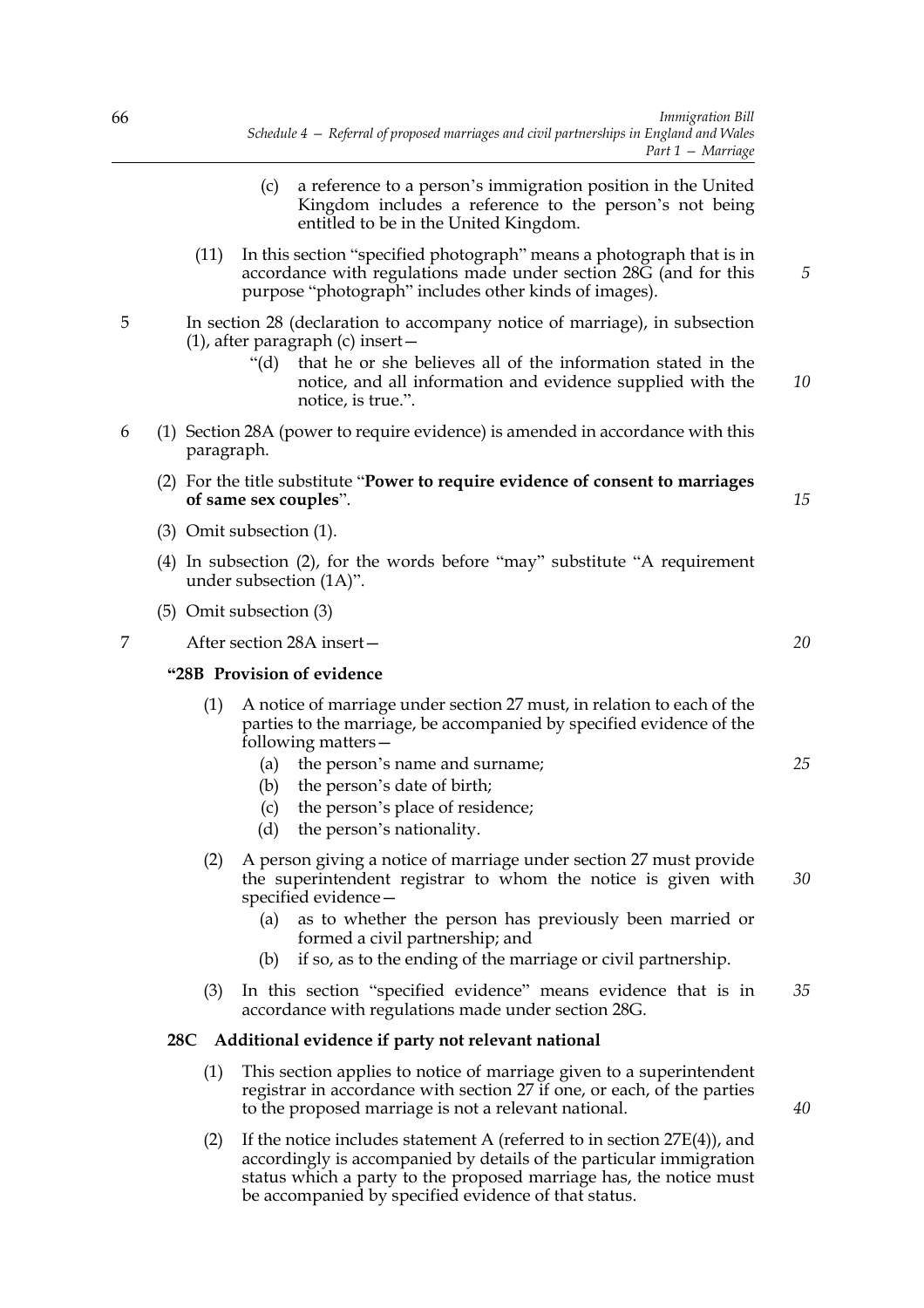|                                                                                                                                                                                                                                                                                       | o   |  |  |  |  |
|---------------------------------------------------------------------------------------------------------------------------------------------------------------------------------------------------------------------------------------------------------------------------------------|-----|--|--|--|--|
| If the notice includes statement B (referred to in section $27E(5)$ ), the<br>notice must be accompanied by specified evidence of the holding of<br>the relevant visa by the party to the proposed marriage.                                                                          | (3) |  |  |  |  |
| If, in accordance with section $27E(7)$ , the notice is accompanied by<br>the usual address of a party to the proposed marriage, the notice<br>must also be accompanied by specified evidence that it is that party's<br>usual address.                                               |     |  |  |  |  |
| If the notice includes statement D (referred to in section $27E(9)$ ), the<br>notice may be accompanied by evidence of the person's immigration<br>position in the United Kingdom.                                                                                                    | (5) |  |  |  |  |
| If subsection $(2)$ or $(3)$ applies to the notice, and the notice is not<br>accompanied by the specified evidence required by that subsection,<br>the notice must be accompanied by $-$                                                                                              | (6) |  |  |  |  |
| photographs and addresses of the kinds referred to in<br>(a)<br>paragraphs 1 and 2 in the relevant entry in section $27E(7)$ ;<br>as respects the usual address of each party that is provided in<br>(b)<br>accordance with paragraph (a), specified evidence that the                |     |  |  |  |  |
| address provided is that party's usual address; and<br>addresses, names and aliases of the kinds referred to in<br>(c)<br>paragraphs $3$ to $5$ in the relevant entry in section $27E(7)$<br>(insofar as those paragraphs are applicable to the parties to<br>the proposed marriage). |     |  |  |  |  |
| In this section $-$<br>"relevant entry in section 27E(7)" means the second column of<br>the last entry in the table in section $27E(7)$ ;<br>"specified evidence" means evidence that is in accordance with<br>regulations made under section 28G.                                    | (7) |  |  |  |  |
| Change of usual address or UK contact address                                                                                                                                                                                                                                         | 28D |  |  |  |  |
| The Secretary of State may, by regulations, make provision about the<br>giving to the Secretary of State of -<br>notice of a person's usual address, if the person's notified<br>(a)<br>usual address changes;                                                                        | (1) |  |  |  |  |
| notice of a UK contact address, if the person's notified usual<br>(b)<br>address is not in the United Kingdom;                                                                                                                                                                        |     |  |  |  |  |
| notice of a person's UK contact address, if the person's<br>(c)<br>notified UK contact address changes;                                                                                                                                                                               |     |  |  |  |  |
| evidence of any address notified in accordance with<br>(d)<br>regulations under paragraph (a), (b) or (c).                                                                                                                                                                            |     |  |  |  |  |
| The provision that may be made in regulations under this section<br>$includes -$                                                                                                                                                                                                      | (2) |  |  |  |  |
| (a)<br>provision imposing a requirement on a person;<br>provision about the rejection of information or evidence<br>(b)                                                                                                                                                               |     |  |  |  |  |
| which there are reasonable grounds to suspect to be false.                                                                                                                                                                                                                            |     |  |  |  |  |

- (3) Regulations under subsection (1)(d) may, in particular, make any provision of the kind that may be made under section 28G(3).
- (4) Regulations under this section are to be made by statutory instrument; and a statutory instrument containing such regulations

*20*

*25*

*30*

*40*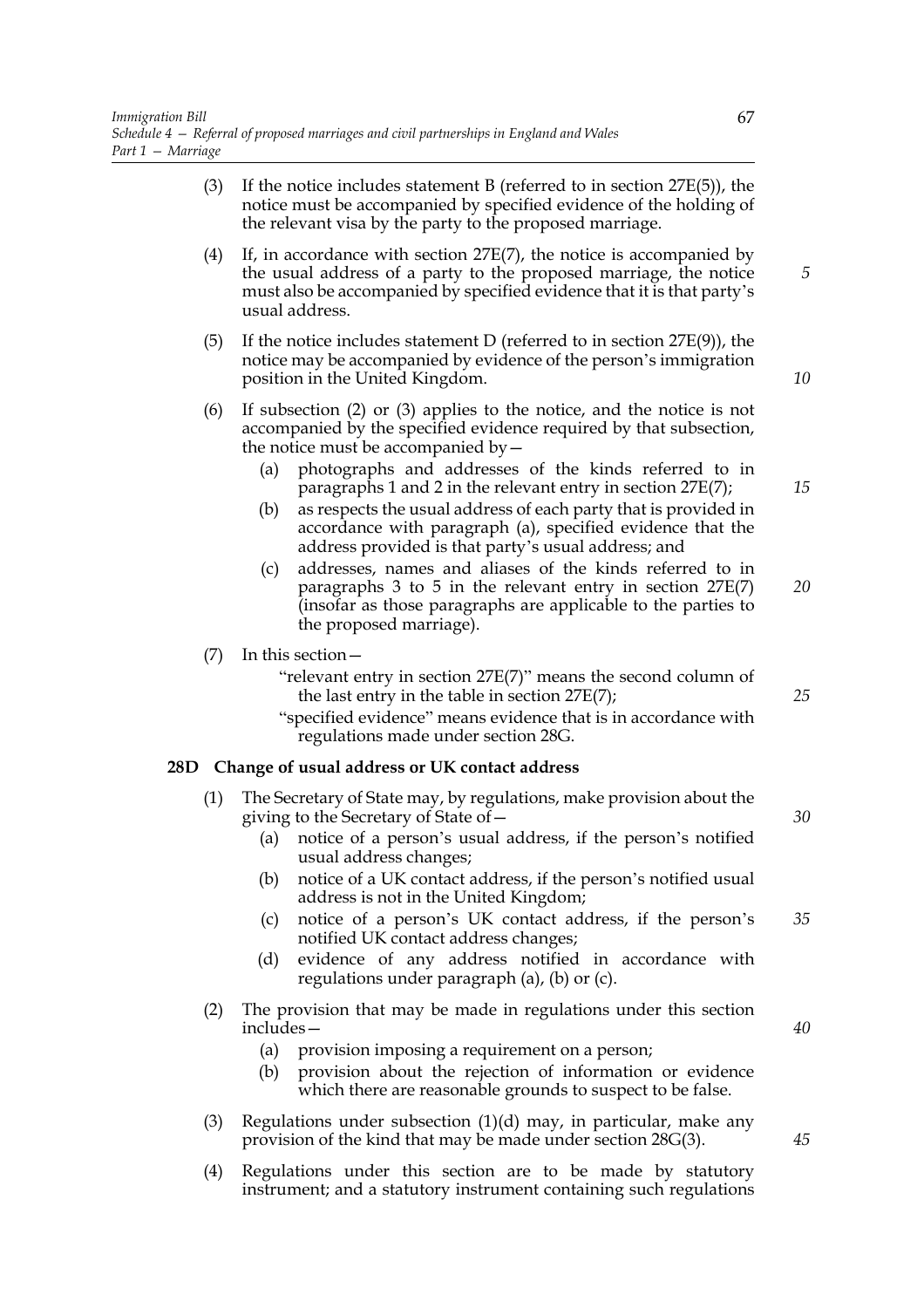is subject to annulment in pursuance of a resolution of either House of Parliament.

(5) In this section—

| "notified UK contact address" means an address in the United |  |
|--------------------------------------------------------------|--|
| Kingdom, at which a person can be contacted by post, that    |  |
| has been notified in accordance with -                       |  |

- (a) section  $27E(7)$  or  $28C(6)$ , or
- (b) regulations under this section;
- "notified usual address" means the usual address of a person that has been notified in accordance with—
	- (a) section  $27E(7)$  or  $28C(6)$ , or
	- (b) regulations under this section.

### **28E Rejection of false information or evidence**

- (1) A superintendent registrar may reject—
	- (a) any information or photograph provided under section 27, 27E or 28C, or *15*
	- (b) any evidence provided under section 28A, 28B or 28C,

if (in particular) the superintendent registrar has reasonable grounds for suspecting that the information, photograph or evidence is false.

- (2) If the superintendent registrar rejects any information, photograph or evidence, the superintendent registrar may proceed under this Act as if the rejected information, photograph or evidence had not been provided. *20*
- (3) This section does not limit the powers of superintendent registrars to reject anything provided under any other enactment.

### **28F Amendment of notice and evidence provisions**

- (1) The Secretary of State may by order—
	- (a) amend section 27, 27E or 28C so as to vary the information that must or may be given in cases where that section applies;
	- (b) amend section 28B or 28C so as to vary the matters in respect of which evidence must or may be given in cases where that section applies; *30*
	- (c) make such provision (including provision amending section 27ZA, 28D or 28G or any other enactment) as the Secretary of State considers appropriate in consequence of provision made under paragraph (a) or (b).
- (2) The Secretary of State must consult the Registrar General before making an order under this section.
- (3) An order under this section is to be made by statutory instrument; and no statutory instrument containing such an order may be made unless a draft of it has been laid before, and approved by resolution of, each House of Parliament.

# **28G Specified evidence**

(1) The Registrar General may make regulations about the evidence that is required to be given for the purposes of section 8, 16 or 28B.

*45*

*40*

*35*

*5*

*10*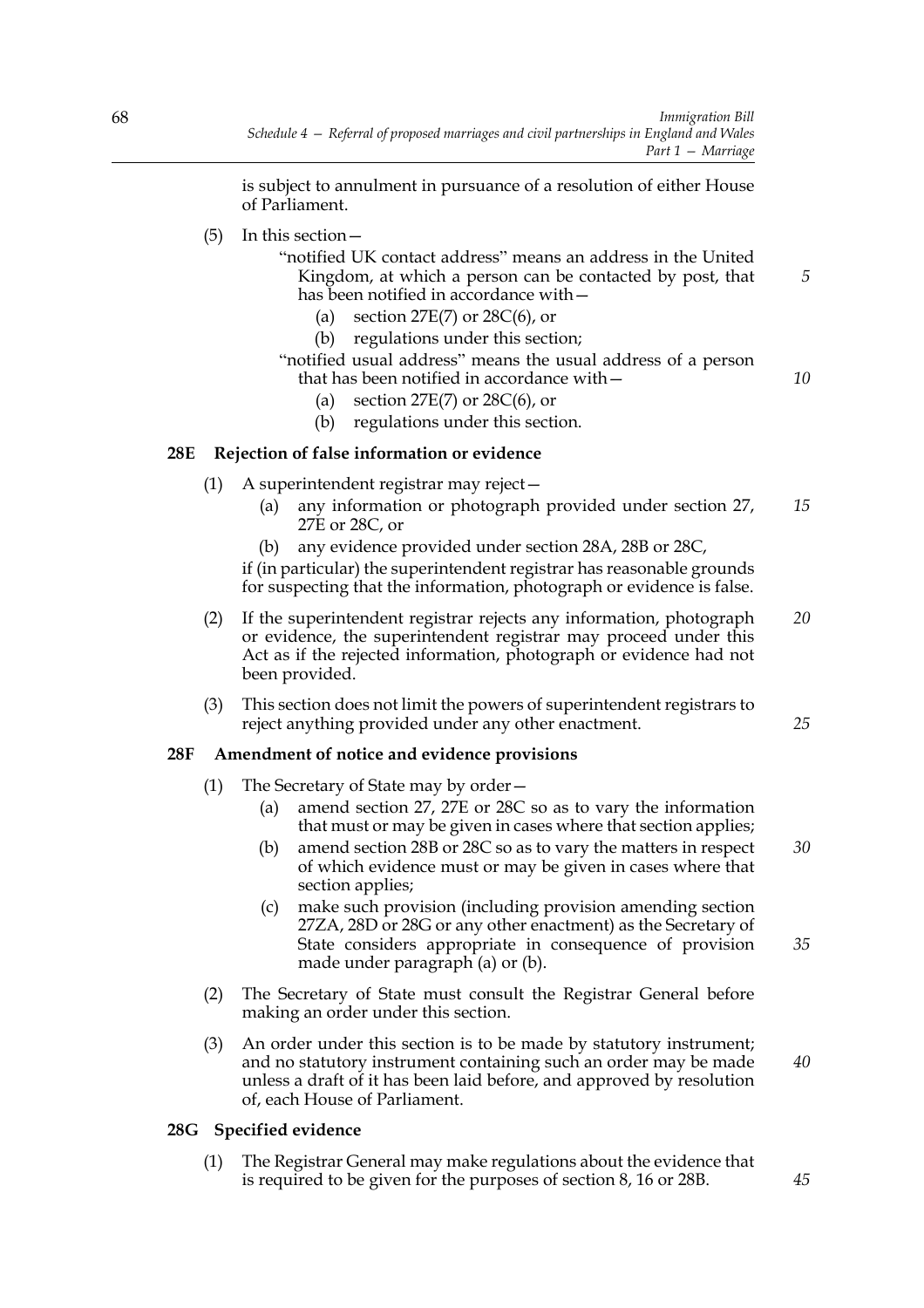- (2) The Secretary of State may make regulations about the evidence that is required to be given for the purposes of section 28C.
- (3) Regulations under this section may, in particular, make provision about—
	- (a) the kind of evidence which is to be supplied;
	- (b) the form in which evidence is to be supplied;
	- (c) the manner in which evidence is to be supplied;
	- (d) the period within which evidence is to be supplied;
	- (e) the supply of further evidence;
	- (f) the sufficiency of evidence supplied;
	- (g) the consequences of failing to supply sufficient evidence in accordance with the regulations (including provision to secure that, in such a case, a particular decision is made or is to be treated as having been made);
	- (h) the retention or copying of evidence supplied.
- (4) In this section "evidence" includes a photograph or other image.
- (5) The Secretary of State must consult the Registrar General before making regulations under this section.
- (6) The Registrar General must obtain the approval of the Secretary of State before making regulations under this section.
- (7) Regulations under this section are to be made by statutory instrument.
- (8) A statutory instrument containing regulations under this section made by the Secretary of State is subject to annulment in pursuance of a resolution of either House of Parliament.".

*Referral to Secretary of State*

8 After section 28G insert—

#### **"28H Referral of proposed marriage to Secretary of State**

- (1) On every occasion when notice of marriage is given under section 27, a superintendent registrar must decide whether or not each of the parties to the proposed marriage is an exempt person. *30*
- (2) But this section does not apply if section 39A applies to the proposed marriage.
- (3) In making a decision under subsection (1) about a party to a proposed marriage, a superintendent registrar may rely on any advice given in relation to that decision by the Secretary of State.
- (4) In a case where—
	- (a) section 27E applies to the notice of marriage, and
	- (b) specified evidence required by section 28C(2) or (3) in relation to a party to the proposed marriage is not produced in accordance with that section,

the superintendent registrar must decide that that party to the proposed marriage is not an exempt person.

*15*

*5*

*10*

*20*

*25*

*35*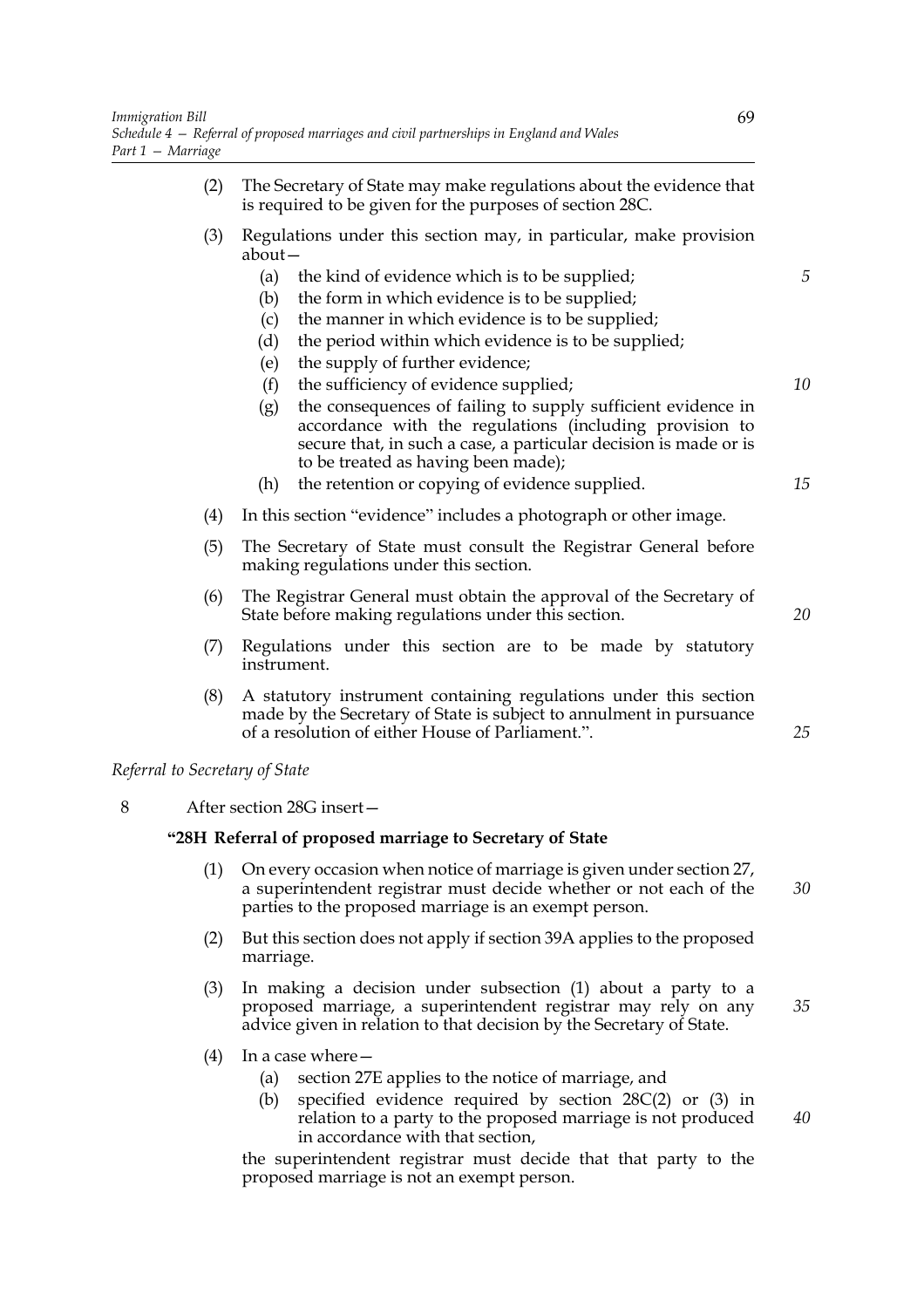- (5) If the superintendent registrar decides that either of the parties is not an exempt person, or that both of the parties are not exempt persons, the superintendent registrar must—
	- (a) refer the proposed marriage to the Secretary of State;
	- (b) notify the parties to the proposed marriage that the proposed marriage must be referred to the Secretary of State; *5*
	- (c) give the parties to the proposed marriage prescribed information about—
		- (i) the effects of the referral;
		- (ii) the requirement under regulations under section 28D to notify the Secretary of State of changes of address. *10*
- (6) The superintendent registrar must act in accordance with regulations when complying with the duty in subsection (5)(a) to refer a proposed marriage to the Secretary of State.
- (7) Regulations may, in particular, make provision about—
	- (a) the form, manner or timing of the referral of a proposed marriage;
	- (b) information, photographs or evidence or copies of any of those things — to be included with the referral of a proposed marriage.
- (8) Regulations are to be made by statutory instrument; and a statutory instrument containing regulations is subject to annulment in pursuance of a resolution of either House of Parliament.
- (9) If the superintendent registrar refers the proposed marriage to the Secretary of State, this Act has effect in relation to the proposed marriage subject to the modifications in Schedule 3A.
- (10) In this section—
	- (a) a reference to a person being an exempt person has the same meaning as in section 44 of the Immigration Act 2014;
	- (b) "prescribed information" means information prescribed in regulations; *30*
	- (c) "regulations" means regulations made by the Secretary of State after consulting the Registrar General.".
- 9 Before Schedule 4 insert—

## "SCHEDULE 3A

MODIFICATIONS IF PROPOSED MARRIAGE REFERRED UNDER SECTION 28H

*Introduction*

- 1 (1) These are the modifications subject to which this Act has effect if the superintendent registrar refers a proposed marriage to the Secretary of State.
	- (2) In this Schedule—

"2014 Act" means the Immigration Act 2014;

"referred marriage" means the proposed marriage referred to the Secretary of State.

*35*

*40*

*15*

*20*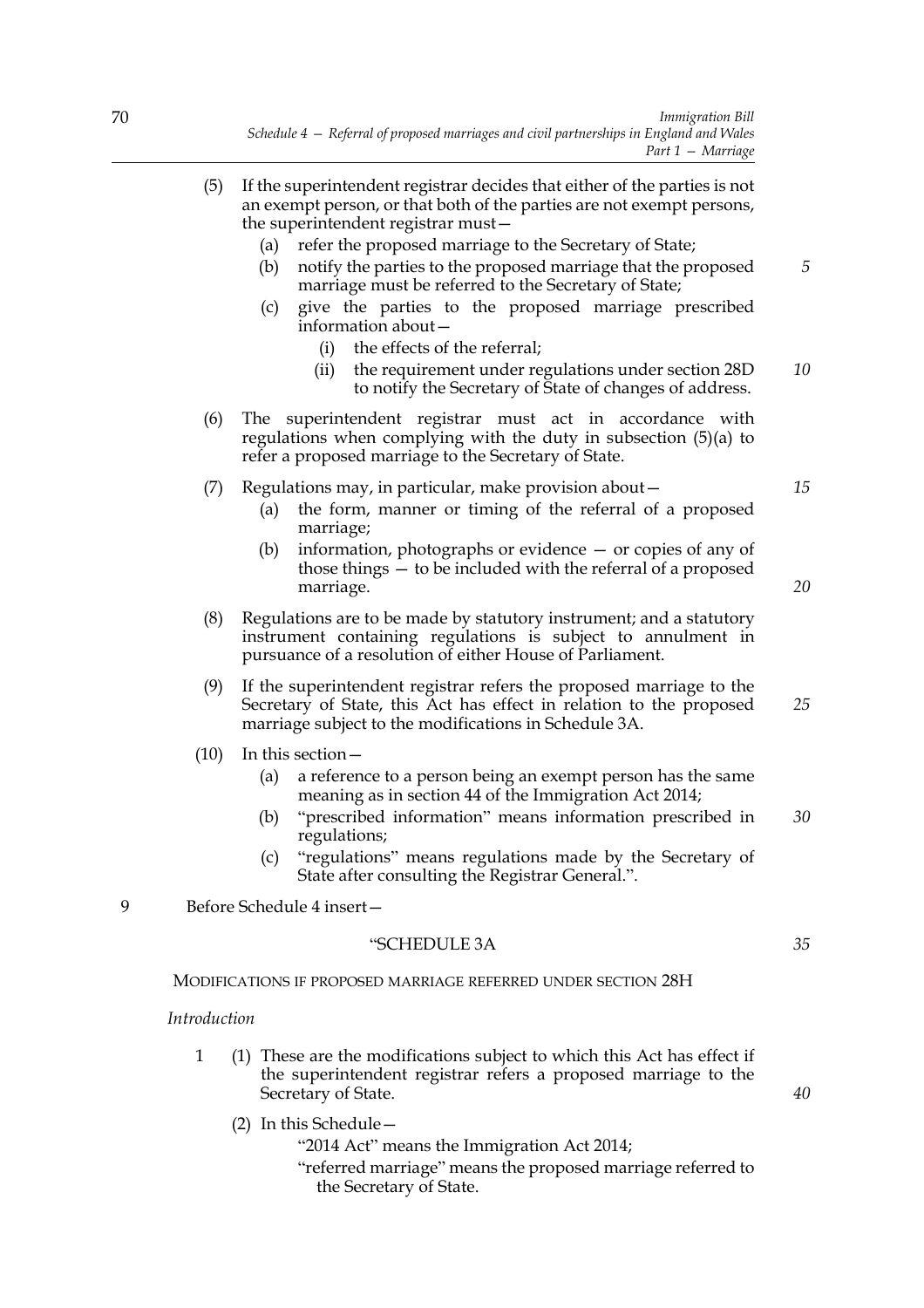*No certificate to be issued until decision about investigation etc*

|  | (1) The duty under section $31(2)$ to issue a certificate in respect of the |  |  |  |  |  |
|--|-----------------------------------------------------------------------------|--|--|--|--|--|
|  | referred marriage does not apply unless and until one of the                |  |  |  |  |  |
|  | following events occurs.                                                    |  |  |  |  |  |

- (2) Event 1 occurs if  $-$ 
	- (a) the Secretary of State gives the superintendent registrar the section 43 notice, and
	- (b) that notice is of a decision not to investigate whether the referred marriage is a sham.

(3) Event 2 occurs if—

- (a) the relevant statutory period ends, and
- (b) the Secretary of State has not given the superintendent registrar the section 43 notice.
- (4) Event 3 occurs if  $-$ 
	- (a) the Secretary of State gives the superintendent registrar the section 43 notice, *15*
	- (b) that notice is of a decision to investigate whether the referred marriage is a sham,
	- (c) the Secretary of State gives the superintendent registrar the section 45 notice, and
	- (d) that notice is of a decision that both of the parties to the referred marriage have complied with the investigation.
- (5) Event 4 occurs if  $-$ 
	- (a) the 70 day period ends, and
	- (b) the Secretary of State has not given the superintendent registrar the section 45 notice. *25*
- (6) Event 5 occurs if the Secretary of State gives the superintendent registrar notice that the duty under section 31(2) is applicable.
- (7) The Secretary of State may give a notice for that purpose only if—
	- (a) the Secretary of State has given the superintendent registrar the section 43 notice, *30*
	- (b) that notice is of a decision to investigate whether the referred marriage is a sham,
	- (c) the Secretary of State has given the superintendent registrar the section 45 notice, and
	- (d) that notice is of a decision that one or both of the parties to the referred marriage have not complied with the investigation.
- (8) This paragraph applies in addition to any other requirements applicable to the issue of the certificate.
- (9) This paragraph is subject to paragraph 4.
- (10) In this paragraph—

*5*

*10*

*20*

*35*

<sup>&</sup>quot;70 day period" has the same meaning as in section 45 of the 2014 Act;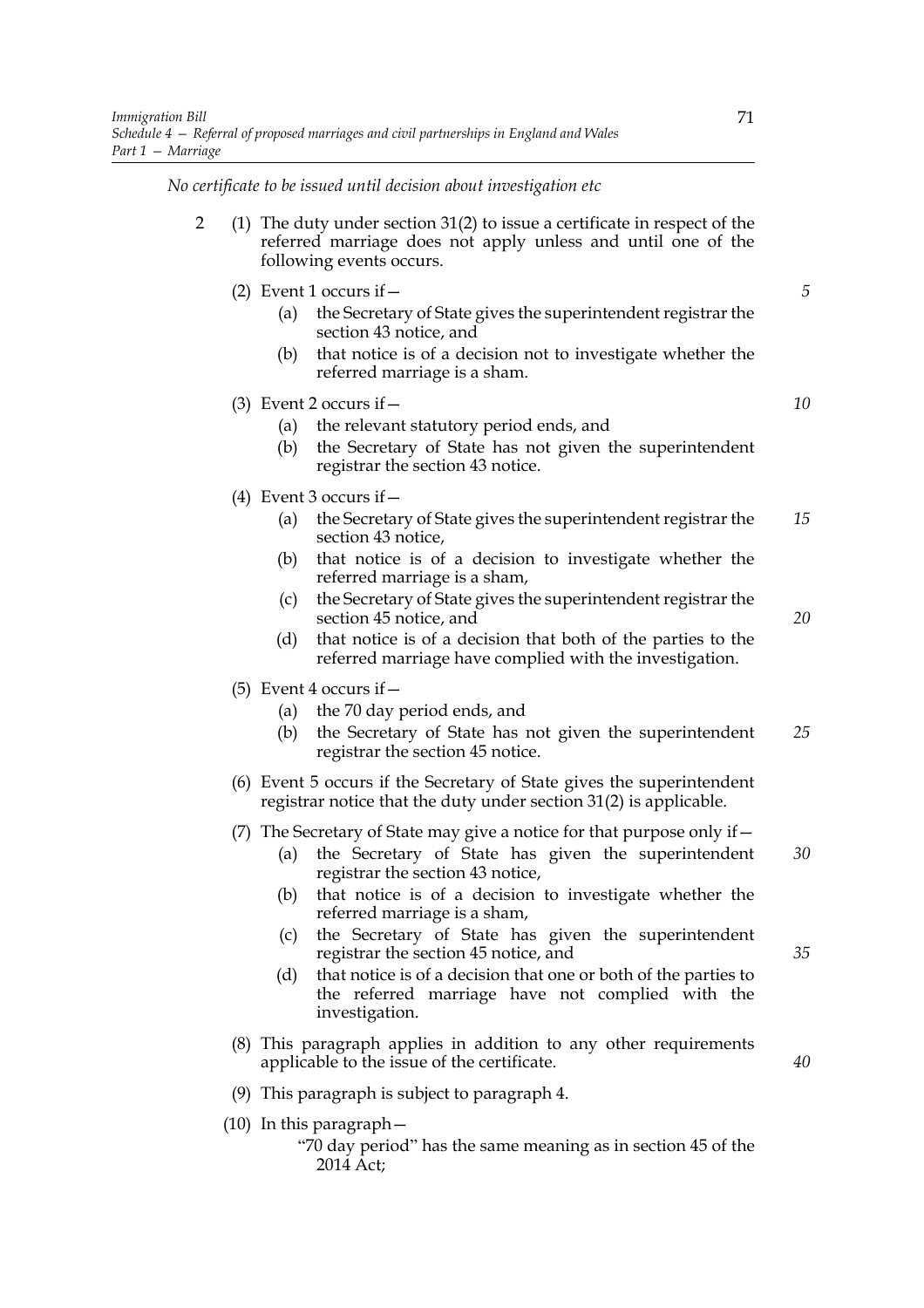- "relevant statutory period" has the same meaning as in section 43 of the 2014 Act; "section 43 notice" means notice under section 43(7) of the 2014 Act; "section 45 notice" means notice under section 45(7) of the 2014 Act. *Marriage to be investigated: extension of waiting period to 70 days*
	- 3 (1) The modifications in this paragraph have effect if the Secretary of State gives the superintendent registrar notice under section 43(7) of the 2014 Act of a decision to investigate whether the referred marriage is a sham.
		- (2) Section 31(2): the reference to the said period of 28 days has effect as a reference to the relevant 70 day period.
		- (3) Section 31(4A)(a): the reference to the period of 28 days has effect as a reference to the relevant 70 day period.
		- (4) Section 31(5A) and (5C): the reference to the 28 day period has effect as a reference to the relevant 70 day period.
		- (5) Section 31(5B) does not apply.
		- (6) Section 75(3)(a): the reference to 28 days has effect as a reference to 70 days (and the reference in section 31(5C) to 28 days has effect accordingly).
		- (7) In this paragraph "relevant 70 day period" means the period—
			- (a) beginning the day after notice of the proposed marriage is entered in the marriage book in accordance with Part 3 of the Marriage Act 1949, or is entered in an approved electronic form by virtue of section 27(4A) of that Act, and *25*
			- (b) ending at the end of the period of 70 days beginning with that day.

#### *Effect of reducing statutory period*

- 4 (1) This paragraph applies if—
	- (a) the Secretary of State gives notice under section 31(5EB) of the grant of an application made under section 31(5A) (reduction of statutory period) in relation to the referred marriage, and
	- (b) that notice is given at a time when the duty under section 31(2) to issue a certificate in respect of the referred marriage has not arisen in accordance with paragraph 2. *35*
	- (2) The duty under subsection 31(2) to issue a certificate in respect of the referred marriage arises on the giving of the notice, subject to any other requirements applicable to the issue of the certificate being met.
	- (3) But the requirements of paragraph 2 are not applicable in such a case.

*30*

*40*

*5*

*10*

*15*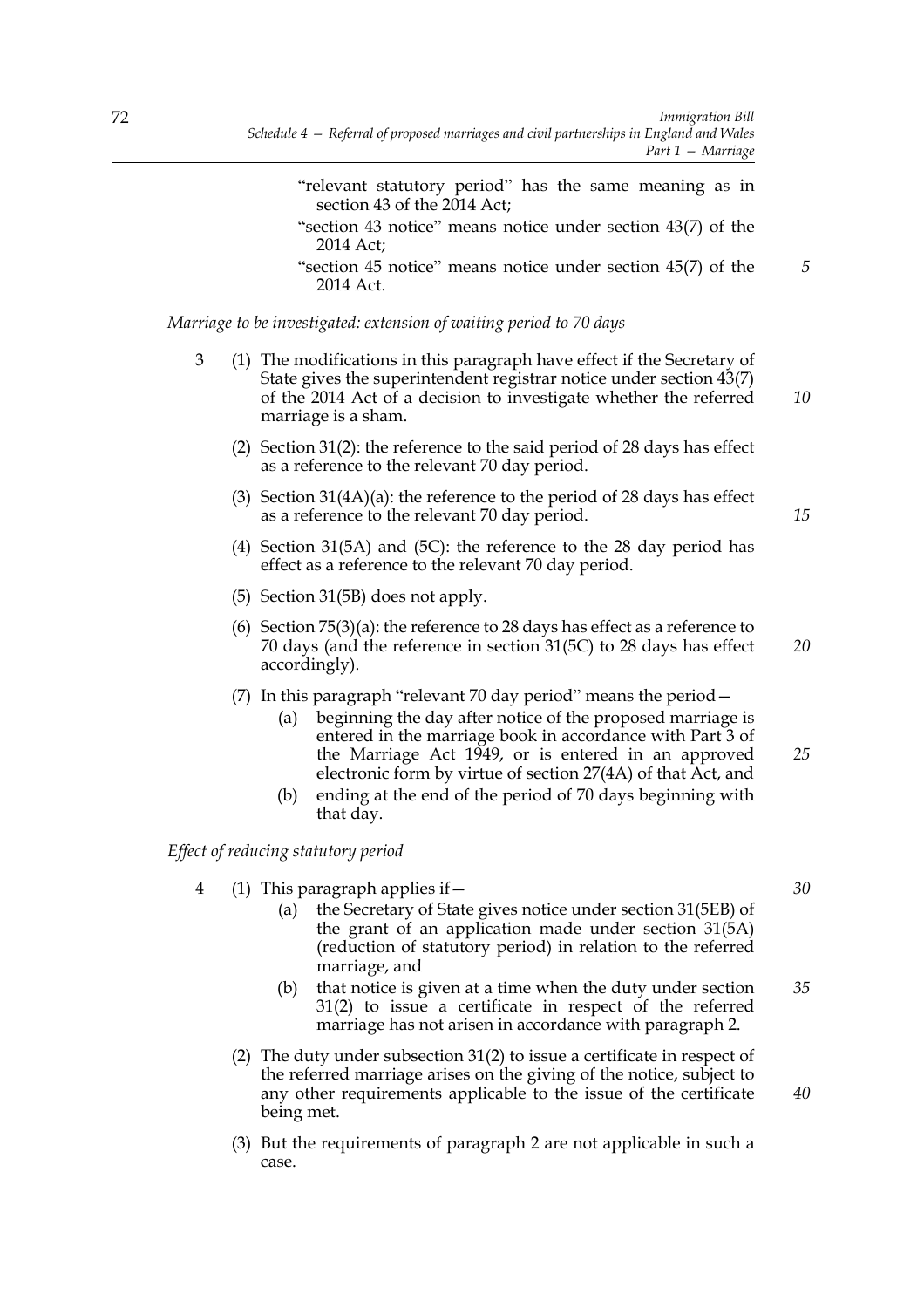- (4) The Secretary of State is not prevented from deciding to conduct, conducting, or continuing, an investigation if a certificate in respect of the referred marriage is issued as mentioned in subparagraph (2).
- (5) But in such a case, nothing in the 2014 Act requires the Secretary of State to decide whether to conduct, to conduct, or to continue, an investigation.
- (6) In this paragraph "investigation" means an investigation, conducted following a decision by the Secretary of State under section 43 of the 2014 Act, whether a proposed marriage is a sham.".

#### *Notice period*

- 10 (1) Section 31 (marriage under certificate without licence) is amended in accordance with this paragraph.
	- (2) In section  $31-$ 
		- (a) for "15 successive days" (in each place) substitute "28 successive days";
		- (b) for "15 days" (in each place) substitute "28 days";
		- (c) for "15 day period" (in each place) substitute "28 day period".
	- (3) After subsection (5E) insert—
		- "(5EA) If a proposed marriage is referred to the Secretary of State under section 28H—
			- (a) any application under subsection (5A) is to be made to the Secretary of State; and
			- (b) the power conferred by subsection (5A) is exercisable by the Secretary of State; *25*

and the reference to the Registrar General in subsection (5C) accordingly has effect as a reference to the Secretary of State.

- (5EB) If the Secretary of State grants an application made under subsection (5A), the Secretary of State must give notice of the grant of the application to the applicant and to the superintendent registrar to whom notice of the marriage was given. *30*
- (5EC) Regulations under subsection (5D) do not apply to applications made to the Secretary of State in accordance with subsection (5EA).
- (5ED) The Secretary of State may by regulations make provision with respect to the making, and granting, of applications made in accordance with subsection (5EA). *35*
- (5EE) The Secretary of State must consult the Registrar General before making regulations under subsection (5ED).".
- (4) In subsection (5H), after "(5D)" insert "or (5ED)".

*Marriage referred to Secretary of State: issue of certificates*

- 11 (1) In section 31 (marriage under certificate without licence), at the end insert—
	- "(7) This section has effect subject to section 31ZA.".

*15*

*5*

*10*

*20*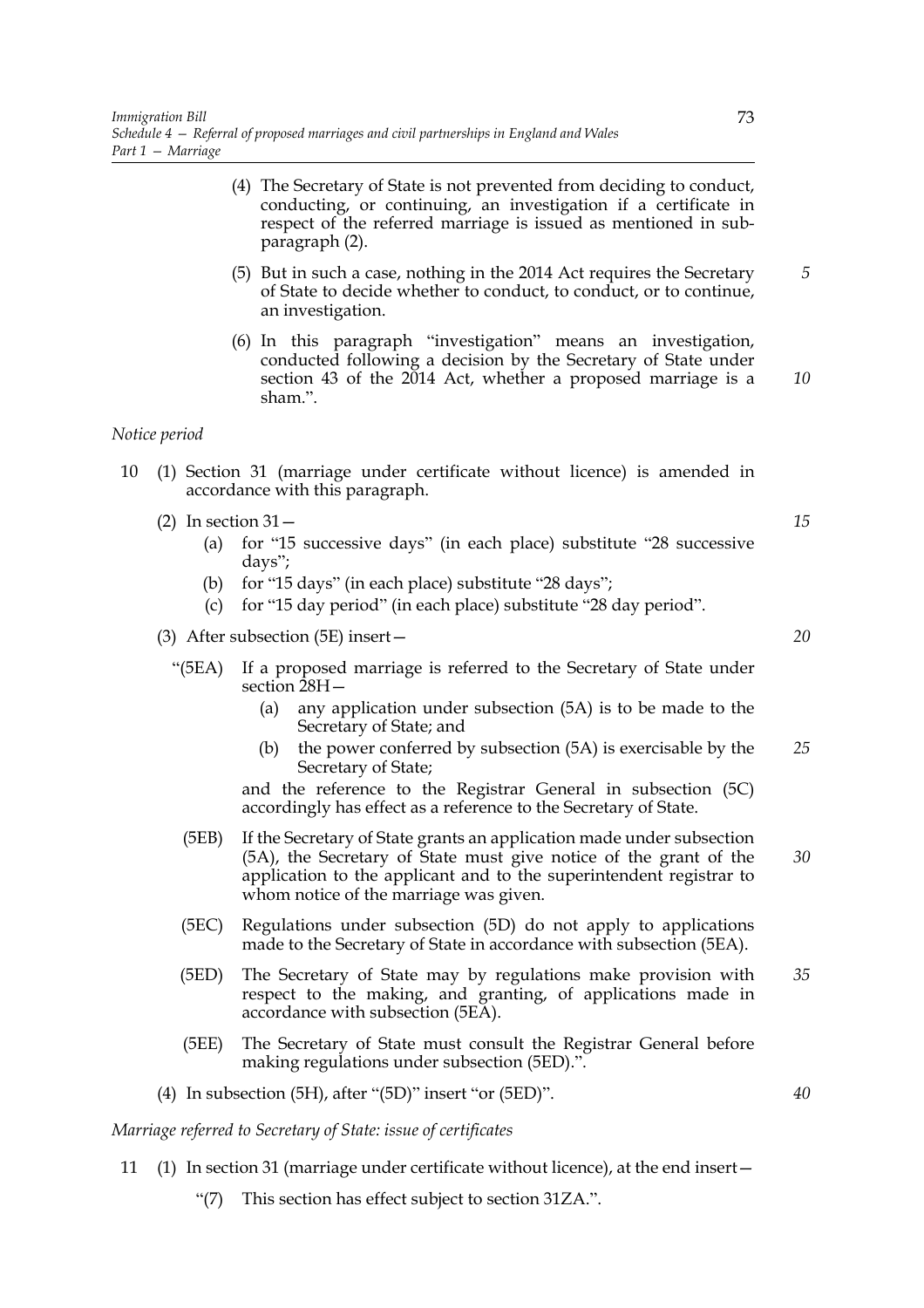(2) After section 31 insert—

### **"31ZA Notice of marriage: false information or evidence**

- (1) A superintendent registrar may refuse to issue a certificate under section 31(2) in a case where  $-$ 
	- (a) notice of marriage has been given under section 27, and
	- (b) a superintendent registrar has reasonable grounds for suspecting that a relevant decision was made incorrectly because of the provision of false information or evidence.
- (2) If the superintendent registrar refuses to issue the certificate, the parties to the proposed marriage are to be taken not to have given notice under section 27; but that does not prevent criminal proceedings from being brought against either party, or any other person, in relation to the giving of the notice. *10*
- (3) This section does not limit the powers of superintendent registrars to refuse to issue certificates under section 31 in respect of marriages.
- (4) In this section—
	- "evidence" includes a photograph or other image;
	- "exempt person" has the same meaning as in section 28H;
	- "relevant decision" means a decision of a superintendent registrar that a party to a proposed marriage is an exempt person.". *20*
- (3) In section 31A (appeal on refusal under section  $31(2)(a)$ )
	- (a) in the title, at the end insert "**or 31ZA**";
	- (b) in subsection (1), after " $31(2)(a)$ " insert "or  $31ZA$ ";
	- (c) after subsection (2) insert—
		- " $(2A)$  In a case where  $-$ 
			- (a) in reliance on section 31ZA, a superintendent registrar refuses to issue a certificate, and
			- (b) on an appeal against the refusal, the Registrar General directs that a certificate be issued,

section  $31ZA(2)$  is of no effect  $-$  and is to be taken to have never had any effect — in relation to the parties' giving of notice under section 27.";

(d) after subsection (3) insert—

" $(3A)$  If  $-$ 

- (a) relying on section 31ZA, a superintendent registrar refuses to issue a certificate, and
- (b) on an appeal against the refusal, the Registrar General declares the appeal to have been frivolous,

the person making the appeal is liable for the costs of the proceedings before the Registrar General."; *40*

- (e) in subsection  $(4)$ 
	- (i) for "such costs and damages" substitute "costs and damages in accordance with subsection (3) or (3A)";
	- (ii) at the end insert "(in the case of subsection (3)) or evidence that the Registrar General has declared the appeal to have been frivolous (in the case of subsection (3A))". *45*

*35*

*30*

*25*

*5*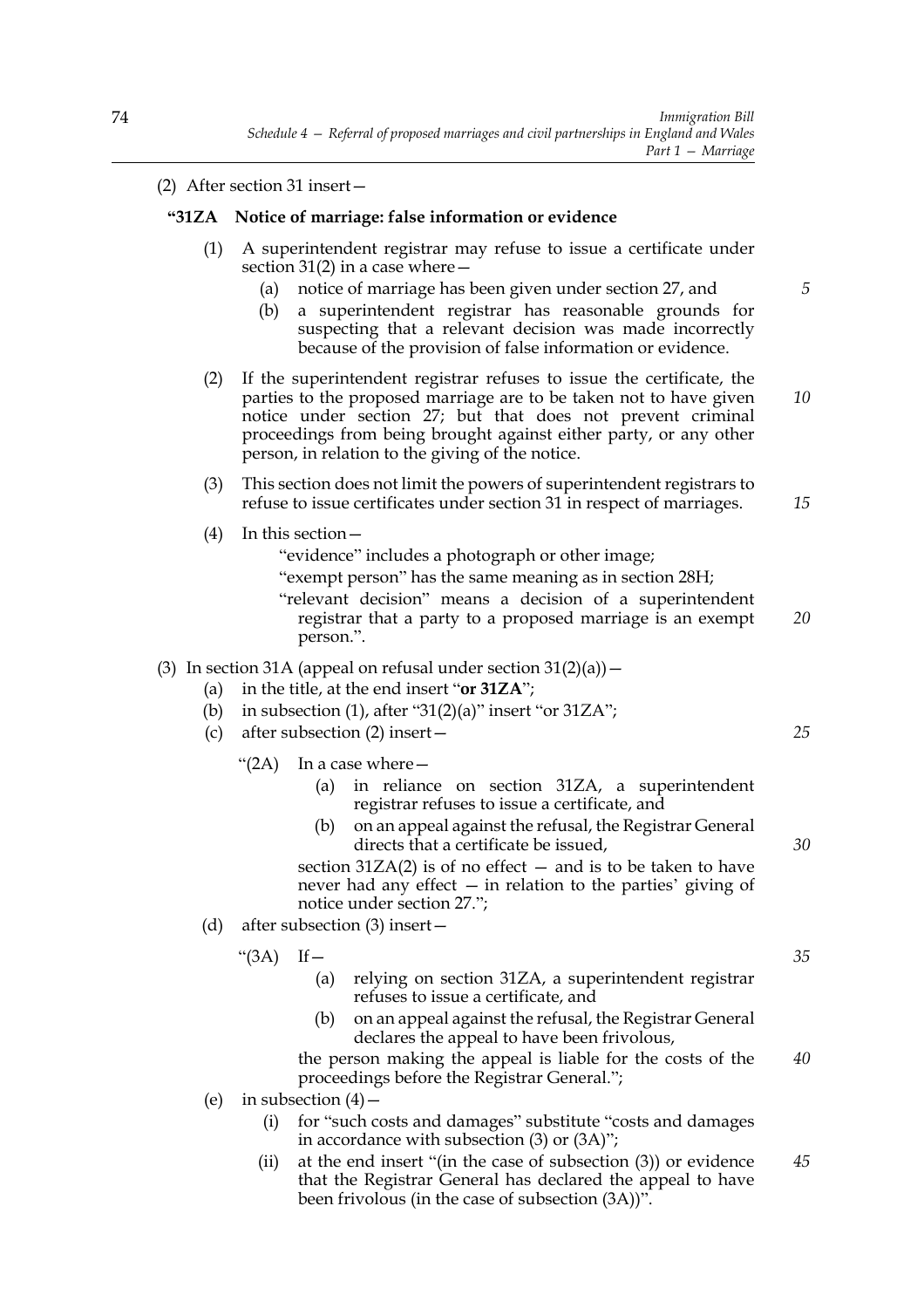### *Certificates*

- 12 (1) Section 35 (marriage in registration district in which neither party resides) is amended in accordance with sub-paragraphs (2) and (3).
	- (2) After subsection (3) insert—
		- "(3A) In a case where one or both of the persons to be married ("the couple") are not relevant nationals, a superintendent registrar may issue a certificate for the solemnization of a marriage in a qualifying church or chapel, notwithstanding that it is not within a registration district in which either of the couple resides. *5*
		- (3B) In subsection (3A) "qualifying church or chapel" means a church or chapel which is not the usual place of worship of the couple but in which it would be possible— *10*
			- (a) (if section  $5(3)(a)$  were disregarded) for the marriage of the couple to be solemnized in accordance with section 5(1)(a) (marriage after publication of banns), or
			- (b) (if section 5(3)(b) were disregarded) for the marriage of the couple to be solemnized in accordance with section  $5(1)(c)$ (marriage on authority of common licence).".
	- (3) After subsection (5) insert—
		- "(6) Where a marriage is intended to be solemnized on the authority of certificates of a superintendent registrar issued under subsection (3A), each notice of marriage given to the superintendent registrar and each certificate issued by the superintendent registrar shall state, in addition to the description of the church or chapel in which the marriage is to be solemnized, that it would be possible for the marriage of the couple to be solemnized in that church or chapel after the publication of banns or on the authority of a common licence (if section 5(3) were disregarded).". *20 25*
	- (4) Omit section 38.

#### *One party resident in Scotland*

13 In section 37 (one party resident in Scotland), in subsection (1)(b), for the words from "with" to "Act" (in the first place) insert "with section 27 and the other provisions of this Act".

*Proof of certain matters not necessary to validity of marriages*

- 14 In section 48 (proof of certain matters not necessary to validity of marriages), in subsection  $(1)$  – *35*
	- (a) omit the word "or" at the end of paragraph (e) (inserted by paragraph 14(c) of Schedule 7 to the Marriage (Same Sex Couples) Act 2013);
	- (b) at the end of paragraph (ea) (inserted by that provision of the Marriage (Same Sex Couples) Act 2013) insert "or
		- (eb) that, in the case of a marriage to which Schedule 3A applied, any of the events listed in paragraph 2(2) to (6) of that Schedule occurred.".

*30*

*15*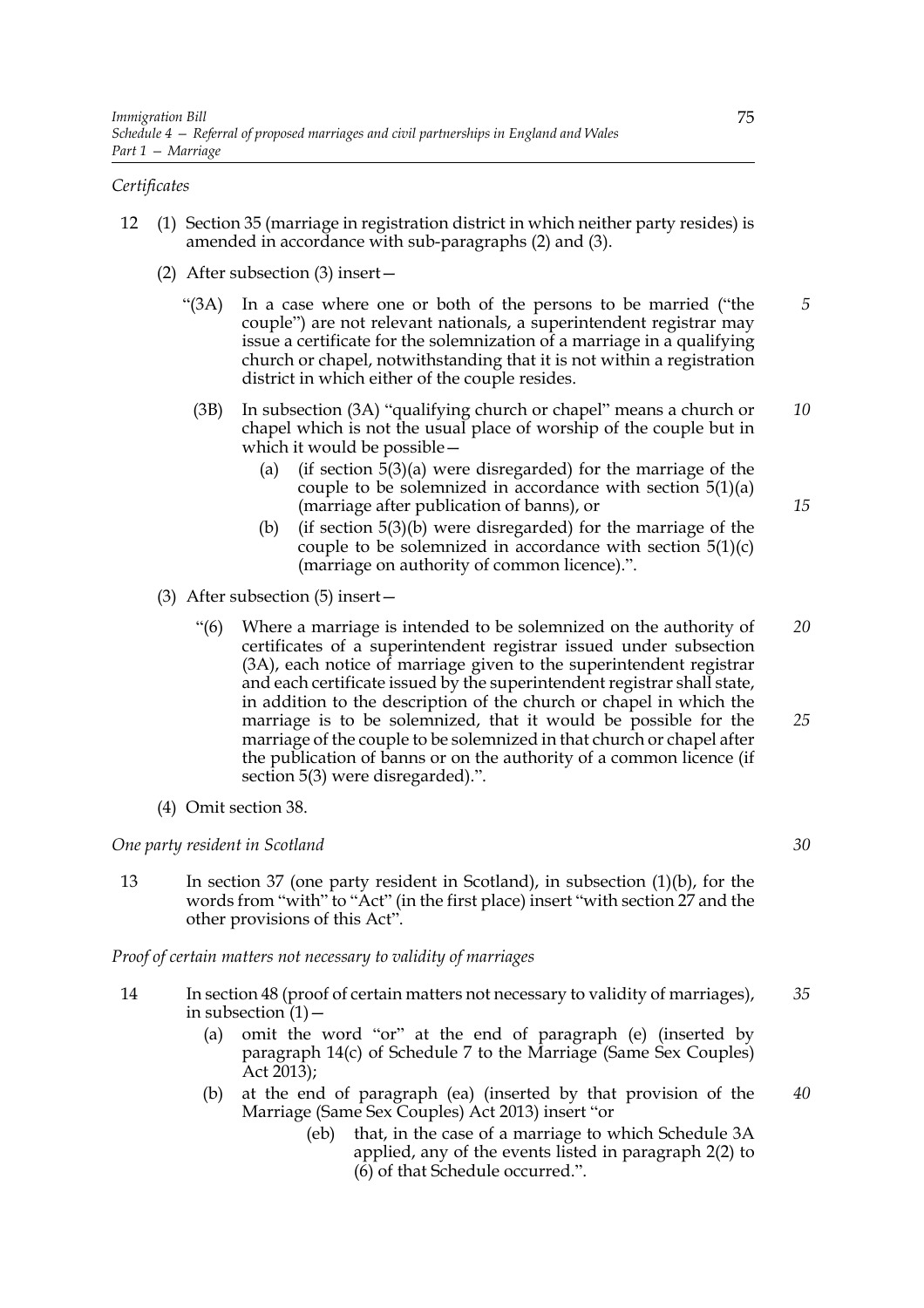# *Regulations etc*

| 15 | In section 74 (regulations), after subsection (2) insert- |  |  |
|----|-----------------------------------------------------------|--|--|
|    |                                                           |  |  |

"(3) Any order or regulations made under this Act may make different provision for different cases.".

### *Offences*

16 In section 75 (offences relating to solemnization of marriages), in subsection  $(3)(a)$ , for "15 days" substitute "28 days".

### *Relevant nationals*

| 17 | In section 78 (interpretation of the 1949 Act), in subsection (1), after the |  |
|----|------------------------------------------------------------------------------|--|
|    | definition of "registration district" insert-                                |  |
|    | ""relevant national" means-                                                  |  |

- (a) a British citizen,
- (b) a national of an EEA state other than the United Kingdom, or
- (c) a national of Switzerland;". *15*

### PART 2

### CIVIL PARTNERSHIP

### *Introduction*

| 18 | The Civil Partnership Act 2004 is amended in accordance with this Part of |  |
|----|---------------------------------------------------------------------------|--|
|    | this Schedule.                                                            |  |

*Supply of additional information and evidence*

- 19 (1) Section 8 (notice of proposed civil partnership and declaration) is amended in accordance with this paragraph.
	- (2) In subsection (4), after paragraph (b) insert—
		- "(c) that the proposed civil partner believes all of the information stated in the notice, and all information and evidence supplied with the notice, is true.". *25*
	- (3) After subsection (5) insert—
		- "(5A) Subsection (5) is subject to section 9F.".

20 After section 8 insert—

### **"8A Additional information if party not relevant national**

- (1) This section applies to notice of proposed civil partnership given to a registration authority in accordance with section 8 if one, or each, of the parties to the proposed civil partnership is not a relevant national.
- (2) But this section does not apply if Schedule 3 applies to the proposed civil partnership.

*35*

*30*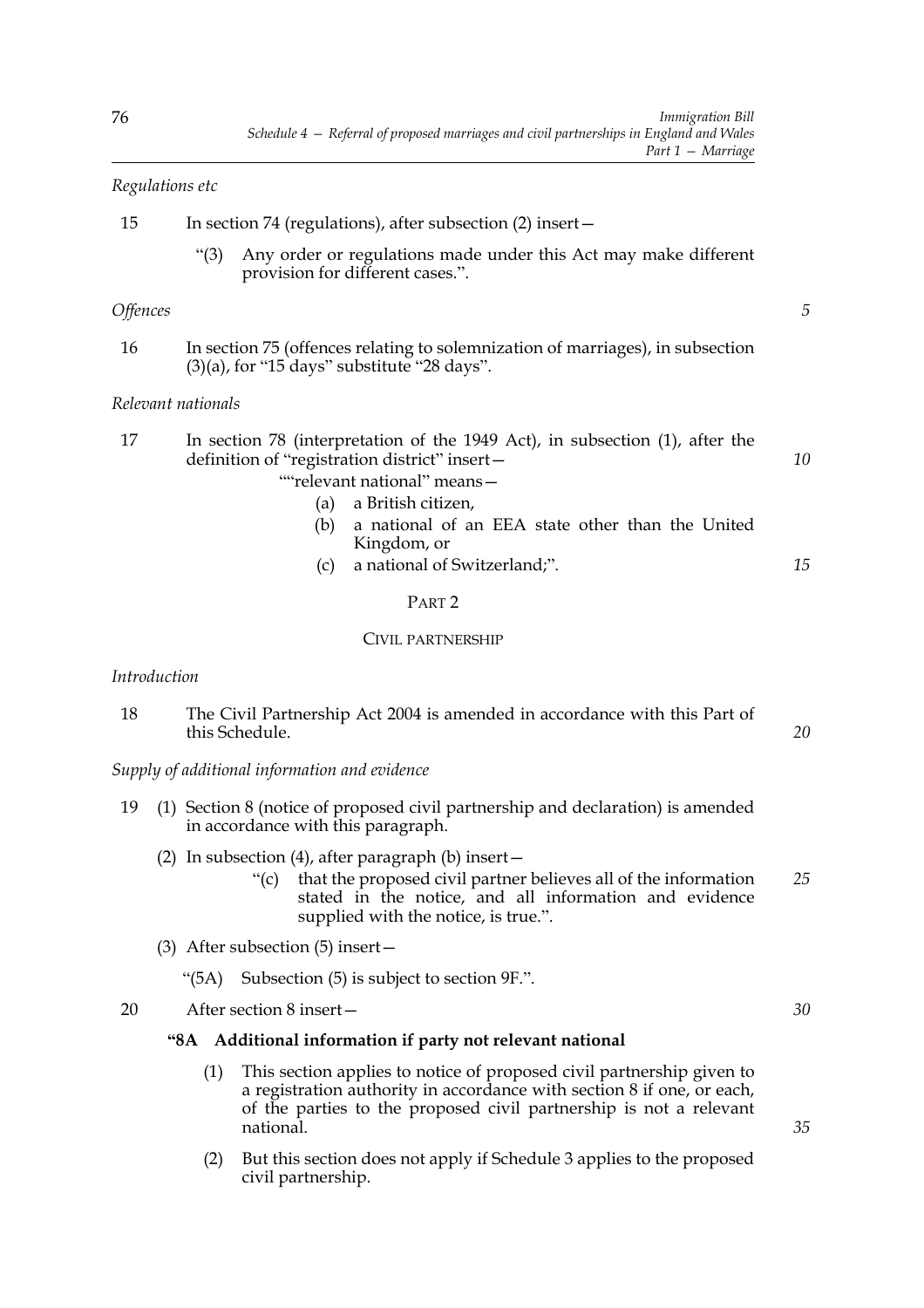- (3) For each party to the proposed civil partnership who is not a relevant national, the notice must include whichever of statements A, B or C is applicable to that person.
- (4) Statement A is a statement that the person has the appropriate immigration status.
- (5) Statement B is a statement that the person holds a relevant visa in respect of the proposed civil partnership.
- (6) Statement C is a statement that the person neither  $-$ 
	- (a) has the appropriate immigration status, nor
	- (b) holds a relevant visa in respect of the proposed civil partnership. *10*
- (7) If the notice contains the statement referred to in the first column of an entry in this table, the notice must be accompanied by the information and photographs referred to in the second column of that entry (insofar as that entry is applicable to the parties to the proposed civil partnership)—

| If the notice includes this statement                                                          | the notice must be accompanied by                                                                                                                                                                                                        |          |
|------------------------------------------------------------------------------------------------|------------------------------------------------------------------------------------------------------------------------------------------------------------------------------------------------------------------------------------------|----------|
| Statement A (in respect of one or<br>both of the parties to the proposed<br>civil partnership) | For each party in respect of whom<br>statement A is made, details of the<br>particular immigration status which<br>that party has                                                                                                        | 20       |
| Statement B (in respect of one or<br>both of the parties to the proposed<br>civil partnership) | 1. For each party, a<br>specified<br>photograph of that party<br>2. For each party in respect of whom<br>statement B is made, details of the<br>relevant visa which that party has                                                       | 25       |
| Statement C (in respect of one or<br>both of the parties to the proposed<br>civil partnership) | For each party, a specified<br>1.<br>photograph of that party<br>2. For each party, the usual address<br>of that party<br>3. For each party whose usual<br>outside<br>address is<br>the<br>United<br>Kingdom, an address in the United   | 30       |
|                                                                                                | Kingdom at which that party can be<br>contacted by post<br>4. For each party who has previously<br>used any name or names other than<br>the person's name stated in the<br>notice of proposed civil partnership                          | 35       |
|                                                                                                | accordance with regulations<br>in<br>under section $8(2)$ , a statement of the<br>other name or names<br>5. For each party who currently uses,<br>or has previously used, an alias or<br>aliases, a statement of the alias or<br>aliases | 40<br>45 |

*5*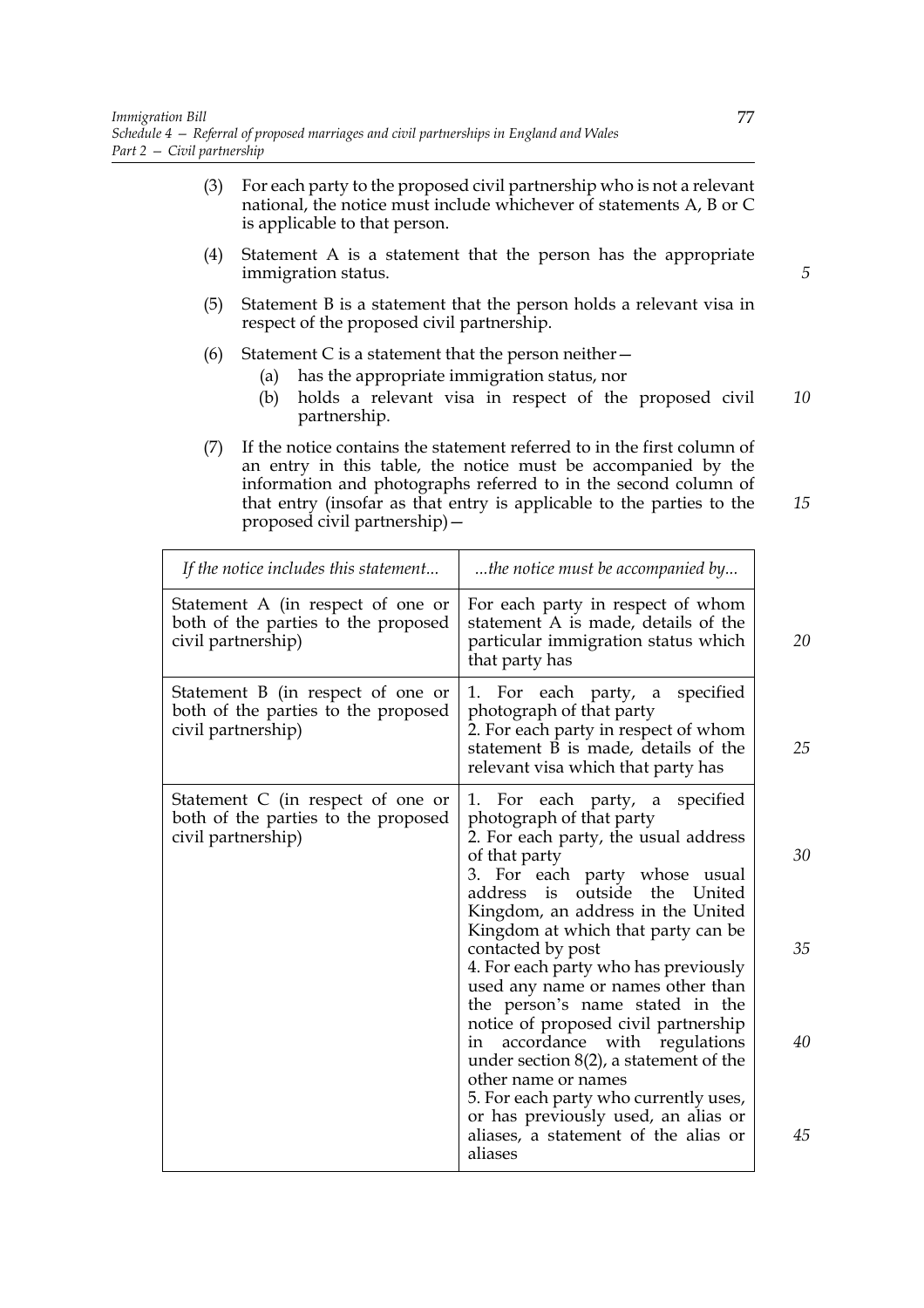- (8) If the notice contains more than one of statements A, B and C, subsection (7) must be complied with in relation to each of those statements; but where the notice contains statements B and C, subsection (7) does not require the notice to be accompanied by more than one specified photograph of each party.
- (9) If the notice includes statement C for a party to the proposed civil partnership—
	- (a) the notice may be accompanied by a statement ("statement D") of that person's immigration position in the United Kingdom;
	- (b) if the notice is accompanied by statement D for a party to the proposed civil partnership, the person may provide the registration authority with details of his or her immigration position in the United Kingdom; and
	- (c) if any such details are provided, the registration authority must record them. *15*
- (10) In this section—
	- (a) a reference—
		- (i) to a person having the appropriate immigration status, or
		- (ii) to a person holding a relevant visa,

has the same meaning as in section 44 of the Immigration Act 2014;

- (b) a reference to the particular immigration status which a person has is a reference to the immigration status set out in any of paragraphs (a) to (c) of section 44(2) of that Act which the person has;
- (c) a reference to a person's immigration position in the United Kingdom includes a reference to the person's not being entitled to be in the United Kingdom.
- (11) In this section "specified photograph" means a photograph that is in accordance with regulations made under section 9E (and for this purpose "photograph" includes other kinds of images).".

## 21 For section 9 substitute—

# **"9 Evidence**

- (1) A notice of proposed civil partnership under section 8 must, in relation to each of the parties to the civil partnership, be accompanied by specified evidence of the following matters—
	- (a) the person's name and surname;
	- (b) the person's date of birth;
	- (c) the person's place of residence;
	- (d) the person's nationality.
- (2) A person giving a notice of proposed civil partnership under section 8 must provide the registration authority to which the notice is given with specified evidence—
	- (a) as to whether the person has previously formed a civil partnership or been married; and
	- (b) if so, as to the ending of the civil partnership or marriage.

*35*

*40*

*45*

*20*

*25*

*30*

*5*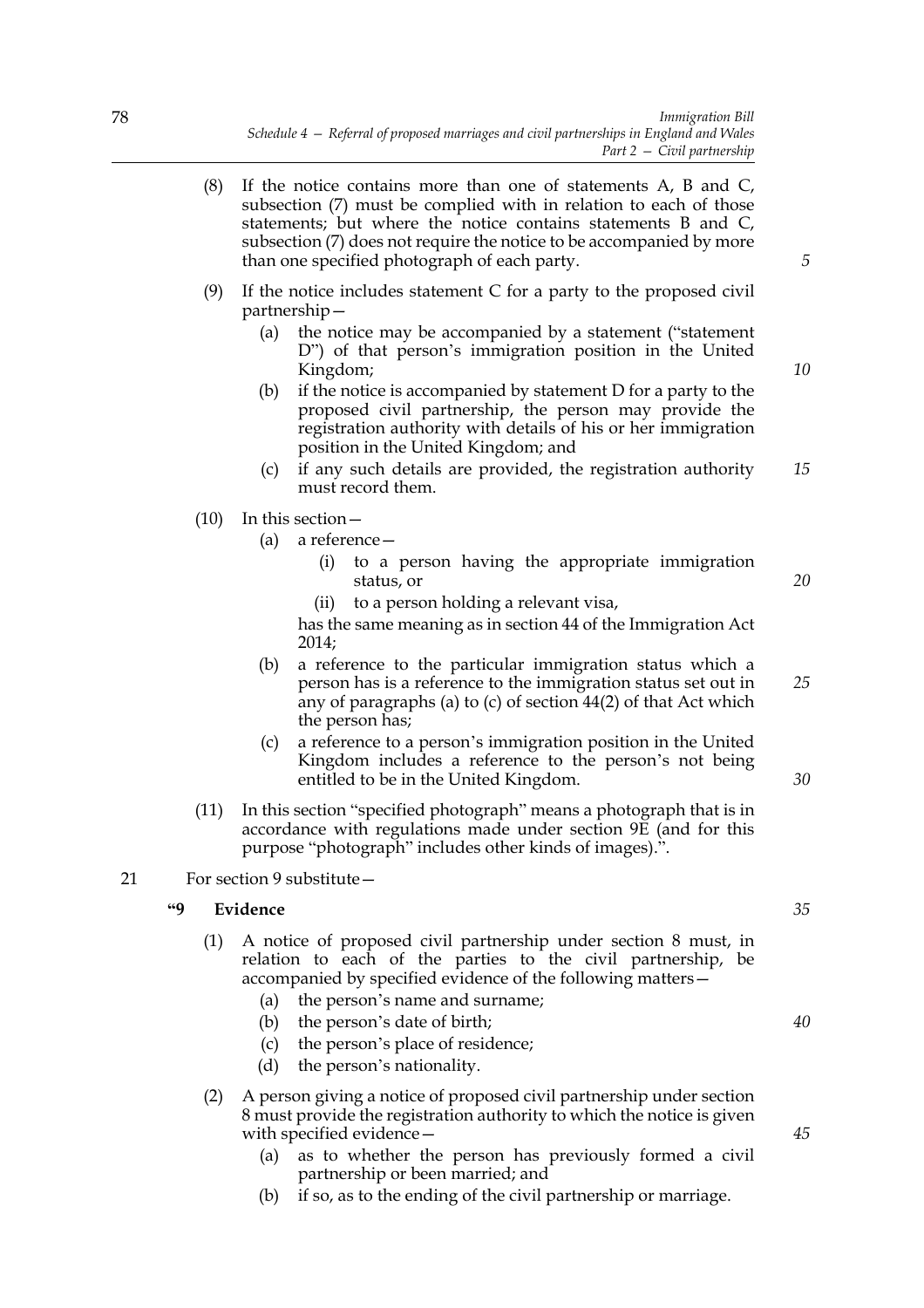(3) In this section "specified evidence" means evidence that is in accordance with regulations made under section 9E.

## **9A Additional evidence if party not relevant national**

- (1) This section applies to notice of proposed civil partnership given to a registration authority in accordance with section 8 if one, or each, of the parties to the proposed civil partnership is not a relevant national.
- (2) If the notice includes statement A (referred to in section  $8A(4)$ ), and accordingly is accompanied by details of the particular immigration status which a party to the proposed civil partnership has, the notice must be accompanied by specified evidence of that status.
- (3) If the notice includes statement B (referred to in section  $8A(5)$ ), the notice must be accompanied by specified evidence of the holding of the relevant visa by the party to the proposed civil partnership.
- (4) If, in accordance with section  $8A(7)$ , the notice is accompanied by the usual address of a party to the proposed civil partnership, the notice must also be accompanied by specified evidence that it is that party's usual address. *15*
- (5) If the notice includes statement D (referred to in section  $8A(9)$ ), the notice may be accompanied by evidence of the person's immigration position in the United Kingdom.
- (6) If subsection (2) or (3) applies to the notice, and the notice is not accompanied by the specified evidence required by that subsection, the notice must be accompanied by—
	- (a) photographs and addresses of the kinds referred to in paragraphs 1 and 2 in the relevant entry in section 8A(7); *25*
	- (b) as respects the usual address of each party that is provided in accordance with paragraph (a), specified evidence that the address provided is that party's usual address; and
	- (c) addresses, names and aliases of the kinds referred to in paragraphs 3 to 5 in the relevant entry in section 8A(7) (insofar as those paragraphs are applicable to the parties to the proposed civil partnership).
- (7) In this section—
	- "relevant entry in section 8A(7)" means the second column of the last entry in the table in section 8A(7); *35*
	- "specified evidence" means evidence that is in accordance with regulations made under section 9E.

### **9B Change of usual address or UK contact address**

- (1) The Secretary of State may, by regulations, make provision about the giving to the Secretary of State of— *40*
	- (a) notice of a person's usual address, if the person's notified usual address changes;
	- (b) notice of a UK contact address, if the person's notified usual address is not in the United Kingdom;
	- (c) notice of a person's UK contact address, if the person's notified UK contact address changes;

*5*

*10*

*20*

*30*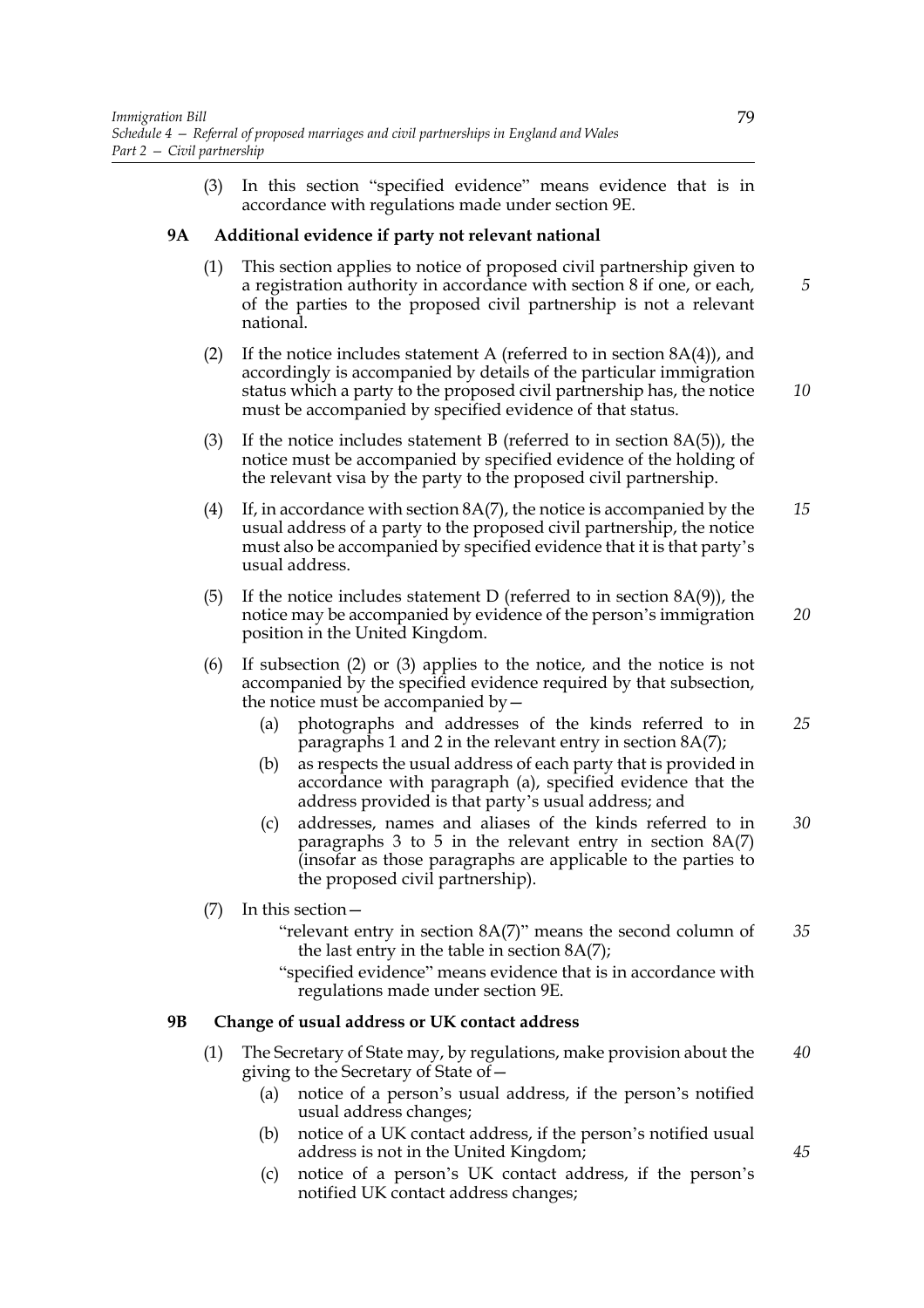- (d) evidence of any address notified in accordance with regulations under paragraph (a), (b) or (c). (2) The provision that may be made in regulations under this section includes— (a) provision imposing a requirement on a person; (b) provision about the rejection of information or evidence which there are reasonable grounds to suspect to be false. (3) Regulations under subsection  $(1)(d)$  may, in particular, make any provision of the kind that may be made under section 9E(3). (4) In this section— "notified UK contact address" means an address in the United Kingdom, at which a person can be contacted by post, that has been notified in accordance with— (a) section  $8A(7)$  or  $9A(6)$ , or (b) regulations under this section; "notified usual address" means the usual address of a person that has been notified in accordance with— (a) section  $8A(7)$  or  $9A(6)$ , or (b) regulations under this section. **9C Rejection of false information or evidence** (1) A registration authority may reject— (a) any information or photograph provided under section 8, 8A or 9A, or (b) any evidence provided under section 9 or 9A, if (in particular) the registration authority has reasonable grounds for suspecting that the information, photograph or evidence is false. (2) If the registration authority rejects any information, photograph or evidence, the registration authority may proceed under this Act as if the rejected information, photograph or evidence had not been provided. (3) This section does not limit the powers of registration authorities to reject anything provided under any other enactment. **9D Amendment of notice and evidence provisions** (1) The Secretary of State may by order— (a) amend section 8A or 9A so as to vary the information that must or may be given in cases where that section applies; (b) amend section 9 or 9A so as to vary the matters in respect of which specified evidence must or may be given in cases where that section applies; *5 10 15 20 25 30 35 40*
	- (c) make such provision (including provision amending section 9B or 9E or any other enactment) as the Secretary of State considers appropriate in consequence of provision made under paragraph (a) or (b).
	- (2) The Secretary of State must consult the Registrar General before making an order under this section.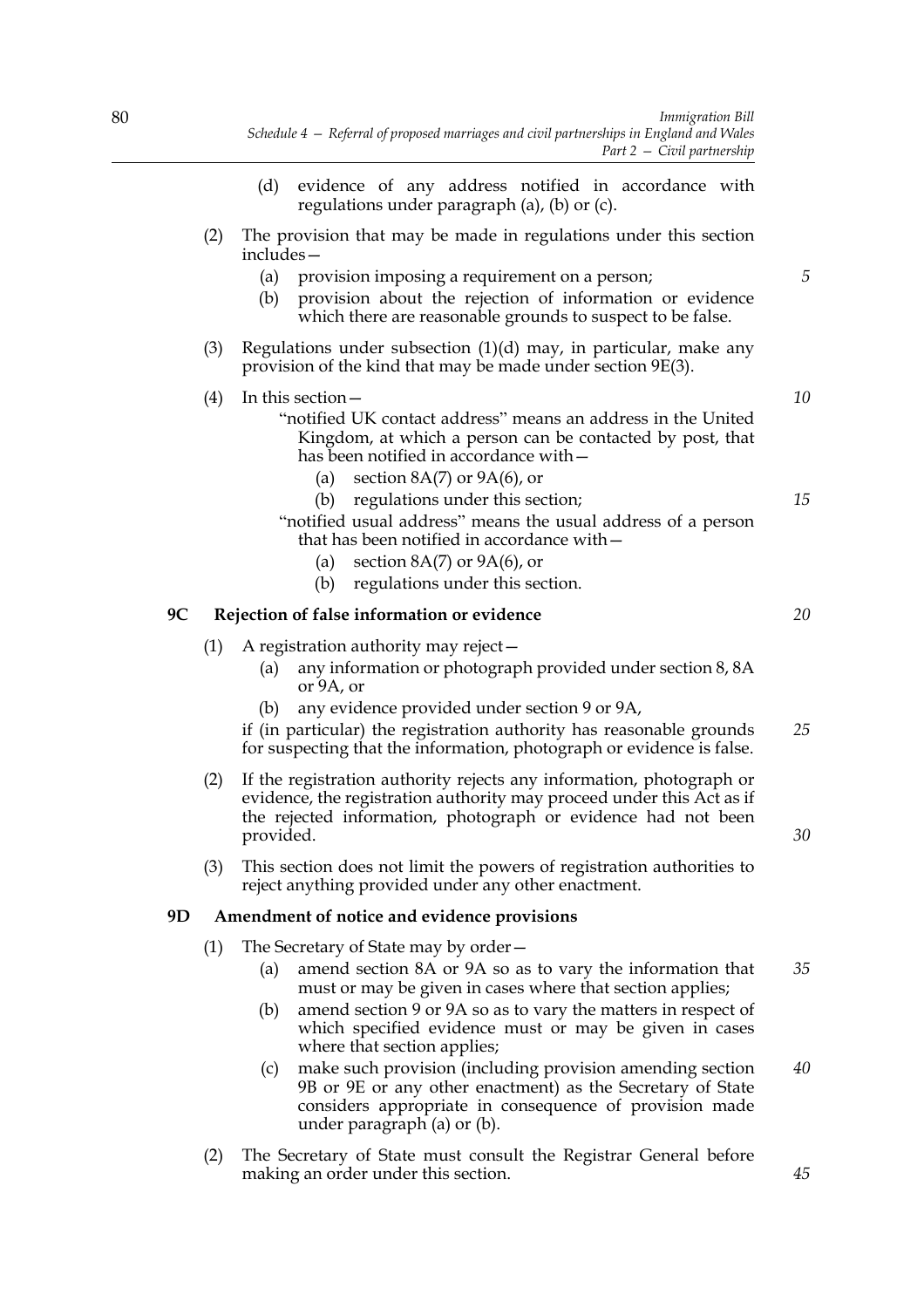### **9E Specified evidence**

- (1) The Registrar General may make regulations about the evidence that is required to be given for the purposes of section 9.
- (2) The Secretary of State may make regulations about the evidence that is required to be given for the purposes of section 9A.
- (3) Regulations under this section may, in particular, make provision about—
	- (a) the kind of evidence which is to be supplied;
	- (b) the form in which evidence is to be supplied;
	- (c) the manner in which evidence is to be supplied;
	- (d) the period within which evidence is to be supplied;
	- (e) the supply of further evidence;
	- (f) the sufficiency of evidence supplied;
	- (g) the consequences of failing to supply sufficient evidence in accordance with the regulations (including provision to secure that, in such a case, a particular decision is made or is to be treated as having been made); *15*
	- (h) the retention or copying of evidence supplied.
- (4) In this section "evidence" includes a photograph or other image.
- (5) The Registrar General must obtain the approval of the Secretary of State before making regulations under this section. *20*
- (6) The Secretary of State must consult the Registrar General before making regulations under this section.

#### **9F Recording of information in the register: compliance with requirements**

The registration authority must not enter in the register the information relating to a proposed civil partnership mentioned in section 8(5) in a case where any of the requirements imposed by or under any of the following provisions of this Act is applicable but is not complied with—

section 8A(3) to (7); section 8A(9); section 9(1); section 9A(4) or (6); section 18(3); section 19(3); paragraph 5(1) of Schedule 1; paragraph 4 of Schedule 23.".

#### *Notice period*

- 22 In section 11 (meaning of "the waiting period"), for "15" substitute "28".
- 23 (1) Section 12 (power to shorten the waiting period) is amended in accordance with this paragraph.
	- (2) In subsection (1), for "15" substitute "28".

*5*

*10*

*25*

*30*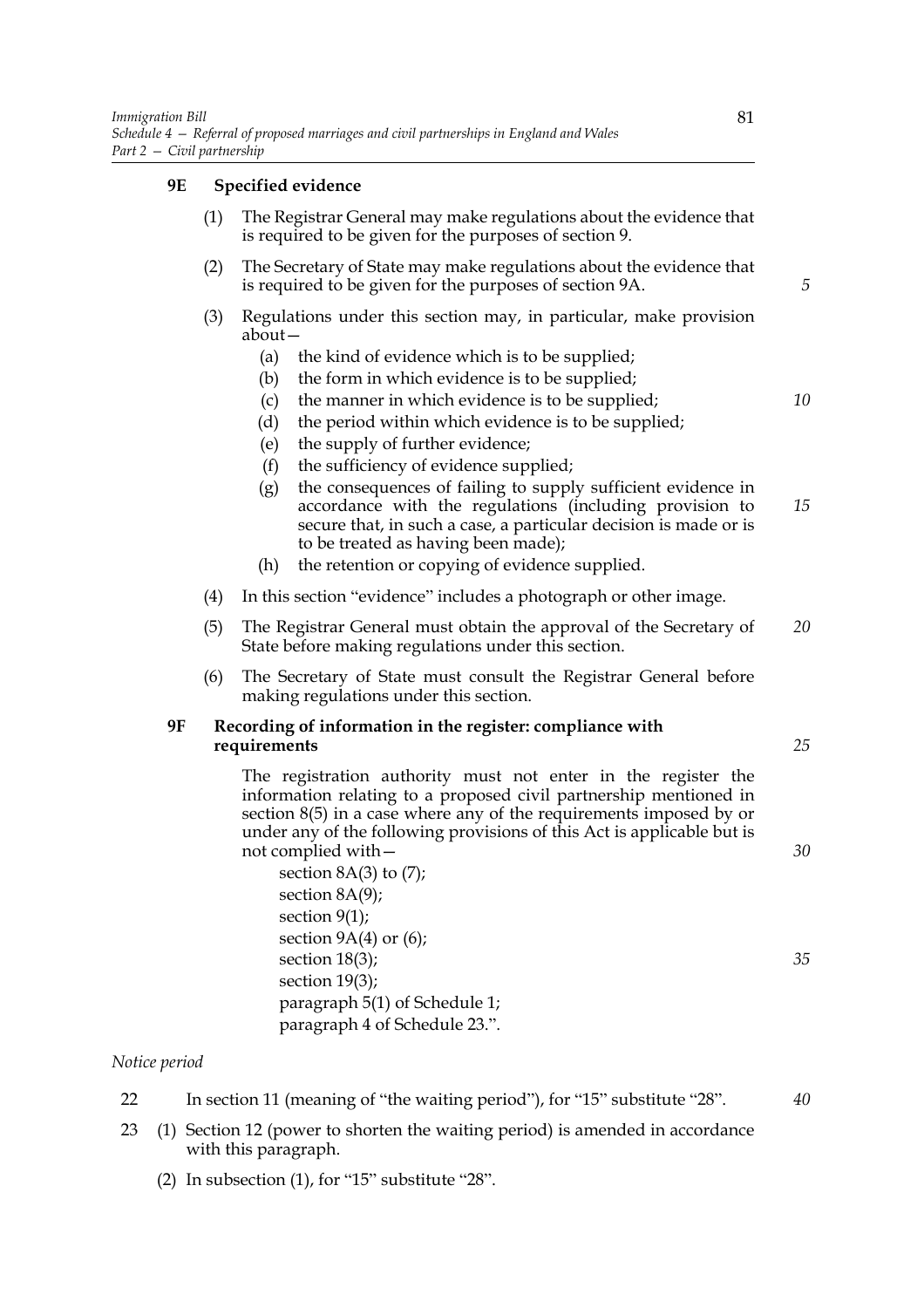- (3) After subsection (3) insert—
	- "(4) If a proposed civil partnership is referred to the Secretary of State under section 12A—
		- (a) any application under subsection (1) is to be made to the Secretary of State; and
		- (b) the power conferred by subsection (1) is exercisable by the Secretary of State.
	- (5) If the Secretary of State grants an application made under subsection (1), the Secretary of State must give notice of the grant of the application to—
		- (a) the applicant,
		- (b) the registration authority to which notice of the proposed civil partnership was given, and
		- (c) if different, the registration authority responsible for issuing the civil partnership schedule under section 14(1) in relation to the proposed civil partnership.
	- (6) Regulations under subsection (2) do not apply to applications made to the Secretary of State in accordance with subsection (4).
	- (7) The Secretary of State may by regulations make provision with respect to the making, and granting, of applications made in accordance with subsection (4). *20*
	- (8) The Secretary of State must consult the Registrar General before making regulations under subsection (7).".

*Referral to Secretary of State*

24 After section 12 insert—

#### **"12A Referral of proposed civil partnership to Secretary of State**

- (1) On every occasion when notice of proposed civil partnership is given under section 8, the registration authority must decide whether or not each of the parties to the proposed civil partnership is an exempt person.
- (2) But this section does not apply if Schedule 3 applies to the proposed civil partnership.
- (3) In making a decision under subsection (1) about a party to a proposed civil partnership, a registration authority may rely on any advice given in relation to that decision by the Secretary of State.
- (4) In a case where—
	- (a) section 8A applies to the notice of proposed civil partnership, and
	- (b) specified evidence required by section 9A(2) or (3) in relation to a party to the proposed civil partnership is not produced in accordance with that section,

the registration authority must decide that that party to the proposed civil partnership is not an exempt person.

*25*

*5*

*10*

*15*

*30*

*35*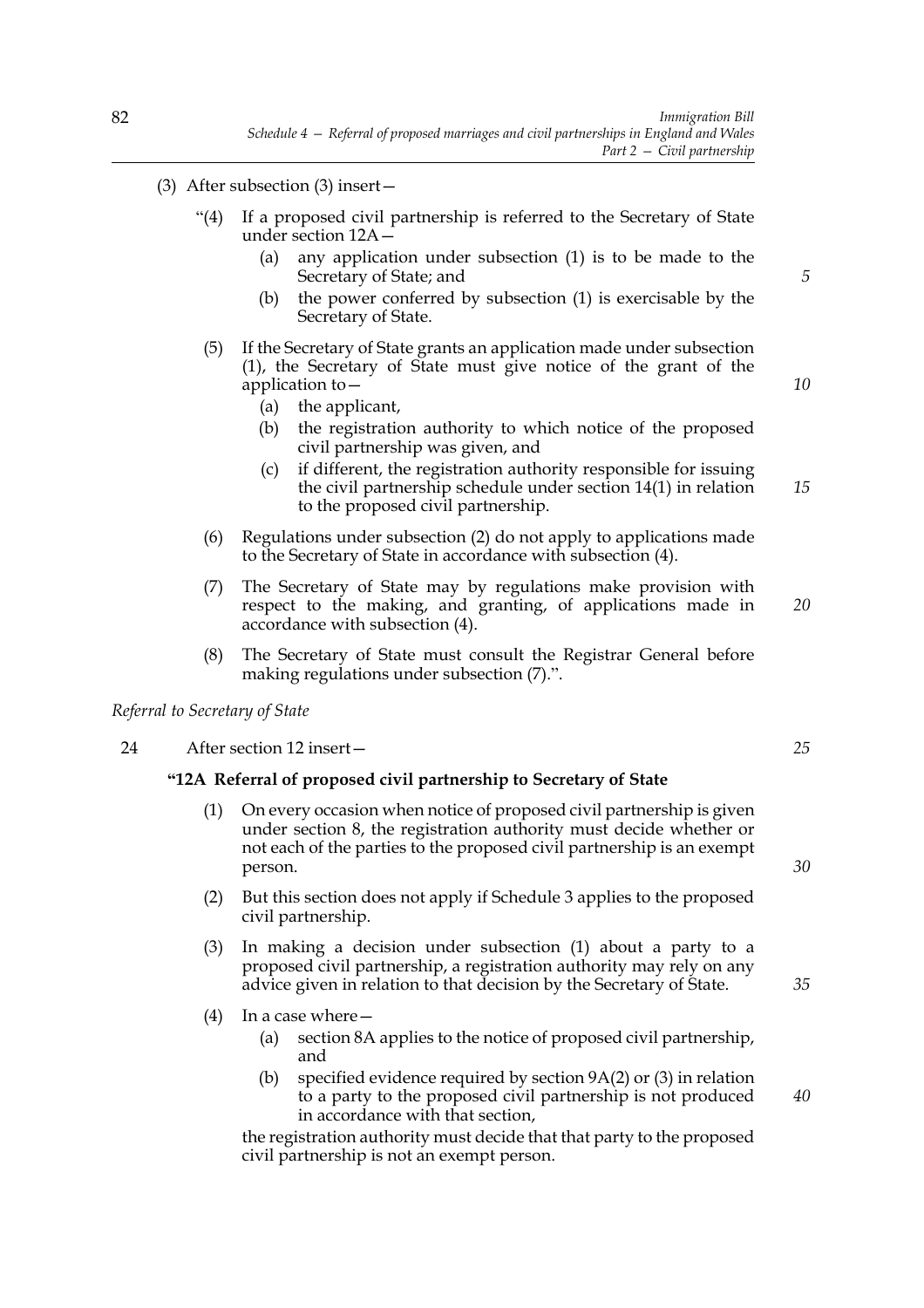- (5) If the registration authority decides that either of the parties is not an exempt person, or that both of the parties are not exempt persons, the registration authority must— (a) refer the proposed civil partnership to the Secretary of State; (b) notify the parties to the proposed civil partnership that the proposed civil partnership must be referred to the Secretary of State; (c) give the parties to the proposed civil partnership prescribed information about— (i) the effects of the referral; (ii) the requirement under regulations under section 9B to notify the Secretary of State of changes of address. (6) The registration authority must act in accordance with regulations when complying with the duty in subsection (5)(a) to refer a proposed civil partnership to the Secretary of State. (7) Regulations may, in particular, make provision about— (a) the form, manner or timing of the referral of a proposed civil partnership; (b) information, photographs or evidence — or copies of any of those things — to be included with the referral of a proposed civil partnership. (8) If the registration authority refers the proposed civil partnership to the Secretary of State, this Act has effect in relation to the proposed civil partnership subject to the modifications in Schedule 3A. (9) In this section— (a) a reference to a person being an exempt person has the same meaning as in section 44 of the Immigration Act 2014; *5 10 15 20 25*
	- (b) "prescribed information" means information prescribed in regulations;
	- (c) "regulations" means regulations made by the Secretary of State after consulting the Registrar General.". *30*

### 25 After Schedule 3 insert—

### "SCHEDULE 3A

#### MODIFICATIONS IF PROPOSED CIVIL PARTNERSHIP REFERRED UNDER SECTION 12A

#### *Introduction*

- 1 (1) These are the modifications subject to which this Act has effect if the registration authority refers a proposed civil partnership to the Secretary of State.
	- (2) In this Schedule— "2014 Act" means the Immigration Act 2014; "referred civil partnership" means the proposed civil partnership referred to the Secretary of State.

*40*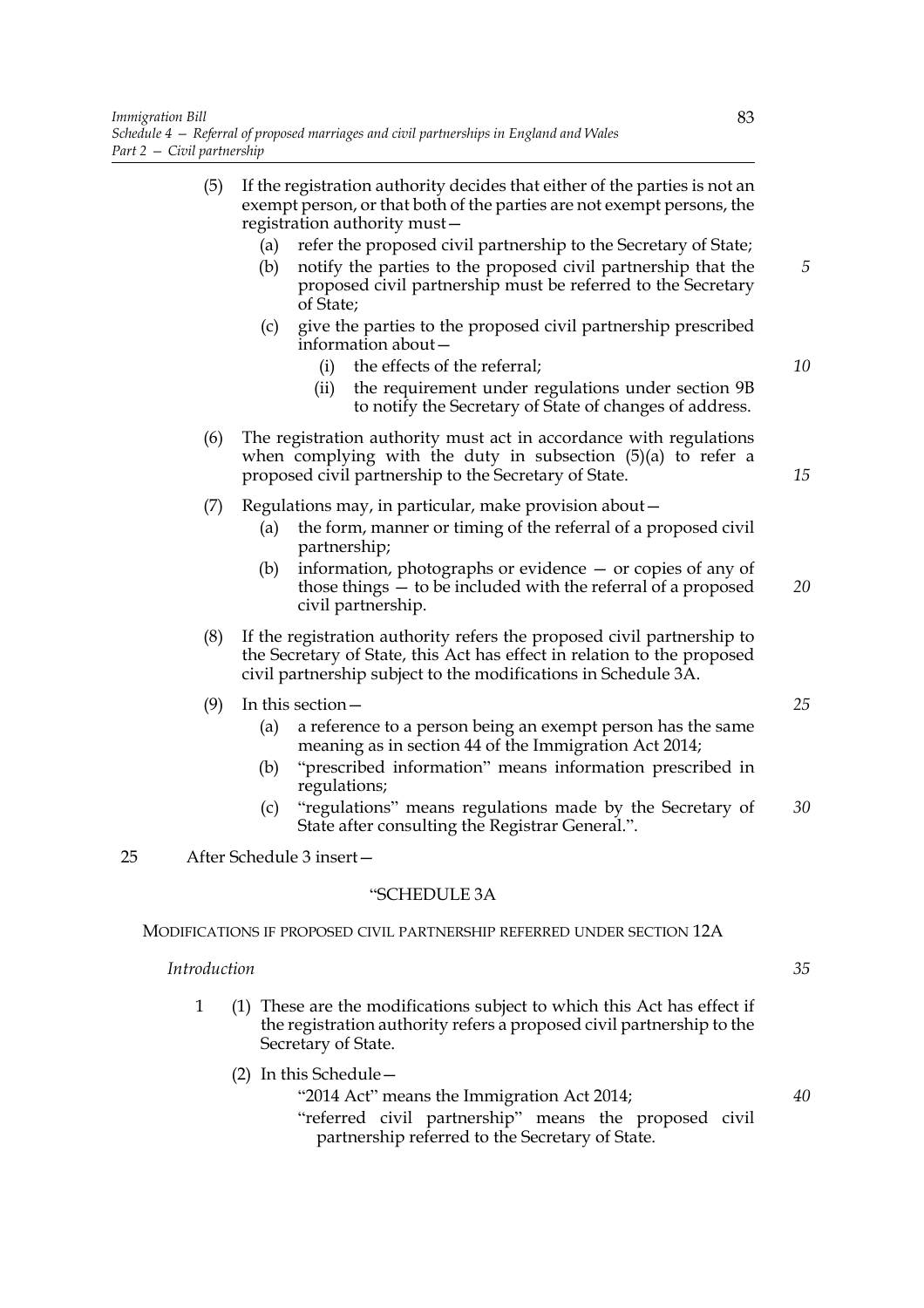*No civil partnership schedule to be issued until decision about investigation etc*

- 2 (1) The duty under section 14(1) to issue a civil partnership schedule in respect of the referred civil partnership does not apply unless and until one of the following events occurs.
	- (2) Event 1 occurs if  $-$ 
		- (a) the Secretary of State gives the registration authority or authorities the section 43 notice, and
		- (b) that notice is of a decision not to investigate whether the referred civil partnership is a sham.
	- (3) Event 2 occurs if—
		- (a) the relevant statutory period ends, and
		- (b) the Secretary of State has not given the registration authority or authorities the section 43 notice.
	- (4) Event 3 occurs if—
		- (a) the Secretary of State gives the registration authority or authorities the section 43 notice, *15*
		- (b) that notice is of a decision to investigate whether the referred civil partnership is a sham,
		- (c) the Secretary of State gives the registration authority or authorities the section 45 notice, and
		- (d) that notice is of a decision that both of the parties to the referred civil partnership have complied with the investigation.
	- (5) Event 4 occurs if  $-$ 
		- (a) the 70 day period ends, and
		- (b) the Secretary of State has not given the registration authority or authorities the section 45 notice.
	- (6) Event 5 occurs if the Secretary of State gives the registration authority or authorities notice that the duty under section 14(1) is applicable.
	- (7) The Secretary of State may give a notice for that purpose only if—
		- (a) the Secretary of State has given the registration authority or authorities the section 43 notice,
		- (b) that notice is of a decision to investigate whether the referred civil partnership is a sham,
		- (c) the Secretary of State has given the registration authority or authorities the section 45 notice, and
		- (d) that notice is of a decision that one or both of the parties to the referred civil partnership have not complied with the investigation.
	- (8) This paragraph applies in addition to any other requirements applicable to the issue of the civil partnership schedule.
	- (9) This paragraph is subject to paragraph 4.
	- (10) In this paragraph—

*25*

*20*

*5*

*10*

*30*

*35*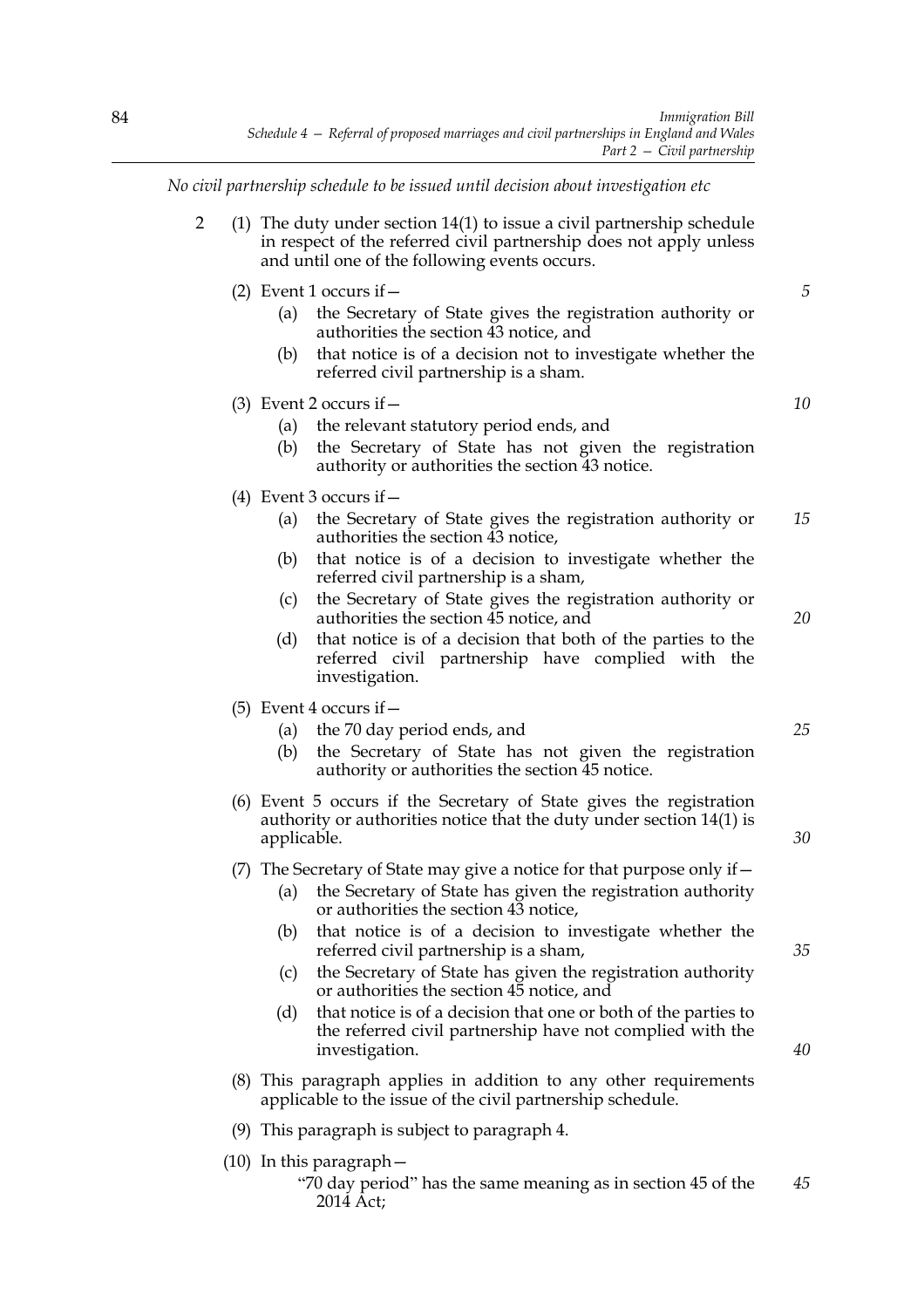- "relevant statutory period" has the same meaning as in section 43 of the 2014 Act;
- "section 43 notice" means notice under section 43(8) of the 2014 Act;
- "section 45 notice" means notice under section 45(7) of the 2014 Act.

*Civil partnership to be investigated: extension of waiting period to 70 days*

- 3 (1) The modifications in this paragraph have effect if the Secretary of State gives the registration authority notice under section 43(8) of the 2014 Act of a decision to investigate whether the referred civil partnership is a sham.
	- (2) Section 11(b): the reference to the period of 28 days has effect as a reference to the relevant 70 day period.
	- (3) But, for the purposes of section 10, the waiting period is not extended by sub-paragraph (2).
	- (4) In this paragraph "relevant 70 day period" means the period—
		- (a) beginning the day after notice of the proposed civil partnership is recorded in the register in accordance with section 8(5), and
		- (b) ending at the end of the period of 70 days beginning with that day. *20*

*Effect of shortening waiting period*

- 4 (1) This paragraph applies if—
	- (a) the Secretary of State gives notice under section 12(5) of the grant of an application made under section 12(1) (power to shorten the waiting period) in relation to the referred civil partnership, and *25*
	- (b) that notice is given at a time when the duty under section 14(1) to issue a civil partnership schedule in respect of the referred civil partnership has not arisen in accordance with paragraph 2. *30*
	- (2) The duty under section 14(1) to issue a civil partnership schedule in respect of the referred civil partnership arises on the giving of the notice under section 12(5), subject to any other requirements applicable to the issue of the schedule being met.
	- (3) But the requirements of paragraph 2 are not applicable in such a case.
	- (4) The Secretary of State is not prevented from deciding to conduct, conducting, or continuing, an investigation if a schedule in respect of the referred civil partnership is issued as mentioned in subparagraph (2).
	- (5) But in such a case, nothing in the 2014 Act requires the Secretary of State to decide whether to conduct, or to continue, an investigation.

*5*

*10*

*15*

*35*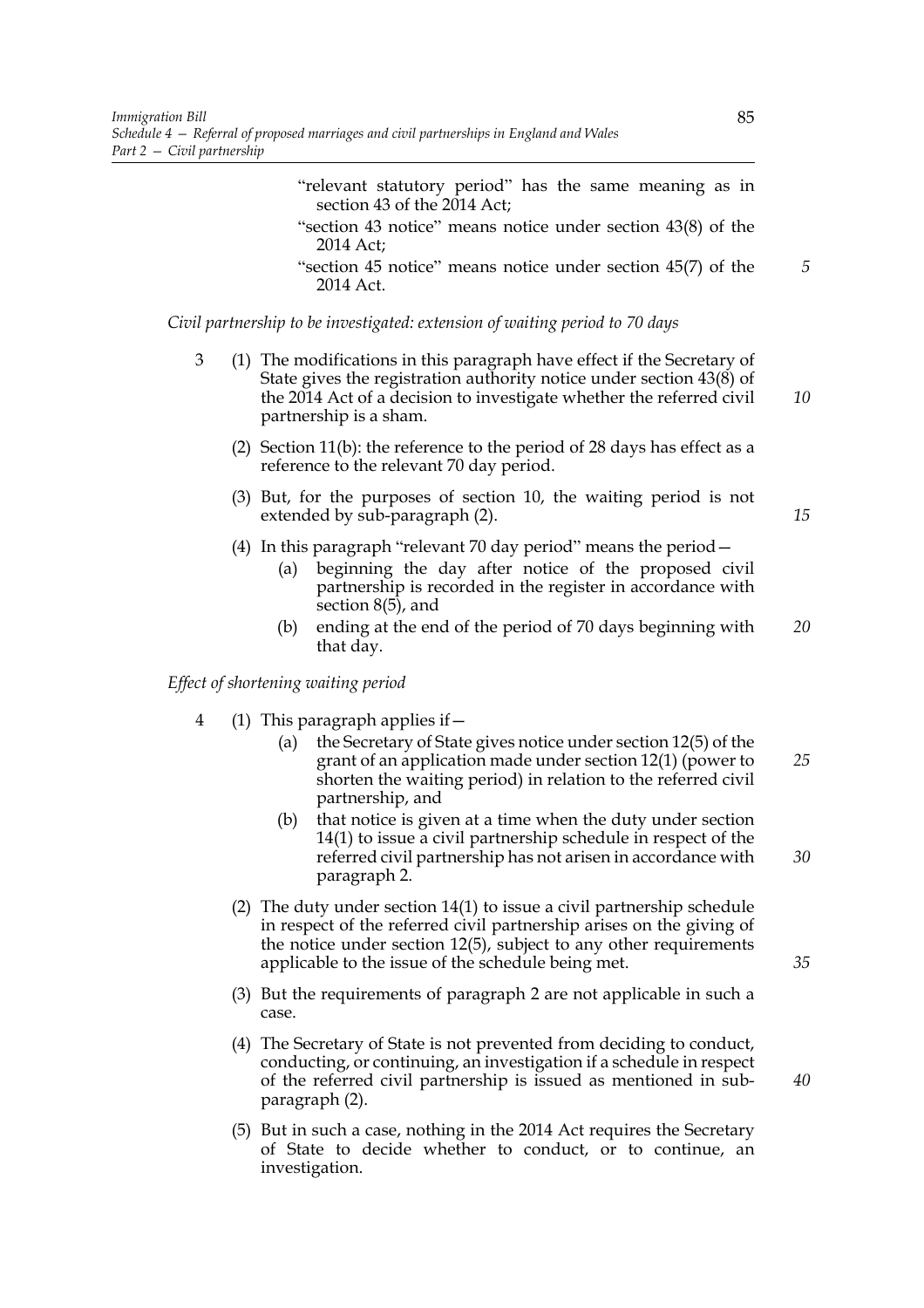(6) In this paragraph "investigation" means an investigation, conducted following a decision by the Secretary of State under section 43 of the 2014 Act, whether a proposed civil partnership is a sham.".

*Civil partnership referred to Secretary of State: issue of civil partnership schedule*

*20*

*25*

*30*

*35*

*40*

- 26 (1) In section 14 (issue of civil partnership schedule), at the end insert—
	- "(6) This section has effect subject to section 14A.".
	- (2) After section 14 insert—

#### **"14A Notice of proposed civil partnership: false information or evidence**

- (1) A registration authority may refuse to issue a civil partnership schedule under section  $14(1)$  in a case where  $-$ *10*
	- (a) notice of a proposed civil partnership has been given under section 8, and
	- (b) a registration authority has reasonable grounds for suspecting that a relevant decision was made incorrectly because of the provision of false information or evidence. *15*
- (2) If a registration authority refuses to issue the schedule, the parties to the proposed civil partnership are to be taken not to have given notice under section 8; but that does not prevent criminal proceedings from being brought against either party, or any other person, in relation to the giving of the notice.
- (3) This section does not limit the powers of registration authorities to refuse to issue civil partnership schedules.
- (4) In this section—
	- "evidence" includes a photograph or other image; "exempt person" has the same meaning as in section 12A; "relevant decision" means a decision of a registration authority that a party to the proposed civil partnership is an exempt person.".

### (3) In section 15 (appeal against refusal to issue civil partnership schedule)  $-$

- (a) in subsection  $(1)(b)$ , after "14(3)" insert "or 14A";
- (b) after subsection (2) insert—
	- "(3) In a case where—
		- (a) in reliance on section 14A, a registration authority refuses to issue a civil partnership schedule, and
		- (b) on an appeal against the refusal, the Registrar General directs that a civil partnership schedule be issued,

section  $14A(2)$  is of no effect  $-$  and is to be taken to have never had any effect — in relation to the parties' giving of notice under section 8.".

(4) In section 16 (frivolous objections and representations: liability for costs etc)—

(a) in the title, after "**representations**" insert "**and appeals**";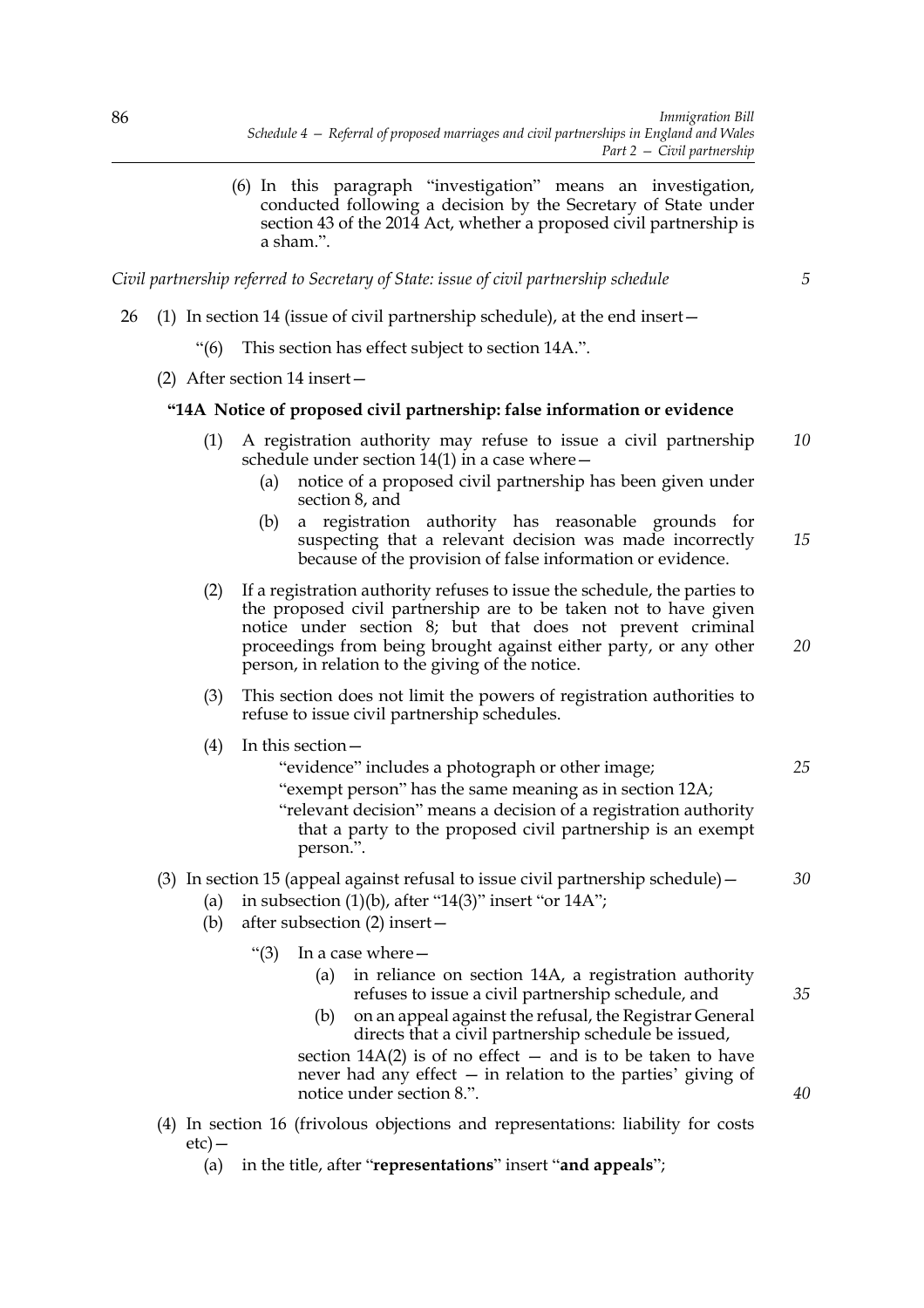- (b) after subsection (3) insert—
	- " $(3A)$  If  $-$ 
		- (a) in reliance on section 14A, a registration authority refuses to issue a civil partnership schedule, and
		- (b) on an appeal against the refusal, the Registrar General declares that the appeal is frivolous,
		- the person making the appeal is liable for the costs of the proceedings before the Registrar General.";
- (c) in subsection (4), for "such costs and damages" substitute "costs and damages in accordance with subsection (3) or (3A)".

### *Relevant nationals*

27 After section 30 insert—

# **"30A Relevant nationals**

In this Chapter "relevant national" means—

- (a) a British citizen,
- (b) a national of an EEA State other than the United Kingdom, or
- (c) a national of Switzerland.".

#### *Regulations and orders*

- 28 (1) Section 36 (regulations and orders) is amended in accordance with this paragraph.
	- (2) In subsection (3), after "6A" insert "9B, 9E(2), 12(7) or 12A".
	- (3) In subsection (5), after "6A" insert "9B, 9E(2) or 12A".
	- (4) In subsection (6), after "section" insert "9D or".

*Proof of certain matters not necessary to validity of civil partnership*

- 29 In section 52 (proof of certain matters not necessary to validity of civil partnership), in subsection  $(1)$  – *25*
	- (a) omit the word "or" at the end of paragraph (a);
	- (b) at the end of paragraph (aa) insert "or
		- (ab) that, in the case of a civil partnership to which Schedule 3A applied, any of the events listed in paragraph 2(2) to (6) of that Schedule occurred.". *30*

#### SCHEDULE 5 Section 49

SHAM MARRIAGE AND CIVIL PARTNERSHIP: ADMINISTRATIVE REGULATIONS

#### *Introduction*

- 1 (1) This Schedule sets out the kinds of regulations which may be made by the Secretary of State under section 49(2). *35*
	- (2) In this Schedule—

*5*

*10*

*15*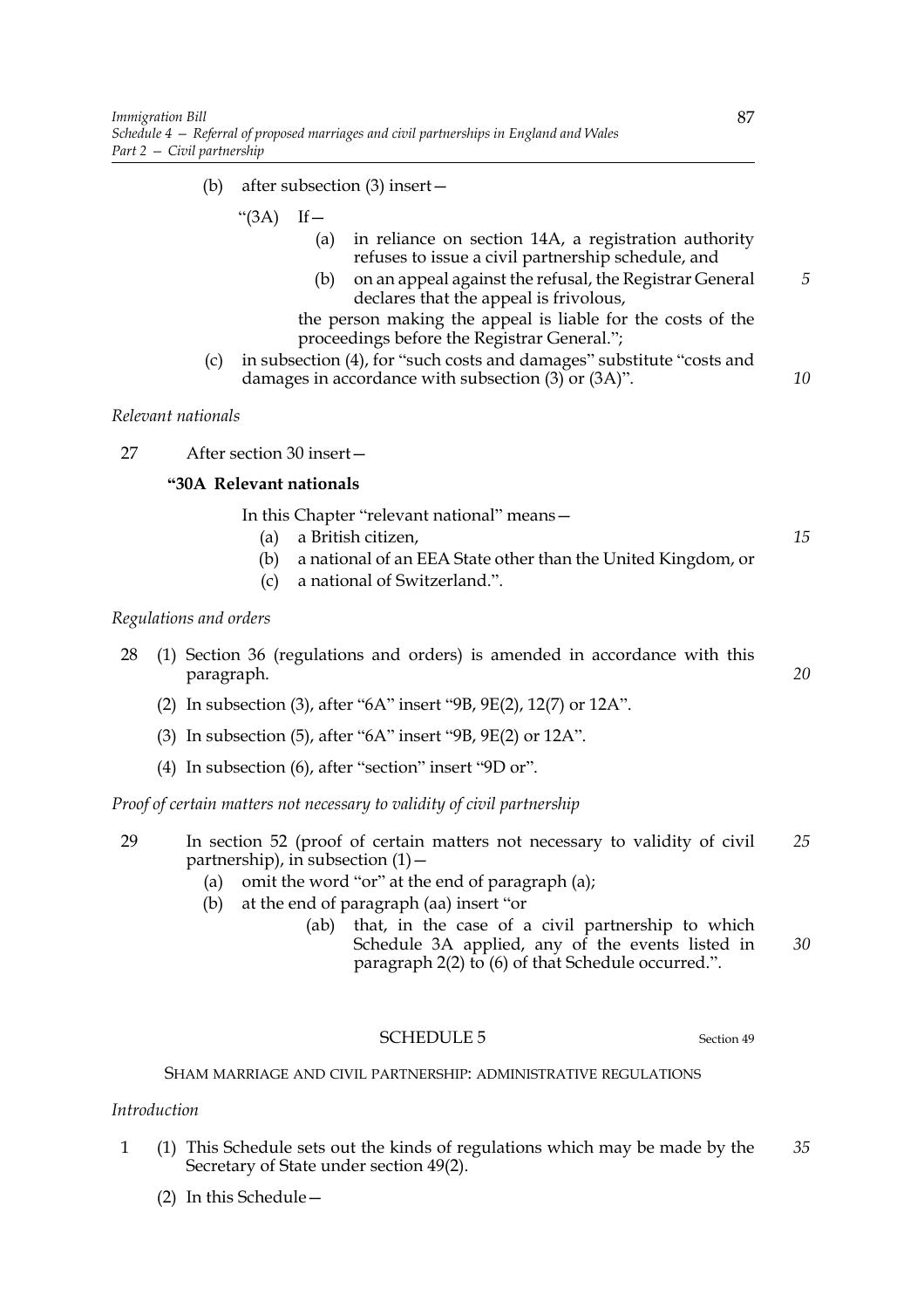# "extension order" has the meaning given in section 49(1); "proposed Scottish or Northern Ireland marriage or civil partnership" means a proposed marriage or civil partnership under the law of Scotland or Northern Ireland.

# *Notices*

- 2 (1) The Secretary of State may make regulations which make provision about the giving of relevant notices.
	- (2) Regulations under this paragraph may, in particular, provide that a relevant notice given in accordance with the regulations is to be presumed to have been received by the person to whom it is given.
	- (3) In this paragraph "relevant notice" means—
		- (a) a notice, under any provision of the referral and investigation scheme, which relates to a proposed Scottish or Northern Ireland marriage or civil partnership, and
		- (b) any other notice relating to the referral of a proposed Scottish or Northern Ireland marriage or civil partnership to the Secretary of State for the purposes of the referral and investigation scheme, *15*

(whether or not the notice falls to be given by virtue of provision made by an extension order).

### *Evidence*

- 3 (1) The Secretary of State may make regulations about the supply of evidence in accordance with a relevant evidence provision.
	- (2) Regulations under this paragraph may, in particular, make provision about—
		- (a) the kind of evidence which is to be supplied;
		- (b) the form in which evidence is to be supplied;
		- (c) the manner in which evidence is to be supplied;
		- (d) the period within which evidence is to be supplied;
		- (e) the supply of further evidence;
		- (f) the sufficiency of evidence supplied;
		- (g) the consequences of failing to supply sufficient evidence in accordance with the regulations (including provision to secure that, in such a case, a particular decision is made or is to be treated as having been made);
		- (h) the retention or copying of evidence supplied.
	- (3) In this paragraph—
		- "evidence" includes a photograph or other image;
		- "relevant evidence provision" means provision (whether or not made by an extension order) about the supply of evidence in relation to a proposed Scottish or Northern Ireland marriage or civil partnership in a case where one or both of the parties is not a relevant national.

### *Change of address*

4 (1) The Secretary of State may, by regulations, make provision about the giving to the Secretary of State of*20*

*5*

*10*

*30*

*35*

*40*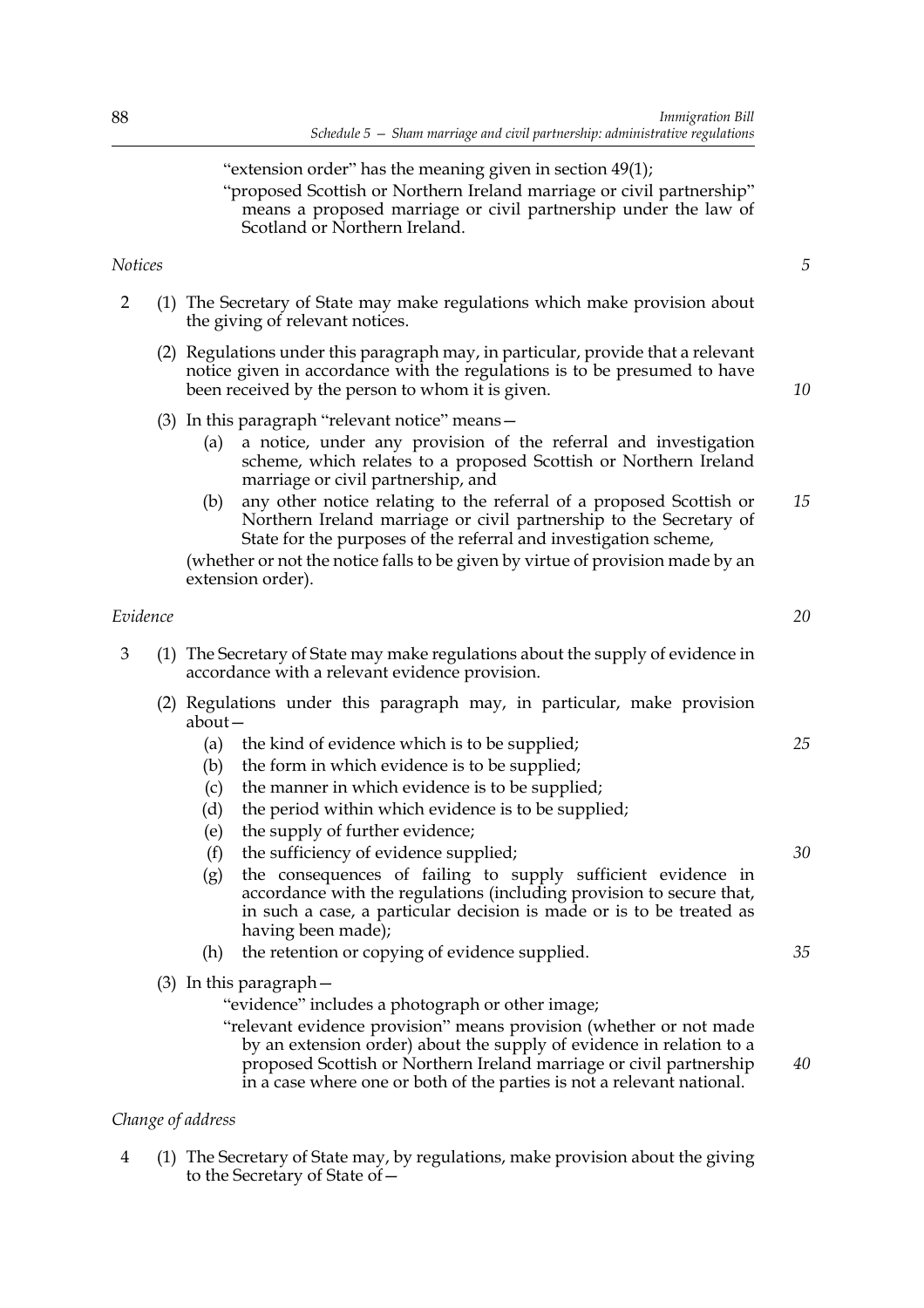- (a) notice of a relevant person's usual address, if the person's notified usual address changes;
- (b) notice of a relevant person's UK contact address, if the person's notified usual address is not in the United Kingdom;
- (c) notice of a relevant person's UK contact address, if the person's notified UK contact address changes;
- (d) evidence of any address notified in accordance with regulations under paragraph (a), (b) or (c).

### (2) Regulations under this paragraph may, in particular, make—

- (a) provision imposing a requirement on a person;
- (b) provision about the rejection of information or evidence which there are reasonable grounds to suspect to be false.
- (3) Regulations under sub-paragraph  $(1)(d)$  may, in particular, make any provision of the kind that may be made under paragraph 3(2).
- (4) In this paragraph—
	- "notified", in relation to an address of a relevant person, means notified (whether to the Secretary of State or another person) in connection with the proposed Scottish or Northern Ireland marriage or civil partnership (including any such address notified in accordance with provision made by an extension order or regulations made under this paragraph);
	- "relevant person" means a person who is a party to a proposed Scottish or Northern Ireland marriage or civil partnership in a case where that person or the other party is not a relevant national (or both of them are not relevant nationals);
	- "UK contact address" means an address in the United Kingdom at which a person can be contacted by post.

#### *Referral*

- 5 (1) The Secretary of State may make regulations requiring a person to act in accordance with the regulations when complying with a duty of referral.
	- (2) The regulations may, in particular, make provision about—
		- (a) the form, manner or timing of the referral;
		- (b) information, photographs or evidence or copies of any of those things — to be included with the referral.
	- (3) The Secretary of State may make regulations requiring a person who refers a proposed marriage or civil partnership in accordance with a duty of referral to give the parties to the proposed marriage information prescribed in the regulations about— *35*
		- (a) the effects of the referral;
		- (b) any requirements under regulations under paragraph 4 to notify the Secretary of State of changes of address. *40*
	- (4) In this paragraph—

"duty of referral" means a duty (whether or not contained in provision made by an extension order) to refer a proposed Scottish or Northern Ireland marriage or civil partnership to the Secretary of State for the purposes of the referral and investigation scheme;

*20*

*25*

*15*

*5*

*10*

*30*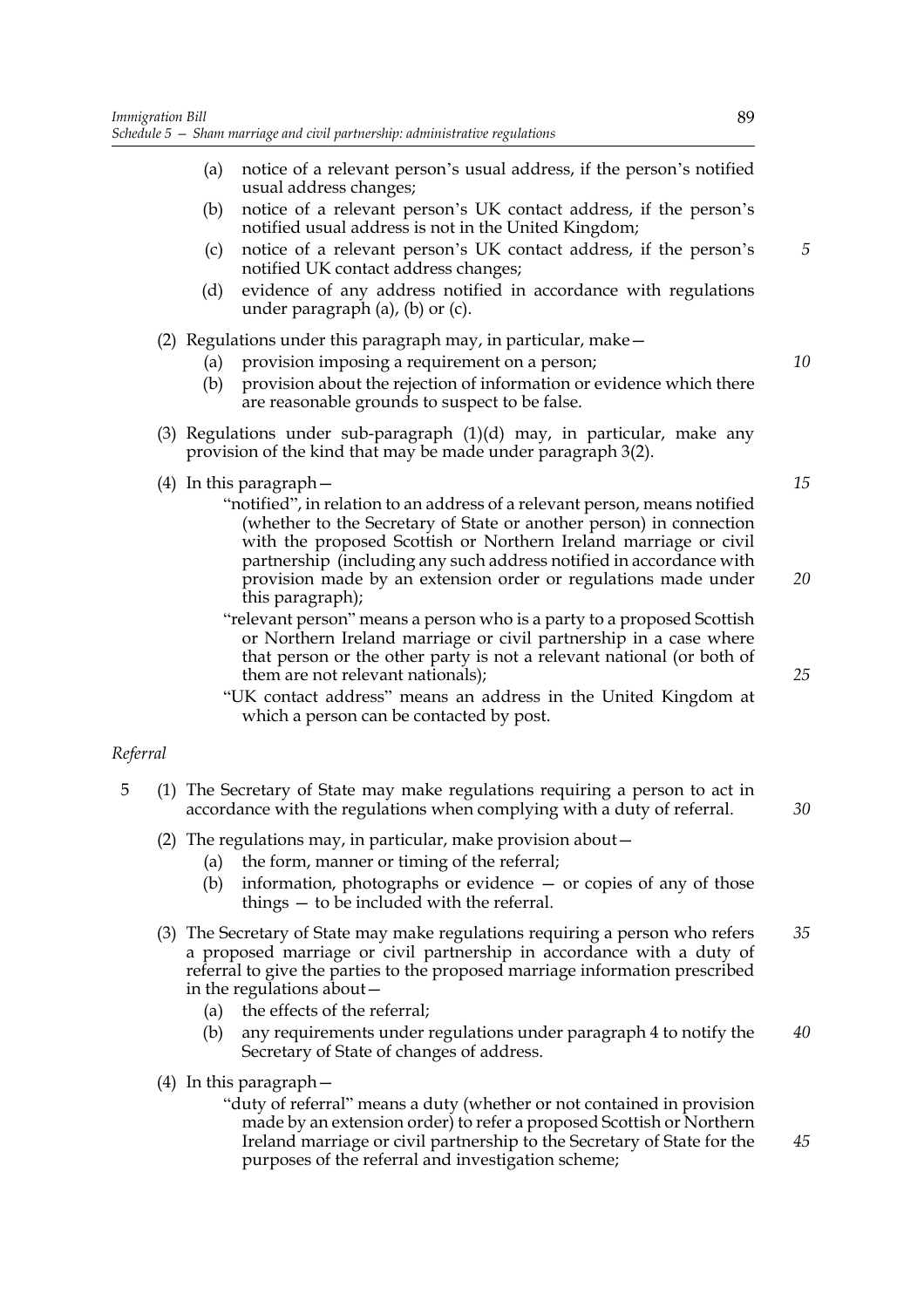"referral" means the referral of a proposed Scottish or Northern Ireland marriage or civil partnership under a duty of referral.

*Applications for shortening of waiting period*

- 6 (1) The Secretary of State may make regulations about the making, and granting, of applications for the shortening of a waiting period in cases where a proposed Scottish or Northern Ireland marriage or civil partnership is referred to the Secretary of State in accordance with a duty of referral.
	- (2) Regulations may be made under this paragraph—
		- (a) whether the application falls to be made by virtue of provision made by an extension order or otherwise;
		- (b) whether the application falls to be made to the Secretary of State or another person.
	- (3) In this paragraph—

"duty of referral" has the same meaning as in paragraph 5;

"waiting period", in relation to a proposed Scottish or Northern Ireland marriage or civil partnership, means a period during which it is not possible for the marriage to be solemnized or civil partnership to be formed (but which falls after notice of the proposed marriage or civil partnership has been given for the purposes of enabling it to be solemnized or formed in due course). *15 20*

SCHEDULE 6 Section 54

INFORMATION

#### PART 1

### DISCLOSURE OF INFORMATION ETC WHERE PROPOSED MARRIAGE OR CIVIL PARTNERSHIP REFERRED TO SECRETARY OF STATE

- 1 (1) This paragraph applies if—
	- (a) a superintendent registrar refers a proposed marriage to the Secretary of State under section 28H of the Marriage Act 1949, or
	- (b) a registration authority refers a proposed civil partnership to the Secretary of State under section 12A of the Civil Partnership Act 2004.
	- (2) The Secretary of State may—
		- (a) disclose relevant information to a registration official, or
		- (b) supply a document containing relevant information to a registration official.
	- (3) In this paragraph "relevant information" means any of the following information—
		- (a) the fact that the proposed marriage or civil partnership has been referred to the Secretary of State;
		- (b) the names of the parties to the proposed marriage or civil partnership; *40*
		- (c) in the case of a proposed marriage—

*10*

*5*

*25*

*35*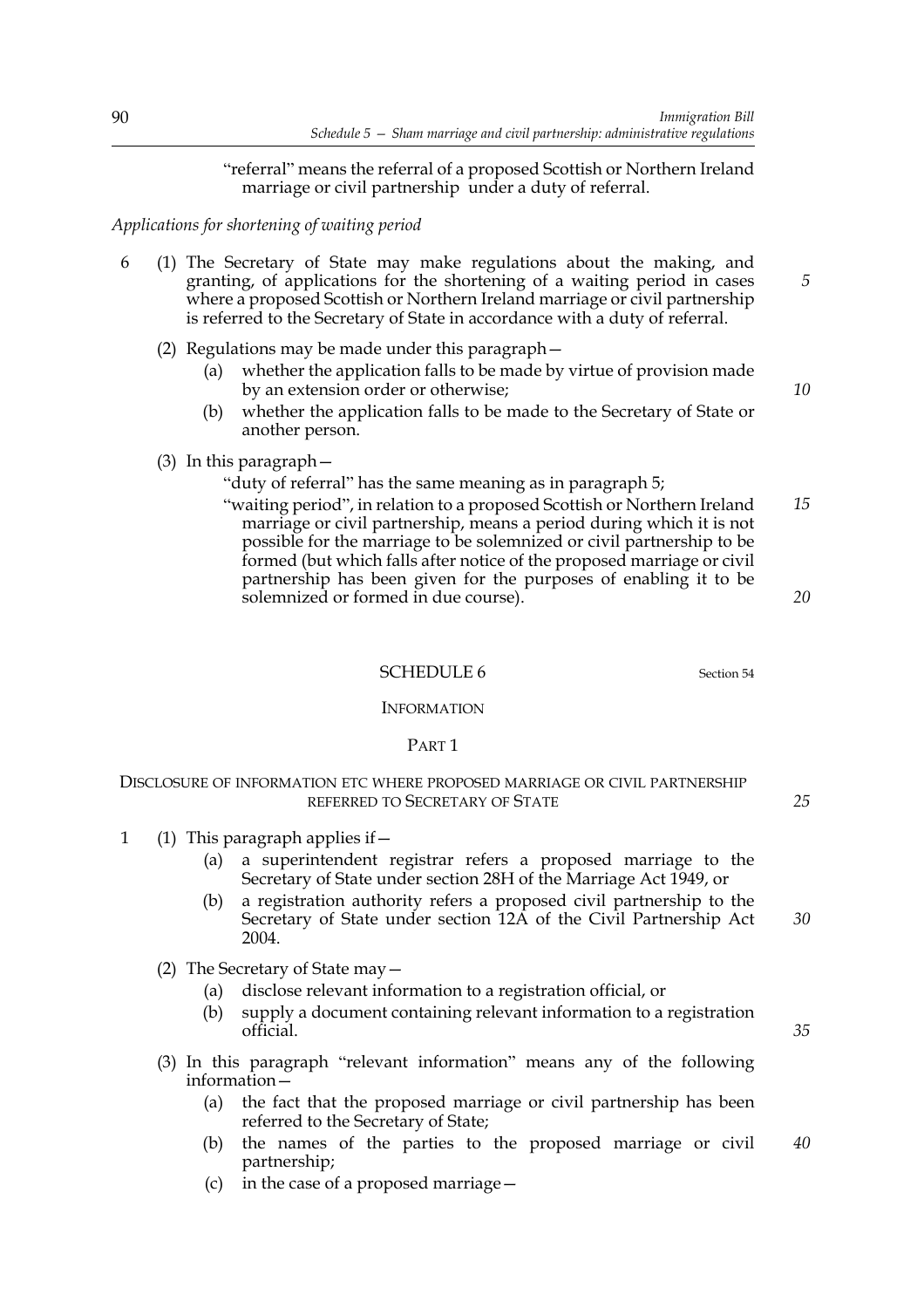- (i) any information included with the referral in accordance with regulations under section 28H of the Marriage Act 1949;
- (ii) any address of a party to the proposed marriage notified to the Secretary of State in accordance with such regulations or regulations under section 28D of the Marriage Act 1949;
- (d) in the case of a proposed civil partnership—
	- (i) any information included with the referral in accordance with regulations under section 12A of the Civil Partnership Act 2004;
	- (ii) any address of a party to the proposed civil partnership notified to the Secretary of State in accordance with such regulations or regulations under section 9B of the Civil Partnership Act 2004; *10*
- (e) details of any immigration enforcement action taken by the Secretary of State in respect of a party to the proposed marriage or civil partnership (including any action taken after solemnization of the marriage or formation of the civil partnership);
- (f) details of any immigration decision taken wholly or partly by reference to the marriage or civil partnership (whether while it was proposed or after it was solemnized or formed).

### PART 2

#### DISCLOSURE OF INFORMATION ETC FOR IMMIGRATION PURPOSES ETC

### *Disclosures by registration officials*

- 2 (1) A registration official may—
	- (a) disclose any information held by the registration official, or
	- (b) supply any document held by the registration official,

to the Secretary of State, or to another registration official, for use for either of the following purposes.

(2) Those purposes are—

| (a) |  | immigration purposes; |  |
|-----|--|-----------------------|--|
|     |  |                       |  |

- (b) purposes connected with the exercise of functions relating to—
	- (i) the referral of proposed marriages to the Secretary of State under section 28H of the Marriage Act 1949, or
	- (ii) the referral of proposed civil partnerships to the Secretary of State under section 12A of the Civil Partnership Act 2004.
- (3) In this paragraph "immigration purposes" means—
	- (a) the administration of immigration control under the Immigration Acts;
	- (b) the prevention, detection, investigation or prosecution of criminal offences relating to immigration;
	- (c) the imposition of penalties or charges under Part 3 of the Immigration and Asylum Act 1999;
	- (d) the provision of support for asylum-seekers and their dependants under Part 6 of that Act;
	- (e) such other purposes as may be specified by the Secretary of State by order. *45*

*5*

*15*

*20*

*25*

*30*

*35*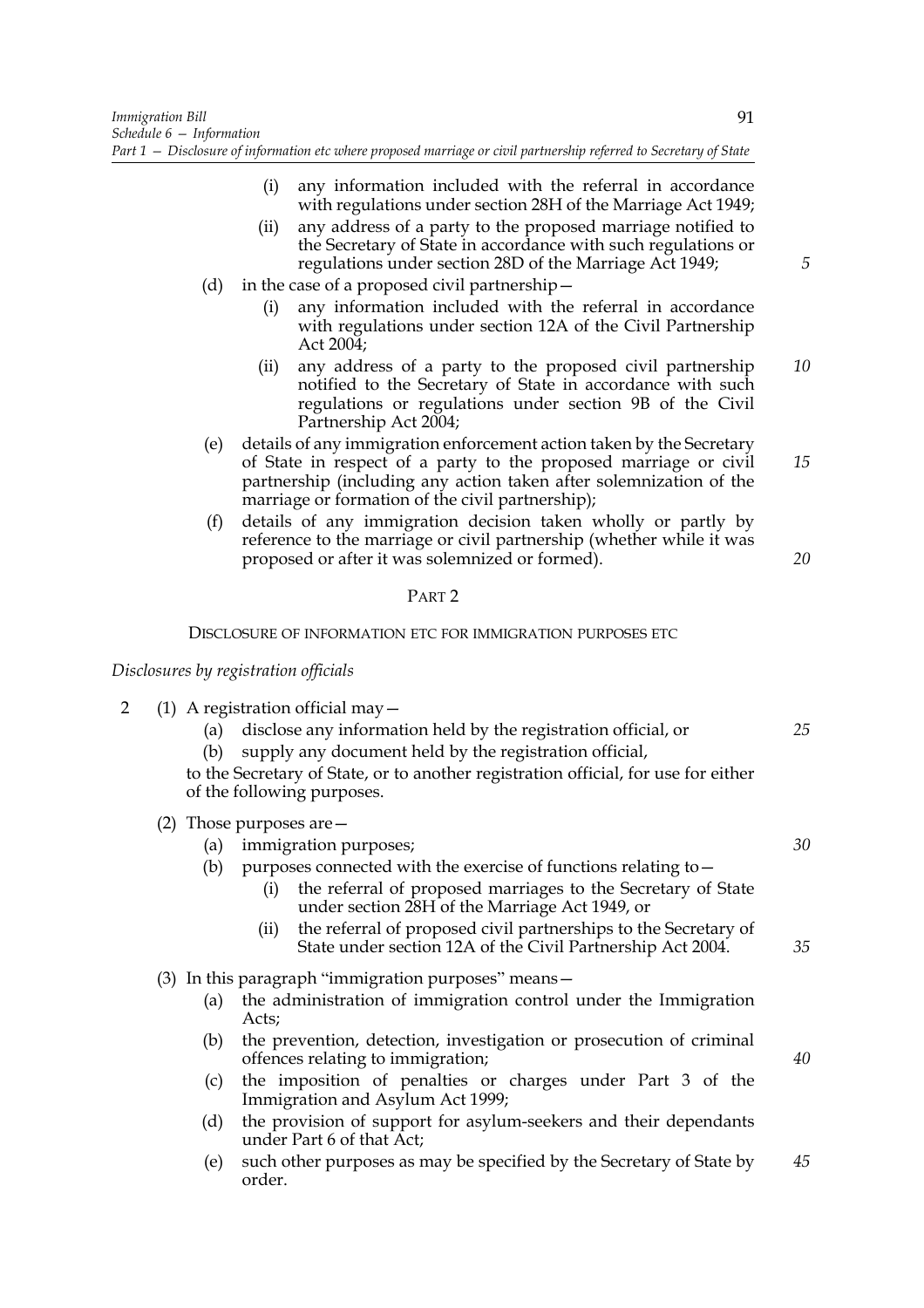- 3 A registration official may disclose to another registration official—
	- (a) the fact that a suspicion about a marriage or civil partnership has been reported to the Secretary of State under section 24 or 24A of the Immigration and Asylum Act 1999, and
	- (b) the content of any such report,

(whether or not the suspicion was reported by the registration official making the disclosure).

*Disclosures by the Secretary of State*

- 4 (1) The Secretary of State may—
	- (a) disclose any information held by the Secretary of State, or
	- (b) supply any document held by the Secretary of State,

to a registration official for use for verification purposes.

- (2) In this paragraph "verification purposes" means—
	- (a) assisting in the verification of information provided to a relevant official by a person giving—
		- (i) notice of marriage under section 27 of the Marriage Act 1949, or
		- (ii) notice under section 8 of the Civil Partnership Act 2004;
	- (b) assisting in the verification of the immigration status of a person who contacts a relevant official in connection with the exercise of a function by a registration official; *20*
	- (c) assisting in the verification of whether a person who contacts a relevant official in connection with the exercise of a function by a registration official—
		- (i) is suspected of involvement in crime relating to immigration, or *25*
		- (ii) has been convicted of an offence relating to immigration.
- (3) In this paragraph "relevant official" means—
	- (a) a registration official, or
	- (b) any other person employed to assist the exercise of functions by registration officials. *30*

#### PART 3

#### DISCLOSURE OF INFORMATION ETC FOR PREVENTION OF CRIME ETC

- 5 (1) A registration official may—
	- (a) disclose any information held by the registration official, or
	- (b) supply any document held by the registration official,

to an eligible person, or to another registration official in England and Wales, for use for crime-fighting purposes.

- (2) Information is disclosed, or a document is supplied, for use for crimefighting purposes if condition A and condition B are met.
- (3) Condition A is met if the registration official disclosing the information or supplying the document has reasonable grounds for suspecting that a criminal offence has been, is being, or is going to be committed.

*35*

*5*

*10*

*15*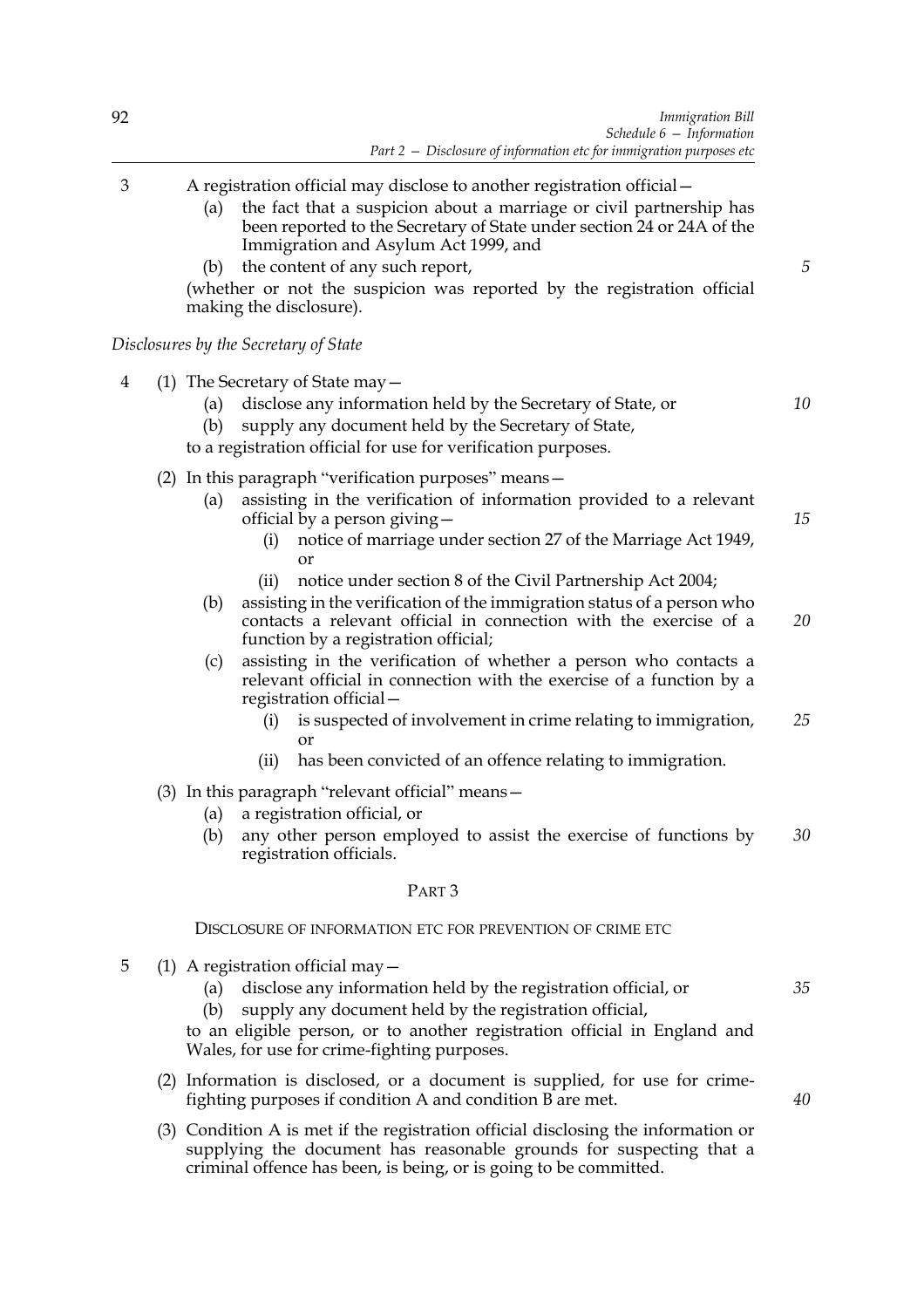- (4) Condition B is met if the registration official discloses the information or supplies the document for use for one or both of these purposes—
	- (a) assisting in the verification of information supplied to that or any other registration official;
	- (b) assisting in the prevention, detection, investigation or prosecution of a criminal offence. *5*
- (5) In this section "eligible person" means—
	- (a) the Secretary of State;
	- (b) the Commissioners for Her Majesty's Revenue and Customs;
	- (c) a member of a police force operating in England and Wales or any part of it; *10*
	- (d) a county council, a district council or a county borough council;
	- (e) the Greater London Authority, a London borough council or the Common Council of the City of London.

## PART 4

#### GENERAL PROVISIONS

### *Limitations on powers*

6 This Schedule does not authorise—

- (a) a disclosure, in contravention of any provisions of the Data Protection Act 1998, of personal data which are not exempt from those provisions, or
- (b) a disclosure which is prohibited by Part 1 of the Regulation of Investigatory Powers Act 2000.

#### *No breach of confidentiality etc*

- 7 A disclosure of information which is authorised by this Schedule does not breach— *25*
	- (a) an obligation of confidence owed by the person making the disclosure, or
	- (b) any other restriction on the disclosure of information (however imposed).

#### *Retention, copying and disposal of documents*

- 8 A person to whom a document is supplied under any provision of this Schedule may—
	- (a) retain the document;
	- (b) copy the document;
	- (c) dispose of the document in such manner as the person thinks appropriate.

### *Saving for existing powers*

- 9 This Schedule does not limit any other power under which—
	- (a) information may be disclosed, or
	- (b) documents may be supplied.

*30*

*15*

*20*

*35*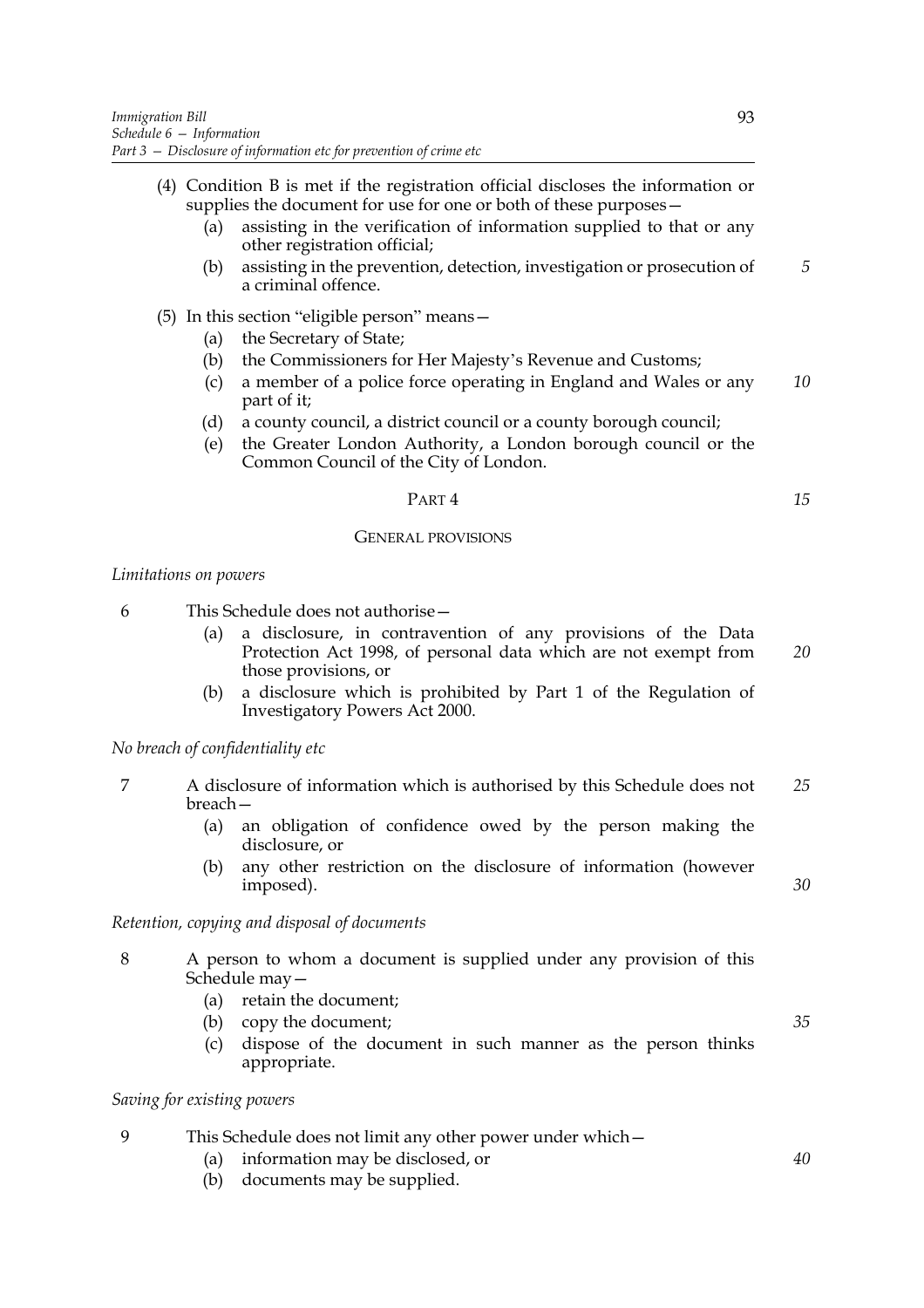*5*

*10*

*Meaning of "registration official"*

# 10 A "registration official" is any of the following—

- (a) the Registrar General;
- (b) a superintendent registrar;
- (c) a registrar;
- (d) a registration authority or a person exercising the functions of a registration authority;
- (e) a civil partnership registrar (within the meaning of Chapter 1 of Part 2 of the Civil Partnership Act 2004 — see section 29 of that Act).

#### SCHEDULE 7 Section 58

IMMIGRATION ADVISERS AND IMMIGRATION SERVICE PROVIDERS

## *Introductory*

1 Part 5 of the Immigration and Asylum Act 1999 (which makes provision for the regulation of immigration advisers and immigration service providers) is amended in accordance with this Schedule. *15*

*Removal of Commissioner's power of exemption from registration*

| $\overline{2}$ |     | (a)<br>(b)                      | $(1)$ In section 84 $(4)$ (persons exempt from probibition on provision of<br>immigration advice and services by unqualified persons) -<br>omit paragraphs (a), (b) and (c) (and the word "or" which follows<br>$paragn (c)$ ;<br>in paragraph (d) omit "who".     | 20 |
|----------------|-----|---------------------------------|--------------------------------------------------------------------------------------------------------------------------------------------------------------------------------------------------------------------------------------------------------------------|----|
|                | (2) | (a)<br>(b)<br>(c)<br>(d)<br>(e) | Omit the following provisions -<br>section $84(5)$ and $(7)$ ;<br>section $85(2)$ ;<br>section $87(3)(b)$ ;<br>section $88(2)(c)$ ;<br>section $89(4)$ ;                                                                                                           | 25 |
|                |     | (f)<br>(g)                      | paragraph $6(3)(b)$ and $9(1)(d)$ of Schedule 5;<br>paragraph 6(3)(a) of Schedule 6.                                                                                                                                                                               |    |
|                |     |                                 | <i>Waiver of fees for registration</i>                                                                                                                                                                                                                             | 30 |
| 3              |     |                                 | (1) Paragraph 5 of Schedule 6 (fees for registration) is amended as follows.                                                                                                                                                                                       |    |
|                |     | (b)                             | (2) In sub-paragraph $(1)$ -<br>(a) after "order" insert "(a)";<br>at the end insert-<br>make provision for, and in connection with,<br>" $(b)$<br>requiring or authorising the Commissioner to<br>waive all or part of the specified fee in particular<br>cases." | 35 |
|                |     |                                 |                                                                                                                                                                                                                                                                    |    |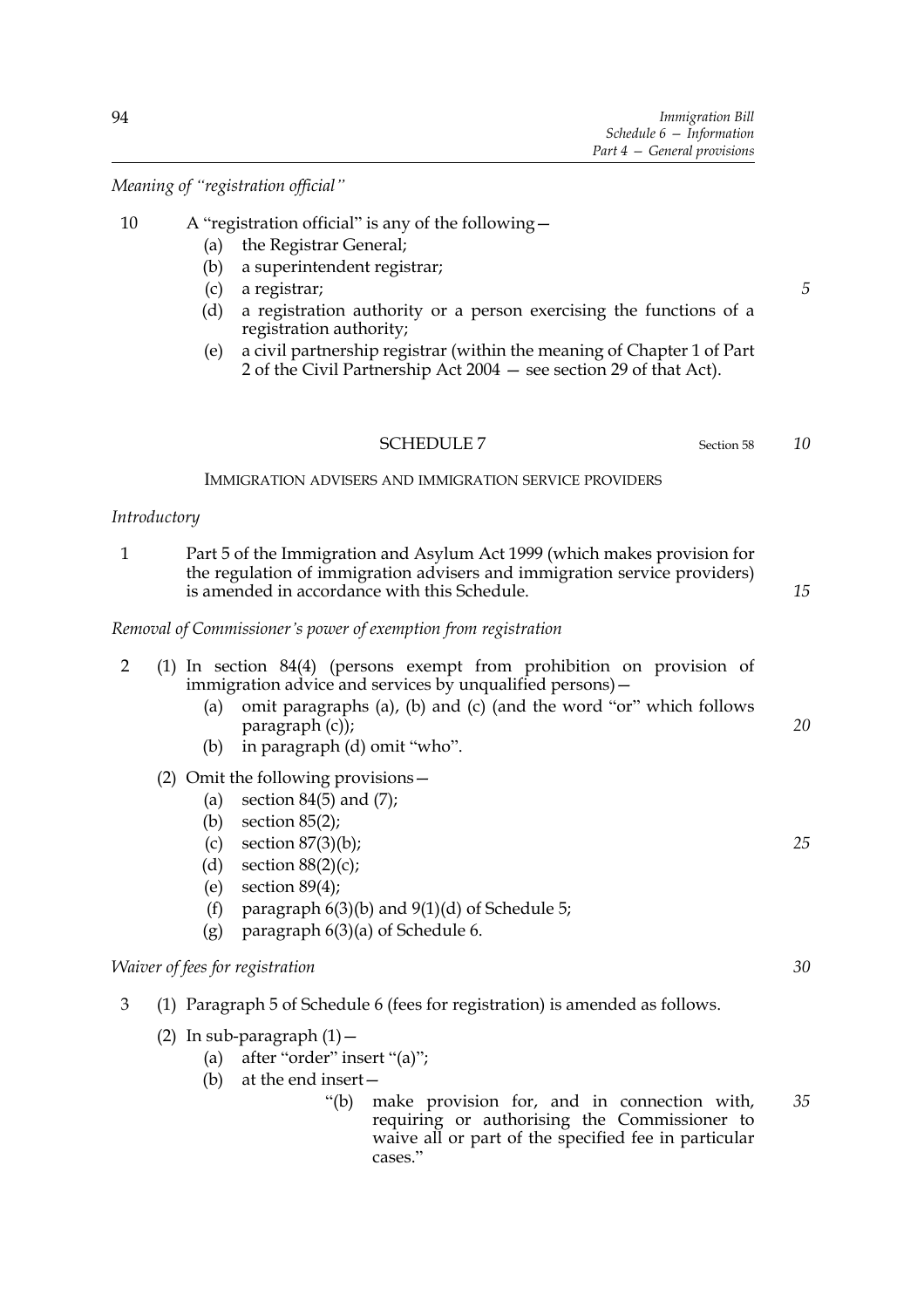(3) In sub-paragraph (2) at the end insert "(but this is subject to any waiver in accordance with provision under sub-paragraph (1)(b))".

### *Cancellation of registration by Commissioner*

- 4 (1) In section 87(3) (decisions of Commissioner which may be appealed to Firsttier Tribunal) after paragraph (ea) insert—
	- "(eb) to cancel a registration under paragraph 4A(e) of that Schedule."
	- (2) In paragraph 9 of Schedule 5 (powers of Commissioner on determining a complaint)—
		- (a) omit sub-paragraph (1)(b);
		- (b) after sub-paragraph (1A) (inserted by paragraph 7(4) of this Schedule) insert—
			- "(1B) Sub-paragraph  $(1)(a)$  is subject to paragraph  $4A(e)$  of Schedule 6 (duty of Commissioner to cancel registration of a person who is no longer competent or is otherwise unfit)." *15*
	- (3) In paragraph 3 of Schedule 6 (applications for continued registration)—
		- (a) omit sub-paragraph (5);
		- (b) in sub-paragraph (6) for "Otherwise," substitute "Unless the Commissioner is required by paragraph 4A to cancel the applicant's registration"; *20*
		- (c) in sub-paragraph (7)(a) omit "or by a direction given by the First-tier Tribunal under section 89(2)(b)".
	- (4) In Schedule 6 (registration) after paragraph 4 insert—

*"Further provision for the cancellation of registration*

### 4A The Commissioner must cancel a person's registration if—

- (a) the person asks for it to be cancelled;
- (b) the person dies (in a case where the person is an individual) or is dissolved or wound up (in any other case);
- (c) the person is convicted of an offence under section 25 or 26(1)(d) or (g) of the 1971 Act; *30*
- (d) under section 89(2A)(b) the First-tier Tribunal directs the Commissioner to cancel the person's registration; or
- (e) the Commissioner considers that the person is no longer competent or is otherwise unfit to provide immigration advice or immigration services." *35*

## *Suspension of registration*

- 5 (1) In section 84(3) (limitations on effect of registration)—
	- (a) after "subject to" insert "(a)";
	- (b) at the end insert—
		- "(b) paragraph 4B(5) of that Schedule (effect of suspension of registration)."
	- (2) In section 87(4) (further functions of First-tier Tribunal)—

*5*

*10*

*25*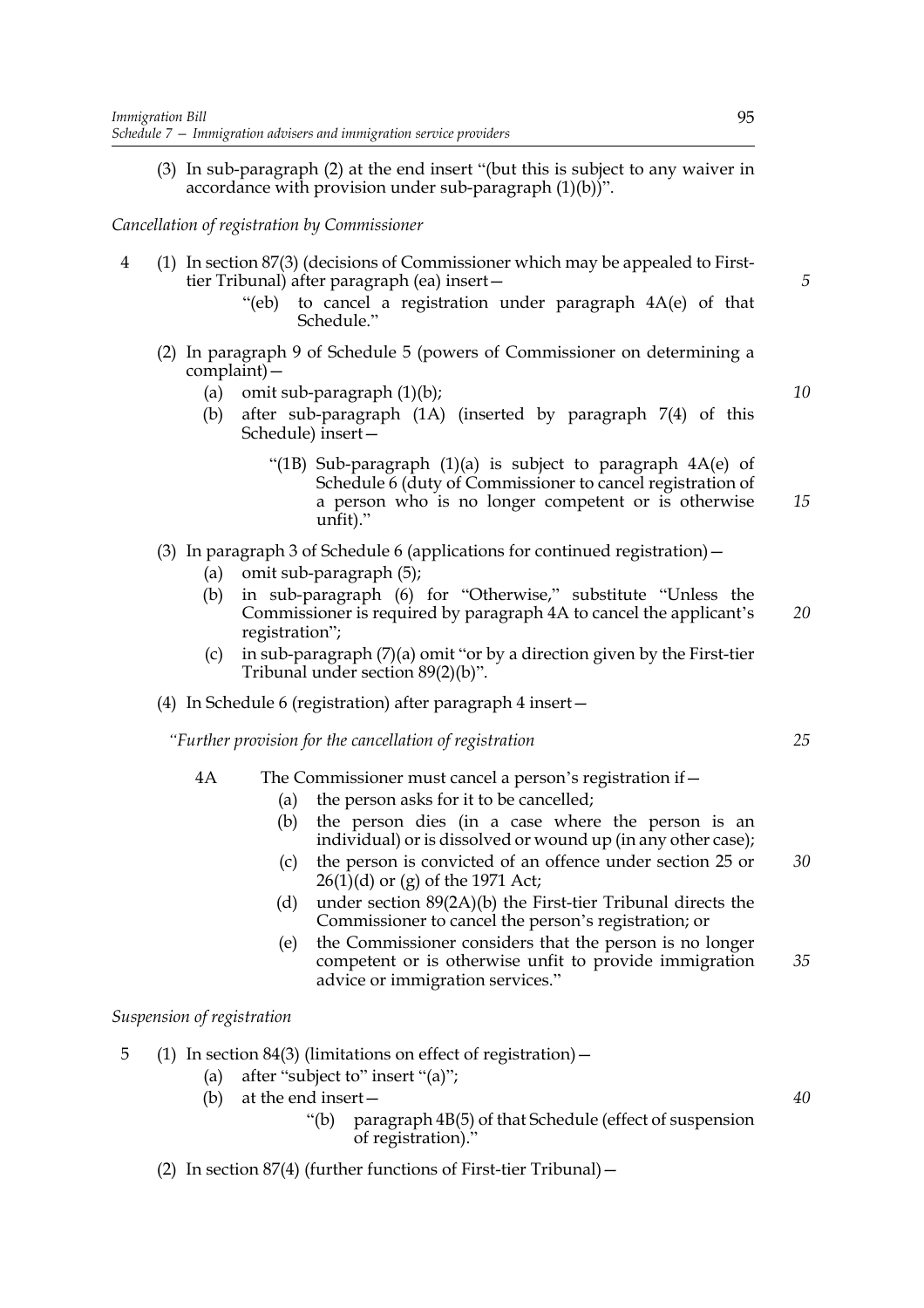- (a) for "a further function" substitute "further functions";
- (b) at the end insert "and paragraph 4B of Schedule 6 (suspension of registration by First-tier Tribunal)".
- (3) After paragraph 4A of Schedule 6 (inserted by paragraph 4(4) of this Schedule) insert—

*"Suspension of registration*

- 4B (1) The First-tier Tribunal may, on an application made to it by the Commissioner, suspend a person's registration if the person is for the time being charged with—
	- (a) an offence involving dishonesty or deception;
	- (b) an indictable offence; or
	- (c) an offence under section 25 or  $26(1)(d)$  or (g) of the 1971  $Act$
	- (2) The suspension of the person's registration ceases to have effect if one of these occurs—
		- (a) the person is acquitted of the offence;
		- (b) the charge is withdrawn;
		- (c) proceedings in respect of the charge are discontinued;
		- (d) an order is made for the charge to lie on the file, or in relation to Scotland, the diet is deserted *pro loco et tempore*.
	- (3) If the person is convicted of an offence under section 25 or 26(1)(d) or (g) of the 1971 Act, the suspension of the person's registration continues to have effect until the Commissioner cancels the person's registration (as required by paragraph 4A(c)).
	- (4) If the person is convicted of any other offence within subparagraph (1)— *25*
		- (a) the Commissioner must as soon as reasonably practicable consider whether the person is no longer competent or is otherwise unfit to provide immigration advice or immigration services (so that the person's registration must be cancelled under paragraph 4A(e));
		- (b) the suspension of the person's registration continues to have effect until the Commissioner either cancels the person's registration, or decides that the person is competent and otherwise fit to provide immigration advice and immigration services.
	- (5) A person whose registration is suspended is not to be treated as a registered person for the purposes of section 84 (but is to be treated as a registered person for the purposes of the other provisions of this Part).
	- (6) Where a person's registration is suspended the Commissioner must as soon as reasonably practicable record the suspension in the register.
	- (7) Where a suspension ceases to have effect (and the person's registration is not cancelled) the Commissioner must as soon as reasonably practicable remove the record of the suspension from the register."

*10*

*5*

*20*

*15*

*35*

*30*

*40*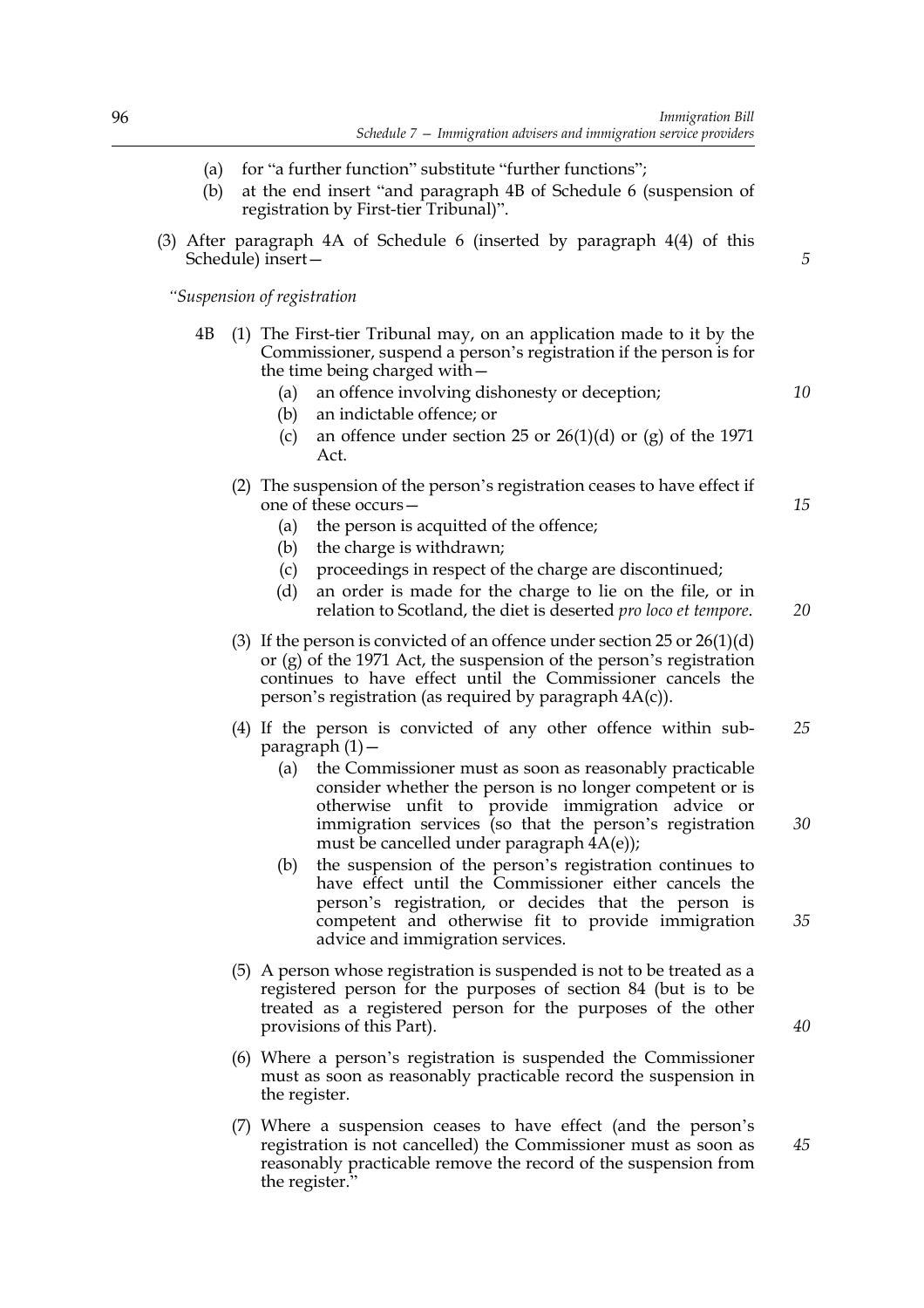#### *Inspections*

6 After paragraph 4 of Schedule 5 insert—

*"Inspections*

4A The Commissioner may carry out inspections of the activities and businesses of registered persons."

*Complaints and investigations*

- 7 (1) For section 89(2) (powers of Tribunal on hearing charge against registered person) substitute—
	- "(2) Subsections (2A) and (2B) apply if the person charged was, at the time to which the charge relates, a registered person or a person acting on behalf of a registered person. *10*
	- (2A) If the registered person mentioned in subsection (2) is still registered, the First-tier Tribunal may direct the Commissioner—
		- (a) to record the charge and the First-tier Tribunal's decision on it for consideration in connection with that person's next application for continued registration; *15*
		- (b) to cancel that person's registration.
	- (2B) If the registered person mentioned in subsection (2) is no longer registered, the First-tier Tribunal may direct the Commissioner to record the charge and the First-tier Tribunal's decision on it for consideration in connection with any application by that person for registration." *20*
	- (2) In paragraph 5(3) of Schedule 5 (complaints which may be investigated by Commissioner)—
		- (a) before paragraph (a) insert—
			- "(za) the competence or fitness to provide immigration advice or immigration services of a person who, at the time to which the complaint relates, was a registered person,";
		- (b) in paragraph (a) for "a person" substitute "any other person";
		- (c) after paragraph (a) insert—
			- "(aa) the competence or fitness of a person who, at the time to which the complaint relates, was acting on behalf of a registered person,";
		- (d) in paragraph (b) for the first "a person" substitute "any other person"; *35*
		- (e) in paragraph (d) for "a person to whom they apply" substitute "a person who, at the time to which the complaint relates, was a registered person or a person acting on behalf of a registered person".
	- (3) For paragraph 9(1)(a) of that Schedule (Commissioner's powers on determining a complaint) substitute—
		- "(a) if the person to whom the complaint relates was at the time to which the complaint relates—
			- (i) a registered person, or

*5*

*40*

*25*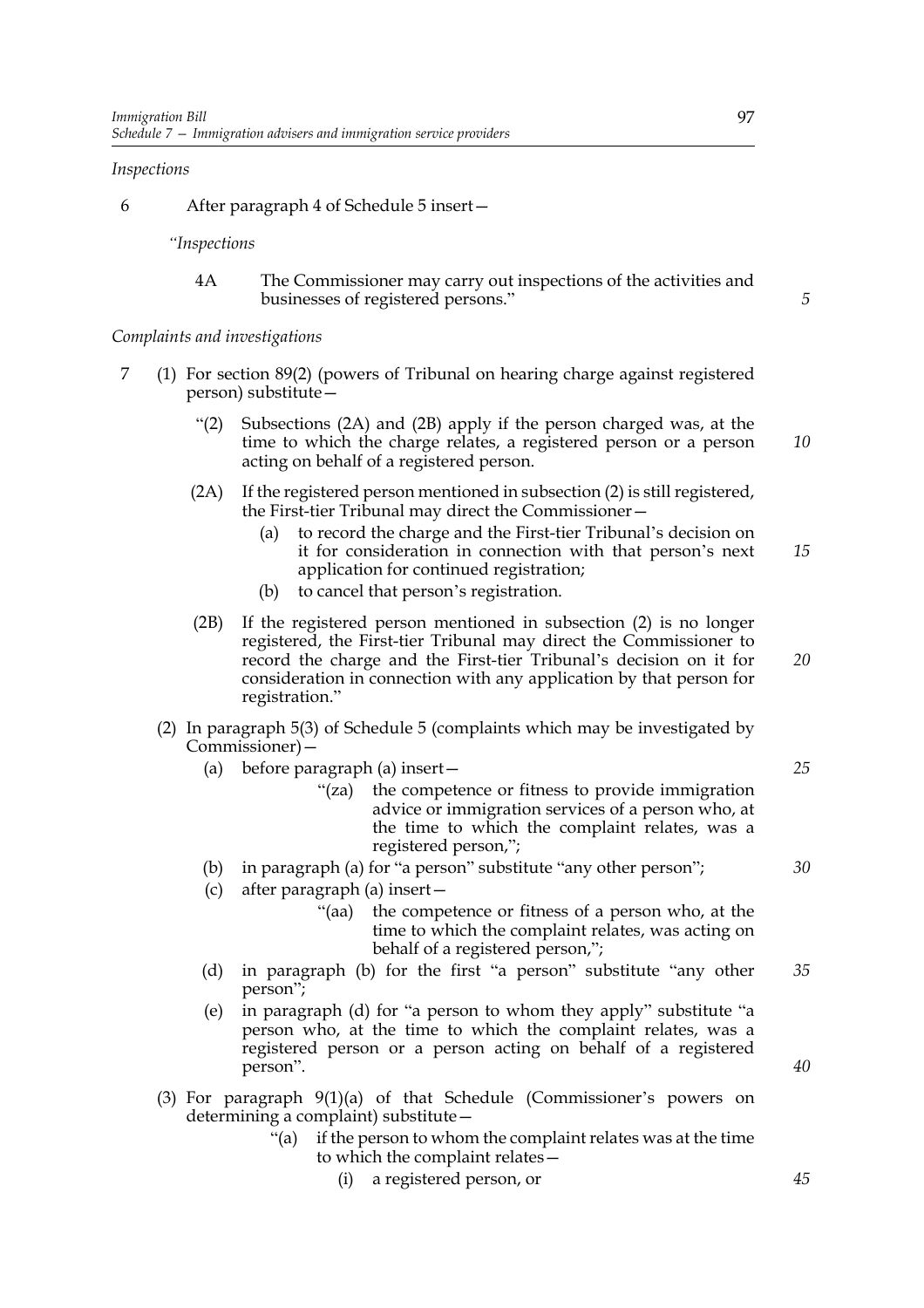(ii) a person acting on behalf of a registered person, record the complaint and the decision on it to be considered in connection with the next relevant application;".

- (4) After paragraph 9(1) insert—
	- "(1A) In sub-paragraph  $(1)(a)$  "relevant application" means -
		- (a) if the registered person referred to in that sub-paragraph is still registered, an application by that person for continued registration, and
		- (b) otherwise, an application by that person for registration." *10*
- (5) For paragraph  $9(4)$  substitute  $-$ 
	- "(4) "Relevant person" means—
		- (a) a person who, at the time to which the charge relates, was providing immigration advice or immigration services and was—
			- (i) a registered person, or
			- (ii) a person acting on behalf of a registered person;
		- (b) a person providing immigration advice or immigration services who is—
			- (i) a person to whom section  $84(4)(d)$  applies, or
			- (ii) a person employed by, or working under the supervision of, such a person."

#### *Power of entry and inspection*

- 8 (1) Omit paragraph 7 of Schedule 5 (and the cross-heading before it).
	- (2) After paragraph 10 of that Schedule insert—

*"Power of entry and inspection*

- 10A (1) On an application made by the Commissioner a justice of the peace (or in Scotland, the sheriff) may issue a warrant authorising the Commissioner to enter premises.
	- (2) A justice of the peace or sheriff may issue a warrant in respect of premises if satisfied that there are reasonable grounds for believing that— *30*
		- (a) the premises are being used, or have been used, in connection with the provision of immigration advice or immigration services by a registered person,
		- (b) entry to the premises is reasonably required for the exercise of any of the Commissioner's functions, and
		- (c) entry to the premises may be prevented or delayed unless a warrant is produced.
	- (3) The Commissioner may enter premises by virtue of this paragraph only at a reasonable hour. *40*
	- (4) Where the Commissioner enters premises by virtue of this paragraph the Commissioner may—

*25*

*5*

*15*

*20*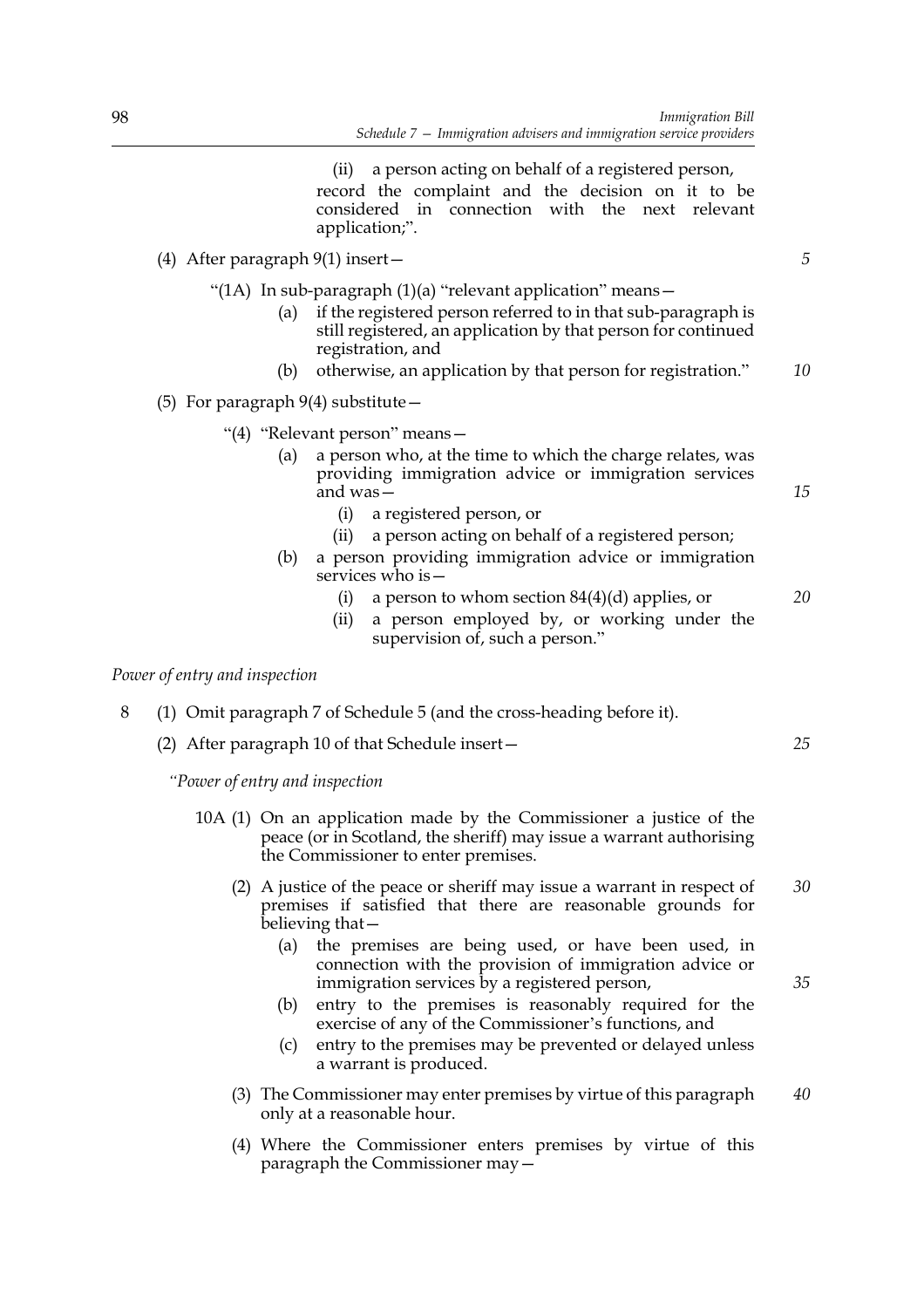- (a) take onto the premises any equipment that appears to the Commissioner to be necessary;
- (b) require any person on the premises to produce any relevant document and, if the document is produced, to provide any explanation of it;
- (c) require any person on the premises to state, to the best of the person's knowledge and belief, where any relevant document is to be found;
- (d) take copies of, or extracts from, any relevant document on the premises which is produced;
- (e) require any relevant information which is held in a computer and is accessible from the premises to be produced in a form—
	- (i) in which it can be taken away; and
	- (ii) in which it is visible and legible.
- (5) For the purposes of sub-paragraph (4), a document or information is "relevant" if the document or information relates to any matter connected with the provision of immigration advice or immigration services.
- (6) The powers conferred on the Commissioner by sub-paragraphs (1) to  $(5)$  may also be exercised by – *20*
	- (a) a member of the Commissioner's staff authorised by the Commissioner in writing, and
	- (b) if the Commissioner so determines, a person appointed by the Commissioner to make a report on the provision of immigration advice or immigration services from the premises in question. *25*
- (7) If a registered person fails without reasonable excuse to allow access under this paragraph to any premises under the person's occupation or control, the Commissioner may cancel the person's registration. *30*
- (8) The Commissioner may also cancel the registration of a registered person who—
	- (a) without reasonable excuse fails to comply with a requirement imposed under sub-paragraph (4);
	- (b) intentionally delays or obstructs any person exercising functions under this paragraph; or
	- (c) fails to take reasonable steps to prevent an employee of the registered person from obstructing any person exercising such functions.
- (9) In this paragraph "premises" includes premises used wholly or partly as a dwelling."

*10*

*15*

*5*

*35*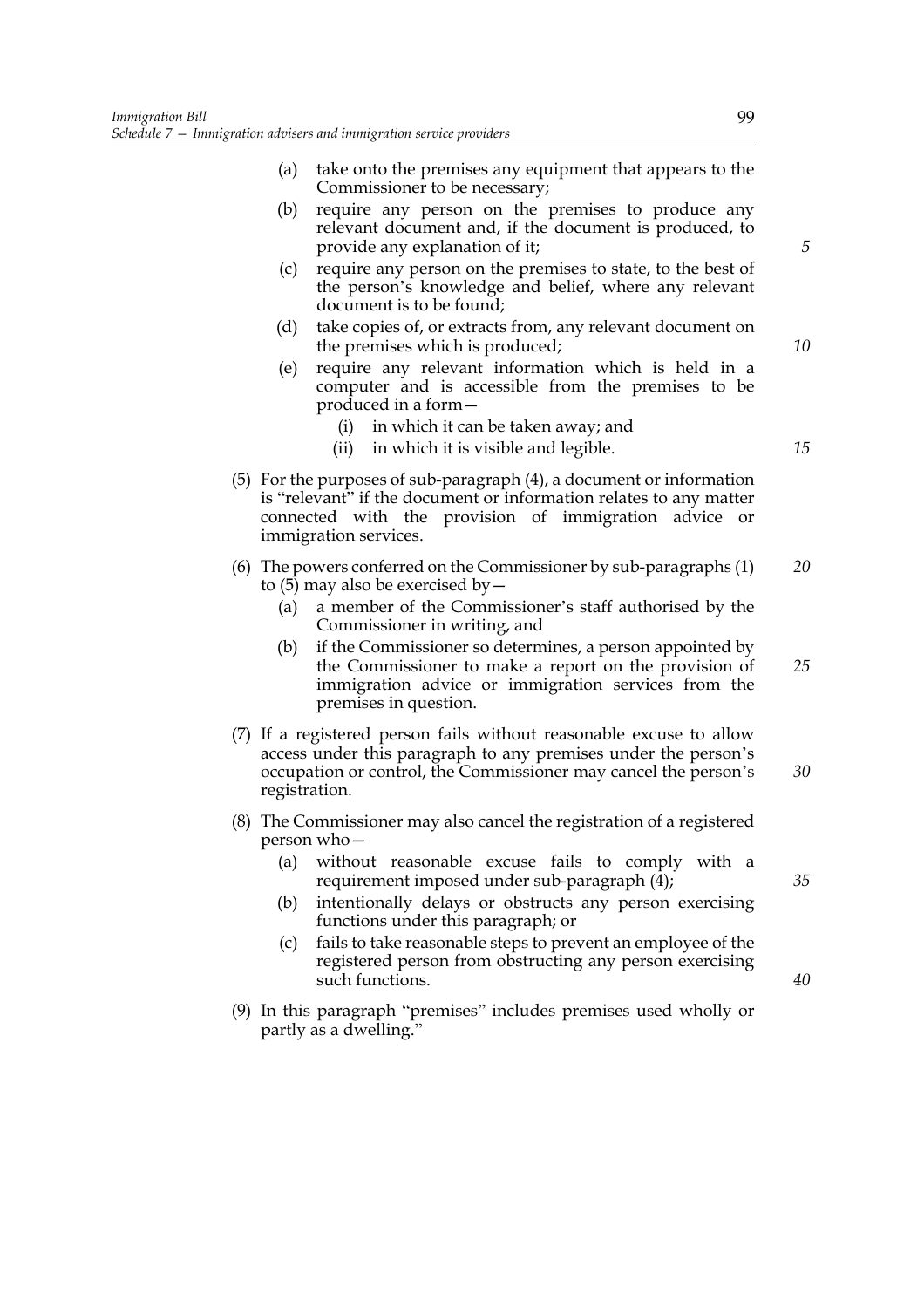#### SCHEDULE 8 Section 61

#### EMBARKATION CHECKS

#### PART 1

#### FUNCTIONS EXERCISABLE BY DESIGNATED PERSONS

## *Introduction*

1 Schedule 2 to the Immigration Act 1971 (administrative provisions as to control on entry etc) is amended in accordance with this Part of this Schedule.

#### *Examinations by designated person*

- 2 (1) Paragraph 3 is amended as follows.
	- (2) In sub-paragraph (1), after "immigration officer" insert "or designated person".
	- (3) For sub-paragraph (1A) substitute—
		- "(1A) If a person is examined under sub-paragraph (1) (whether by an immigration officer or designated person), an immigration officer may require the person, by notice in writing, to submit to further examination by the immigration officer for a purpose specified in that sub-paragraph.". *15*

#### *Information and documents*

- 3 (1) Paragraph 4 is amended as follows.
	- (2) In sub-paragraph (1), for "his functions" substitute "that or any other person's functions".
	- (3) In sub-paragraph  $(2)$  -
		- (a) for "shall, if so required by the immigration officer" substitute ", or on his examination under paragraph 3 above by a designated person, shall, if so required by an immigration officer or designated person";
		- (b) in paragraph (b), for "the immigration officer" substitute "the immigration officer or designated person";
		- (c) in the words after paragraph (b), for "the immigration officer" substitute "the immigration officer or designated person".
	- (4) In sub-paragraph (3), for the words from "the immigration officer" to the second "officer" substitute "an immigration officer or a person acting under the directions of an immigration officer".
	- (5) In sub-paragraph  $(4)$ , in the words before paragraph  $(a)$  -
		- (a) for "produced or found" substitute "produced to or found by an immigration officer"; *35*
		- (b) for "an immigration officer" substitute ", the immigration officer".

*5*

*10*

*20*

*25*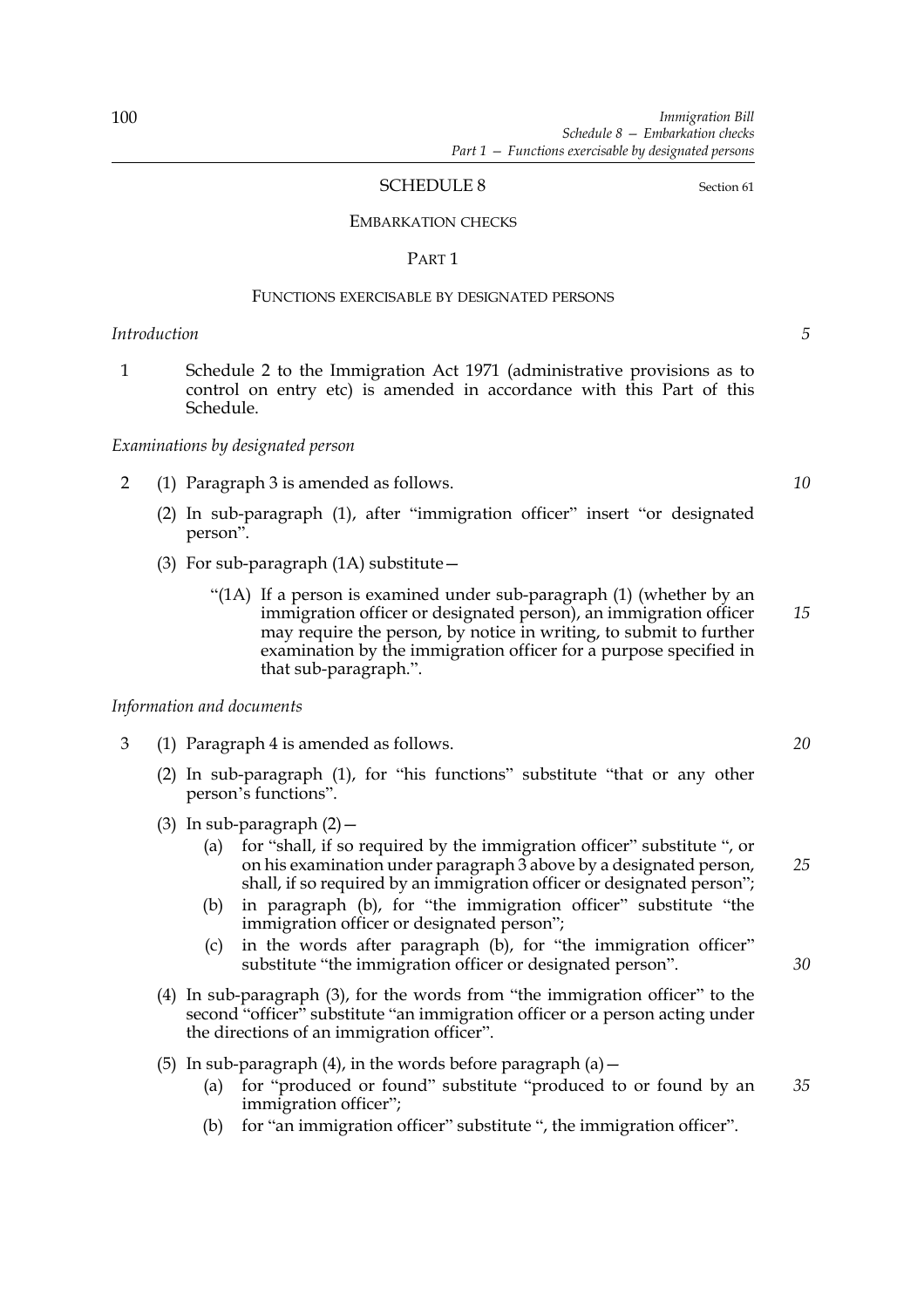- (6) After sub-paragraph (4) insert—
	- "(4A) Where a passport or other document is produced to a designated person in accordance with this paragraph, the designated person—
		- (a) may examine it and detain it; and
		- (b) must deliver any detained passport or document to an immigration officer as soon as reasonably practicable.
		- (4B) If a passport or document is delivered to an immigration officer in accordance with sub-paragraph (4A)(b), sub-paragraph (4) applies as if the immigration officer had detained the document (and, accordingly, the immigration officer may continue to detain it in accordance with sub-paragraph  $(4)(a)$ ,  $(b)$  or  $(c)$ ).".
- (7) In sub-paragraph (5), after "examination" insert ", or any immigration officer or designated person,".

#### *Embarkation cards*

- 4 (1) Paragraph 5 is amended in accordance with sub-paragraphs (2) and (3).
	- (2) For "requiring passengers" substitute "requiring—
		- (a) passengers".
	- (3) For "cards in such form" substitute "cards, and
		- (b) passengers embarking in the United Kingdom, or any class of such passengers, to produce to a designated person, if so required, embarkation cards, *20*

in such form".

#### *Designations*

5 After paragraph 5 insert—

*"Designated persons*

- 5A (1) In this Schedule "designated person" means a person designated by the Secretary of State for the purposes of this Schedule.
	- (2) A designation under this paragraph is subject to such limitations as may be specified in the designation.
	- (3) A limitation under sub-paragraph (2) may, in particular, relate to the functions that are exercisable by virtue of the designation (and, accordingly, the exercise of functions under this Schedule by a designated person is subject to any such limitations specified in the person's designation).
	- (4) A designation under this paragraph—
		- (a) may be permanent or for a specified period,
		- (b) may (in either case) be withdrawn, and
		- (c) may be varied.

*5*

*10*

*15*

*25*

*30*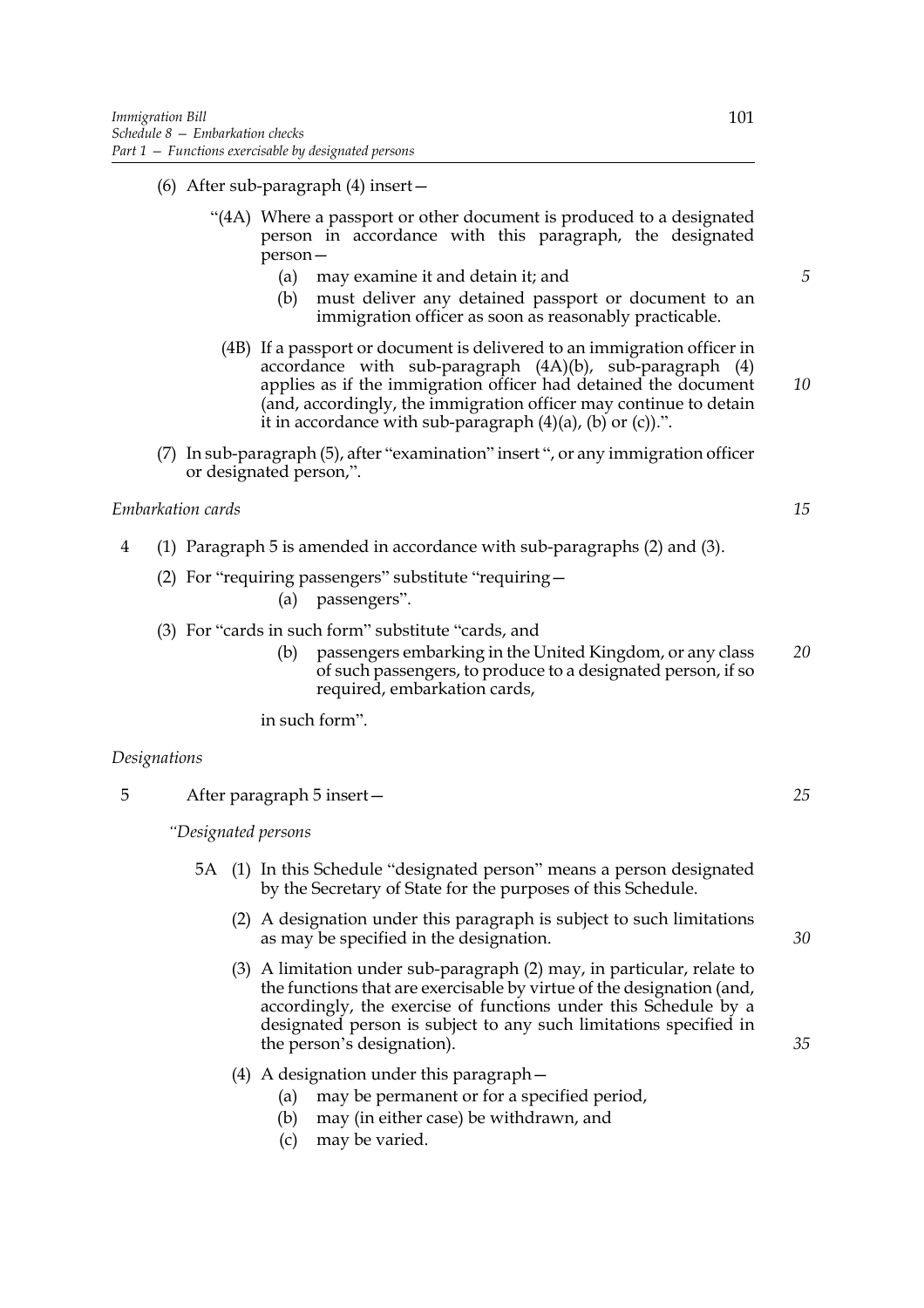- (5) The power to designate, or to withdraw or vary a designation, is exercised by the Secretary of State giving notice to the person in question.
- (6) The Secretary of State may designate a person under this paragraph only if the Secretary of State is satisfied that the person—
	- (a) is capable of effectively carrying out the functions that are exercisable by virtue of the designation,
	- (b) has received adequate training in respect of the exercise of those functions, and
	- (c) is otherwise a suitable person to exercise those functions.".

*Directions to carriers and operators of ports*

6 After paragraph 5A (inserted by paragraph 5 above) insert—

*"Directions to carriers and operators of ports etc*

|                        | 5B | (1) The Secretary of State may direct $-$<br>an owner or agent of a ship or aircraft, or<br>(a)<br>a person concerned in the management of a port,<br>(b)<br>to make arrangements for designated persons to exercise a<br>specified function, or a function of a specified description, in<br>relation to persons of a specified description. | 15<br>20 |
|------------------------|----|-----------------------------------------------------------------------------------------------------------------------------------------------------------------------------------------------------------------------------------------------------------------------------------------------------------------------------------------------|----------|
|                        |    | (2) A direction under this paragraph must specify $-$<br>the port where, and<br>(a)<br>the date (or dates) and time (or times) when,<br>(b)<br>a function is to be exercised under the arrangements.                                                                                                                                          |          |
|                        |    | (3) A direction under this paragraph must be in writing.                                                                                                                                                                                                                                                                                      | 25       |
|                        |    | (4) A direction under this paragraph may specify a description of<br>persons by reference, in particular, to -<br>the destination to which persons are travelling;<br>(a)<br>the route by which persons are travelling;<br>(b)<br>the date and time when the persons are travelling.<br>(c)                                                   | 30       |
|                        |    | $(5)$ In this paragraph $-$<br>"function" means a function under this Schedule;<br>"specified" means specified in a direction under this<br>paragraph.".                                                                                                                                                                                      |          |
|                        |    | PART <sub>2</sub>                                                                                                                                                                                                                                                                                                                             | 35       |
|                        |    | <b>OTHER PROVISION</b>                                                                                                                                                                                                                                                                                                                        |          |
| <i><b>Offences</b></i> |    |                                                                                                                                                                                                                                                                                                                                               |          |

7 (1) Section 27 of the Immigration Act 1971 (offences by persons connected with ships or aircraft or with ports) is amended as follows.

(2) In paragraph  $(b)$  -

*5*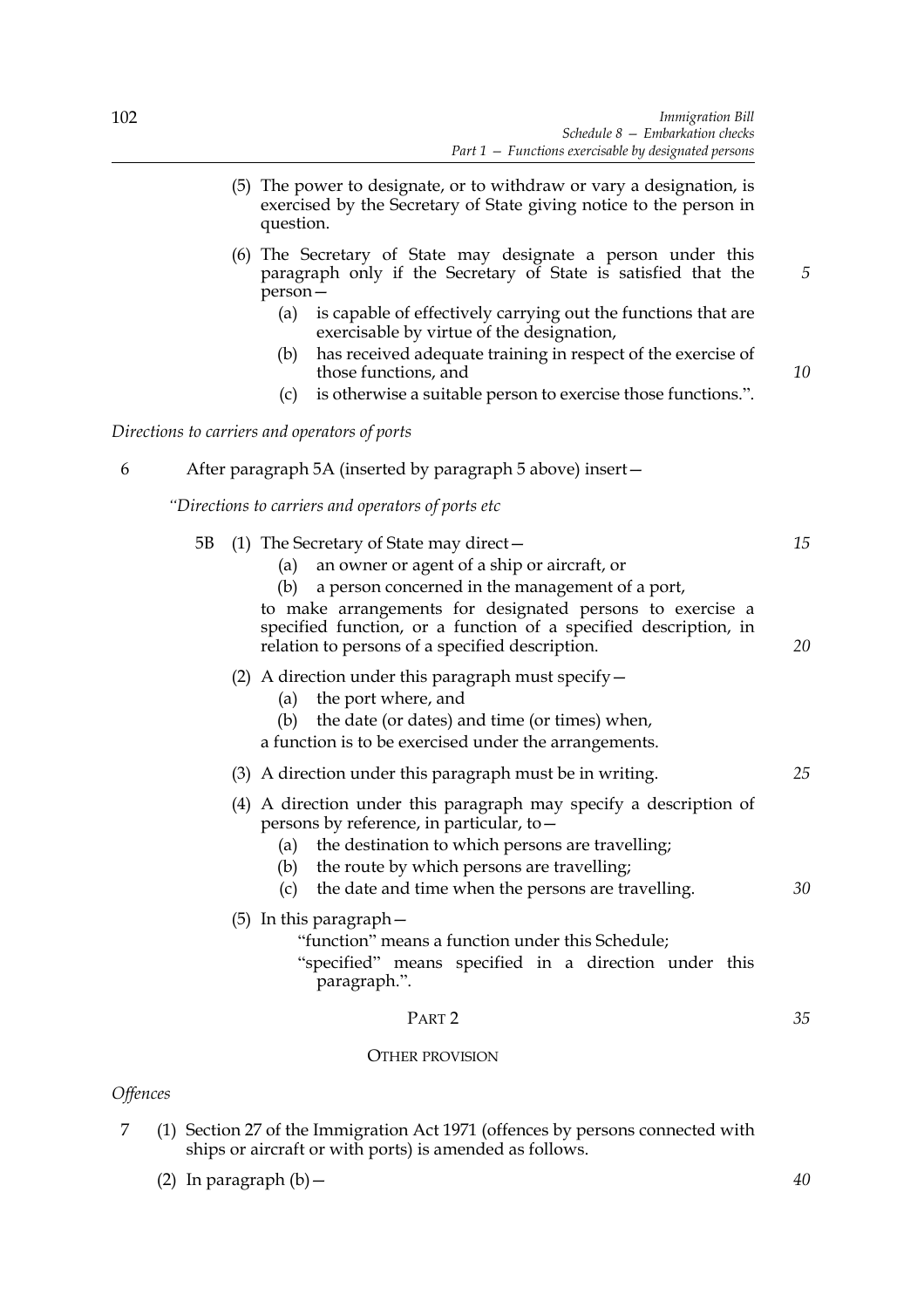- (a) after sub-paragraph (iii) insert—
	- "(iiia) he fails, without reasonable excuse, to comply with a direction under paragraph 5B of Schedule 2; or";
- (b) in sub-paragraph (iv) for "a requirement" substitute "any other requirement".

(3) After paragraph (c) insert—

"(ca) if as a person concerned in the management of a port he fails, without reasonable excuse, to comply with a direction under paragraph 5B of Schedule 2.".

SCHEDULE 9 Section 66

## TRANSITIONAL AND CONSEQUENTIAL PROVISION

#### PART 1

#### PROVISION RELATING TO REMOVAL DIRECTIONS

*Immigration Act 1971 (c. 77)*

1 In Schedule 2 to the Immigration Act 1971 (administrative provisions as to control on entry etc), in paragraph 11, after "immigration officer" insert "or the Secretary of State".

*Nationality, Immigration and Asylum Act 2002 (c. 41)*

- 2 (1) The Nationality, Immigration and Asylum Act 2002 is amended as follows. *20*
	- (2) In section 62 (detention by Secretary of State)—
		- (a) in subsection  $(1)$  -
			- (i) in paragraph (a), after "under" insert "section 10 of the Immigration and Asylum Act 1999 (removal of persons unlawfully in the United Kingdom) or";
			- (ii) in paragraph (b), for "paragraphs" substitute "provisions";
		- (b) in subsection (2), for "that Act" substitute "the Immigration Act 1971";
		- (c) omit subsections (5) and (6).

#### (3) In section 76 (revocation of leave to enter or remain)—

- (a) in subsection  $(2)$ , omit paragraphs  $(b)$  and  $(c)$ ;
- (b) in subsection (4), omit the definition of "removed".

*Asylum and Immigration (Treatment of Claimants, etc) Act 2004 (c.19)*

3 In section 8(7) of the Asylum and Immigration (Treatment of Claimants, etc) Act 2004 (claimant's credibility; definitions), in paragraph (d) of the definition of "immigration decision", omit " $(1)(a)$ ,  $(b)$ ,  $(ba)$  or  $(c)$ ".

*5*

*10*

*15*

*25*

*30*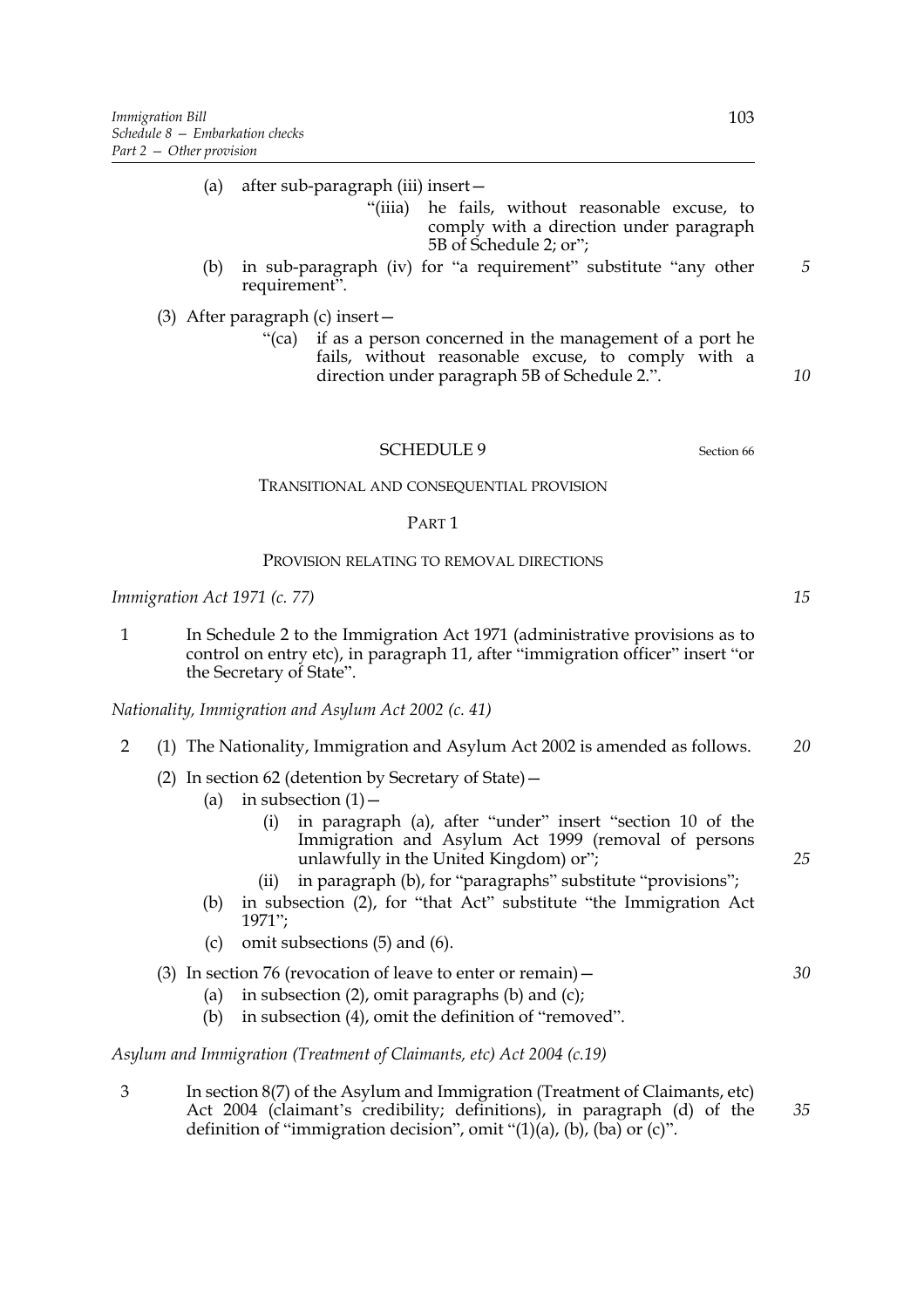*Immigration, Asylum and Nationality Act 2006 (c. 13)*

4 In the Immigration, Asylum and Nationality Act 2006, section 47 (removal of persons with statutorily extended leave) is repealed.

*Legal Aid, Sentencing and Punishment of Offenders Act 2012 (c. 10)*

5 In Schedule 1 to the Legal Aid, Sentencing and Punishment of Offenders Act 2012 (civil legal services), in paragraph 19(10), in the definition of "removal directions", omit paragraph (e). *5*

*Consequential repeals*

6 The provisions shown in the table below are repealed in consequence of the amendments made by section 1 and this Part of this Schedule.

| Title                                                 | Extent of repeal                            |    |
|-------------------------------------------------------|---------------------------------------------|----|
| Immigration and<br>Nationality,<br>Asylum Act 2002    | Section $73(2)$ to $(4)$ .<br>Section 74.   |    |
|                                                       | Section 75(4).<br>Section 76(7).            | 15 |
| Immigration,<br>Asylum<br>and<br>Nationality Act 2006 | Section 48.                                 |    |
| Crime and Courts Act 2013                             | Section $51(3)$ .                           |    |
| Immigration Act 2014                                  | In Schedule 1, paragraph $2(3)$ and $(4)$ . |    |

PART 2

PROVISION RELATING TO BAIL

*Special Immigration Appeals Commission Act 1997 (c. 68)*

- 7 (1) The Special Immigration Appeals Commission Act 1997 is amended as follows.
	- (2) In section 5 (procedure in relation to SIAC's jurisdiction on appeals and bail), after subsection (5) insert— *25*
		- "(5A) Rules under this section must secure that, where the Commission has decided not to release a person on bail under paragraph 22 or 29 of Schedule 2 to the Immigration Act 1971, the Commission is required to dismiss any further application by the person for release on bail that is made during the period of 28 days starting with the date of the Commission's decision, unless there has been a material change in circumstances." *30*
	- (3) In Schedule 3 (bail: modifications of Schedule 2 to the Immigration Act 1971), in paragraph 4, after sub-paragraph (1) insert—
		- "(1A) In sub-paragraph (1) after "2002" there shall be inserted "or section 2 of the Special Immigration Appeals Commission Act 1997 or a review pending under section 2E of that Act".

*10*

*20*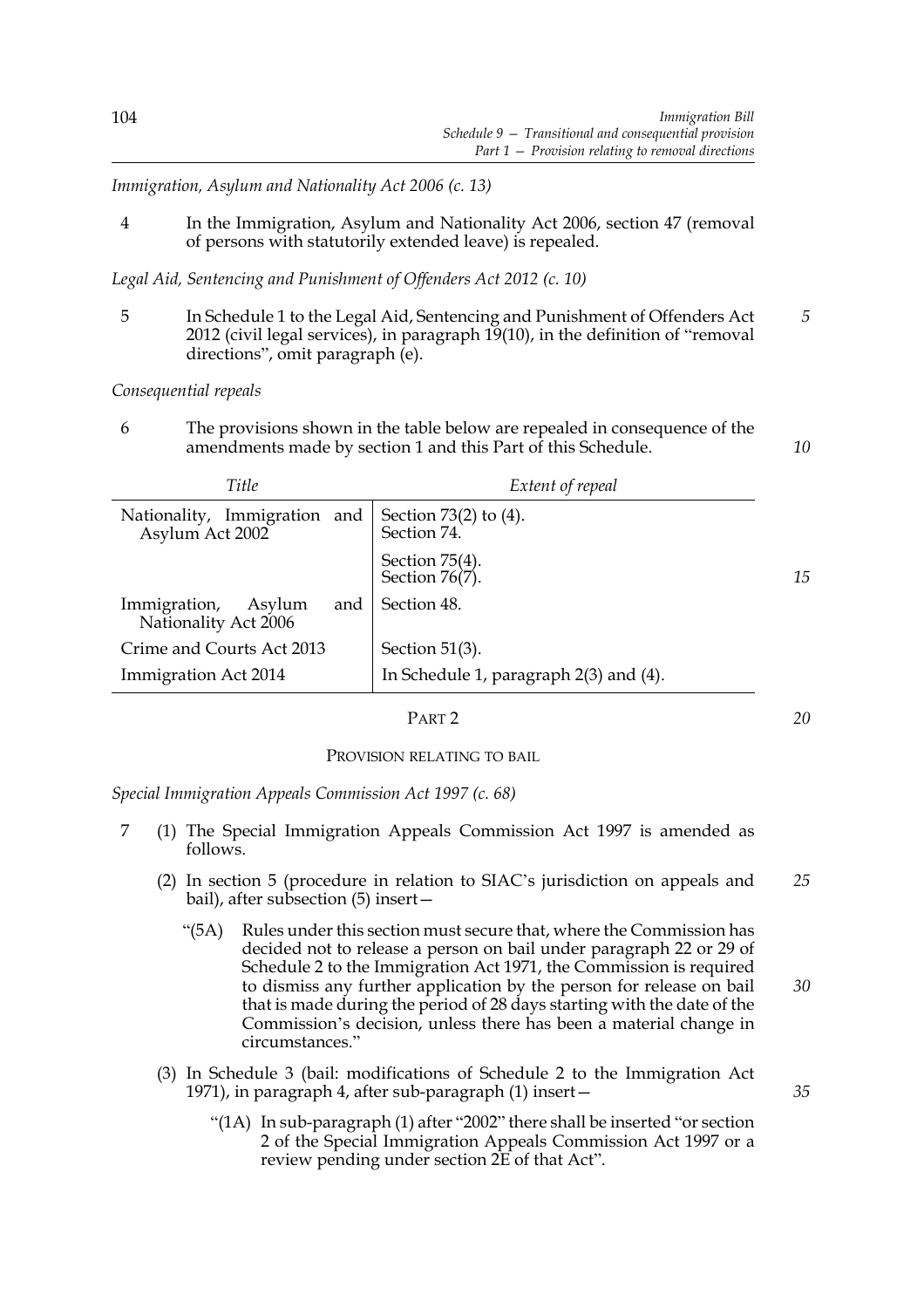#### PROVISION RELATING TO BIOMETRICS

*Immigration and Asylum Act 1999 (c. 33)*

- 8 (1) The Immigration and Asylum Act 1999 is amended as follows.
	- (2) Section 143 (destruction of fingerprints) is repealed.
	- (3) In section 144(1) (power to make provision about other biometric information) for ", 142 and 143" substitute "and 142".
	- (4) Omit section 166(4)(g) (Parliamentary procedure for orders under section 143).

*Anti-terrorism, Crime and Security Act 2001 (c. 24)*

9 Section 36 of the Anti-terrorism, Crime and Security Act 2001 (which amends section 143 of the Immigration and Asylum Act 1999) is repealed.

*Nationality, Immigration and Asylum Act 2002 (c. 41)*

- 10 In section 126 of the Nationality, Immigration and Asylum Act 2002 (power to require provision of physical data with certain immigration applications) omit— *15*
	- (a) the "or" at the end of subsection  $(2)(b)$ ,
	- (b) subsection  $(4)(g)$ , and
	- (c) subsection (5).

#### PART 4

## PROVISION RELATING TO APPEALS

*Immigration Act 1971 (c. 77)*

- 11 The Immigration Act 1971 is amended as follows.
- 12 (1) Section 3C (continuation of leave pending variation decision) is amended as follows.
	- (2) In subsection  $(2)$ 
		- (a) omit the "or" at the end of paragraph (b);
		- (b) after paragraph (c) insert ", or
			- (d) an administrative review of the decision on the application for variation— *30*
				- (i) could be sought, or
				- (ii) is pending."
	- (3) After subsection (6) insert—
		- "(7) In this section—
			- "administrative review" means a review conducted under the immigration rules; *35*
			- the question of whether an administrative review is pending is to be determined in accordance with the immigration rules."

*5*

*10*

*20*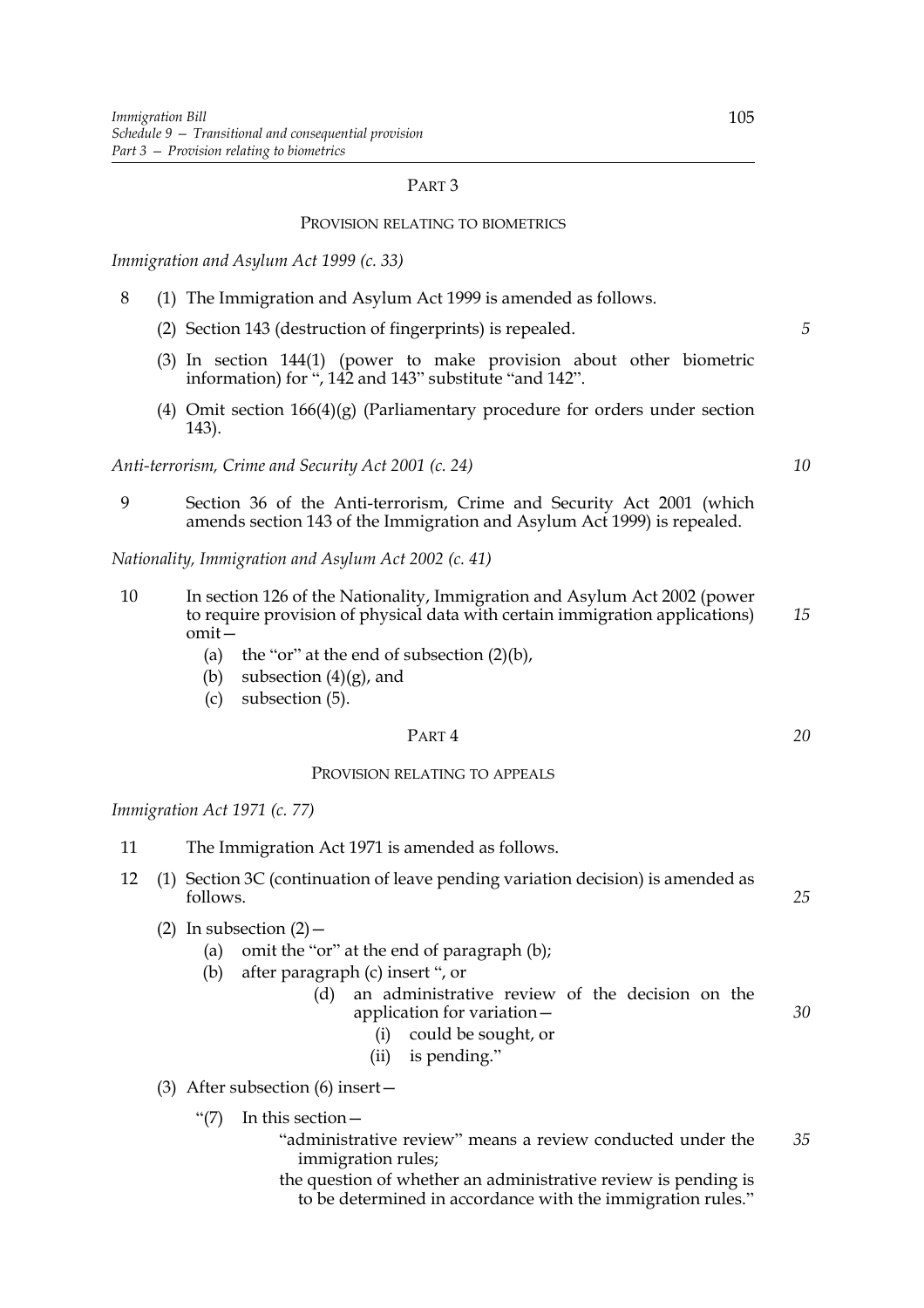- 13 (1) Section 3D (continuation of leave following revocation) is amended as follows.
	- (2) In subsection  $(2)$ 
		- (a) omit the "or" at the end of paragraph (a);
		- (b) after paragraph (b) insert, "or
			- (c) an administrative review of the variation or revocation—
				- (i) could be sought, or
				- (ii) is pending."
	- (3) After subsection (4) insert—
		- "(5) In this section—
			- "administrative review" means a review conducted under the immigration rules;
			- the question of whether an administrative review is pending is to be determined in accordance with the immigration rules." *15*
- 14 In Schedule 2 (administrative provisions as to control on entry etc), in paragraph 2A(9), for "(immigration and asylum appeals)" substitute "(appeals in respect of protection and human rights claims)".
- 15 In Schedule 3 (supplementary provisions as to deportation), in paragraph 3, for the words from "of the kind" to "order)" substitute "that relates to a deportation order".

*British Nationality Act 1981 (c. 61)*

- 16 In section 40A of the British Nationality Act 1981 (deprivation of citizenship: appeal), in subsection (3)—
	- (a) omit ", 83 or 83A";
	- (b) omit paragraph (a).

*Special Immigration Appeals Commission Act 1997 (c. 68)*

17 (1) The Special Immigration Appeals Commission Act 1997 is amended as follows.

| (2) In section 2 (jurisdiction: appeals) $-$ |                                                                                                              | 30 |
|----------------------------------------------|--------------------------------------------------------------------------------------------------------------|----|
| (a)                                          | in subsection $(1)(a)$ , omit ", 83 $(2)$ or 83 $A(2)$ ";                                                    |    |
| (b)                                          | in subsection $(1)(b)$ , omit ", 83(2) or 83A(2)";                                                           |    |
| (c)                                          | in subsection $(2)$ , omit paragraphs $(d)$ , $(h)$ and $(l)$ ;                                              |    |
| (d)                                          | omit subsections $(3)$ and $(4)$ ;                                                                           |    |
| (e)                                          | in subsection (5), omit "against an immigration decision";                                                   | 35 |
| (f)                                          | omit subsection (6).                                                                                         |    |
| (3)                                          | In section 2B (appeal to SIAC against deprivation of citizenship), omit the<br>words from "(and" to the end. |    |

# (4) In section 6A (procedure in relation to review jurisdiction)—

- (a) in the heading, for "and 2D" substitute "to 2E";
	- (b) in subsection (1), for "or 2D" substitute ", 2D or 2E";
	- (c) in subsection  $(2)$ 
		- (i) in paragraph (a), for "or 2D" substitute ", 2D or 2E";

*10*

*5*

*20*

*25*

*30*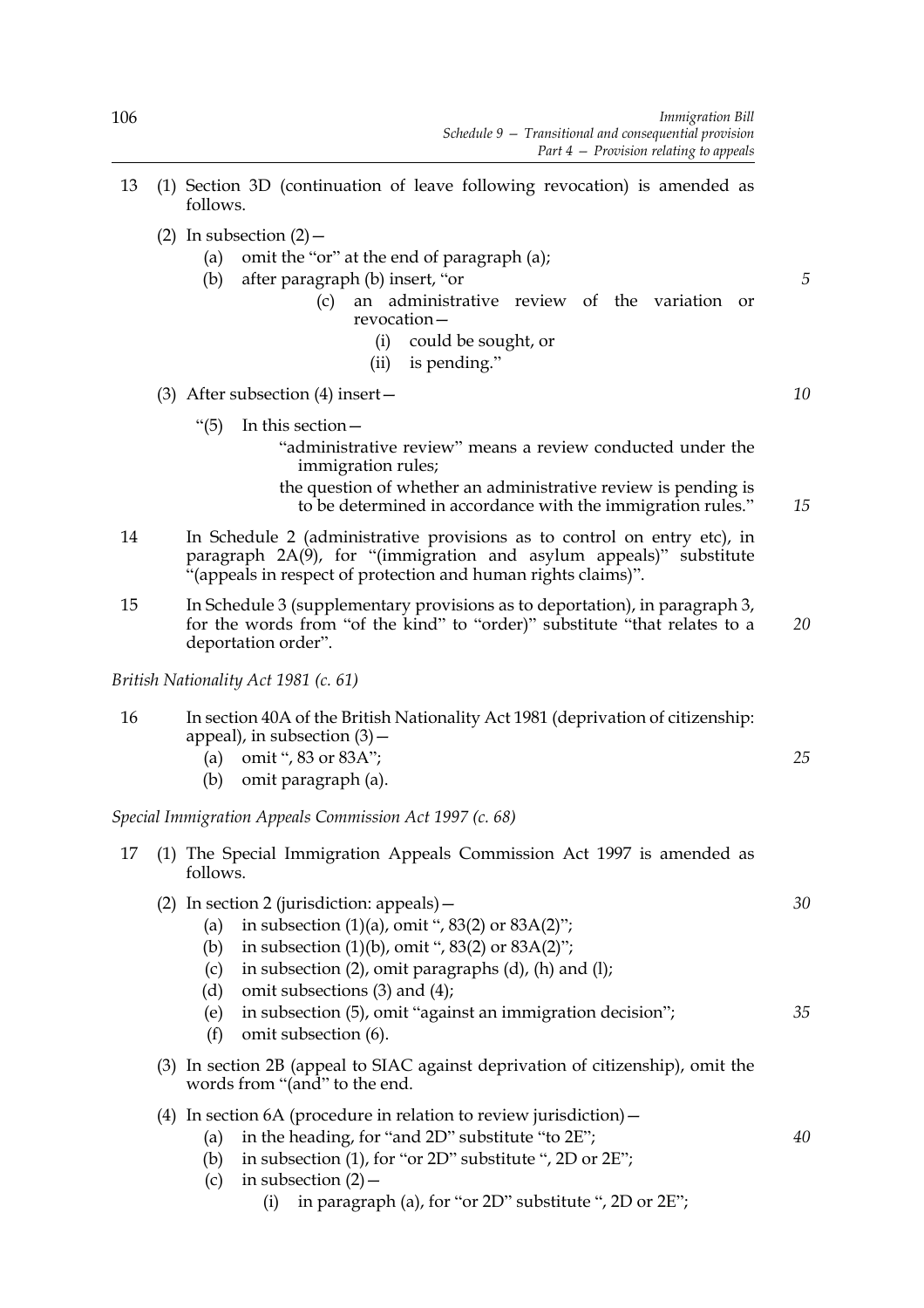- (ii) in paragraph (b), for "or (as the case may be)  $2D(2)$ " substitute ",  $2D(2)$  or (as the case may be)  $2E(2)$ ".
- (5) In section 7 (appeals from the Commission), in subsection (1A), for "or 2D" substitute ", 2D or 2E".

*Immigration and Asylum Act 1999 (c. 33)*

- 18 The Immigration and Asylum Act 1999 is amended as follows.
- 19 Section 23 (monitoring refusals of entry clearance) is repealed.
- 20 (1) Section 141 (fingerprinting) is amended as follows.
	- (2) In subsection  $(7)$  -(a) for paragraph (c) substitute  $-$ 
		- "(c) any person ("C") in respect of whom the Secretary of State has decided—
			- (i) to make a deportation order, or
			- (ii) that section 32(5) of the UK Borders Act 2007 (automatic deportation of foreign criminals) applies; *15*
		- (ca) any person ("CA") who requires leave to enter or remain in the United Kingdom but does not have it;";
		- (b) in paragraph (f), for the words from "paragraph (c)" to the end substitute "paragraph (c)(ii)".
	- (3) In subsection  $(8)$ , for paragraph  $(c)$  substitute  $-$ 
		- "(c) for C, when he is notified of the decision mentioned in subsection  $(7)(c)$ ;
		- (ca) for CA, when he becomes a person to whom this section applies;". *25*
	- (4) In subsection  $(9)$ 
		- (a) in paragraph (b), after "C" insert ", CA";
		- (b) in paragraph (c)(i) for "relevant immigration decision" substitute "decision mentioned in subsection (7)(c)";
		- (c) after paragraph (c) insert—
			- "(ca) for CA, when he no longer requires leave to enter or remain in the United Kingdom;".
	- (5) Omit subsection (16).

*Nationality, Immigration and Asylum Act 2002 (c. 41)*

- 21 The Nationality, Immigration and Asylum Act 2002 is amended as follows. *35*
- 22 In section 72 (serious criminal), in subsection  $(9)(a)$ 
	- (a) omit ", 83, 83A or 101";
	- (b) for the words from "that to remove him" to the end substitute "mentioned in section  $84(1)(a)$  or  $(3)(a)$  of this Act (breach of the United Kingdom's obligations under the Refugee Convention), and". *40*

*5*

*10*

*20*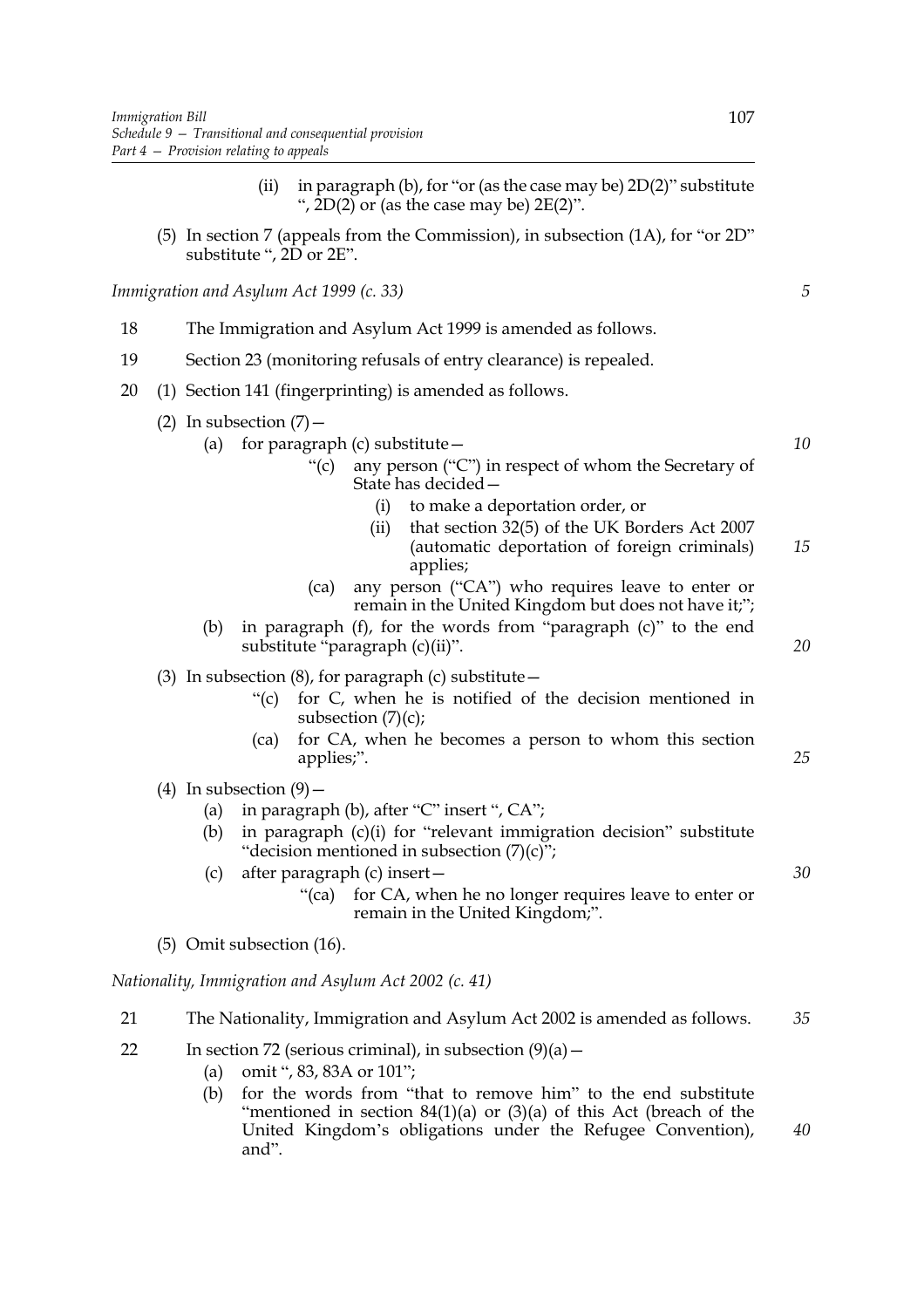| 108                                |  | Immigration Bill<br>Schedule $9$ – Transitional and consequential provision<br>Part $4$ – Provision relating to appeals                                                                                                                                           |    |  |  |  |
|------------------------------------|--|-------------------------------------------------------------------------------------------------------------------------------------------------------------------------------------------------------------------------------------------------------------------|----|--|--|--|
| 23                                 |  | In section 79 (deportation order: appeal), in subsection (1) for "against"<br>substitute "that may be brought or continued from within the United<br>Kingdom relating to".                                                                                        |    |  |  |  |
| 24                                 |  | For the heading to Part 5, substitute "Appeals in respect of Protection and<br>Human Rights Claims".                                                                                                                                                              |    |  |  |  |
| 25                                 |  | In section $85$ (matters to be considered) $-$<br>in subsection $(2)$ , for "84 $(1)$ " substitute "84";<br>(a)<br>in subsection $(4)$ –<br>(b)<br>omit ", 83(2) or 83A(2)";<br>(i)<br>omit "evidence about";<br>(ii)<br>omit "evidence which concerns".<br>(iii) | 10 |  |  |  |
| 26                                 |  | Section 85A (matters to be considered: new evidence: exceptions) is<br>repealed.                                                                                                                                                                                  |    |  |  |  |
| 27                                 |  | In section 86 (determination of appeal) $-$<br>in subsection $(1)$ , omit ", 83 or 83A";<br>(a)<br>in subsection $(2)$ , omit "(whether or not by virtue of section $85(1)$ )";<br>(b)<br>omit subsections $(3)$ to $(6)$ .<br>(c)                                | 15 |  |  |  |
| 28                                 |  | Sections 87 to 91 are repealed.                                                                                                                                                                                                                                   |    |  |  |  |
| 29                                 |  | (1) Section 94 (appeal from within the United Kingdom) is amended as follows.                                                                                                                                                                                     |    |  |  |  |
|                                    |  | (2) In the heading, for "asylum" substitute "protection".                                                                                                                                                                                                         | 20 |  |  |  |
|                                    |  | (3) For subsections (1) to (2) substitute $-$                                                                                                                                                                                                                     |    |  |  |  |
|                                    |  | ``(1)<br>The Secretary of State may certify a protection claim or human rights<br>claim as clearly unfounded."                                                                                                                                                    |    |  |  |  |
|                                    |  | (4) In subsection $(3)$ –<br>(a) for "an asylum claimant or human rights" substitute "a";<br>(b) for "subsection $(2)$ " substitute "subsection $(1)$ ".                                                                                                          | 25 |  |  |  |
|                                    |  | (5) In subsection (6A) for "an asylum claimant or human rights" substitute "a".                                                                                                                                                                                   |    |  |  |  |
| rights claim made by a person if". |  | (6) In subsection (7), for the words from the beginning to "certifies that"<br>substitute "The Secretary of State may certify a protection claim or human                                                                                                         | 30 |  |  |  |
|                                    |  | (7) In subsection $(8)(b)$ , at the end insert "or with the United Kingdom's<br>obligations in relation to persons eligible for a grant of humanitarian<br>protection".                                                                                           |    |  |  |  |
|                                    |  | (8) Omit subsection (9).                                                                                                                                                                                                                                          |    |  |  |  |
| 30                                 |  | In section 94A (European Common List of Safe Countries of Origin) –<br>in subsection (2), for "an asylum claim" substitute "a protection<br>(a)<br>claim";<br>in subsection (4) for "94(2)" substitute "94(1)".<br>(b)                                            | 35 |  |  |  |
| 31                                 |  | Section 95 (appeal from outside the United Kingdom: removal) is repealed.                                                                                                                                                                                         |    |  |  |  |
| 32                                 |  | (1) Section 96 (earlier right of appeal) is amended as follows.                                                                                                                                                                                                   | 40 |  |  |  |

(2) In subsection  $(1)$  –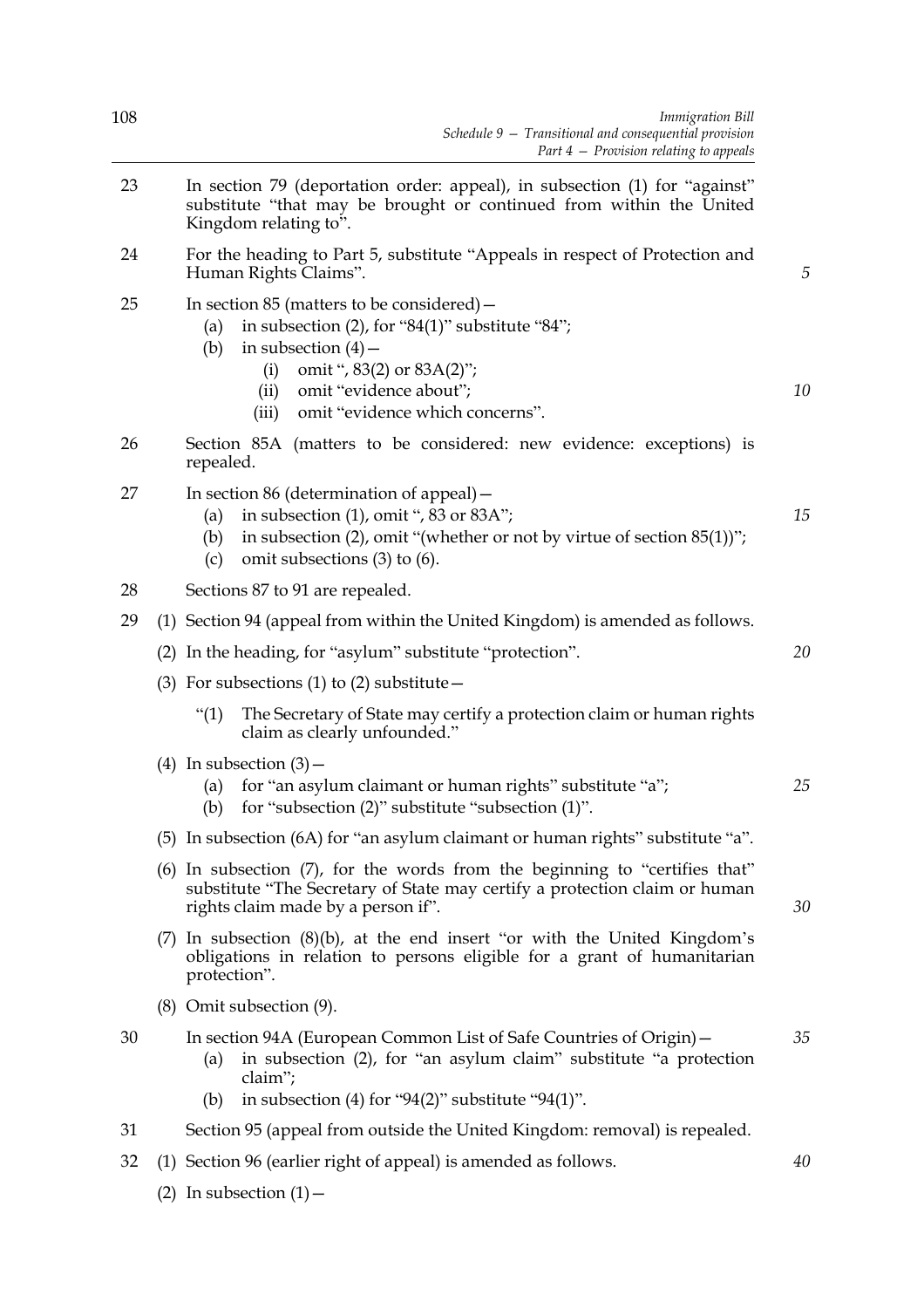|    |                                       | (a)<br>(b)                                                                                  | in the opening words, for the words from the beginning to "brought"<br>substitute "A person may not bring an appeal under section 82<br>against a decision ("the new decision")";<br>in paragraph (a), omit "immigration";                                                                                                                                                                                                                                                                                                                                                   |          |
|----|---------------------------------------|---------------------------------------------------------------------------------------------|------------------------------------------------------------------------------------------------------------------------------------------------------------------------------------------------------------------------------------------------------------------------------------------------------------------------------------------------------------------------------------------------------------------------------------------------------------------------------------------------------------------------------------------------------------------------------|----------|
|    |                                       | (c)                                                                                         | in paragraph (b) for "matter" substitute "ground";                                                                                                                                                                                                                                                                                                                                                                                                                                                                                                                           | 5        |
|    |                                       | (d)                                                                                         | in paragraph (c) for "matter" substitute "ground".                                                                                                                                                                                                                                                                                                                                                                                                                                                                                                                           |          |
|    | (3) For subsection (2) substitute $-$ |                                                                                             |                                                                                                                                                                                                                                                                                                                                                                                                                                                                                                                                                                              |          |
|    |                                       | " $(2)$                                                                                     | A person may not bring an appeal under section 82 if the Secretary<br>of State or an immigration officer certifies -<br>that the person has received a notice under section 120(2),<br>(a)<br>that the appeal relies on a ground that should have been, but<br>(b)<br>has not been, raised in a statement made under section 120(2)<br>or $(5)$ , and<br>that, in the opinion of the Secretary of State or the<br>(c)<br>immigration officer, there is no satisfactory reason for that<br>ground not having been raised in a statement under section<br>$120(2)$ or $(5)$ ." | 10<br>15 |
| 33 |                                       | (a)<br>(b)                                                                                  | In section 97 (national security $etc$ ) –<br>in subsection (1), omit ", $83(2)$ or $83A(2)$ ";<br>in subsection (3), omit ", $83(2)$ or $83A(2)$ ".                                                                                                                                                                                                                                                                                                                                                                                                                         | 20       |
| 34 |                                       | (a)<br>(b)                                                                                  | In section 97A (national security: deportation) –<br>in subsection (2B), for the words from "breach" to the end substitute<br>"be unlawful under section 6 of the Human Rights Act 1998 (public<br>authority not to act contrary to Human Rights Convention)";<br>omit subsections (2D), (2E) and (3).                                                                                                                                                                                                                                                                       | 25       |
| 35 |                                       | is repealed.                                                                                | Section 97B (variation of leave on grounds of public good: rights of appeal)                                                                                                                                                                                                                                                                                                                                                                                                                                                                                                 |          |
| 36 |                                       | Section 98 (other grounds of public good) is repealed.                                      |                                                                                                                                                                                                                                                                                                                                                                                                                                                                                                                                                                              |          |
| 37 |                                       | (a)<br>(b)                                                                                  | In section 99-<br>in the heading, for "Sections 97 and 98" substitute "Section 97";<br>in subsection (1), omit "or 98".                                                                                                                                                                                                                                                                                                                                                                                                                                                      | 30       |
| 38 |                                       |                                                                                             | (1) Section 104 (pending appeal) is amended as follows.                                                                                                                                                                                                                                                                                                                                                                                                                                                                                                                      |          |
|    |                                       | (2) Omit subsection (4).                                                                    |                                                                                                                                                                                                                                                                                                                                                                                                                                                                                                                                                                              |          |
|    |                                       | (3) In subsection (4A), for "subsections (4B) and (4C)" substitute "subsection<br>$(4B)$ ". |                                                                                                                                                                                                                                                                                                                                                                                                                                                                                                                                                                              | 35       |
|    |                                       | (a)<br>(b)                                                                                  | (4) In subsection $(4B)$ –<br>for "the ground relating to the Refugee Convention specified in<br>section $84(1)(g)$ " substitute "a ground specified in section $84(1)(a)$ or<br>(b) or $84(3)$ (asylum or humanitarian protection)";<br>omit paragraph (a) (and the "and" immediately following it).                                                                                                                                                                                                                                                                        | 40       |
|    |                                       |                                                                                             | $(5)$ Omit subsections $(4C)$ and $(5)$ .                                                                                                                                                                                                                                                                                                                                                                                                                                                                                                                                    |          |
| 39 |                                       |                                                                                             | (1) Section 105 (notice of immigration decision) is amended as follows.                                                                                                                                                                                                                                                                                                                                                                                                                                                                                                      |          |

(2) In subsection (1), for "immigration" substitute "appealable".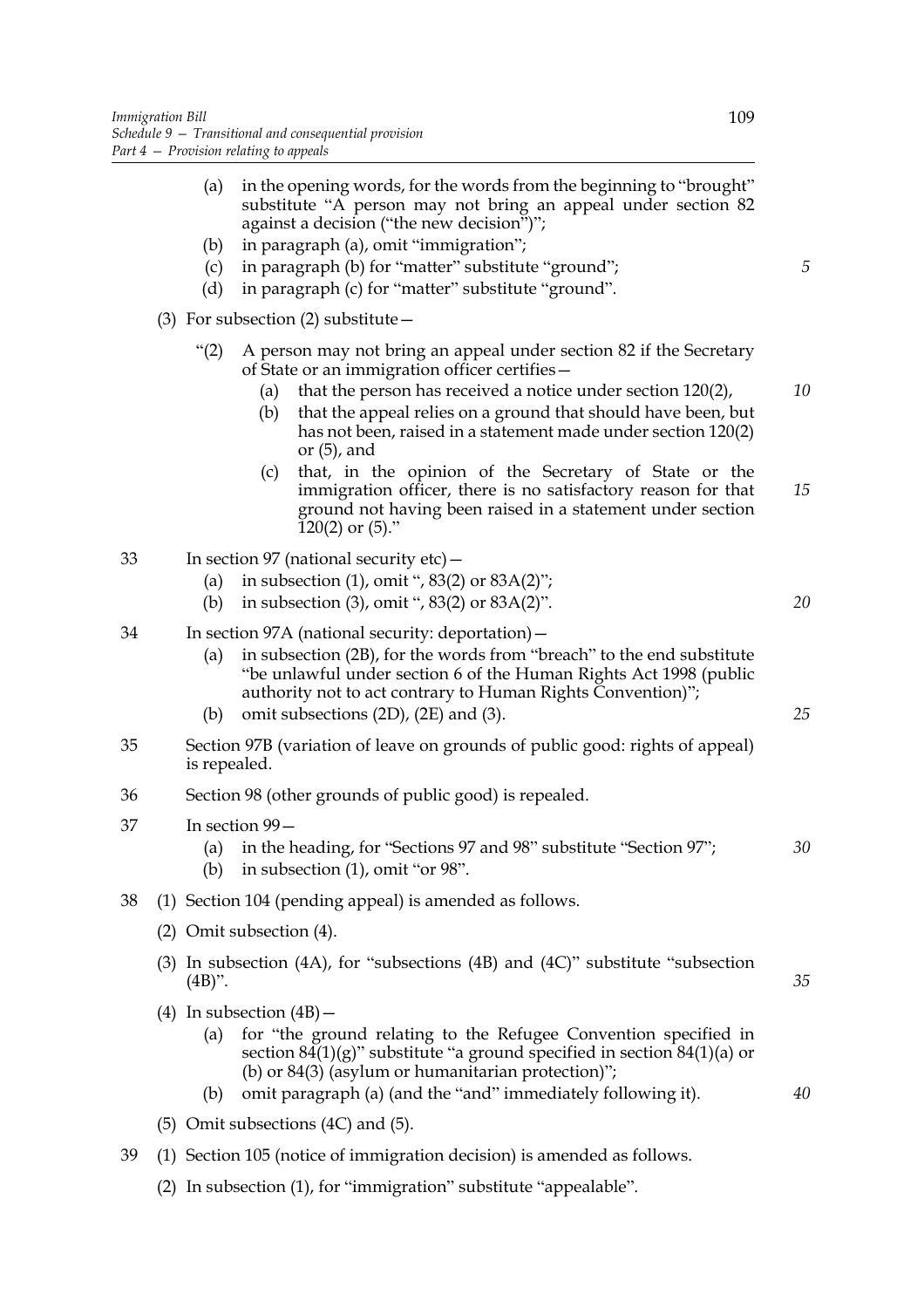*5*

*10*

*15*

*20*

*25*

*35*

*40*

- (3) In subsection  $(2)$ 
	- (a) in the opening words, for "a decision against which the person is entitled to appeal under section 82(1)" substitute "an appealable decision";
	- (b) in paragraph (a) for "that section" substitute "section 82".
- (4) At the end insert—
	- "(4) In this section "appealable decision" means a decision mentioned in section 82(1)."
- 40 In section 106 (rules)—
	- (a) in subsection (3), omit ", 83 or 83A";
	- (b) in subsection  $(4)$ , omit ", 83 or 83A".
- 41 In section 107 (practice directions), in subsection (3), omit ", 83 or 83A".
- 42 In section 108 (forged documents: proceedings in private), in subsection  $(1)(a)$ , omit ", 83 or 83A".
- 43 In section 112 (regulations etc)—
	- (a) omit subsection (3A);
	- (b) in subsection  $(4)$ , omit "or  $115(8)$ ";
	- (c) in subsection  $(5)$ , omit "or  $115(9)$ ".

## 44 (1) Section 113 (interpretation) is amended as follows.

## (2) In subsection  $(1)$  –

- (a) in the definition of "human rights claim"—
	- (i) after "Kingdom" insert "or to refuse him entry into the United Kingdom";
	- (ii) omit "as being incompatible with his Convention rights";
- (b) at the appropriate places insert—
	- ""humanitarian protection" has the meaning given in section 82(2);"
	- ""protection claim" has the meaning given in section  $82(2)$ ";
	- ""protection status" has the meaning given in section  $82(2)$ "; *30*
- (c) omit the definitions of "entry clearance", "illegal entrant", "prescribed", "visitor" and "work permit";
- (d) in the definition of "immigration rules", for "that Act" substitute "the Immigration Act 1971".
- (3) Omit subsection (2).
- 45 Section 115 (appeal from within United Kingdom: unfounded human rights or asylum claim: transitional provision) is repealed.
- 46 For section 120 (requirement to state additional grounds for application) substitute—

# **"120 Requirement to state additional grounds for application etc**

- (1) Subsection (2) applies to a person ("P") if  $-$ 
	- (a) P has made a protection claim or a human rights claim,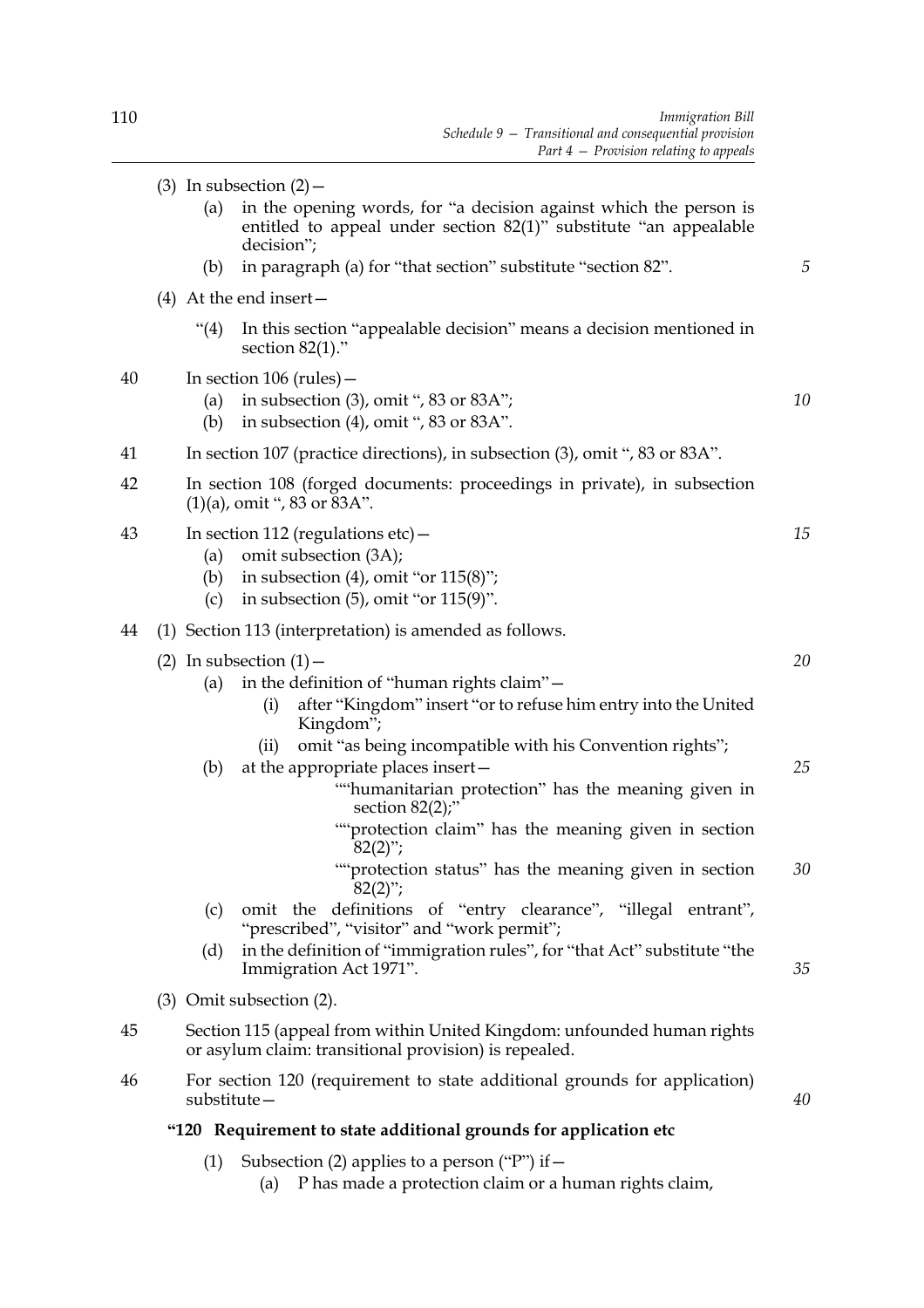- (b) P has made an application to enter or remain in the United Kingdom, or
- (c) a decision to deport or remove P has been or may be taken.
- (2) The Secretary of State or an immigration officer may serve a notice on P requiring P to provide a statement setting out—
	- (a) P's reasons for wishing to enter or remain in the United Kingdom,
	- (b) any grounds on which P should be permitted to enter or remain in the United Kingdom, and
	- (c) any grounds on which P should not be removed from or required to leave the United Kingdom. *10*
- (3) A statement under subsection (2) need not repeat reasons or grounds set out in—
	- (a) P's protection or human rights claim,
	- (b) the application mentioned in subsection  $(1)(b)$ , or
	- (c) an application to which the decision mentioned in subsection  $(1)(c)$  relates.
- (4) Subsection (5) applies to a person ("P") if P has previously been served with a notice under subsection (2) and—
	- (a) P requires leave to enter or remain in the United Kingdom but does not have it, or *20*
	- (b) P has leave to enter or remain in the United Kingdom only by virtue of section 3C or 3D of the Immigration Act 1971 (continuation of leave pending decision or appeal).
- (5) Where P's circumstances have changed since the Secretary of State or an immigration officer was last made aware of them (whether in the application or claim mentioned in subsection (1) or in a statement under subsection  $(2)$  or this subsection) so that P has  $-$ *25*
	- (a) additional reasons for wishing to enter or remain in the United Kingdom,
	- (b) additional grounds on which P should be permitted to enter or remain in the United Kingdom, or
	- (c) additional grounds on which P should not be removed from or required to leave the United Kingdom,

P must, as soon as reasonably practicable, provide a supplementary statement to the Secretary of State or an immigration officer setting out the new circumstances and the additional reasons or grounds. *35*

- $(6)$  In this section  $-$ 
	- "human rights claim" and "protection claim" have the same meanings as in Part 5;
	- references to "grounds" are to grounds on which an appeal under Part 5 may be brought (see section 84)."

*Asylum and Immigration (Treatment of Claimants, etc) Act 2004 (c. 19)*

47 (1) Schedule 3 to the Asylum and Immigration (Treatment of Claimants, etc) Act 2004 (removal of asylum seeker to safe third country) is amended as follows. *45*

*5*

*15*

*40*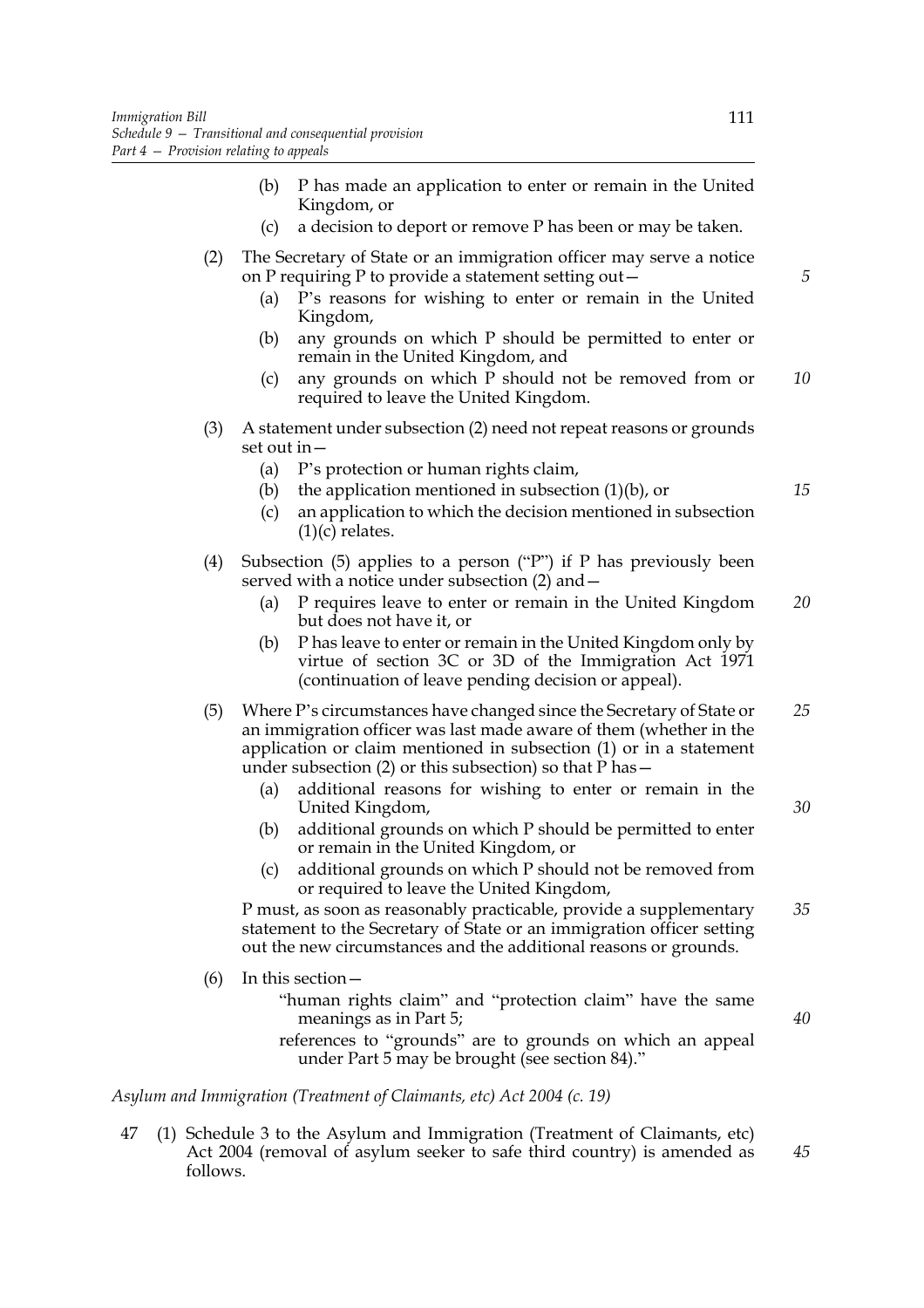- (2) In paragraph 1, at the end insert—
	- "(3) Section 92 of the Nationality, Immigration and Asylum Act 2002 makes further provision about the place from which an appeal relating to an asylum or human rights claim may be brought or continued."
- (3) In paragraph 5—
	- (a) omit sub-paragraph (2);
	- (b) in sub-paragraph (3), for the words from "by virtue of" to "rights)" substitute "from within the United Kingdom";
	- (c) in sub-paragraph  $(4)$ , for "by virtue of section  $92(4)(a)$  of that Act" substitute "from within the United Kingdom". *10*
- (4) In paragraph 10—
	- (a) omit sub-paragraph (2);
	- (b) in sub-paragraph (3), for the words from "by virtue of" to "rights)" substitute "from within the United Kingdom";
	- (c) in sub-paragraph  $(4)$ , for "by virtue of section  $92(4)(a)$  of that Act" substitute "from within the United Kingdom".
- (5) In paragraph 15—
	- (a) omit sub-paragraph (2);
	- (b) in sub-paragraph (3), for the words from "by virtue of" to "rights)" substitute "from within the United Kingdom"; *20*
	- (c) in sub-paragraph  $(4)$ , for "by virtue of section  $92(4)(a)$  of that Act" substitute "from within the United Kingdom".
- (6) In paragraph 19—
	- (a) omit paragraph (a);
	- (b) in paragraph (b), for the words from "by virtue of" to "rights)" substitute "from within the United Kingdom";
	- (c) in paragraph (c), for "by virtue of section 92(4)(a) of that Act" substitute "from within the United Kingdom".

*Immigration, Asylum and Nationality Act 2006 (c. 13)*

#### 48 (1) The Immigration, Asylum and Nationality Act 2006 is amended as follows.

- (2) In section 12(3) (new definition of human rights claims), in paragraph (a) of the definition of "human rights claim"—
	- (a) after "Kingdom" insert "or to refuse him entry into the United Kingdom";
	- (b) omit "as being incompatible with his Convention rights".
- (3) Section 13 (appeal from within the United Kingdom: certification of unfounded claim) is repealed.

## (4) In section 55 (Refugee Convention: certification), in subsection  $(2)(a)$  –

- (a) in sub-paragraph  $(i)$ , omit ", 83 or 101";
- (b) for sub-paragraph (ii) substitute—
	- "(ii) which is brought on the ground mentioned in section  $84(1)(a)$  or  $(3)(a)$  of that Act (breach of United Kingdom's obligations under the Refugee Convention);".

*25*

*15*

*5*

*30*

*40*

*45*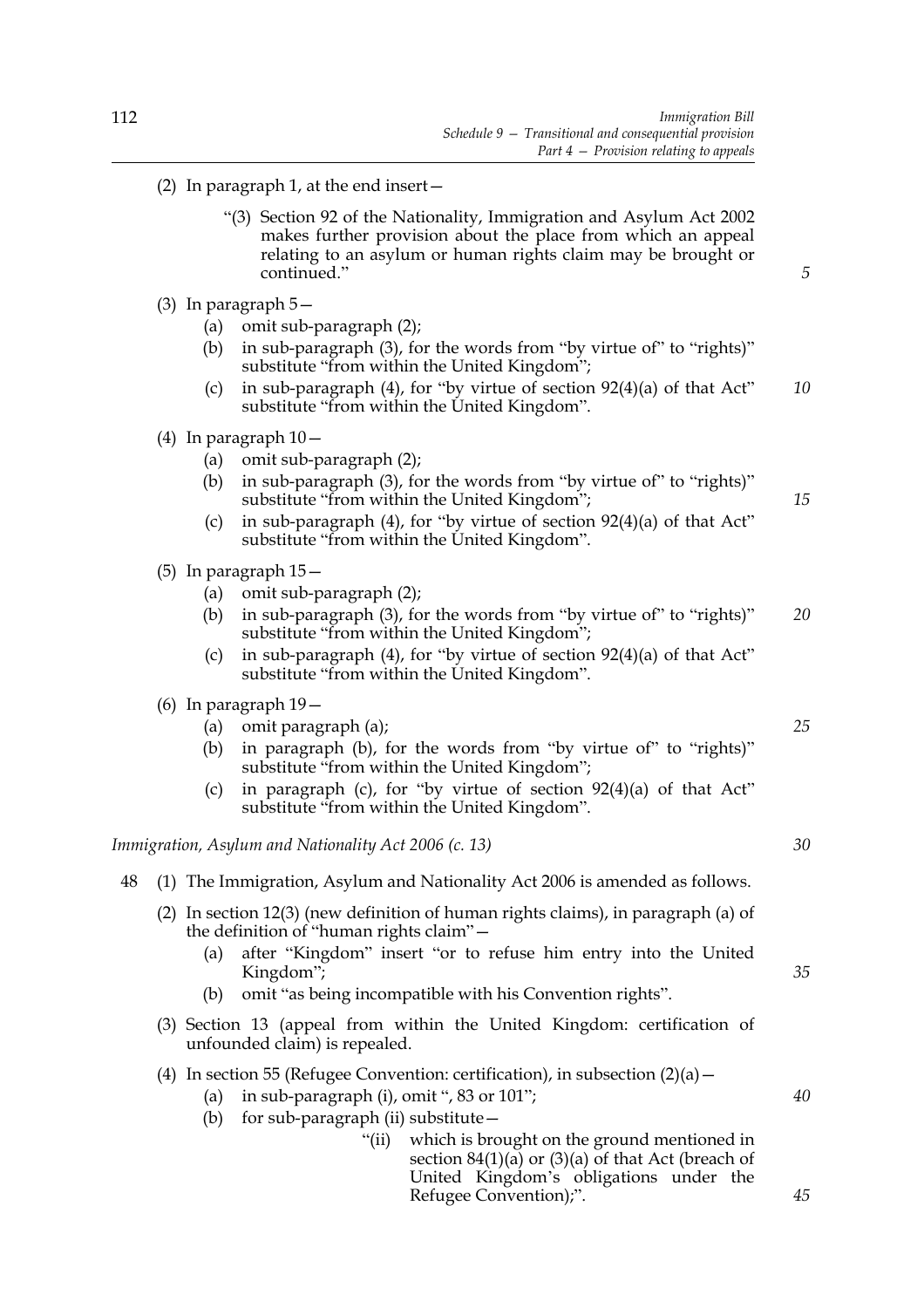(5) In Schedule 1 (consequential amendments) paragraph 11 (amendment to section 112(5) of the 2002 Act) is repealed.

*UK Borders Act 2007 (c. 30)*

- 49 In section 17 of the UK Borders Act 2007 (support for failed asylum-seekers), in subsection  $(2)$  –
	- (a) in paragraph (a), omit "against an immigration decision";
	- (b) in paragraph (b), omit "against an immigration decision".

*Equality Act 2010 (c. 15)*

50 In section 115 of the Equality Act 2010 (immigration cases), in subsection (8) after "2D" insert "and 2E". *10*

*Consequential repeals*

51 The provisions shown in the table below are repealed in consequence of the amendments made by sections 11 to 13 and this Part of this Schedule.

| Title                                                                     | Extent of repeal                                                                                                                                                                        |    |
|---------------------------------------------------------------------------|-----------------------------------------------------------------------------------------------------------------------------------------------------------------------------------------|----|
| Nationality, Immigration and<br>Asylum Act 2002                           | In Schedule 7, paragraph 27.                                                                                                                                                            | 15 |
| Immigration<br>and<br>Asylum<br>(Treatment of Claimants, etc)<br>Act 2004 | Section $15(2)$ , $(3)$ and $(5)$ .<br>Section $26(2)$ and $(3)$ .<br>Section $27(2)$ and $(3)$ .<br>Sections 28 and 29.<br>Section 31.<br>In Schedule 2, paragraphs $18(2)(c)$ and 19. | 20 |
| Immigration,<br>Asylum<br>and<br>Nationality Act 2006                     | Sections 1 to 6.<br>Section $11(6)$ .<br>Section $47(6)$ to $(8)$ .<br>Section $57(2)$ .<br>In Schedule 1, paragraphs 2 to 6, 10, 11, 13, 14(a)<br>and $(c)$ .                          | 25 |
| UK Borders Act 2007                                                       | Section 19.<br>Section $35(3)$ .                                                                                                                                                        | 30 |
| Borders,<br>Citizenship<br>and<br>Immigration Act 2009                    | Section $51(3)$ .                                                                                                                                                                       |    |
| Crime and Courts Act 2013                                                 | Section $51(1)$ .<br>Sections 52 and 53.                                                                                                                                                |    |

#### PART 5

*35*

#### PROVISION RELATING TO EMPLOYMENT

*Immigration, Asylum and Nationality Act 2006 (c. 13)*

52 In section 15 of the Immigration, Asylum and Nationality Act 2006 (penalty), in subsection (6)(e), after "penalty" insert "or make an appeal against it".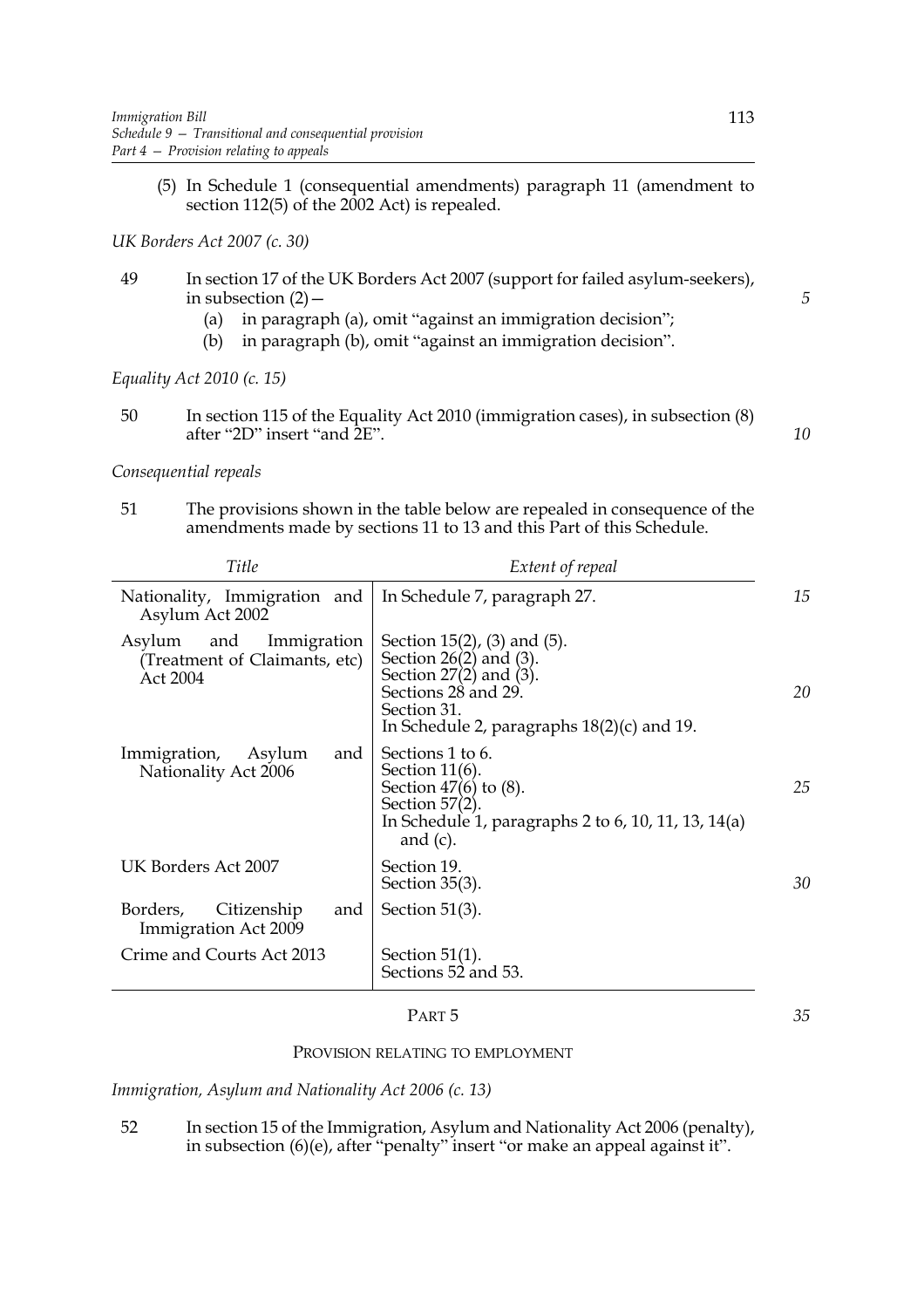## PROVISION RELATING TO DRIVING LICENCES

*Road Traffic (Northern Ireland) Order 1981 (S.I. 1981/154 (N.I. 1))*

- 53 In Article 5 of the Road Traffic (Northern Ireland) Order 1981 (tests of competence to drive)—
	- (a) in paragraph (1), omit "meets the relevant residence requirement and";
	- (b) omit paragraph (1A);
	- (c) in paragraph (4)(aa) for "normally resident in Northern Ireland or the United Kingdom" insert "normally and lawfully resident in Northern Ireland or the United Kingdom (within the meaning of Article 13A)". *10*

*Road Traffic Act 1988 (c. 52)*

- 54 In section 89 of the Road Traffic Act 1988 (tests of competence to drive)—
	- (a) in subsection (1), omit "meets the relevant residence requirement and"; *15*
	- (b) omit subsection (1A);
	- (c) in subsection (4)(aa) for "normally resident in Great Britain or the United Kingdom" substituted "normally and lawfully resident in Great Britain or the United Kingdom (within the meaning of section 97A)".

*Road Safety Act 2006 (c. 49)*

- 55 In Schedule 3 to the Road Safety Act 2006 (endorsement: all drivers), in paragraph 9—
	- (a) after sub-paragraph (3) insert—
		- "(3A) In subsection (3ZA), omit "and its counterpart".";
	- (b) in sub-paragraph (6A)(b), at the end insert "in both places".

*Road Traffic (Northern Ireland) Order 2007 (S.I. 2007/916 (N.I. 10))*

56 In Schedule 5 to the Road Traffic (Northern Ireland) Order 2007 (endorsement: all drivers: consequential amendments), in paragraph 6, after sub-paragraph (a) insert— *30*

"(aa) in paragraph (5ZA), omit "and its counterpart"."

## PART 7

## PROVISION RELATING TO MARRIAGE AND CIVIL PARTNERSHIP

*Transitional provision*

57 The provisions of sections 43 to 46, and the amendments made by Schedule 4, apply only to proposed marriages and civil partnerships in respect of which notice under section 27 of the Marriage Act 1949 or under section 8 of the Civil Partnership Act 2004 is given after the day on which the provisions and amendments come into force.

*5*

*25*

*20*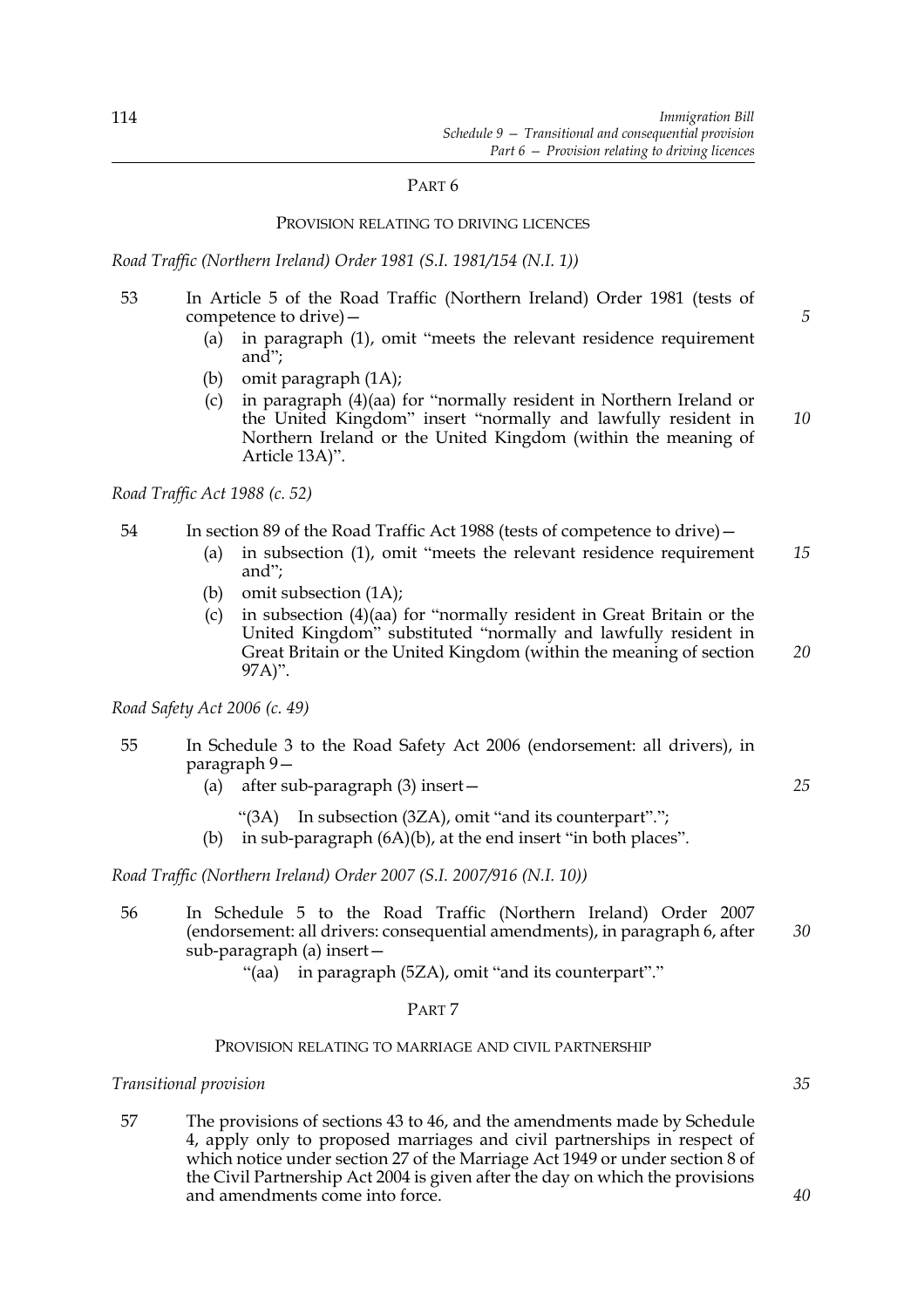#### PROVISION RELATING TO IMMIGRATION ADVISERS AND IMMIGRATION SERVICE PROVIDERS

#### *Transitional provision*

- 58 (1) On the day on which paragraph 2 of Schedule 7 comes into force the Immigration Services Commissioner must register in the register maintained under section 85(1) of the Immigration and Asylum Act 1999 each person who, immediately before that day, was an exempt person (within the meaning given by section 84(4)(a) of that Act).
	- (2) The registration of a person by reason of sub-paragraph (1) may be made so as to have effect only in relation to a specified field of advice or services.
- 59 (1) In the provisions listed in sub-paragraph  $(2)$  -
	- (a) references to a person who, at the time to which a charge or (as the case may be) a complaint relates, was a registered person do not include a person who ceased to be a registered person before the day on which paragraph 7 of Schedule 7 comes into force;
	- (b) references to a person who, at the time to which a charge or (as the case may be) a complaint relates, was acting on behalf of a registered person do not include—
		- (i) a person who ceased to act on behalf of a registered person before that day;
		- (ii) a person who was acting on behalf of a person who ceased to be a registered person before that day.
	- (2) The provisions are—
		- (a) section 89(2) to (2B) of the Immigration and Asylum Act 1999;
		- (b) paragraph 5(3)(za), (aa) and (d) of Schedule 5 to that Act;
		- (c) paragraph  $9(1)(a)$ ,  $(1A)$  and  $(4)(a)$  of Schedule 5 to that Act.
- 60 (1) The provisions listed in paragraph 53(2) (apart from paragraph 5(3)(d) of Schedule 5 to the Immigration and Asylum Act 1999) apply in relation to a person who—
	- (a) was an exempt person immediately before the day on which paragraph 2 of Schedule 7 comes into force, and *30*
	- (b) became a registered person on that day by virtue of paragraph 58(1),
	- as if, while the person was an exempt person, the person had been a registered person.
	- (2) In paragraph 10A(2)(a) of Schedule 5 to the Immigration and Asylum Act 1999, the reference to premises which have been used in connection with the provision of immigration advice or immigration services by a registered person includes premises which have been so used by an exempt person. *35*
	- (3) In this paragraph "exempt person" has the meaning given by section 84(4)(a) of the Immigration and Asylum Act 1999.

*40*

*15*

*10*

*5*

*20*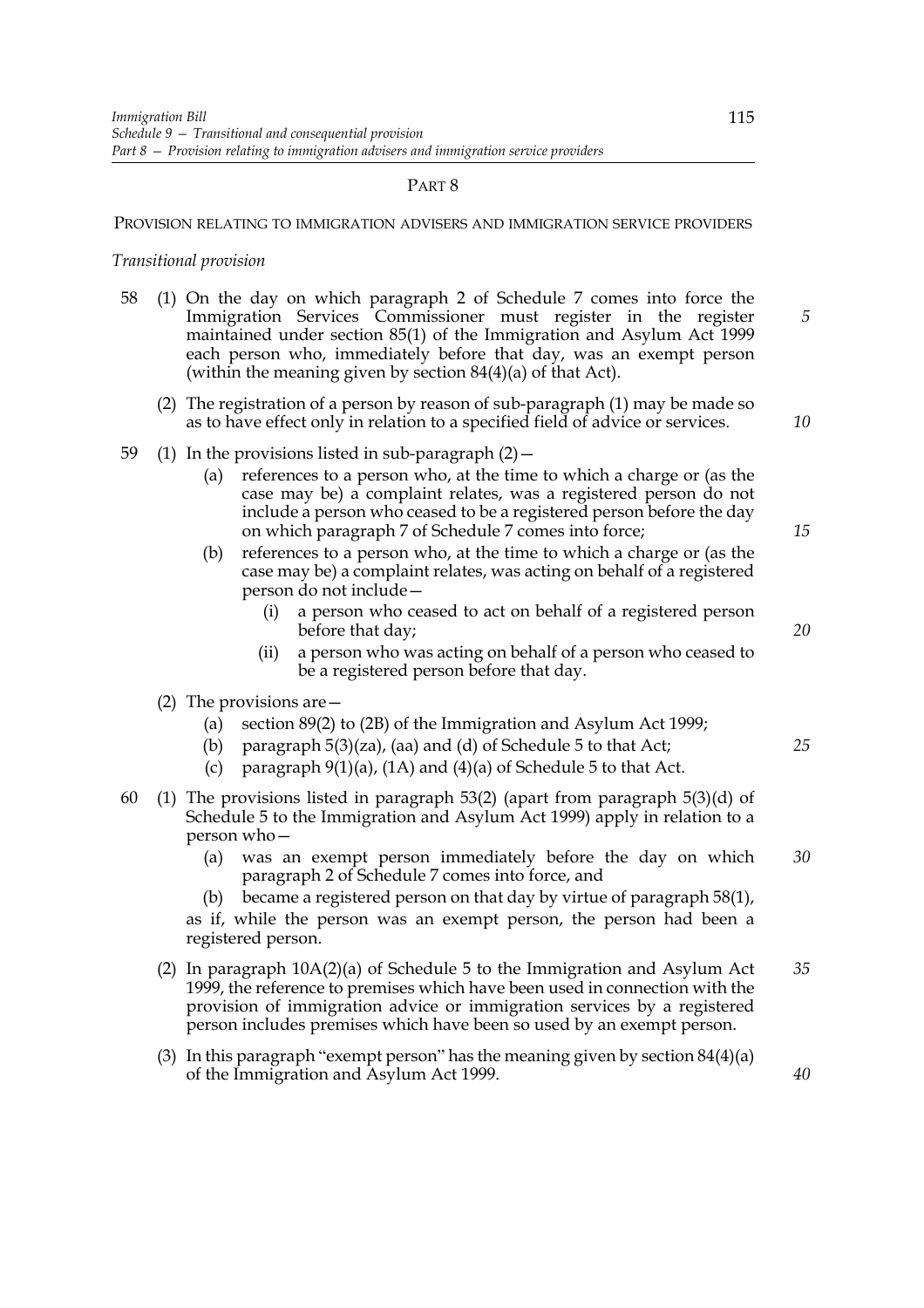#### PROVISION RELATING TO EMBARKATION CHECKS

## *Transitional provision*

- 61 (1) Any order or direction under paragraph 5 of Schedule 2 to the Immigration Act 1971 that has effect immediately before commencement has, after commencement, the same effect in relation to the production of embarkation cards to designated persons as it has in relation to the production of such cards to immigration officers.
	- (2) This paragraph is subject to the exercise, after commencement, of the powers under paragraph 5 of Schedule 2 to the Immigration Act 1971.
	- (3) In this paragraph "commencement" means the day when the amendments made by Part 1 of Schedule 8 come into force.

#### PART 10

#### PROVISION RELATING TO FEES

*Asylum and Immigration (Treatment of Claimants, etc.) Act 2004 (c. 19)*

- 62 (1) Section 42 of the Asylum and Immigration (Treatment of Claimants, etc.) Act 2004 (amount of fees) is amended as follows.
	- (2) Omit subsections (1) to (2A).
	- (3) For subsection (3A) substitute—
		- "(3A) The amount of a fee under section 1 of the Consular Fees Act 1980 in respect of a matter specified in subsection (3B) may be set so as to reflect costs referable to the exercise of any function in respect of which the Secretary of State has made an order under section 62 of the Immigration Act 2014. *20*
			- (3B) The matters are—
				- (a) the determination of applications for entry clearances (within the meaning given by section 33(1) of the Immigration Act 1971),
				- (b) the determination of applications for transit visas under section 41 of the Immigration and Asylum Act 1999, or
				- (c) the determination of applications for certificates of entitlement to the right of abode in the United Kingdom under section 10 of the Nationality, Immigration and Asylum Act 2002."
	- (4) In subsection (4) omit " $(1)(b)$  or".
	- (5) In subsection (7) omit from "(and any provision" to the end.

## *Immigration, Asylum and Nationality Act 2006 (c. 13)*

63 Sections 51 and 52 of the Immigration, Asylum and Nationality Act 2006 (fees) are repealed.

*15*

*10*

*5*

*25*

## *30*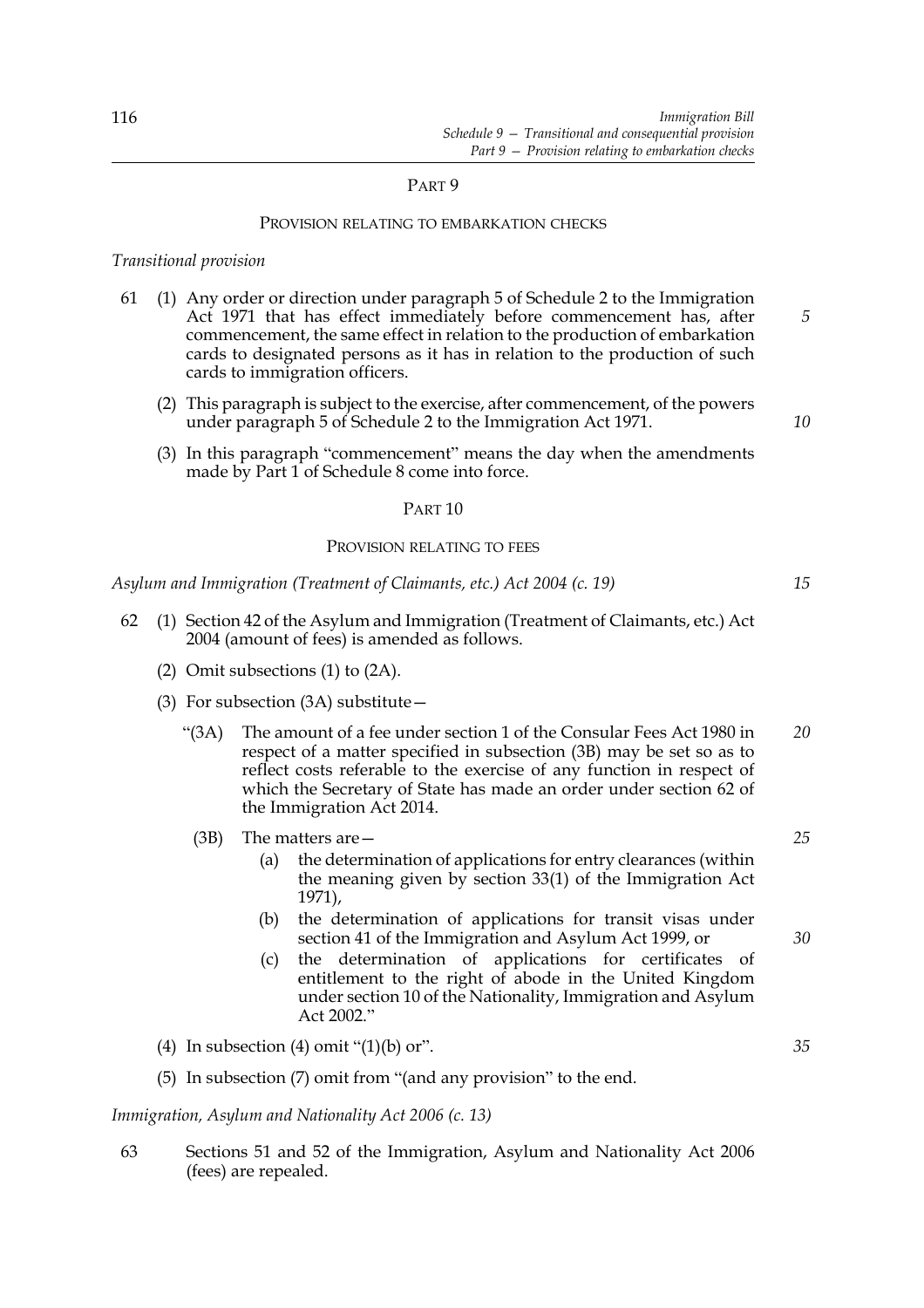*UK Borders Act 2007 (c. 30)*

64 For section 15(2)(b) of the UK Borders Act 2007 (application of certain provisions to applications for biometric immigration documents) substitute—

"(b) section 62 of the Immigration Act 2014 (fees);".

*5*

## *Consequential repeals*

- 65 The following provisions are repealed in consequence of the amendments made by this Part of this Schedule—
	- (a) paragraph 6 of Schedule 2 to the Immigration, Asylum and Nationality Act 2006;
	- (b) section 20 of the UK Borders Act 2007.